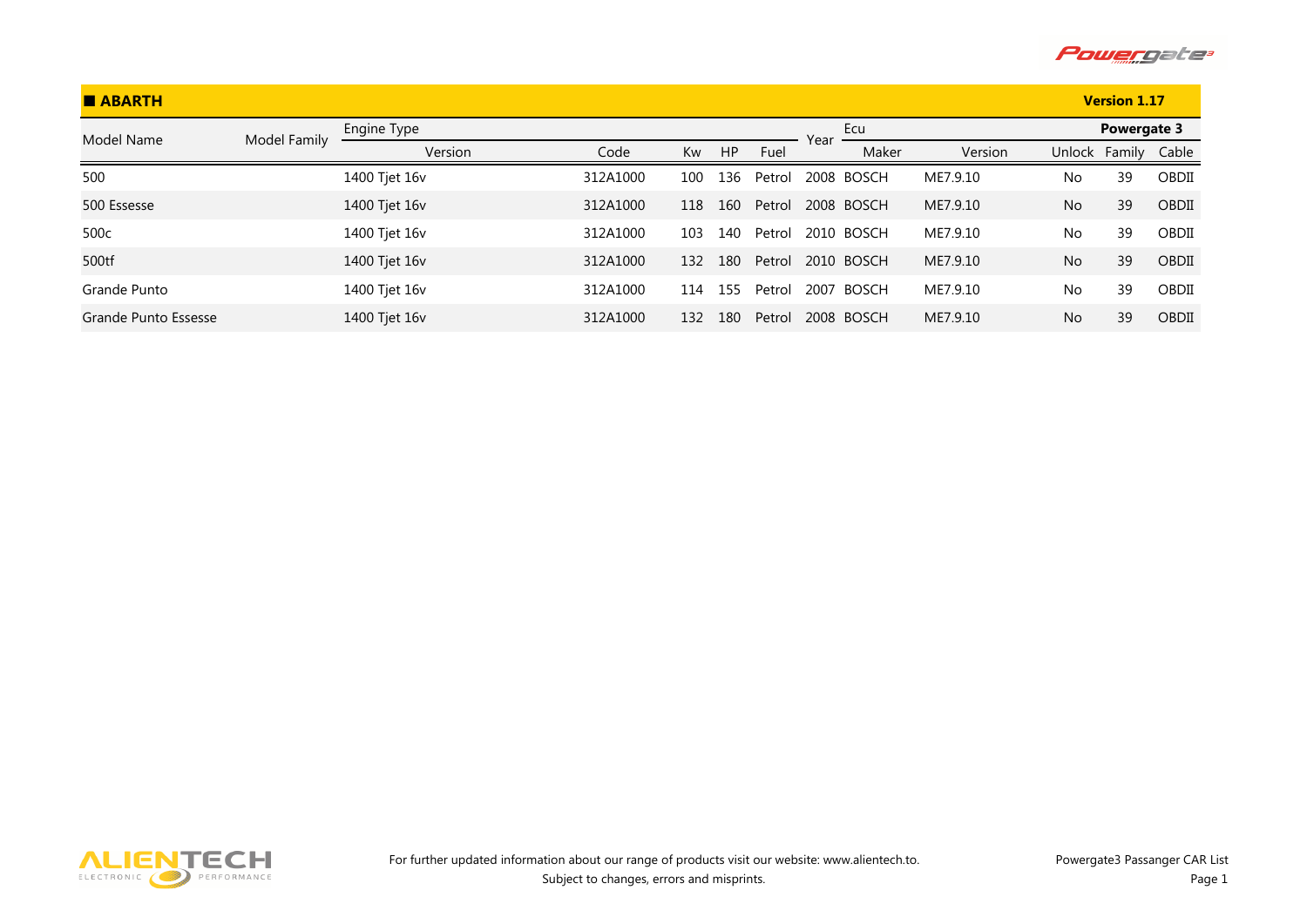

| <b>E ALFA ROMEO</b> |              |                      |      |     |           |        |      |              |          |           | <b>Version 1.17</b> |       |
|---------------------|--------------|----------------------|------|-----|-----------|--------|------|--------------|----------|-----------|---------------------|-------|
| Model Name          | Model Family | Engine Type          |      |     |           |        | Year | Ecu          |          |           | Powergate 3         |       |
|                     |              | Version              | Code | Kw  | <b>HP</b> | Fuel   |      | Maker        | Version  |           | Unlock Family       | Cable |
| Giulietta           |              | 1400 Turbo 16y       |      | 88  | 120       | Petrol |      | 2010 BOSCH   | ME7.9.10 | No        | 39                  | OBDII |
| Mito                |              | 1300 JTD 16y M-Jet   |      | 66  | 90        | Diesel |      | 2008 MARELLI | MJD6F3   | <b>No</b> | 19                  | OBDII |
| Mito                |              | 1300 JTD 16y M-Jet   |      | 70  | 95        | Diesel |      | 2010 MARELLI | MJ8DF    | <b>No</b> | 21                  | OBDII |
| Mito                |              | 1400 16 <sub>v</sub> |      | 57  | 78        | Petrol |      | 2008 BOSCH   | ME7.9.10 | <b>No</b> | 39                  | OBDII |
| Mito                |              | 1400 Turbo 16y       |      | 88  | 120       | Petrol |      | 2008 BOSCH   | ME7.9.10 | <b>No</b> | 39                  | OBDII |
| Mito                |              | 1400 Turbo 16y       |      | 114 | 155       | Petrol |      | 2008 BOSCH   | ME7.9.10 | <b>No</b> | 39                  | OBDII |
| Mito                |              | 1400 Turbo GPL 16v   |      | 88  | 120       | Petrol |      | 2009 BOSCH   | ME7.9.10 | No        | 39                  | OBDII |

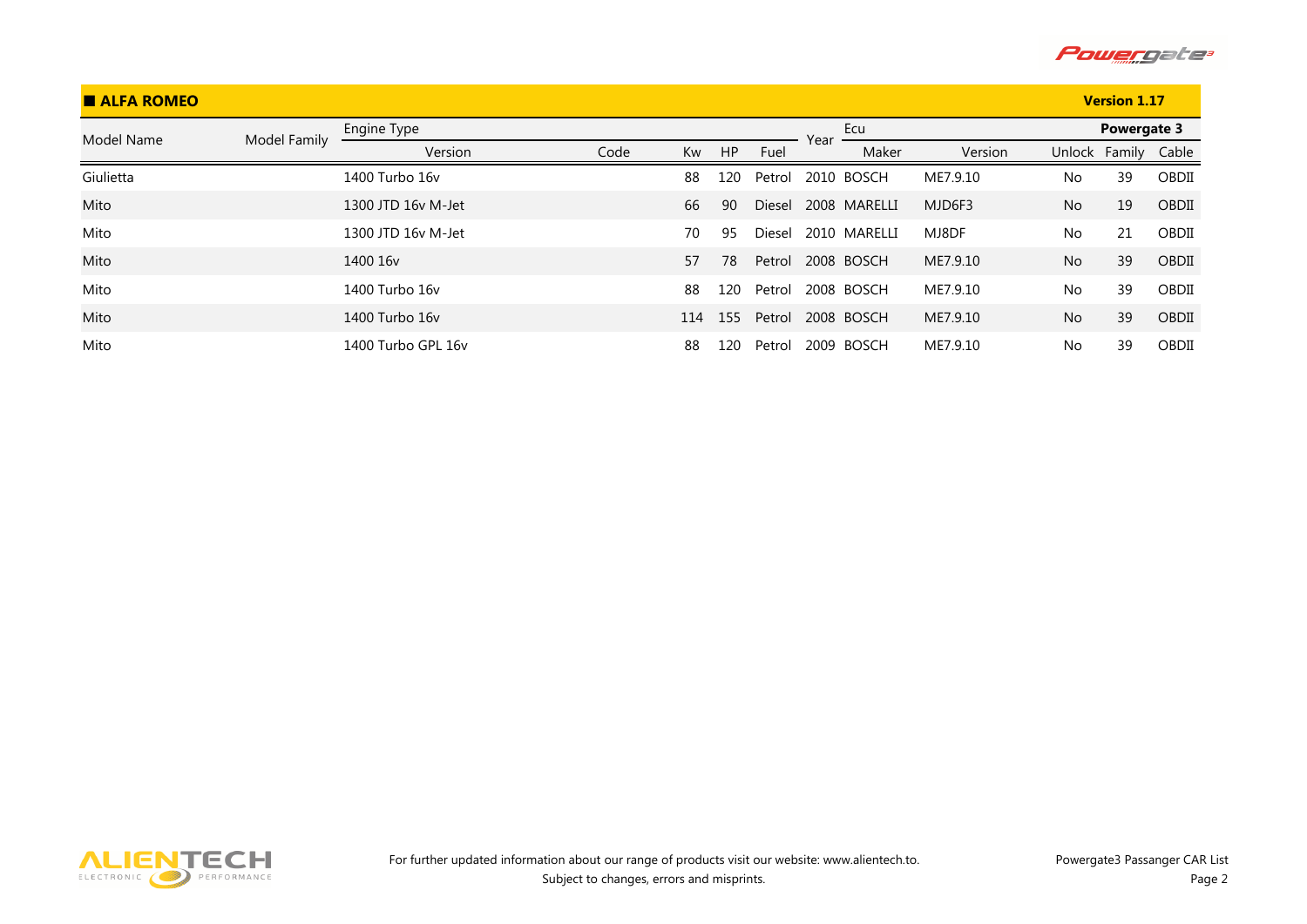

| <b>AUDI</b>    |               |                      |            |     |     |        |      | <b>Version 1.17</b> |                |               |                    |       |
|----------------|---------------|----------------------|------------|-----|-----|--------|------|---------------------|----------------|---------------|--------------------|-------|
| Model Name     | Model Family  | Engine Type          |            |     |     |        |      | Ecu                 |                |               | <b>Powergate 3</b> |       |
|                |               | Version              | Code       | Kw  | HP  | Fuel   | Year | Maker               | Version        | Unlock Family |                    | Cable |
| A <sub>2</sub> | 8Z            | 1200 6v TDI          | ANY        | 61  | 45  |        |      | Diesel 2001 BOSCH   | $EDC15P+$      | No            | 64                 | OBDII |
| A2             | $8\mathsf{Z}$ | 1400 6v TDI          | AMF        | 75  | 55  | Diesel |      | 2000 BOSCH          | $EDC15P+$      | No.           | 64                 | OBDII |
| A <sub>2</sub> | 8Z            | 1400 6v TDI          | ATL        | 90  | 66  | Diesel |      | 2003 BOSCH          | $EDC15P+$      | No.           | 64                 | OBDII |
| A <sub>2</sub> | 8Z            | 1400 6v TDI          | <b>BHC</b> | 75  | 55  | Diesel |      | 2003 BOSCH          | $EDC15P+$      | No.           | 64                 | OBDII |
| A <sub>3</sub> | 8L            | 1800 20 <sub>v</sub> | AGN        | 125 | 92  |        |      | Petrol 1996 BOSCH   | ME7.5.X        | No.           | 49                 | OBDII |
| A <sub>3</sub> | $8\mathsf{L}$ | 1800 20v             | APG        | 125 | 92  |        |      | Petrol 1999 BOSCH   | ME7.5.5        | No.           | 49                 | OBDII |
| A <sub>3</sub> | 8L            | 1800 20v Turbo       | AGU        | 150 | 110 | Petrol |      | 1996 BOSCH          | <b>ME7.5.X</b> | No.           | 49                 | OBDII |
| A3             | $8\mathsf{L}$ | 1800 20v Turbo       | AGU        | 150 | 110 |        |      | Petrol 1996 BOSCH   | ME7.5.5        | No            | 49                 | OBDII |
| A <sub>3</sub> | 8L            | 1800 20v Turbo       | <b>AJQ</b> | 180 | 132 | Petrol |      | 1998 BOSCH          | <b>ME7.5.X</b> | No            | 49                 | OBDII |
| A <sub>3</sub> | 8L            | 1800 20v Turbo       | APP        | 180 | 132 |        |      | Petrol 1999 BOSCH   | ME7.5.5        | No.           | 49                 | OBDII |
| A <sub>3</sub> | 8L            | 1800 20v Turbo       | <b>AQA</b> | 150 | 110 |        |      | Petrol 1998 BOSCH   | ME7.5.5        | No.           | 49                 | OBDII |
| A <sub>3</sub> | 8L            | 1800 20v Turbo       | <b>ARX</b> | 150 | 110 | Petrol |      | 2000 BOSCH          | ME7.5.5        | No.           | 49                 | OBDII |
| A <sub>3</sub> | 8L            | 1800 20v Turbo       | ARY        | 180 | 132 | Petrol |      | 2000 BOSCH          | ME7.5.5        | No            | 49                 | OBDII |
| A <sub>3</sub> | 8L            | 1800 20v Turbo       | ARZ        | 150 | 110 |        |      | Petrol 1999 BOSCH   | ME7.5.5        | No.           | 49                 | OBDII |
| A <sub>3</sub> | 8L            | 1800 20v Turbo       | <b>AUM</b> | 150 | 110 | Petrol |      | 2000 BOSCH          | ME7.5.5        | No            | 49                 | OBDII |
| A3             | 8L            | 1800 20v Turbo       | <b>AUQ</b> | 180 | 132 | Petrol |      | 2000 BOSCH          | ME7.5.5        | No.           | 49                 | OBDII |
| A <sub>3</sub> | 8L            | 1900 8v TDI          | AGR        | 90  | 66  | Diesel |      | 1996 BOSCH          | EDC15V         | No.           | 64                 | OBDII |
| A <sub>3</sub> | 8L            | 1900 8v TDI          | AHF        | 110 | 81  |        |      | Diesel 1997 BOSCH   | EDC15V         | No.           | 64                 | OBDII |
| A <sub>3</sub> | 8L            | 1900 8v TDI          | <b>ALH</b> | 90  | 66  | Diesel |      | 1997 BOSCH          | EDC15V         | No            | 64                 | OBDII |
| A3             | $8\mathsf{L}$ | 1900 8v TDI          | ASV        | 110 | 81  |        |      | Diesel 1999 BOSCH   | EDC15V         | No.           | 64                 | OBDII |
| A <sub>3</sub> | 8L            | 1900 8v TDI          | ASZ        | 131 | 96  | Diesel |      | 2000 BOSCH          | $EDC15P+$      | No.           | 64                 | OBDII |
| A <sub>3</sub> | $8\mathsf{L}$ | 1900 8v TDI          | <b>ATD</b> | 100 | 74  | Diesel |      | 2001 BOSCH          | EDC15P+        | No            | 64                 | OBDII |
| A <sub>3</sub> | 8L            | 1900 8v TDI          | <b>AXR</b> | 101 | 74  | Diesel |      | 2001 BOSCH          | $EDC15P+$      | No.           | 64                 | OBDII |
| A3             | 8P            | 1600 16v FSI         | <b>BAG</b> | 115 | 85  | Petrol |      | 2003 BOSCH          | MED9.5.10      | No            | 47                 | OBDII |

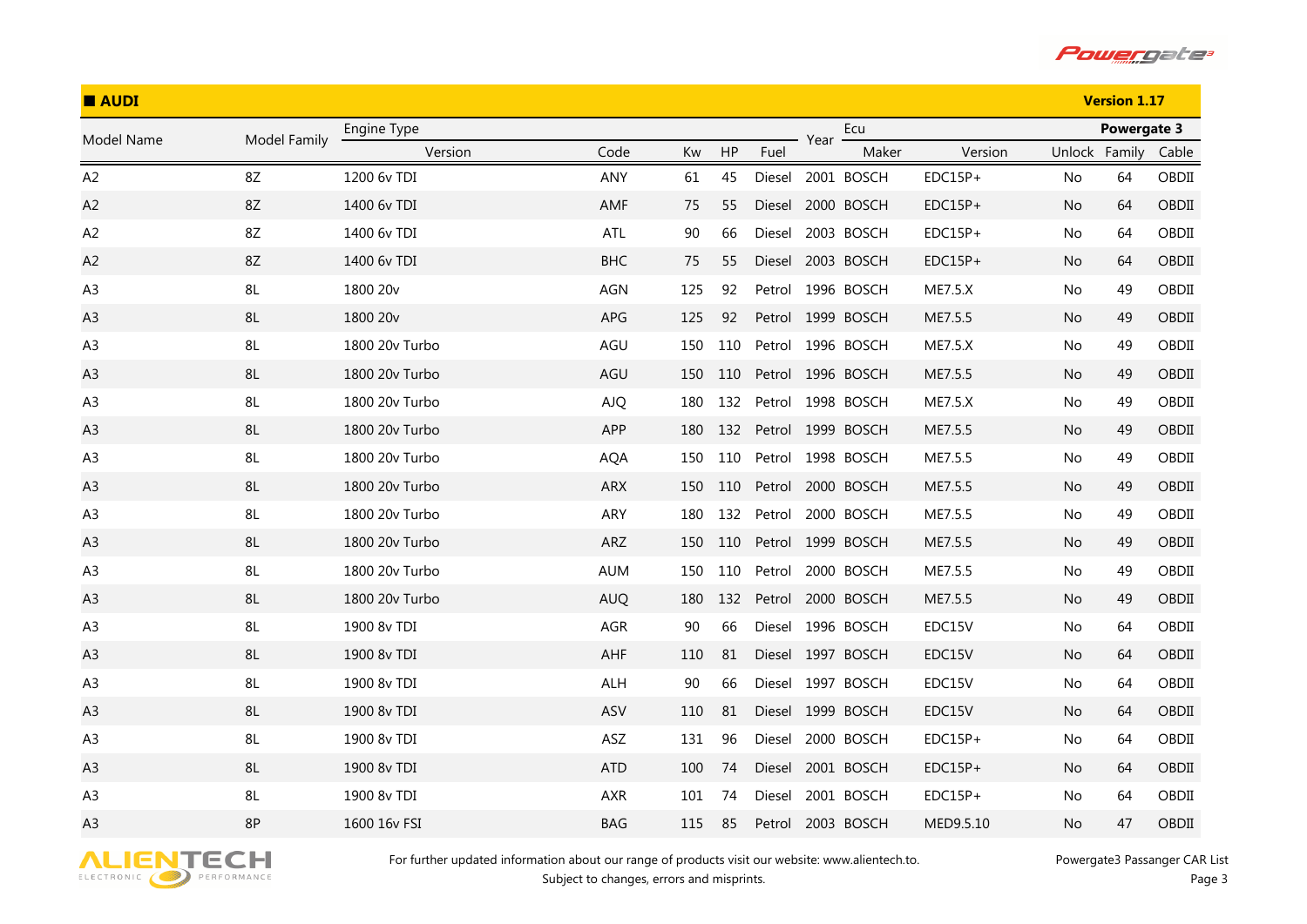

| <b>AUDI</b>    |              |                      |            |     |     |        |                   |                     |           |               | <b>Version 1.17</b> |       |
|----------------|--------------|----------------------|------------|-----|-----|--------|-------------------|---------------------|-----------|---------------|---------------------|-------|
| Model Name     | Model Family | Engine Type          |            |     |     |        | Year              | Ecu                 |           |               | Powergate 3         |       |
|                |              | Version              | Code       | Kw  | HP  | Fuel   |                   | Maker               | Version   | Unlock Family |                     | Cable |
| A <sub>3</sub> | 8P           | 1600 16v FSI         | <b>BLF</b> | 115 | 85  | Petrol |                   | 2005 BOSCH          | MED9.5.10 | No            | 47                  | OBDII |
| A <sub>3</sub> | 8P           | 1600 16v FSI         | <b>BLP</b> | 115 | 85  | Petrol | 2004 BOSCH        |                     | MED9.5.10 | No.           | 47                  | OBDII |
| A <sub>3</sub> | 8P           | 1900 8v TDI          | <b>BKC</b> | 105 | 77  | Diesel |                   | 2003 BOSCH          | EDC16U    | No            | 65                  | OBDII |
| A <sub>3</sub> | 8P           | 1900 8v TDI          | <b>BLS</b> | 105 | 77  | Diesel | 2005 BOSCH        |                     | EDC16U34  | No.           | 65                  | OBDII |
| A <sub>3</sub> | 8P           | 1900 8v TDI          | BXE        | 105 | 77  | Diesel |                   | 2006 BOSCH          | EDC16U34  | No            | 65                  | OBDII |
| A3             | 8P           | 2000 16v FSI         | <b>AXW</b> | 150 | 110 | Petrol | 2003 BOSCH        |                     | MED9.5.10 | No.           | 47                  | OBDII |
| A <sub>3</sub> | 8P           | 2000 16v FSI         | <b>BLR</b> | 150 | 110 | Petrol |                   | 2005 BOSCH          | MED9.5.10 | No            | 47                  | OBDII |
| A <sub>3</sub> | 8P           | 2000 16v FSI         | <b>BLX</b> | 150 | 110 |        | Petrol 2004 BOSCH |                     | MED9.5.10 | No            | 47                  | OBDII |
| A <sub>3</sub> | 8P           | 2000 16v FSI         | <b>BVY</b> | 150 | 110 | Petrol |                   | 2005 BOSCH          | MED9.5.10 | No.           | 47                  | OBDII |
| A <sub>3</sub> | 8P           | 2000 16v TDI         | <b>BKD</b> | 140 | 103 | Diesel | 2003 BOSCH        |                     | EDC16U    | No.           | 65                  | OBDII |
| A <sub>3</sub> | 8P           | 2000 16v TDI         | <b>BKD</b> | 140 | 103 | Diesel |                   | 2007 BOSCH          | EDC16U34  | No.           | 65                  | OBDII |
| A <sub>3</sub> | 8P           | 2000 16v TDI         | <b>BMN</b> | 170 | 125 |        |                   | Diesel 2006 SIEMENS | PPD1.xx   | No.           | 56                  | OBDII |
| A <sub>3</sub> | 8P           | 2000 16v TFSI        | <b>AXX</b> | 200 | 147 | Petrol |                   | 2004 BOSCH          | MED9.1    | No.           | 41                  | OBDII |
| A <sub>3</sub> | 8P           | 2000 16v TFSI        | <b>BPY</b> | 200 | 147 | Petrol |                   | 2005 BOSCH          | MED9.1.5  | No.           | 41                  | OBDII |
| A <sub>3</sub> | 8P           | 2000 16v TFSI        | <b>BWA</b> | 200 | 147 | Petrol |                   | 2005 BOSCH          | MED9.1.5  | No.           | 41                  | OBDII |
| A3             | 8P           | 2000 8v TDI          | <b>BMM</b> | 140 | 103 |        | Diesel 2005 BOSCH |                     | EDC16U34  | No.           | 65                  | OBDII |
| A <sub>3</sub> | 8P           | 3200 V6 24v          | <b>BDB</b> | 250 | 184 | Petrol |                   | 2003 BOSCH          | ME7.1.1   | No.           | 50                  | OBDII |
| A <sub>3</sub> | 8P           | 3200 V6 24v          | <b>BMJ</b> | 250 | 184 |        | Petrol 2004 BOSCH |                     | ME7.1.1   | No            | 50                  | OBDII |
| A <sub>3</sub> | 8P           | 3200 V6 24v          | <b>BUB</b> | 250 | 184 | Petrol |                   | 2005 BOSCH          | ME7.1.1   | No            | 50                  | OBDII |
| A4             | 8D           | 1800 20v             | APT        | 125 | 92  |        | Petrol 1999 BOSCH |                     | ME7.5.5   | No            | 49                  | OBDII |
| A4             | 8D           | 1800 20 <sub>v</sub> | ARG        | 125 | 92  |        | Petrol 1998 BOSCH |                     | ME7.5.5   | No.           | 49                  | OBDII |
| A4             | 8D           | 1800 20v             | <b>AVV</b> | 125 | 92  | Petrol | 2000 BOSCH        |                     | ME7.5.5   | No            | 49                  | OBDII |
| A4             | 8D           | 1800 20v Turbo       | AEB        | 150 | 110 | Petrol |                   | 1995 BOSCH          | ME7.5.5   | No.           | 49                  | OBDII |
| A4             | 8D           | 1800 20v Turbo       | AJL        | 180 | 132 |        | Petrol 1997 BOSCH |                     | ME7.5.5   | No            | 49                  | OBDII |

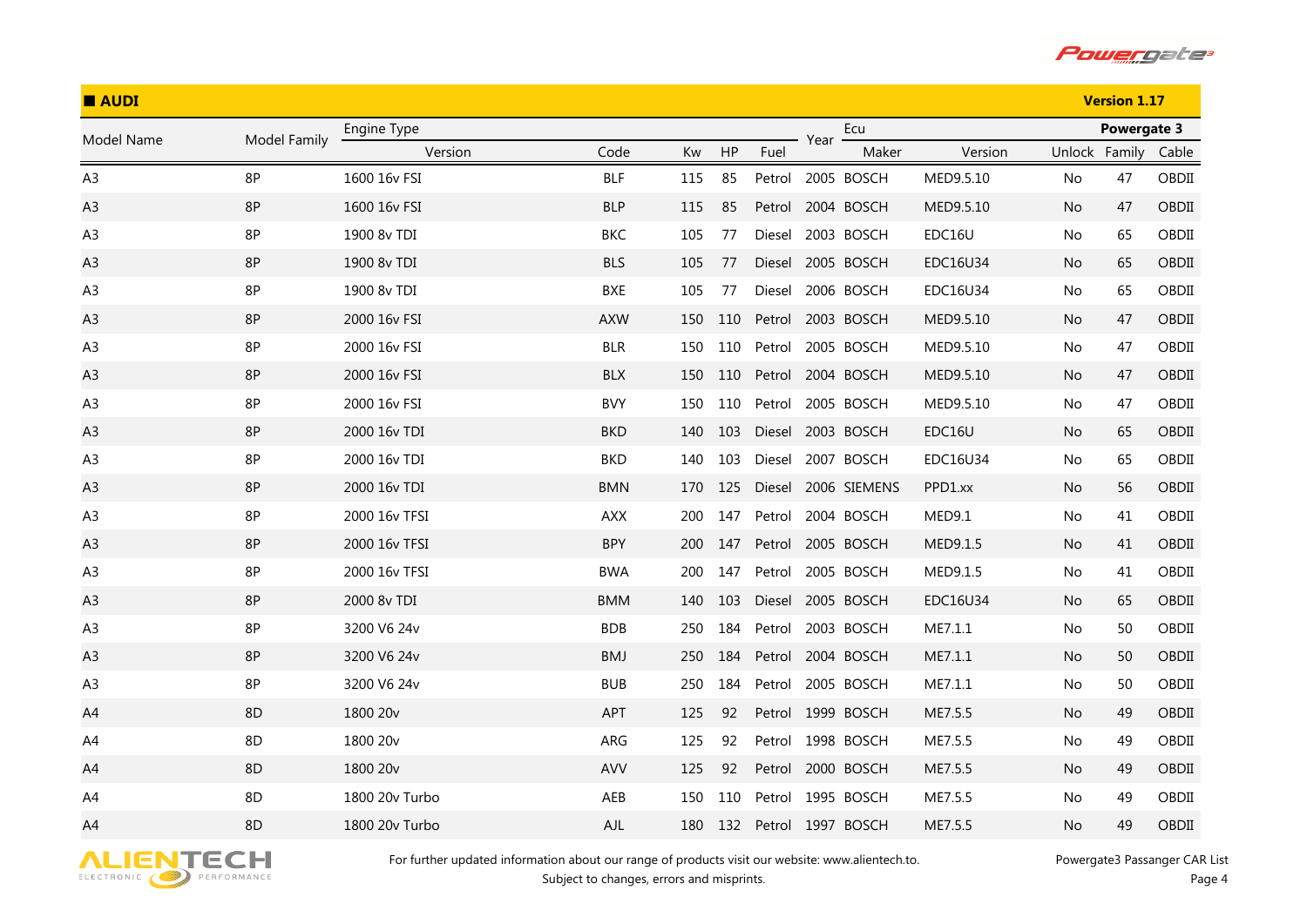

| <b>AUDI</b>    |              |                 |            |     |     |        |      | <b>Version 1.17</b> |             |               |             |       |
|----------------|--------------|-----------------|------------|-----|-----|--------|------|---------------------|-------------|---------------|-------------|-------|
| Model Name     | Model Family | Engine Type     |            |     |     |        | Year | Ecu                 |             |               | Powergate 3 |       |
|                |              | Version         | Code       | Kw  | HP  | Fuel   |      | Maker               | Version     | Unlock Family |             | Cable |
| A <sub>4</sub> | 8D           | 1800 20v Turbo  | ANB        | 150 | 110 |        |      | Petrol 1998 BOSCH   | ME7.5.5     | No            | 49          | OBDII |
| A4             | 8D           | 1800 20v Turbo  | APU        | 150 | 110 |        |      | Petrol 1998 BOSCH   | ME7.5.5     | No.           | 49          | OBDII |
| A4             | 8D           | 1800 20v Turbo  | <b>AWT</b> | 150 | 110 | Petrol |      | 2000 BOSCH          | ME7.5.5     | No            | 49          | OBDII |
| A4             | 8D           | 1900 8v TDI     | AHH        | 90  | 66  |        |      | Diesel 1997 BOSCH   | EDC15V      | No.           | 64          | OBDII |
| A4             | 8D           | 1900 8v TDI     | AHU        | 90  | 66  | Diesel |      | 1996 BOSCH          | EDC15V      | No            | 64          | OBDII |
| A4             | 8D           | 1900 8v TDI     | AFN        | 110 | 81  |        |      | Diesel 1996 BOSCH   | EDC15V      | No.           | 64          | OBDII |
| A4             | 8D           | 1900 8v TDI     | AJM        | 115 | 85  |        |      | Diesel 1998 BOSCH   | EDC15P+     | No            | 64          | OBDII |
| A4             | 8D           | 1900 8v TDI     | <b>ATJ</b> | 115 | 85  |        |      | Diesel 2000 BOSCH   | EDC15P+     | No.           | 64          | OBDII |
| A4             | 8D           | 1900 8v TDI     | AVG        | 110 | 81  |        |      | Diesel 1999 BOSCH   | EDC15V      | No.           | 64          | OBDII |
| A4             | 8D           | 2400 V6 30v     | AMM        | 163 | 120 |        |      | Petrol 2000 BOSCH   | ME7.1.5     | No.           | 50          | OBDII |
| A4             | 8D           | 2400 V6 30v     | APZ        | 163 | 120 | Petrol |      | 1998 BOSCH          | ME7.1.5     | No.           | 50          | OBDII |
| A4             | 8D           | 2500 V6 24v TDI | AFB        | 150 | 110 |        |      | Diesel 1997 BOSCH   | EDC15VM+V6  | No.           | 64          | OBDII |
| A4             | 8D           | 2500 V6 24v TDI | <b>AKN</b> | 150 | 110 |        |      | Diesel 1998 BOSCH   | EDC15VM+ V6 | No.           | 64          | OBDII |
| A4             | 8D           | 2800 V6 30v     | ACK        | 193 | 142 |        |      | Petrol 1996 BOSCH   | ME7.1.5     | No.           | 50          | OBDII |
| A4             | 8D           | 2800 V6 30v     | ALG        | 193 | 142 |        |      | Petrol 1997 BOSCH   | ME7.1.5     | No            | 50          | OBDII |
| A4             | 8D           | 2800 V6 30v     | AMX        | 193 | 142 |        |      | Petrol 1998 BOSCH   | ME7.1.5     | No.           | 50          | OBDII |
| A4             | 8D           | 2800 V6 30v     | APR        | 193 | 142 |        |      | Petrol 1998 BOSCH   | ME7.1.5     | No.           | 50          | OBDII |
| A4             | 8D           | 2800 V6 30v     | <b>AQD</b> | 193 | 142 |        |      | Petrol 1998 BOSCH   | ME7.1.5     | No            | 50          | OBDII |
| A4             | 8E           | 1800 20v Turbo  | AVJ        | 150 | 110 | Petrol |      | 2000 BOSCH          | ME7.5.5     | No            | 49          | OBDII |
| A4             | 8E           | 1800 20v Turbo  | BEX        | 190 | 140 |        |      | Petrol 2002 BOSCH   | ME7.5.5     | No            | 49          | OBDII |
| A4             | 8E           | 1800 20v Turbo  | <b>BFB</b> | 163 | 120 | Petrol |      | 2002 BOSCH          | ME7.5.5     | No.           | 49          | OBDII |
| A4             | 8E           | 1900 8v TDI     | AVB        | 100 | 74  | Diesel |      | 2001 BOSCH          | EDC15P+     | No            | 64          | OBDII |
| A4             | 8E           | 1900 8v TDI     | AVF        | 131 | 96  | Diesel |      | 2000 BOSCH          | $EDC15P+$   | No.           | 64          | OBDII |
| A4             | 8E           | 1900 8v TDI     | <b>AWX</b> | 131 | 96  | Diesel |      | 2000 BOSCH          | $EDC15P+$   | No            | 64          | OBDII |

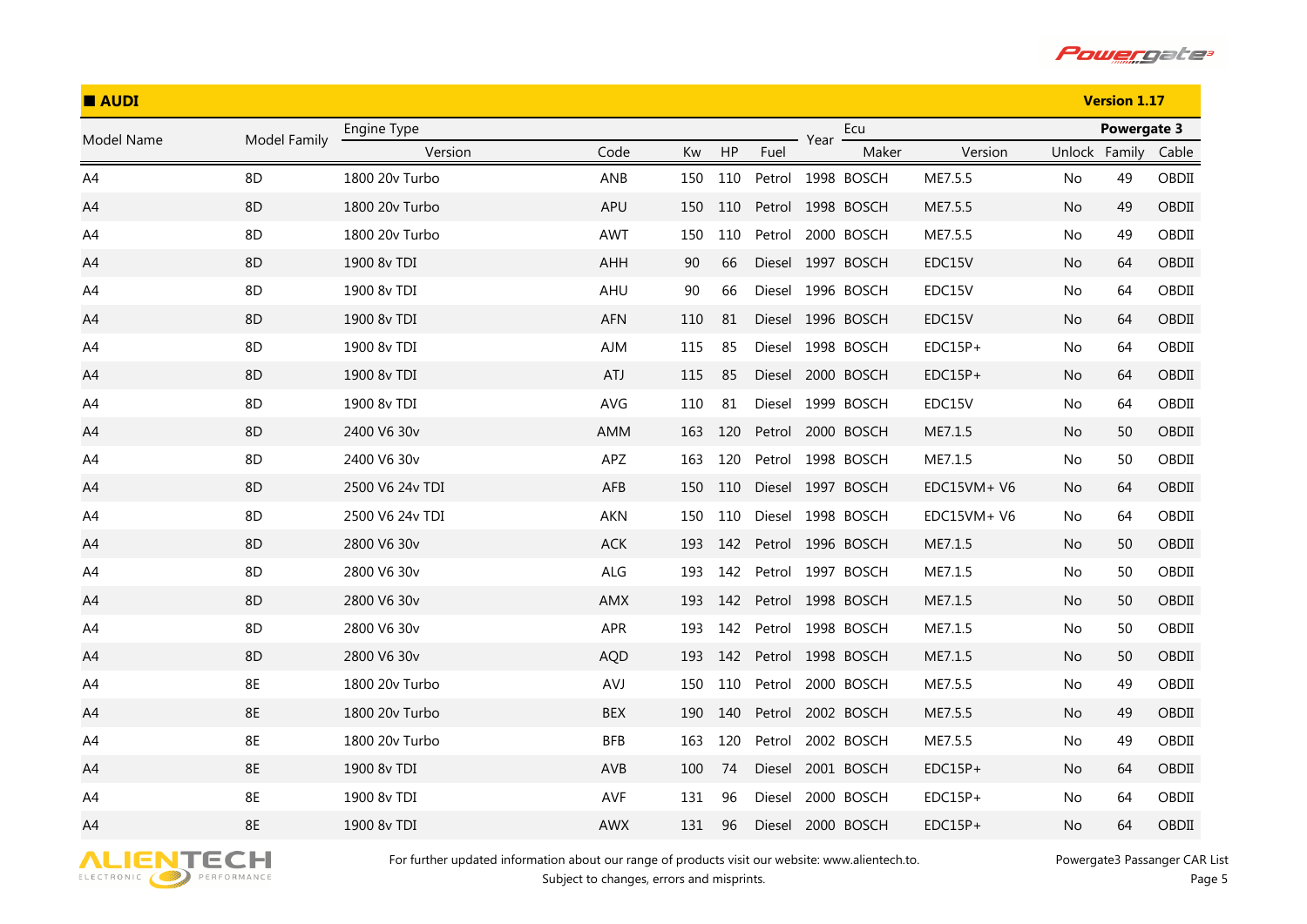

| <b>AUDI</b> |              |                 |            |     |         |        |      |                   |              |               | <b>Version 1.17</b> |       |
|-------------|--------------|-----------------|------------|-----|---------|--------|------|-------------------|--------------|---------------|---------------------|-------|
| Model Name  | Model Family | Engine Type     |            |     |         |        | Year | Ecu               |              |               | Powergate 3         |       |
|             |              | Version         | Code       | Kw  | HP      | Fuel   |      | Maker             | Version      | Unlock Family |                     | Cable |
| A4          | 8E           | 1900 8v TDI     | BKE        | 115 | 85      |        |      | Diesel 2004 BOSCH | $EDC15P+$    | No            | 64                  | OBDII |
| A4          | 8E           | 2000 20v        | ALT        | 131 | 96      | Petrol |      | 2000 BOSCH        | ME7.5.5      | No.           | 49                  | OBDII |
| A4          | 8E           | 2500 V6 24v TDI | AKE        | 180 | 132     | Diesel |      | 2000 BOSCH        | EDC15VM+ V6  | No            | 64                  | OBDII |
| A4          | 8E           | 2500 V6 24v TDI | <b>AYM</b> | 155 | 114     | Diesel |      | 2000 BOSCH        | $EDC15VM+V6$ | No            | 64                  | OBDII |
| A4          | 8E           | 2500 V6 24v TDI | <b>BAU</b> | 179 | 132     | Diesel |      | 2003 BOSCH        | EDC15VM+ V6  | No            | 64                  | OBDII |
| A4          | 8E           | 2500 V6 24v TDI | <b>BCZ</b> | 163 | 120     | Diesel |      | 2003 BOSCH        | EDC15VM+ V6  | No            | 64                  | OBDII |
| A4          | 8E           | 2500 V6 24v TDI | <b>BDG</b> | 163 | 120     | Diesel |      | 2003 BOSCH        | EDC15VM+ V6  | No            | 64                  | OBDII |
| A4          | <b>8E</b>    | 2500 V6 24v TDI | <b>BDH</b> | 179 | 132     |        |      | Diesel 2003 BOSCH | $EDC15VM+V6$ | No.           | 64                  | OBDII |
| A4          | 8E           | 2500 V6 24v TDI | <b>BFC</b> | 163 | 120     | Diesel |      | 2002 BOSCH        | EDC15VM+ V6  | No            | 64                  | OBDII |
| A4          | 8E           | 4200 V8 40v     | <b>BBK</b> | 344 | 253     |        |      | Petrol 2004 BOSCH | ME7.1.1      | No.           | 50                  | OBDII |
| A4          | 8E           | 1900 8v TDI     | BKE        | 115 | 85      | Diesel |      | 2004 BOSCH        | EDC16U31     | No            | 65                  | OBDII |
| A4          | <b>8E</b>    | 1900 8v TDI     | <b>BRB</b> | 116 | 85      | Diesel |      | 2006 BOSCH        | EDC16U31     | No.           | 65                  | OBDII |
| A4          | 8E           | 2000 16y TDI    | <b>BLB</b> | 140 | 103     | Diesel |      | 2004 BOSCH        | EDC16U31     | No            | 65                  | OBDII |
| A4          | 8E           | 2000 16v TDI    | <b>BRD</b> | 170 | 125     | Diesel |      | 2006 SIEMENS      | PPD1.xx      | No            | 56                  | OBDII |
| A4          | 8E           | 2000 16v TDI    | <b>BRE</b> | 140 | 103     | Diesel |      | 2005 BOSCH        | EDC16U31     | No            | 65                  | OBDII |
| A4          | 8E           | 2000 16v TFSI   | <b>BGB</b> | 200 | 147     | Petrol |      | 2004 BOSCH        | MED9.1.5     | No            | 41                  | OBDII |
| A4          | 8E           | 2000 16v TFSI   | <b>BPJ</b> | 170 | 125     | Petrol |      | 2007 BOSCH        | MED9.1.5     | No            | 41                  | OBDII |
| A4          | 8E           | 2000 16v TFSI   | <b>BUL</b> | 220 | 162     |        |      | Petrol 2005 BOSCH | MED9.1.5     | No            | 41                  | OBDII |
| A4          | 8E           | 2000 16v TFSI   | <b>BWE</b> | 200 | 147     | Petrol |      | 2005 BOSCH        | MED9.1.5     | No            | 41                  | OBDII |
| A4          | <b>8E</b>    | 2000 8v TDI     | <b>BPW</b> | 140 | 103     | Diesel |      | 2004 BOSCH        | EDC16U31     | No            | 65                  | OBDII |
| A4          | 8E           | 2500 V6 24v TDI | <b>BDG</b> | 163 | 120     | Diesel |      | 2004 BOSCH        | $EDC15VM+V6$ | No            | 64                  | OBDII |
| A4          | <b>8E</b>    | 2700 V6 24v TDI | <b>BPP</b> | 179 | 132     | Diesel |      | 2006 BOSCH        | EDC16CP34    | No            | 65                  | OBDII |
| A4          | 8E           | 3000 V6 24v TDI | ASB        | 232 | 171     | Diesel |      | 2006 BOSCH        | EDC16CP34    | No            | 65                  | OBDII |
| A4          | <b>8E</b>    | 3000 V6 24v TDI | <b>BKN</b> |     | 204 150 | Diesel |      | 2004 BOSCH        | EDC16CP34    | No            | 65                  | OBDII |

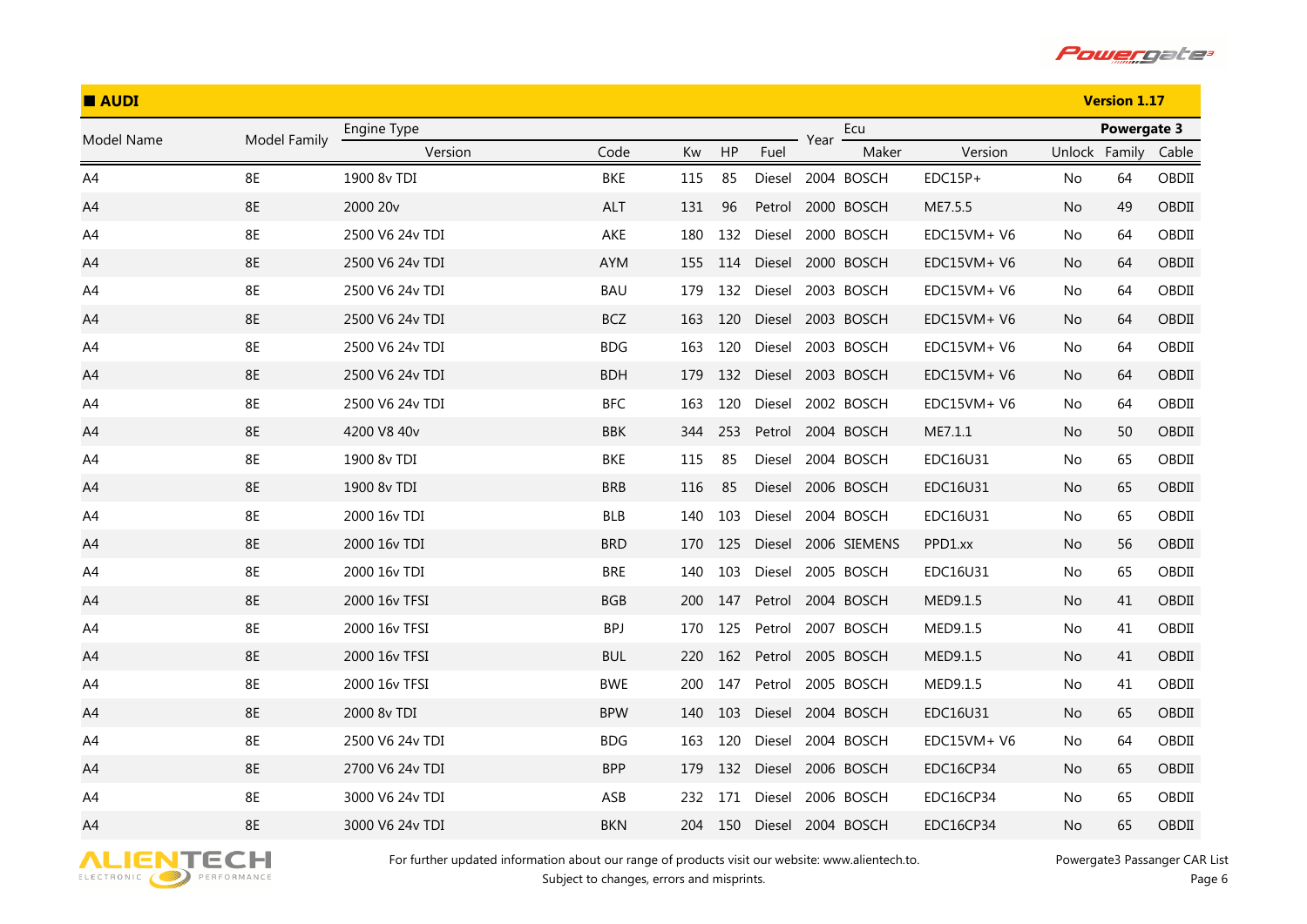

| <b>AUDI</b>    |               |                      |            |     |     |        |      |                   |             |               | <b>Version 1.17</b> |       |
|----------------|---------------|----------------------|------------|-----|-----|--------|------|-------------------|-------------|---------------|---------------------|-------|
| Model Name     | Model Family  | Engine Type          |            |     |     |        | Year | Ecu               |             |               | Powergate 3         |       |
|                |               | Version              | Code       | Kw  | HP  | Fuel   |      | Maker             | Version     | Unlock Family |                     | Cable |
| A4             | <b>8E</b>     | 4200 V8 40v          | BBK        | 344 | 253 |        |      | Petrol 2006 BOSCH | ME7.1.1     | No            | 50                  | OBDII |
| A6             | 4A            | 1900 8v TDI          | AHU        | 90  | 66  |        |      | Diesel 1996 BOSCH | EDC15V      | No.           | 64                  | OBDII |
| A <sub>6</sub> | 4A            | 2800 V6 30v          | ACK        | 193 | 142 | Petrol |      | 1995 BOSCH        | ME7.1.5     | No            | 50                  | OBDII |
| A6             | 4B            | 1800 20 <sub>v</sub> | AJP        | 125 | 92  |        |      | Petrol 1997 BOSCH | ME7.5.X     | No.           | 49                  | OBDII |
| A <sub>6</sub> | 4B            | 1800 20v             | AQE        | 125 | 92  | Petrol |      | 1999 BOSCH        | ME7.5.5     | No            | 49                  | OBDII |
| A6             | 4B            | 1800 20v             | ARH        | 125 | 92  |        |      | Petrol 1999 BOSCH | ME7.5.5     | No            | 49                  | OBDII |
| A <sub>6</sub> | $4\mathrm{B}$ | 1800 20v Turbo       | AEB        | 150 | 110 | Petrol |      | 1997 BOSCH        | ME7.5.5     | No            | 49                  | OBDII |
| A <sub>6</sub> | 4B            | 1800 20v Turbo       | AJL        | 180 | 132 |        |      | Petrol 1997 BOSCH | ME7.5.5     | No            | 49                  | OBDII |
| A <sub>6</sub> | 4B            | 1800 20v Turbo       | ANB        | 150 | 110 | Petrol |      | 1999 BOSCH        | ME7.5.5     | No            | 49                  | OBDII |
| A <sub>6</sub> | 4B            | 1800 20v Turbo       | APU        | 150 | 110 |        |      | Petrol 1998 BOSCH | ME7.5.5     | No            | 49                  | OBDII |
| A <sub>6</sub> | 4B            | 1800 20v Turbo       | <b>AWT</b> | 150 | 110 | Petrol |      | 2000 BOSCH        | ME7.5.5     | No.           | 49                  | OBDII |
| A6             | 4B            | 1900 8v TDI          | AFN        | 110 | 81  |        |      | Diesel 1997 BOSCH | EDC15V      | No            | 64                  | OBDII |
| A <sub>6</sub> | 4B            | 1900 8v TDI          | AJM        | 115 | 85  |        |      | Diesel 1998 BOSCH | $EDC15P+$   | No            | 64                  | OBDII |
| A <sub>6</sub> | 4B            | 1900 8v TDI          | AVF        | 131 | 96  | Diesel |      | 2001 BOSCH        | $EDC15P+$   | No            | 64                  | OBDII |
| A6             | 4B            | 1900 8v TDI          | AVG        | 110 | 81  |        |      | Diesel 1999 BOSCH | EDC15V      | No            | 64                  | OBDII |
| A6             | 4B            | 1900 8v TDI          | AWX        | 131 | 96  |        |      | Diesel 2001 BOSCH | $EDC15P+$   | No            | 64                  | OBDII |
| A6             | 4B            | 2000 20v             | ALT        | 131 | 96  | Petrol |      | 2001 BOSCH        | ME7.5.5     | No            | 49                  | OBDII |
| A <sub>6</sub> | 4B            | 2400 V6 30v          | ALW        | 136 | 100 |        |      | Petrol 1997 BOSCH | ME7.1.5     | No            | 50                  | OBDII |
| A6             | 4B            | 2400 V6 30v          | AMM        | 163 | 120 | Petrol |      | 2000 BOSCH        | ME7.1.5     | No            | 50                  | OBDII |
| A6             | 4B            | 2400 V6 30v          | APZ        | 163 | 120 |        |      | Petrol 1998 BOSCH | ME7.1.5     | No            | 50                  | OBDII |
| A6             | 4B            | 2400 V6 30v          | ARN        | 136 | 100 | Petrol |      | 1999 BOSCH        | ME7.1.5     | No            | 50                  | OBDII |
| A <sub>6</sub> | 4B            | 2400 V6 30v          | <b>ASM</b> | 136 | 100 | Petrol |      | 2000 BOSCH        | ME7.1.5     | No            | 50                  | OBDII |
| A6             | 4B            | 2500 V6 24v TDI      | AFB        | 150 | 110 |        |      | Diesel 1997 BOSCH | EDC15VM+V6  | No.           | 64                  | OBDII |
| A <sub>6</sub> | 4B            | 2500 V6 24v TDI      | AKE        | 179 | 132 |        |      | Diesel 1999 BOSCH | EDC15VM+ V6 | No            | 64                  | OBDII |

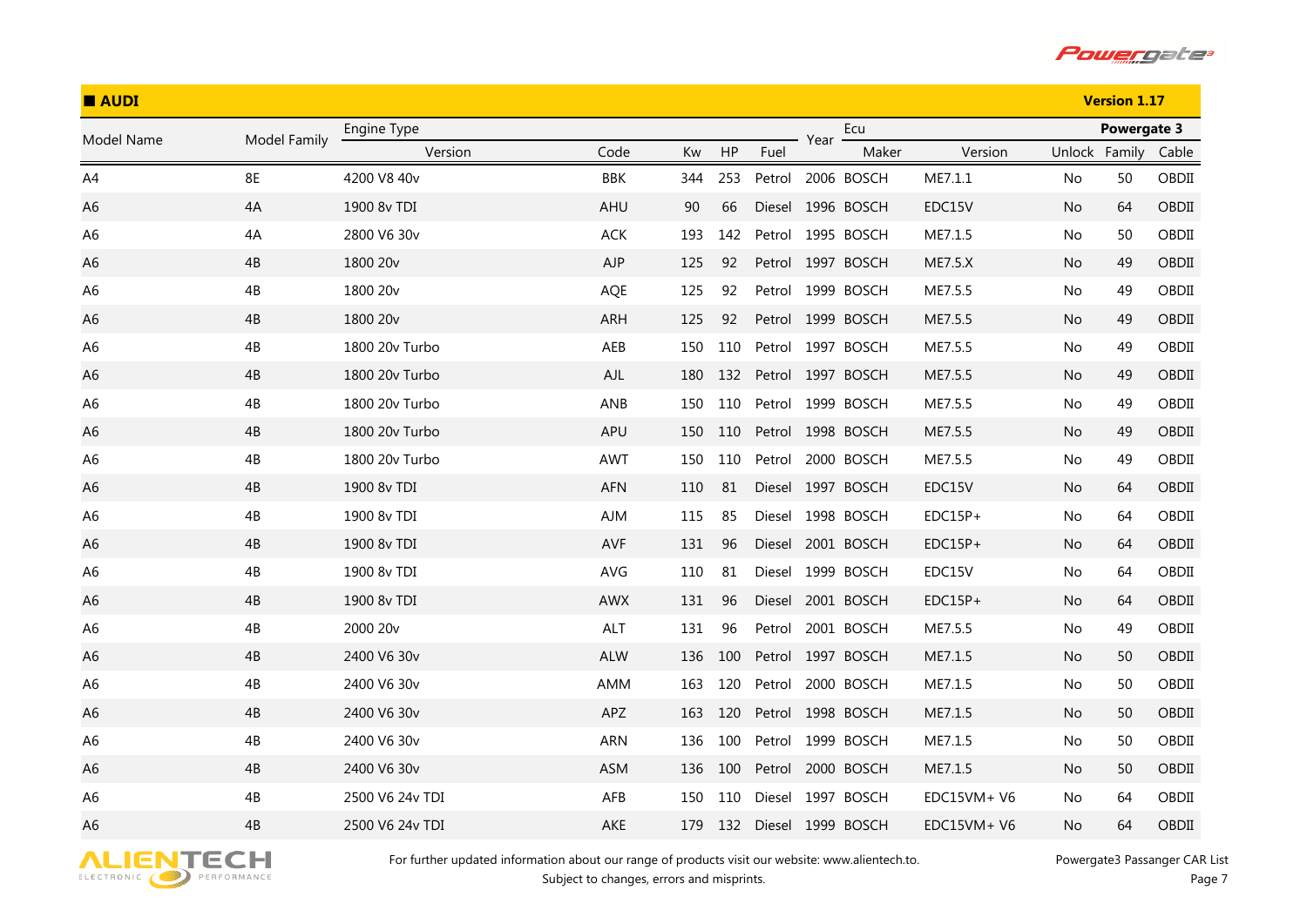

| <b>AUDI</b>    |              |                         |            |     |         |        |      |                   |              |               | <b>Version 1.17</b> |       |
|----------------|--------------|-------------------------|------------|-----|---------|--------|------|-------------------|--------------|---------------|---------------------|-------|
| Model Name     | Model Family | Engine Type             |            |     |         |        | Year | Ecu               |              |               | Powergate 3         |       |
|                |              | Version                 | Code       | Kw  | HP      | Fuel   |      | Maker             | Version      | Unlock Family |                     | Cable |
| A <sub>6</sub> | 4B           | 2500 V6 24v TDI         | <b>AKN</b> | 150 | 110     |        |      | Diesel 1998 BOSCH | EDC15VM+ V6  | No            | 64                  | OBDII |
| A <sub>6</sub> | 4B           | 2500 V6 24v TDI         | <b>AYM</b> | 155 | 114     |        |      | Diesel 2001 BOSCH | $EDC15VM+V6$ | No.           | 64                  | OBDII |
| A <sub>6</sub> | 4B           | 2500 V6 24v TDI         | BAU        | 179 | 132     | Diesel |      | 2003 BOSCH        | EDC15VM+ V6  | No            | 64                  | OBDII |
| A <sub>6</sub> | 4B           | 2500 V6 24v TDI         | <b>BCZ</b> | 163 | 120     | Diesel |      | 2003 BOSCH        | $EDC15VM+V6$ | No.           | 64                  | OBDII |
| A6             | 4B           | 2500 V6 24v TDI         | <b>BDG</b> | 163 | 120     | Diesel |      | 2003 BOSCH        | EDC15VM+ V6  | No            | 64                  | OBDII |
| A6             | 4B           | 2500 V6 24v TDI         | <b>BDH</b> | 179 | 132     |        |      | Diesel 2003 BOSCH | EDC15VM+ V6  | No.           | 64                  | OBDII |
| A6             | 4B           | 2500 V6 24v TDI         | <b>BFC</b> | 163 | 120     | Diesel |      | 2002 BOSCH        | EDC15VM+ V6  | No            | 64                  | OBDII |
| A <sub>6</sub> | 4B           | 2700 V6 30v Biturbo     | AJK        | 230 | 169     |        |      | Petrol 1999 BOSCH | ME7.1.5      | No.           | 50                  | OBDII |
| A <sub>6</sub> | 4B           | 2700 V6 30v Biturbo     | ARE        | 250 | 184     | Petrol |      | 2000 BOSCH        | ME7.1.5      | No.           | 50                  | OBDII |
| A6             | 4B           | 2700 V6 30v Biturbo     | AZA        | 230 | 169     | Petrol |      | 2000 BOSCH        | ME7.1.5      | No.           | 50                  | OBDII |
| A <sub>6</sub> | 4B           | 2700 V6 30v Biturbo     | <b>BES</b> | 250 | 184     | Petrol |      | 2002 BOSCH        | ME7.1.5      | No.           | 50                  | OBDII |
| A6             | 4B           | 2800 V6 30v             | <b>ACK</b> | 193 | 142     |        |      | Petrol 1997 BOSCH | ME7.1.5      | No.           | 50                  | OBDII |
| A6             | 4B           | 2800 V6 30 <sub>v</sub> | ALG        | 193 | 142     |        |      | Petrol 1997 BOSCH | ME7.1.5      | No.           | 50                  | OBDII |
| A <sub>6</sub> | 4B           | 2800 V6 30v             | AMX        | 193 | 142     |        |      | Petrol 1998 BOSCH | ME7.1.5      | No.           | 50                  | OBDII |
| A6             | 4B           | 2800 V6 30v             | APR        | 193 | 142     | Petrol |      | 1998 BOSCH        | ME7.1.5      | No            | 50                  | OBDII |
| A6             | 4B           | 2800 V6 30v             | <b>AQD</b> | 193 | 142     |        |      | Petrol 1997 BOSCH | ME7.1.5      | No.           | 50                  | OBDII |
| A6             | 4B           | 4200 V8 40v             | ARS        | 299 | 220     | Petrol |      | 1999 BOSCH        | ME7.1.5      | No.           | 50                  | OBDII |
| A <sub>6</sub> | 4B           | 4200 V8 40v             | ASG        | 299 | 220     |        |      | Petrol 2000 BOSCH | ME7.1.5      | No            | 50                  | OBDII |
| A <sub>6</sub> | 4B           | 4200 V8 40v             | <b>BAS</b> | 299 | 220     | Petrol |      | 2003 BOSCH        | ME7.1.1      | No.           | 50                  | OBDII |
| A <sub>6</sub> | 4F           | 2000 16v TDI            | <b>BLB</b> | 140 | 103     |        |      | Diesel 2004 BOSCH | EDC16U31     | No            | 65                  | OBDII |
| A <sub>6</sub> | 4F           | 2000 16v TDI            | BRE        | 140 | 103     | Diesel |      | 2005 BOSCH        | EDC16U31     | No.           | 65                  | OBDII |
| A <sub>6</sub> | 4F           | 2000 16v TFSI           | <b>BPJ</b> | 170 | 125     | Petrol |      | 2005 BOSCH        | MED9.1.5     | No            | 41                  | OBDII |
| A6             | 4F           | 2700 V6 24v TDI         | <b>BPP</b> | 179 | 132     | Diesel |      | 2004 BOSCH        | EDC16CP34    | No.           | 65                  | OBDII |
| A6             | 4F           | 3000 V6 24v TDI         | ASB        |     | 232 171 | Diesel |      | 2006 BOSCH        | EDC16CP34    | No            | 65                  | OBDII |

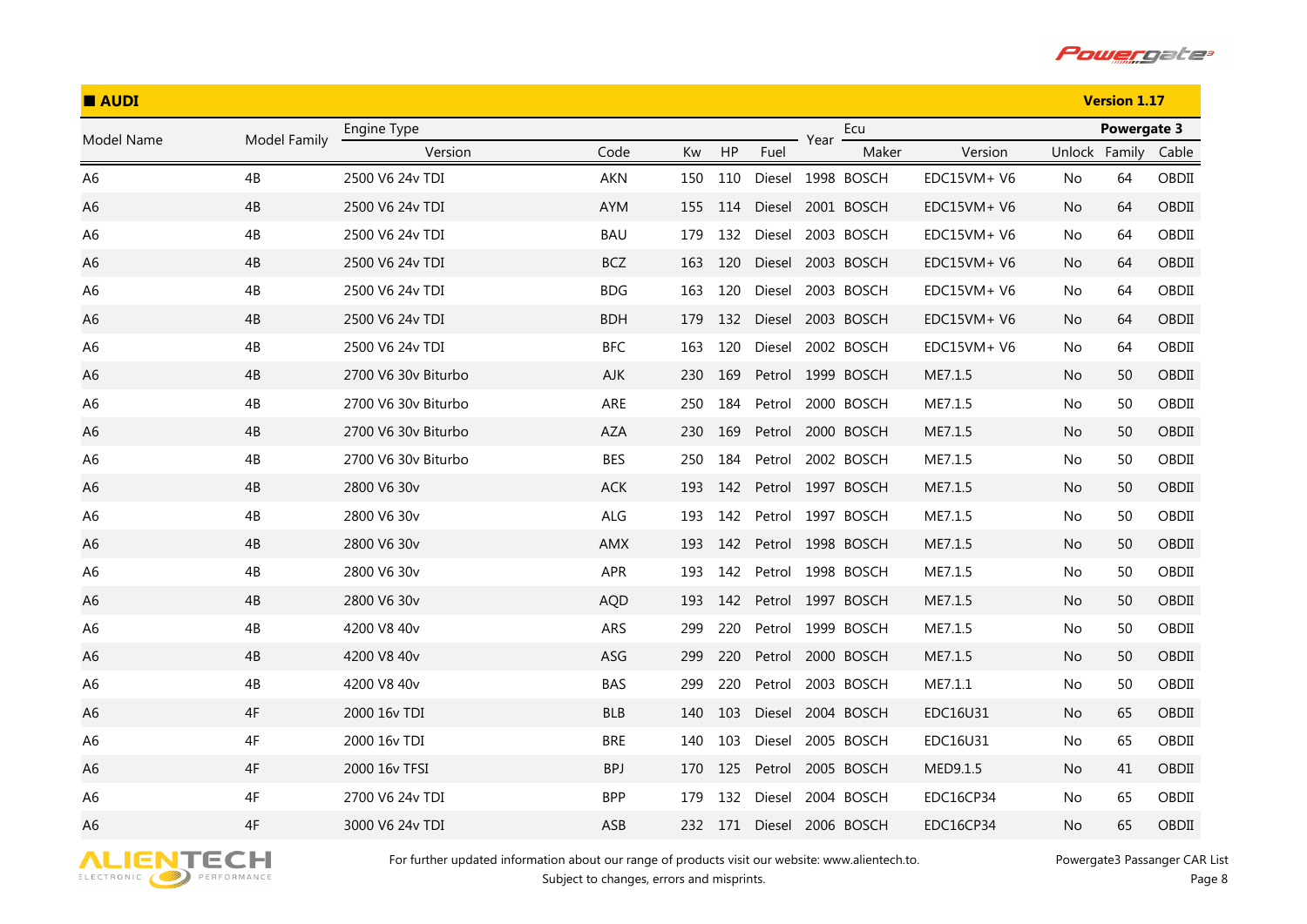

| <b>AUDI</b>    |              |                      |            |     |     |        |      |                   |                   |               | <b>Version 1.17</b> |       |
|----------------|--------------|----------------------|------------|-----|-----|--------|------|-------------------|-------------------|---------------|---------------------|-------|
| Model Name     | Model Family | Engine Type          |            |     |     |        | Year | Ecu               |                   |               | Powergate 3         |       |
|                |              | Version              | Code       | Kw  | HP  | Fuel   |      | Maker             | Version           | Unlock Family |                     | Cable |
| A <sub>6</sub> | 4F           | 3000 V6 24v TDI      | <b>BMK</b> | 224 | 165 |        |      | Diesel 2004 BOSCH | EDC16CP34         | No            | 65                  | OBDII |
| A <sub>6</sub> | 4F           | 4200 V8 32v FSI      | <b>BVJ</b> | 349 | 257 | Petrol |      | 2006 BOSCH        | MED9.1.1          | No.           | 54                  | OBDII |
| A <sub>8</sub> | 4D           | 2500 V6 24v TDI      | AFB        | 150 | 110 |        |      | Diesel 1997 BOSCH | EDC15VM+ V6       | No            | 64                  | OBDII |
| A8             | 4D           | 2500 V6 24v TDI      | AKE        | 180 | 132 | Diesel |      | 1999 BOSCH        | $EDC15VM+V6$      | No            | 64                  | OBDII |
| A8             | 4D           | 2500 V6 24v TDI      | AKN        | 150 | 110 |        |      | Diesel 1997 BOSCH | EDC15VM+ V6       | No            | 64                  | OBDII |
| A8             | 4D           | 2800 V6 30v          | <b>ACK</b> | 193 | 142 |        |      | Petrol 1995 BOSCH | ME7.1.5           | No            | 50                  | OBDII |
| A8             | 4D           | 2800 V6 30v          | ALG        | 193 | 142 |        |      | Petrol 1997 BOSCH | ME7.1.5           | No            | 50                  | OBDII |
| A8             | 4D           | 2800 V6 30v          | AMX        | 193 | 142 |        |      | Petrol 2000 BOSCH | ME7.1.5           | No            | 50                  | OBDII |
| A8             | 4D           | 2800 V6 30v          | APR        | 193 | 142 |        |      | Petrol 1999 BOSCH | ME7.1.5           | No            | 50                  | OBDII |
| A <sub>8</sub> | 4D           | 2800 V6 30v          | <b>AQD</b> | 193 | 142 |        |      | Petrol 1999 BOSCH | ME7.1.5           | No            | 50                  | OBDII |
| A <sub>8</sub> | 4D           | 3700 V8 40v          | AKC        | 260 | 191 | Petrol |      | 2000 BOSCH        | ME7.1.5           | No            | 50                  | OBDII |
| A8             | 4D           | 3700 V8 40v          | AQG        | 260 | 191 |        |      | Petrol 1998 BOSCH | ME7.1.5           | No.           | 50                  | OBDII |
| A8             | 4D           | 4200 V8 40v Quattro  | AQF        | 310 | 228 |        |      | Petrol 1998 BOSCH | ME7.1.5           | No            | 50                  | OBDII |
| A <sub>8</sub> | 4D           | 4200 V8 40v Quattro  | <b>ARU</b> | 238 | 175 | Petrol |      | 1999 BOSCH        | ME7.1.5           | No            | 50                  | OBDII |
| A8             | 4D           | 4200 V8 40v Quattro  | AUW        | 310 | 228 | Petrol |      | 2000 BOSCH        | ME7.1.5           | No            | 50                  | OBDII |
| A8             | 4D           | 6000 W12 48v Quattro | <b>AZC</b> | 420 | 309 |        |      | Petrol 2001 BOSCH | ME7.1.1           | No            | 50                  | OBDII |
| A8             | 4E           | 3000 V6 24v TDI      | ASB        | 232 | 171 | Diesel |      | 2004 BOSCH        | EDC16CP34         | No            | 65                  | OBDII |
| A <sub>8</sub> | 4E           | 3700 V8 40v          | <b>BFL</b> | 280 | 206 |        |      | Petrol 2002 BOSCH | ME7.1.1           | No            | 50                  | OBDII |
| A <sub>8</sub> | 4E           | 4200 V8 32v FSI      | <b>BVJ</b> | 349 | 257 | Petrol |      | 2006 BOSCH        | MED9.1.1          | No            | 54                  | OBDII |
| A <sub>8</sub> | 4E           | 4200 V8 40v Quattro  | <b>BFM</b> | 334 | 246 |        |      | Petrol 2002 BOSCH | ME7.1.1           | No            | 50                  | OBDII |
| Q <sub>5</sub> | 8R           | 3200 V6 24v FSI      | CALB       | 270 | 199 | Petrol |      | 2008 BOSCH        | MED9.1.1          | No            | 54                  | OBDII |
| Q7             | 4L           | 3000 V6 24v TDI      | <b>BUG</b> | 232 | 171 | Diesel |      | 2006 BOSCH        | EDC16CP34         | No            | 65                  | OBDII |
| Q7             | 4L           | 3000 V6 24v TDI      | <b>BUN</b> | 211 | 155 | Diesel |      | 2006 BOSCH        | <b>EDC16 CP34</b> | No            | 65                  | OBDII |
| Q7             | 4L           | 3600 V6 24v FSI      | <b>BHK</b> | 280 | 206 | Petrol |      | 2006 BOSCH        | MED9.1            | No            | 54                  | OBDII |

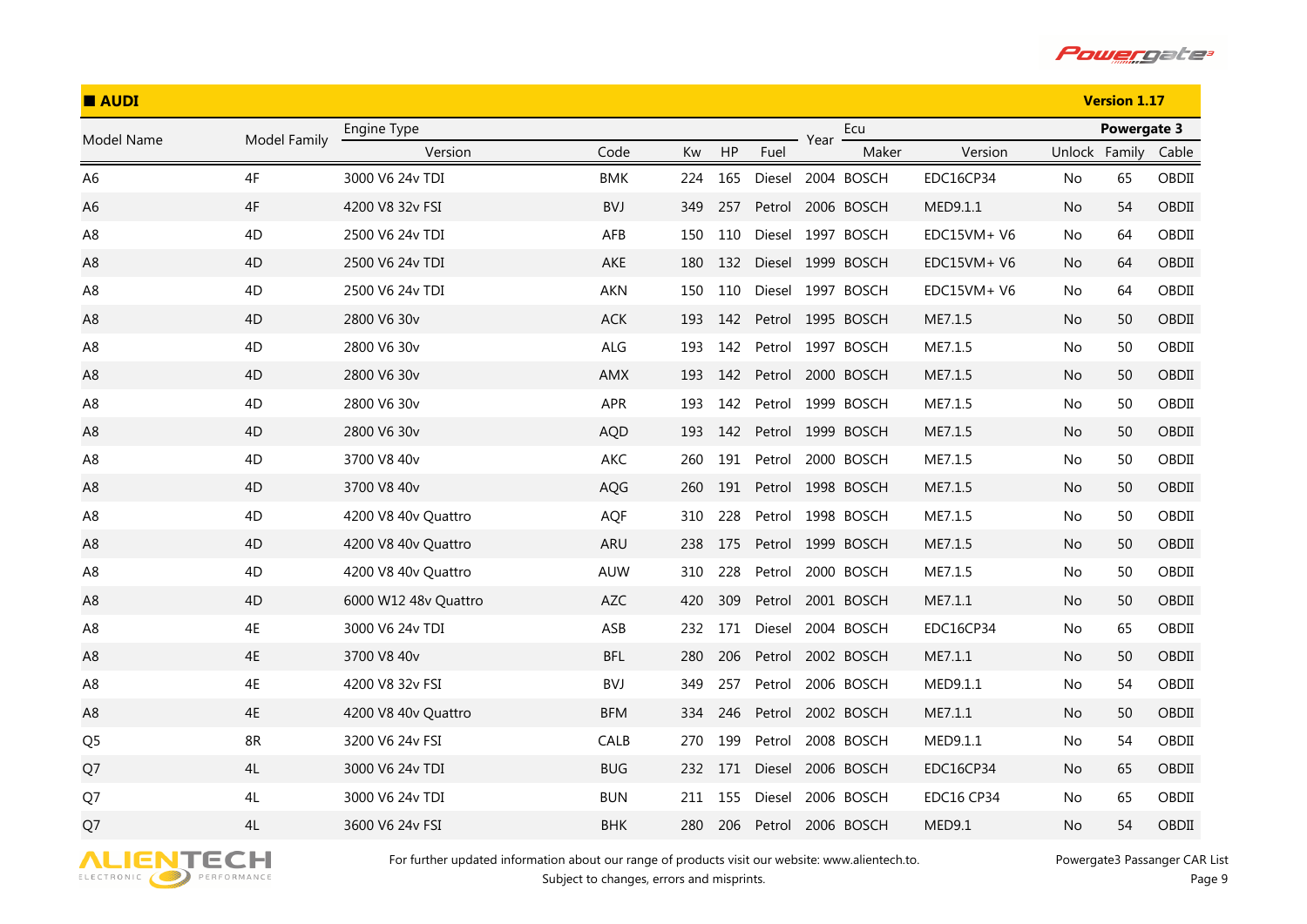

| <b>AUDI</b>       |              |                          |             |     |     |        |      | <b>Version 1.17</b> |                |               |             |       |
|-------------------|--------------|--------------------------|-------------|-----|-----|--------|------|---------------------|----------------|---------------|-------------|-------|
|                   |              | Engine Type              |             |     |     |        |      | Ecu                 |                |               | Powergate 3 |       |
| <b>Model Name</b> | Model Family | Version                  | Code        | Kw  | HP  | Fuel   | Year | Maker               | Version        | Unlock Family |             | Cable |
| Q7                | 4L           | 4200 V8 32v FSI          | <b>BAR</b>  | 349 | 257 | Petrol |      | 2006 BOSCH          | MED9.1         | No.           | 54          | OBDII |
| RS4               | 8D           | 2700 V6 30v Biturbo      | <b>ASJ</b>  | 381 | 280 | Petrol |      | 2000 BOSCH          | ME7.1          | No            | 50          | OBDII |
| RS4               | 8D           | 2700 V6 30v Biturbo      | AZR         | 381 | 280 | Petrol |      | 2000 BOSCH          | ME7.1          | No.           | 50          | OBDII |
| RS <sub>6</sub>   | 4B           | 4200 V8 32v Biturbo Plus | <b>BRV</b>  | 480 | 353 | Petrol |      | 2004 BOSCH          | ME7.1          | No.           | 50          | OBDII |
| RS <sub>6</sub>   | 4B           | 4200 V8 40v Biturbo      | <b>BCY</b>  | 450 | 331 | Petrol |      | 2002 BOSCH          | ME7.1          | No.           | 50          | OBDII |
| S <sub>3</sub>    | 8L           | 1800 20v Turbo           | AMK         | 209 | 154 | Petrol |      | 2000 BOSCH          | ME7.5.5        | No.           | 49          | OBDII |
| S <sub>3</sub>    | 8L           | 1800 20v Turbo           | APY         | 209 | 154 | Petrol |      | 1998 BOSCH          | ME7.5.5        | No.           | 49          | OBDII |
| S <sub>3</sub>    | 8L           | 1800 20v Turbo           | AUL         | 209 | 154 |        |      | Petrol 1999 BOSCH   | ME7.5.5        | No.           | 49          | OBDII |
| S <sub>3</sub>    | 8L           | 1800 20v Turbo           | <b>BAM</b>  | 225 | 165 | Petrol |      | 2001 BOSCH          | ME7.5.5        | No            | 49          | OBDII |
| S <sub>3</sub>    | 8P           | 2000 16v TFSI            | <b>BHZ</b>  | 265 | 195 | Petrol |      | 2006 BOSCH          | MED9.1.5       | No            | 41          | OBDII |
| S <sub>3</sub>    | 8P           | 2000 16v TFSI            | <b>CDLA</b> | 265 | 195 | Petrol |      | 2008 BOSCH          | MED9.1.5       | No.           | 41          | OBDII |
| S <sub>4</sub>    |              | 2700 V6 30v Biturbo      | AGB         | 265 | 195 |        |      | Petrol 1997 BOSCH   | ME7.1          | No.           | 50          | OBDII |
| S4                |              | 2700 V6 30v Biturbo      | AZB         | 265 | 195 | Petrol |      | 2000 BOSCH          | ME7.1          | No.           | 50          | OBDII |
| S <sub>4</sub>    | <b>8E</b>    | 4200 V8 40v              | <b>BBK</b>  | 344 | 253 | Petrol |      | 2003 BOSCH          | ME7.1.1        | No            | 50          | OBDII |
| S <sub>4</sub>    | 8E           | 4200 V8 40v              | BBK         | 344 | 253 | Petrol |      | 2004 BOSCH          | ME7.1.1        | No.           | 50          | OBDII |
| S <sub>4</sub>    | 8E           | 4200 V8 40v              | <b>BHF</b>  | 344 | 253 | Petrol |      | 2006 BOSCH          | ME7.1.1        | No            | 50          | OBDII |
| S <sub>5</sub>    | 8T           | 4200 V8 32v FSI          | CAUA        | 360 | 260 | Petrol |      | 2007 BOSCH          | MED9.1.1       | No.           | 54          | OBDII |
| S <sub>6</sub>    | 4B           | 4200 V8 40v              | ANK         | 340 | 250 |        |      | Petrol 2000 BOSCH   | ME7.1.1        | No            | 50          | OBDII |
| S <sub>6</sub>    | 4B           | 4200 V8 40v              | <b>AQJ</b>  | 340 | 250 | Petrol |      | 1999 BOSCH          | ME7.1.1        | No            | 50          | OBDII |
| S <sub>8</sub>    | 4D           | 4200 V8 40v Quattro      | <b>AQH</b>  | 360 | 265 |        |      | Petrol 1999 BOSCH   | ME7.1          | No            | 50          | OBDII |
| S8                | 4D           | 4200 V8 40v Quattro      | <b>AVP</b>  | 360 | 265 | Petrol |      | 2000 BOSCH          | ME7.1          | No.           | 50          | OBDII |
| S <sub>8</sub>    | 4D           | 4200 V8 40v Quattro      | AYS         | 360 | 265 | Petrol |      | 2001 BOSCH          | ME7.1          | No            | 50          | OBDII |
| S8                | 4D           | 4200 V8 40y Quattro      | <b>BCS</b>  | 360 | 265 | Petrol |      | 2000 BOSCH          | ME7.1          | No.           | 50          | OBDII |
| ΤT                | <b>8N</b>    | 1800 20v Turbo           | <b>AJQ</b>  | 180 | 132 | Petrol |      | 1998 BOSCH          | <b>ME7.5.X</b> | No            | 49          | OBDII |

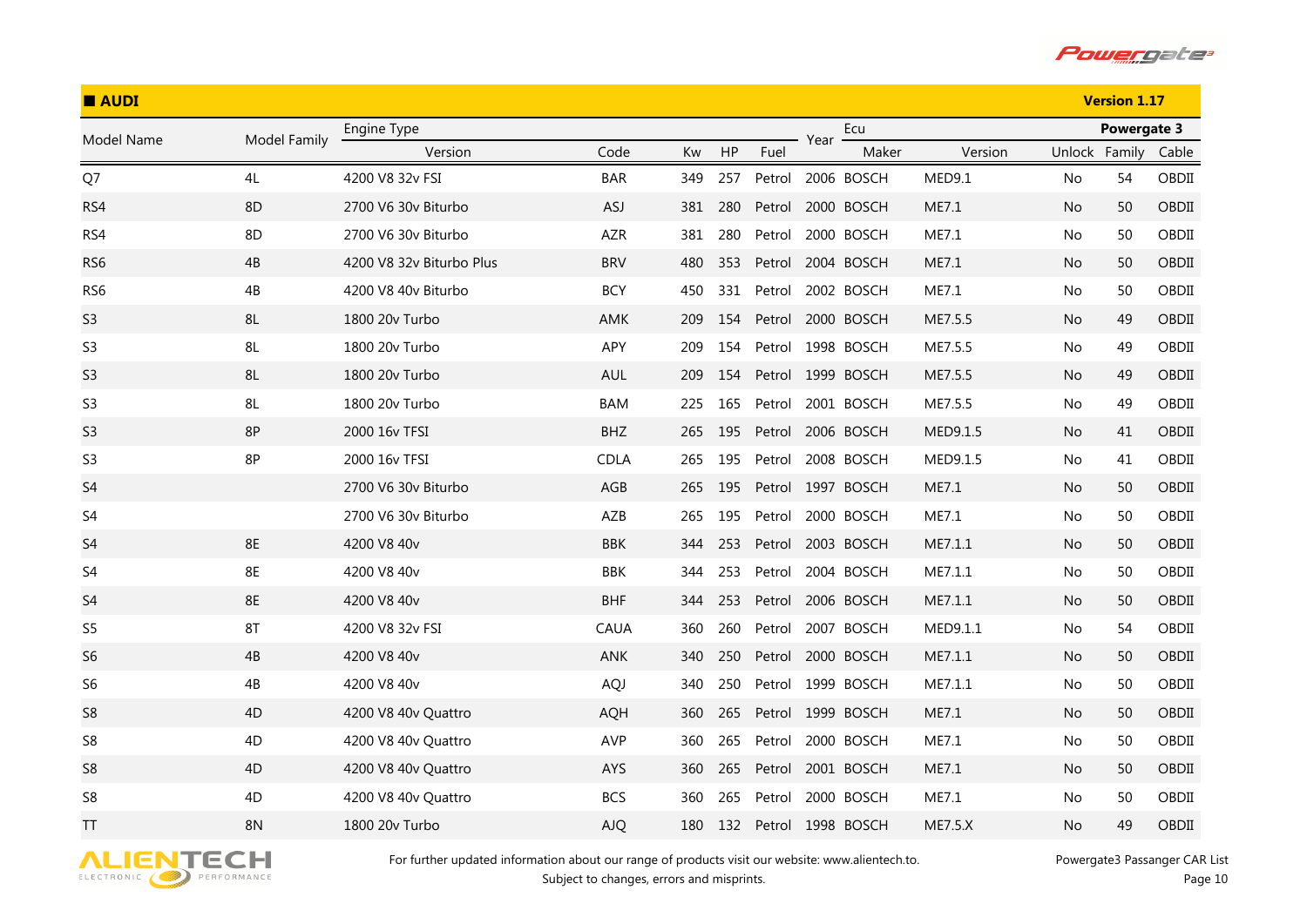

| <b>AUDI</b> |              |                |             |     |     |        |      |            |          |           | <b>Version 1.17</b> |       |
|-------------|--------------|----------------|-------------|-----|-----|--------|------|------------|----------|-----------|---------------------|-------|
| Model Name  | Model Family | Engine Type    |             |     |     |        | Year | Ecu        |          |           | Powergate 3         |       |
|             |              | Version        | Code        | Kw  | HP  | Fuel   |      | Maker      | Version  |           | Unlock Family       | Cable |
| <b>TT</b>   | <b>8N</b>    | 1800 20y Turbo | APP         | 180 | 132 | Petrol |      | 1999 BOSCH | ME7.5.5  | No        | 49                  | OBDII |
| TT          | <b>8N</b>    | 1800 20v Turbo | <b>APX</b>  | 225 | 165 | Petrol |      | 1998 BOSCH | ME7.5.5  | <b>No</b> | 49                  | OBDII |
| <b>TT</b>   | 8N           | 1800 20v Turbo | ARY         | 180 | 132 | Petrol |      | 2000 BOSCH | ME7.5.5  | No        | 49                  | OBDII |
| TT          | <b>8N</b>    | 1800 20v Turbo | <b>ATC</b>  | 180 | 132 | Petrol |      | 1999 BOSCH | ME7.5.5  | No        | 49                  | OBDII |
| <b>TT</b>   | 8N           | 1800 20v Turbo | <b>AUM</b>  | 150 | 110 | Petrol |      | 2001 BOSCH | ME7.5.5  | No        | 49                  | OBDII |
| <b>TT</b>   | 8N           | 1800 20v Turbo | <b>AUQ</b>  | 180 | 132 | Petrol |      | 2000 BOSCH | ME7.5.5  | No        | 49                  | OBDII |
| <b>TT</b>   | 8N           | 1800 20v Turbo | <b>BAM</b>  | 225 | 165 | Petrol |      | 2000 BOSCH | ME7.5.5  | No        | 49                  | OBDII |
| <b>TT</b>   | <b>8N</b>    | 1800 20v Turbo | <b>BFV</b>  | 240 | 176 | Petrol |      | 2005 BOSCH | ME7.5.5  | No        | 49                  | OBDII |
| <b>TT</b>   | 8N           | 1800 20v Turbo | <b>BVP</b>  | 163 | 120 | Petrol |      | 2005 BOSCH | ME7.5.5  | No        | 49                  | OBDII |
| <b>TT</b>   | <b>8N</b>    | 1800 20v Turbo | <b>BVR</b>  | 190 | 140 | Petrol |      | 2005 BOSCH | ME7.5.5  | No        | 49                  | OBDII |
| <b>TT</b>   | <b>8N</b>    | 3200 V6 24v    | <b>BHE</b>  | 250 | 184 | Petrol |      | 2003 BOSCH | ME7.1.1  | No        | 50                  | OBDII |
| <b>TT</b>   | <b>8N</b>    | 3200 V6 24v    | <b>BPF</b>  | 250 | 184 | Petrol |      | 2004 BOSCH | ME7.1.1  | <b>No</b> | 50                  | OBDII |
| <b>TT</b>   | 8J           | 2000 16v TFSI  | <b>BPY</b>  | 200 | 147 | Petrol |      | 2007 BOSCH | MED9.1.5 | No        | 41                  | OBDII |
| TT          | 8J           | 2000 16v TFSI  | <b>BWA</b>  | 200 | 147 | Petrol |      | 2006 BOSCH | MED9.1.5 | <b>No</b> | 41                  | OBDII |
| <b>TT</b>   | 8J           | 3200 V6 24v    | <b>BUB</b>  | 250 | 184 | Petrol |      | 2006 BOSCH | ME7.1.1  | No        | 50                  | OBDII |
| <b>TTS</b>  | 8J           | 2000 16v TFSI  | <b>CDLA</b> | 265 | 195 | Petrol |      | 2008 BOSCH | MED9.1.5 | No        | 41                  | OBDII |
| <b>TTS</b>  | 8J           | 2000 16v TFSI  | <b>CDLB</b> | 272 | 200 | Petrol |      | 2008 BOSCH | MED9.1.5 | No        | 41                  | OBDII |

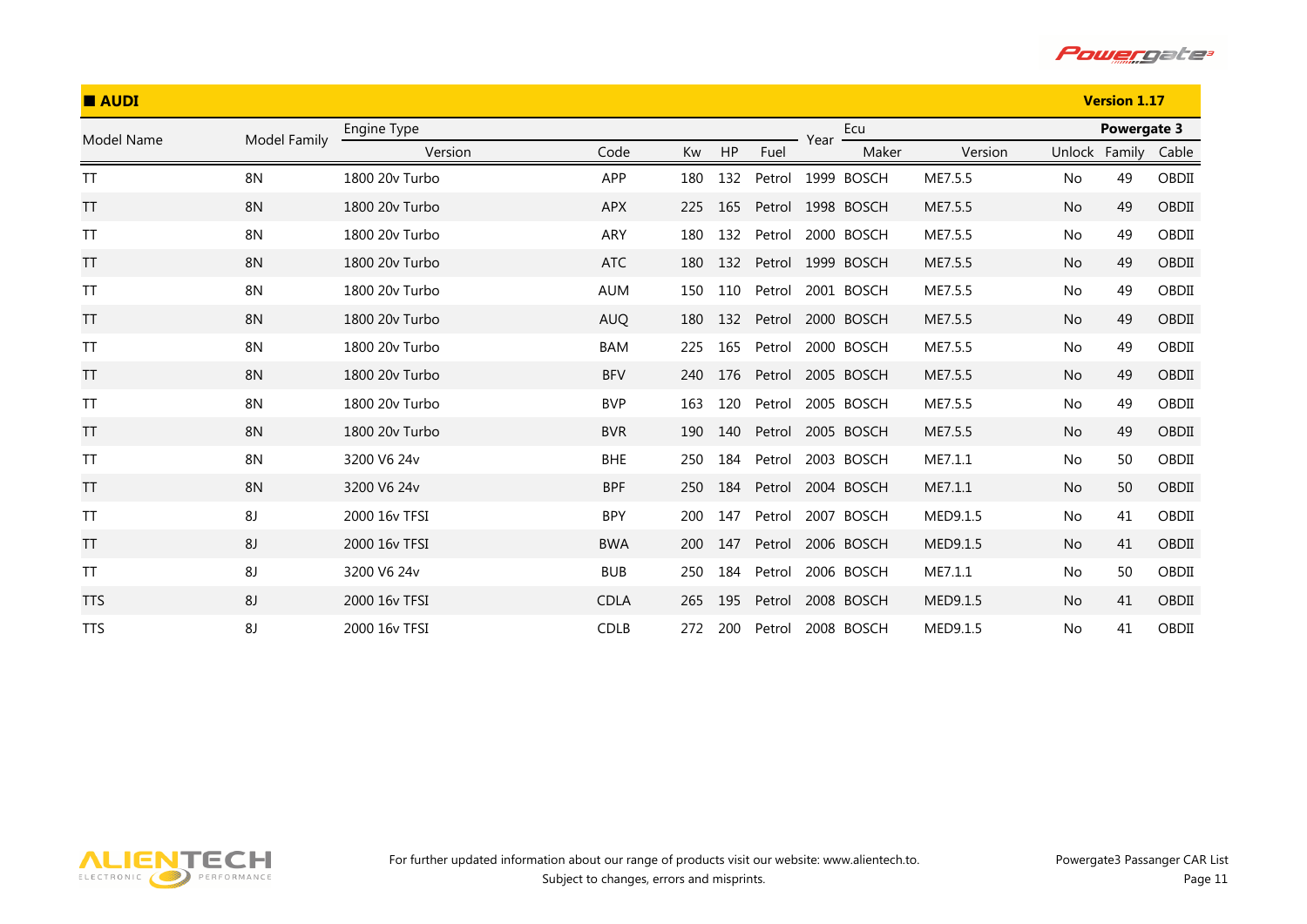

| <b>BMW</b> |              |                     |           |     |     |        |      | <b>Version 1.17</b> |                 |               |             |       |
|------------|--------------|---------------------|-----------|-----|-----|--------|------|---------------------|-----------------|---------------|-------------|-------|
| Model Name | Model Family | Engine Type         |           |     |     |        | Year | Ecu                 |                 |               | Powergate 3 |       |
|            |              | Version             | Code      | Kw  | HP  | Fuel   |      | Maker               | Version         | Unlock Family |             | Cable |
| 1 Series   | (E81)        | 116d 2000 D         | N47D20    | 85  | 115 | Diesel |      | 2009 BOSCH          | <b>EDC17C06</b> | No            | 32          | OBDII |
| 1 Series   | (E81)        | 118d 2000 D         | N47D20U0  | 105 | 143 | Diesel |      | 2007 BOSCH          | EDC17C06        | No            | 32          | OBDII |
| 1 Series   | (E81)        | 120d 2000 D         | N47D20O0  | 130 | 177 | Diesel |      | 2007 BOSCH          | EDC17CP02       | No            | 32          | OBDII |
| 1 Series   | (E81)        | 123d 2000 D         | N47D20T0  | 150 | 204 | Diesel |      | 2007 BOSCH          | EDC17CP02       | No.           | 32          | OBDII |
| 1 Series   | (E81)        | 130i 3000 24v       | N52B30    | N/A | 258 | Petrol |      | 2009 SIEMENS        | MSD80           | No.           | 76          | OBDII |
| 1 Series   | (E81)        | 130i 3000 24v       | N52B30    | N/A | 265 | Petrol |      | 2005 SIEMENS        | MSV70           | No.           | 36          | OBDII |
| 1 Series   | (E82)        | 118d 2000 D         | N47D20U0  | 105 | 143 | Diesel |      | 2009 BOSCH          | EDC17C06        | No            | 32          | OBDII |
| 1 Series   | (E82)        | 120d 2000 D         | N47D20O0  | 130 | 177 | Diesel |      | 2007 BOSCH          | EDC17CP02       | No.           | 32          | OBDII |
| 1 Series   | (E82)        | 123d 2000 D         | N47D20T0  | 150 | 204 | Diesel |      | 2007 BOSCH          | EDC17CP02       | No            | 32          | OBDII |
| 1 Series   | (E82)        | 125i 3000 24v       | N52B30    | 160 | 218 |        |      | Petrol 2008 BOSCH   | MEV1746         | No            | 30          | OBDII |
| 1 Series   | (E82)        | 128i 3000 24v       | N51B30    | N/A | 230 | Petrol |      | 2002 SIEMENS        | MSD80           | No.           | 76          | OBDII |
| 1 Series   | (E82)        | 128i 3000 24v       | N52B30    | 169 | 230 | Petrol |      | 2008 BOSCH          | MEV1746         | No.           | 30          | OBDII |
| 1 Series   | (E82)        | 135i 3000 TwinTurbo | N54B30    | N/A | 306 | Petrol |      | 2007 SIEMENS        | MSD80           | No.           | 37          | OBDII |
| 1 Series   | (E87)        | 116d 2000 D         | N47D20    | 85  | 115 | Diesel |      | 2009 BOSCH          | EDC17C06        | No            | 32          | OBDII |
| 1 Series   | (E87)        | 118d 2000 D         | M47TU2D20 | 90  | 122 | Diesel |      | 2004 BOSCH          | EDC16C35        | No.           | 26          | OBDII |
| 1 Series   | (E87)        | 118d 2000 D         | N47D20U0  | 105 | 143 | Diesel |      | 2007 BOSCH          | EDC17C06        | No.           | 32          | OBDII |
| 1 Series   | (E87)        | 120d 2000 D         | M47TU2D20 | 120 | 163 | Diesel |      | 2004 BOSCH          | EDC16C35        | No            | 26          | OBDII |
| 1 Series   | (E87)        | 120d 2000 D         | N47D20O0  | 130 | 177 | Diesel |      | 2007 BOSCH          | EDC17CP02       | No            | 32          | OBDII |
| 1 Series   | (E87)        | 123d 2000 D         | N47D20T0  | 150 | 204 | Diesel |      | 2007 BOSCH          | EDC17CP02       | No            | 32          | OBDII |
| 1 Series   | (E87)        | 118i 2000 16v       | N46B20    | 95  | 129 | Petrol |      | 2005 BOSCH          | <b>MEV946</b>   | No            | 29          | OBDII |
| 1 Series   | (E87)        | 120i 2000 16v       | N46B20    | 110 | 150 | Petrol |      | 2004 BOSCH          | <b>MEV946</b>   | No.           | 29          | OBDII |
| 1 Series   | (E87)        | 130i 3000 24v       | N52B30    | N/A | 258 | Petrol |      | 2009 SIEMENS        | MSD80           | No.           | 76          | OBDII |
| 1 Series   | (E87)        | 130i 3000 24v       | N52B30    | N/A | 265 | Petrol |      | 2005 SIEMENS        | MSV70           | No.           | 36          | OBDII |
| 1 Series   | (E88)        | 118d 2000 D         | N47D20U0  | 105 | 143 | Diesel |      | 2008 BOSCH          | EDC17C06        | No            | 32          | OBDII |

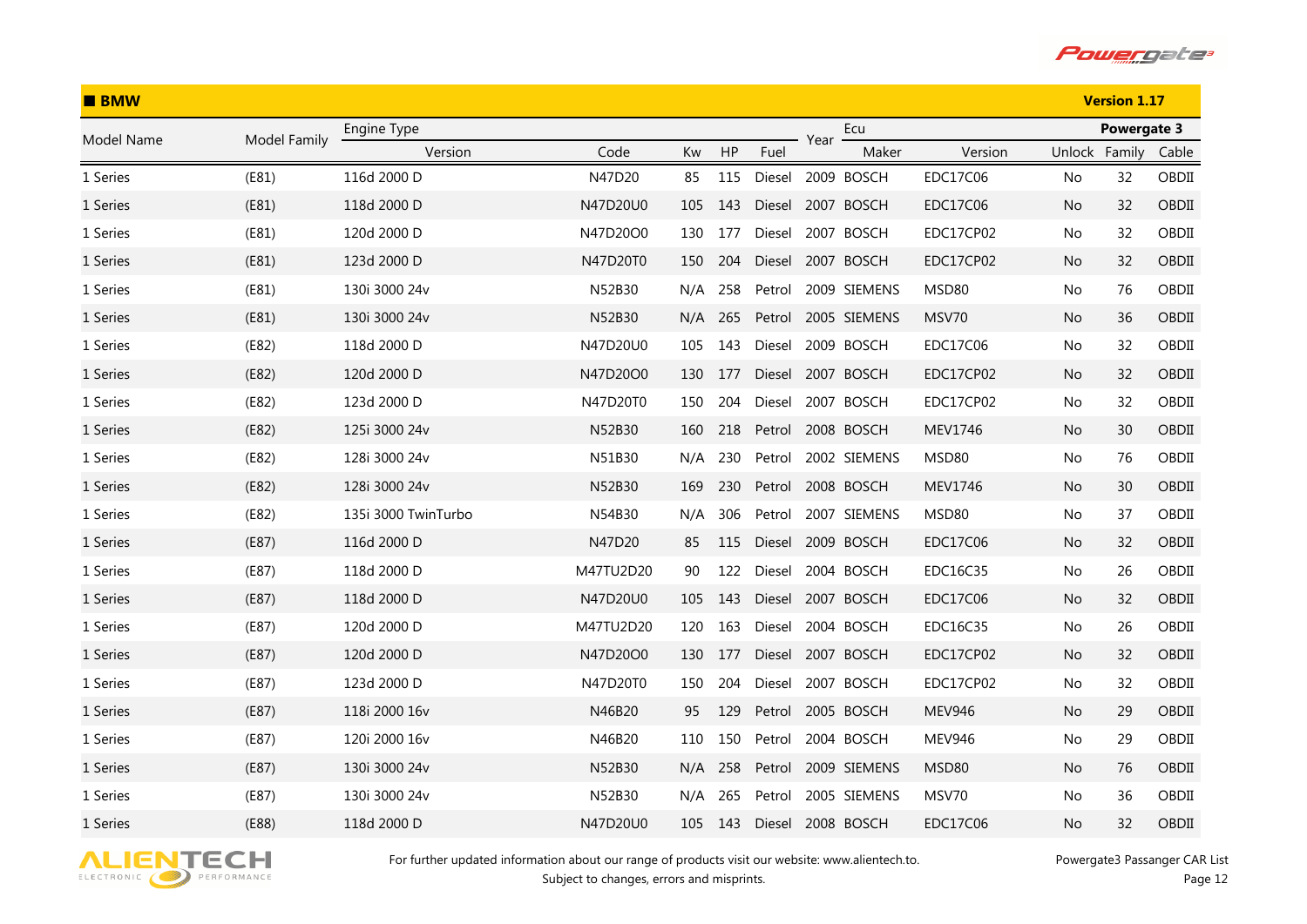

| <b>BMW</b> |              |                     |           |     |     |        |      | <b>Version 1.17</b> |               |               |             |       |
|------------|--------------|---------------------|-----------|-----|-----|--------|------|---------------------|---------------|---------------|-------------|-------|
| Model Name | Model Family | Engine Type         |           |     |     |        | Year | Ecu                 |               |               | Powergate 3 |       |
|            |              | Version             | Code      | Kw  | HP  | Fuel   |      | Maker               | Version       | Unlock Family |             | Cable |
| 1 Series   | (E88)        | 120d 2000 D         | N47D20O0  | 130 | 177 | Diesel |      | 2008 BOSCH          | EDC17CP02     | No            | 32          | OBDII |
| 1 Series   | (E88)        | 123d M 2000 D       | N47D20T0  | 150 | 204 | Diesel |      | 2008 BOSCH          | EDC17CP02     | No.           | 32          | OBDII |
| 1 Series   | (E88)        | 125i 3000 24v       | N52B30    | 160 | 218 | Petrol |      | 2008 BOSCH          | MEV1746       | No            | 30          | OBDII |
| 1 Series   | (E88)        | 128i 3000 24v       | N51B30    | N/A | 230 | Petrol |      | 2008 SIEMENS        | MSD80         | No.           | 76          | OBDII |
| 1 Series   | (E88)        | 128i 3000 24v       | N52B30    | 169 | 230 | Petrol |      | 2008 BOSCH          | MEV1746       | No            | 30          | OBDII |
| 1 Series   | (E88)        | 135i 3000 TwinTurbo | N54B30    | N/A | 306 | Petrol |      | 2007 SIEMENS        | MSD80         | No.           | 37          | OBDII |
| 3 Series   | (E36)        | 316i 1900 8v        | M43TUB19  | 77  | 105 | Petrol |      | 1998 BOSCH          | BMS46         | No.           | 23          | OBDII |
| 3 Series   | (E36)        | 320i 2000 24v       | M50TUB20  | 110 | 150 |        |      | Petrol 1992 SIEMENS | MS41.0        | No.           | 23          | OBDII |
| 3 Series   | (E36)        | 320i 2000 24v       | M52B20    | 110 | 150 | Petrol |      | 1994 SIEMENS        | MS41.0        | No.           | 23          | OBDII |
| 3 Series   | (E36)        | 323i 2500 24v       | M52B25    | 125 | 170 | Petrol |      | 1994 SIEMENS        | MS41.0        | No.           | 23          | OBDII |
| 3 Series   | (E36)        | 328i 2800 24v       | M52B28    | 141 | 192 | Petrol |      | 1994 SIEMENS        | MS41.0        | No.           | 23          | OBDII |
| 3 Series   | (E46)        | 318d 2000 D         | M47D20    | 85  | 115 | Diesel |      | 2001 BOSCH          | EDC16C31      | No.           | 25          | OBDII |
| 3 Series   | (E46)        | 320d 2000 D         | M47D20    | 100 | 136 | Diesel |      | 1999 BOSCH          | DDE3.0        | No.           | 22          | OBDII |
| 3 Series   | (E46)        | 320d 2000 D         | M47D20O2  | 110 | 150 | Diesel |      | 2001 BOSCH          | EDC16C31      | No.           | 25          | OBDII |
| 3 Series   | (E46)        | 330d 3000 D         | M57D29    | 135 | 184 | Diesel |      | 1999 BOSCH          | <b>DDE4.0</b> | No.           | 27          | OBDII |
| 3 Series   | (E46)        | 330d 3000 D         | M57TUD30  | 150 | 204 | Diesel |      | 2004 BOSCH          | EDC16C31      | No.           | 25          | OBDII |
| 3 Series   | (E46)        | 316i 1900 8v        | M43TUB19  | 77  | 105 | Petrol |      | 1999 BOSCH          | BMS46         | No.           | 23          | OBDII |
| 3 Series   | (E46)        | 318i 1900 8v        | M43TUB19  | 88  | 120 |        |      | Petrol 1999 BOSCH   | <b>BMS46</b>  | No            | 23          | OBDII |
| 3 Series   | (E46)        | 325i 2500 24v       | M54B25    | N/A | 184 | Petrol |      | 2001 SIEMENS        | MS45          | No            | 35          | OBDII |
| 3 Series   | (E46)        | 325i 2500 24v       | M54B25    | N/A | 192 | Petrol |      | 2001 SIEMENS        | <b>MS45</b>   | No            | 35          | OBDII |
| 3 Series   | (E46)        | 325i 2500 24v       | M56B25    | N/A | 184 | Petrol |      | 2002 SIEMENS        | MS45          | No.           | 35          | OBDII |
| 3 Series   | (E46)        | 330i 3000 24v       | M54B30    | N/A | 231 | Petrol |      | 2000 SIEMENS        | <b>MS45</b>   | No            | 35          | OBDII |
| 3 Series   | (E90)        | 316d 2000 D         | N47D20    | 85  | 115 | Diesel |      | 2009 BOSCH          | EDC17C06      | No.           | 32          | OBDII |
| 3 Series   | (E90)        | 318d 2000 D         | M47D20TU2 | 90  | 122 | Diesel |      | 2005 BOSCH          | EDC16C35      | No            | 26          | OBDII |

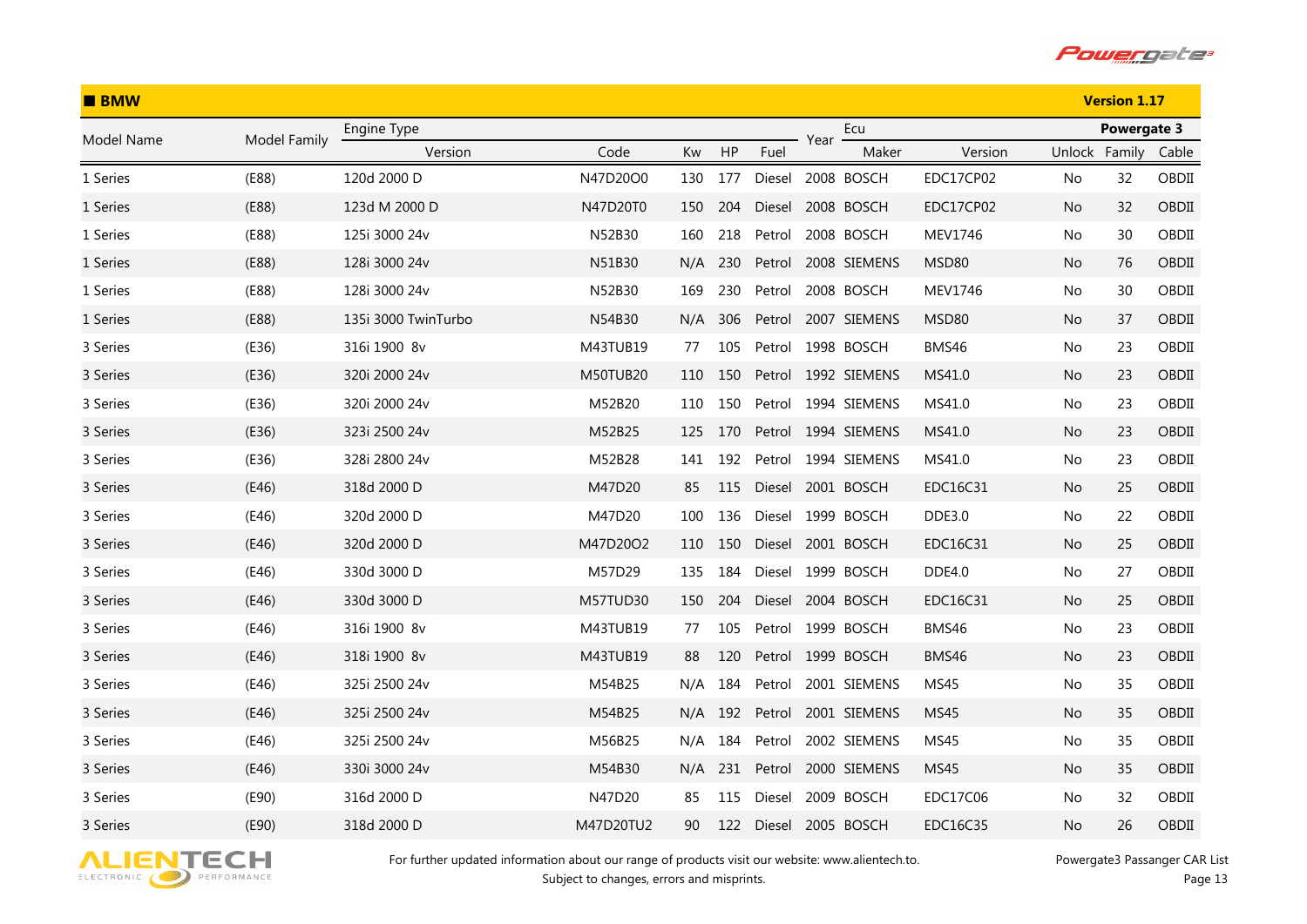

| <b>BMW</b> |              |                     |           |     |     |        |      | <b>Version 1.17</b> |                 |               |             |       |
|------------|--------------|---------------------|-----------|-----|-----|--------|------|---------------------|-----------------|---------------|-------------|-------|
| Model Name | Model Family | Engine Type         |           |     |     |        | Year | Ecu                 |                 |               | Powergate 3 |       |
|            |              | Version             | Code      | Kw  | HP  | Fuel   |      | Maker               | Version         | Unlock Family |             | Cable |
| 3 Series   | (E90)        | 318d 2000 D         | N47D20    | 105 | 143 | Diesel |      | 2007 BOSCH          | EDC17C06        | No            | 32          | OBDII |
| 3 Series   | (E90)        | 320d 2000 D         | M47D20O2  | 110 | 150 | Diesel |      | 2005 BOSCH          | EDC16C31        | No.           | 25          | OBDII |
| 3 Series   | (E90)        | 320d 2000 D         | M47D20TU2 | 120 | 163 | Diesel |      | 2005 BOSCH          | EDC16C35        | No            | 26          | OBDII |
| 3 Series   | (E90)        | 320d 2000 D         | N47D20O0  | 130 | 177 | Diesel |      | 2007 BOSCH          | EDC17CP02       | No.           | 32          | OBDII |
| 3 Series   | (E90)        | 325d 3000 D         | M57D30U2  | 145 | 197 | Diesel |      | 2006 BOSCH          | EDC16C35        | No            | 26          | OBDII |
| 3 Series   | (E90)        | 330d 3000 D         | M57D30O2  | 170 | 231 | Diesel |      | 2005 BOSCH          | EDC16CP35       | No.           | 26          | OBDII |
| 3 Series   | (E90)        | 335d 3000 D         | M57D30T2  | 210 | 286 | Diesel |      | 2006 BOSCH          | EDC16C35        | No            | 26          | OBDII |
| 3 Series   | (E90)        | 316i 1600 16v       | N45B16    | 90  | 122 | Petrol |      | 2007 BOSCH          | <b>MEV946</b>   | No.           | 29          | OBDII |
| 3 Series   | (E90)        | 318i 2000 16v       | N46B20    | 105 | 143 | Petrol |      | 2007 BOSCH          | <b>MEV1746</b>  | No.           | 30          | OBDII |
| 3 Series   | (E90)        | 320i 2000 16v       | N46B20    | 115 | 156 | Petrol |      | 2007 BOSCH          | MEV1746         | No.           | 30          | OBDII |
| 3 Series   | (E90)        | 320i 2000 16v       | N46B20    | 125 | 170 | Petrol |      | 2007 BOSCH          | <b>MEV946</b>   | No.           | 29          | OBDII |
| 3 Series   | (E90)        | 320si 2000 16v      | N43B20O0  | N/A | 173 | Petrol |      | 2001 SIEMENS        | MSV80           | No.           | 76          | OBDII |
| 3 Series   | (E90)        | 320si 2000 16v      | N46B20    | 127 | 173 | Petrol |      | 2006 BOSCH          | <b>MEV946</b>   | No.           | 29          | OBDII |
| 3 Series   | (E90)        | 323i 2500 24v       | N52B25    | N/A | 203 | Petrol |      | 2007 SIEMENS        | <b>MSV80</b>    | No.           | 76          | OBDII |
| 3 Series   | (E90)        | 323i 2500 24v       | N52B25U1  | N/A | 177 | Petrol |      | 2005 SIEMENS        | MSV80           | No.           | 76          | OBDII |
| 3 Series   | (E90)        | 325i 2500 24v       | N52B25O1  | N/A | 218 | Petrol |      | 2005 SIEMENS        | <b>MSV80</b>    | No.           | 76          | OBDII |
| 3 Series   | (E90)        | 325i 3000 24v       | N53B30U0  | N/A | 218 | Petrol |      | 2007 SIEMENS        | MSD80           | No.           | 76          | OBDII |
| 3 Series   | (E90)        | 328i 3000 24v       | N53B30    | N/A | 233 | Petrol |      | 2007 SIEMENS        | MSD80           | No            | 76          | OBDII |
| 3 Series   | (E90)        | 330i 3000 24v       | N52B30O0  | N/A | 258 | Petrol |      | 2005 SIEMENS        | MSV80           | No            | 76          | OBDII |
| 3 Series   | (E90)        | 330i 3000 24v       | N53B30O0  | N/A | 272 | Petrol |      | 2007 SIEMENS        | MSD80           | No            | 76          | OBDII |
| 3 Series   | (E90)        | 335i 3000 TwinTurbo | N54B30O0  | 225 | 306 | Petrol |      | 2006 SIEMENS        | MSD81           | No.           | 37          | OBDII |
| 3 Series   | (E91)        | 316d 2000 D         | N47D20    | 85  | 115 | Diesel |      | 2009 BOSCH          | <b>EDC17C06</b> | No.           | 32          | OBDII |
| 3 Series   | (E91)        | 318d 2000 D         | M47D20TU2 | 90  | 122 | Diesel |      | 2005 BOSCH          | EDC16C35        | No.           | 26          | OBDII |
| 3 Series   | (E91)        | 318d 2000 D         | N47D20    | 105 | 143 | Diesel |      | 2007 BOSCH          | EDC17C06        | No            | 32          | OBDII |

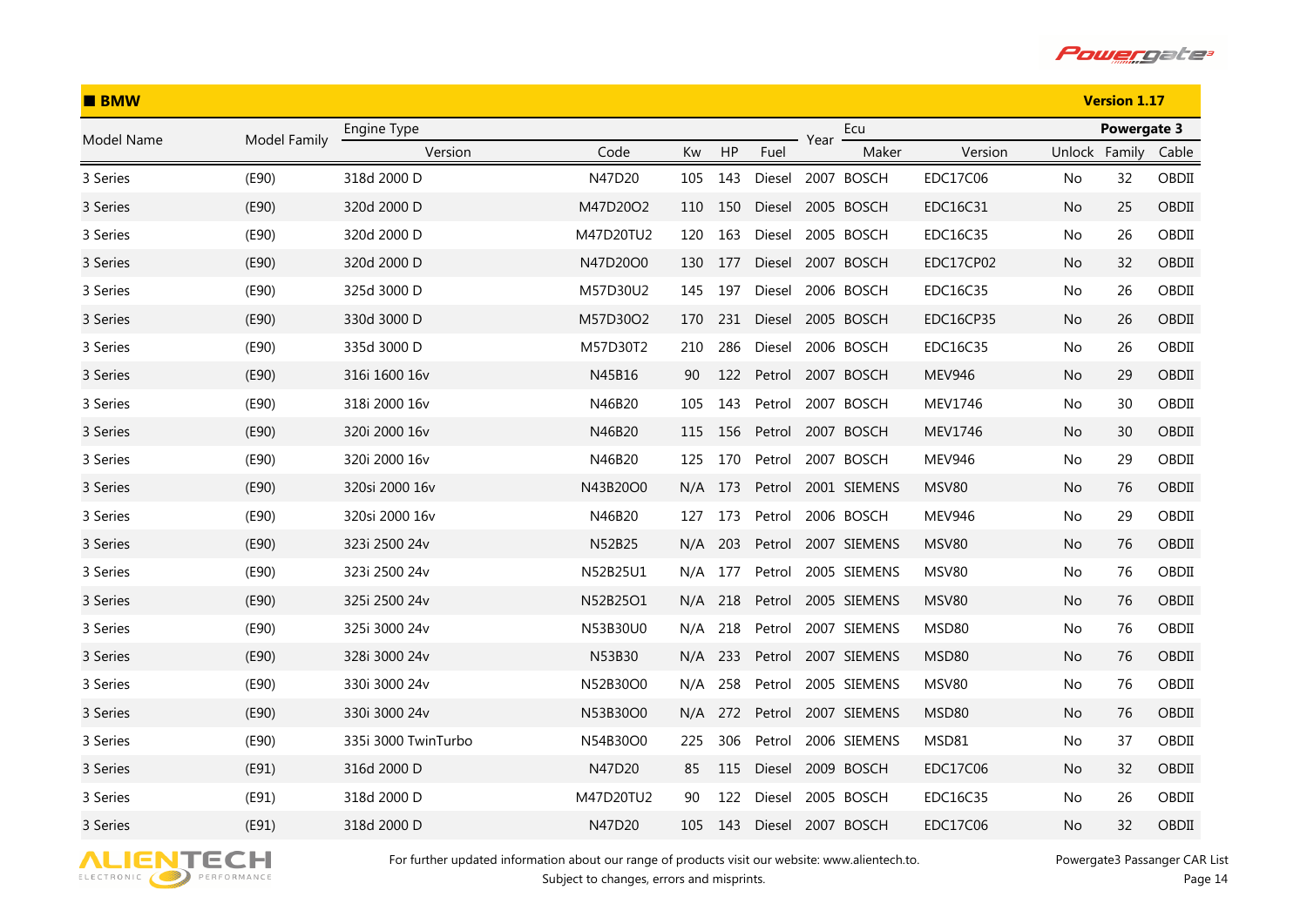

| <b>BMW</b> |              |                     |           |         |     |        |      | <b>Version 1.17</b> |                  |               |             |       |
|------------|--------------|---------------------|-----------|---------|-----|--------|------|---------------------|------------------|---------------|-------------|-------|
| Model Name | Model Family | Engine Type         |           |         |     |        | Year | Ecu                 |                  |               | Powergate 3 |       |
|            |              | Version             | Code      | Kw      | HP  | Fuel   |      | Maker               | Version          | Unlock Family |             | Cable |
| 3 Series   | (E91)        | 320d 2000 D         | M47D20O2  | 110     | 150 | Diesel |      | 2005 BOSCH          | EDC16C31         | No            | 25          | OBDII |
| 3 Series   | (E91)        | 320d 2000 D         | M47D20TU2 | 120     | 163 | Diesel |      | 2005 BOSCH          | EDC16C35         | No.           | 26          | OBDII |
| 3 Series   | (E91)        | 320d 2000 D         | N47D20O0  | 130     | 177 | Diesel |      | 2007 BOSCH          | EDC17CP02        | No            | 32          | OBDII |
| 3 Series   | (E91)        | 325d 3000 D         | M57D30U2  | 145     | 197 | Diesel |      | 2006 BOSCH          | EDC16C35         | No.           | 26          | OBDII |
| 3 Series   | (E91)        | 330d 3000 D         | M57D30O2  | 170     | 231 | Diesel |      | 2005 BOSCH          | EDC16CP35        | No            | 26          | OBDII |
| 3 Series   | (E91)        | 335d 3000 D         | M57D30T2  | 210     | 286 | Diesel |      | 2006 BOSCH          | EDC16C35         | No.           | 26          | OBDII |
| 3 Series   | (E91)        | 316i 1600 16v       | N45B16    | 90      | 122 | Petrol |      | 2007 BOSCH          | <b>MEV946</b>    | No            | 29          | OBDII |
| 3 Series   | (E91)        | 318i 2000 16v       | N46B20    | 105     | 143 | Petrol |      | 2007 BOSCH          | MEV1746          | No.           | 30          | OBDII |
| 3 Series   | (E91)        | 320i 2000 16v       | N46B20    | 125     | 170 | Petrol |      | 2007 BOSCH          | <b>MEV946</b>    | No.           | 29          | OBDII |
| 3 Series   | (E91)        | 320si 2000 16v      | N46B20    | 127     | 173 | Petrol |      | 2006 BOSCH          | <b>MEV946</b>    | No.           | 29          | OBDII |
| 3 Series   | (E91)        | 323i 2500 24v       | N52B25    | N/A     | 203 | Petrol |      | 2007 SIEMENS        | MSV80            | No.           | 76          | OBDII |
| 3 Series   | (E91)        | 323i 2500 24v       | N52B25U1  | N/A     | 177 | Petrol |      | 2005 SIEMENS        | MSV80            | No.           | 76          | OBDII |
| 3 Series   | (E91)        | 325i 2500 24v       | N52B25O1  | N/A     | 218 | Petrol |      | 2005 SIEMENS        | MSV80            | No.           | 76          | OBDII |
| 3 Series   | (E91)        | 325i 3000 24v       | N53B30U0  | N/A     | 218 | Petrol |      | 2007 SIEMENS        | MSD80            | No.           | 76          | OBDII |
| 3 Series   | (E91)        | 328i 3000 24v       | N53B30    | N/A     | 233 | Petrol |      | 2007 SIEMENS        | MSD80            | No.           | 76          | OBDII |
| 3 Series   | (E91)        | 330i 3000 24v       | N52B30O0  | N/A     | 258 | Petrol |      | 2005 SIEMENS        | <b>MSV80</b>     | No.           | 76          | OBDII |
| 3 Series   | (E91)        | 330i 3000 24v       | N53B30O0  | N/A     | 272 | Petrol |      | 2007 SIEMENS        | MSD80            | No.           | 76          | OBDII |
| 3 Series   | (E91)        | 335i 3000 TwinTurbo | N54B30O0  | 225     | 306 | Petrol |      | 2006 SIEMENS        | MSD81            | No            | 37          | OBDII |
| 3 Series   | (E92)        | 320d 2000 D         | N47D20O0  | 130     | 177 | Diesel |      | 2007 BOSCH          | EDC17CP02        | No            | 32          | OBDII |
| 3 Series   | (E92)        | 325d 3000 D         | M57D30U2  | 145     | 197 | Diesel |      | 2007 BOSCH          | EDC16C35         | No            | 26          | OBDII |
| 3 Series   | (E92)        | 330d 3000 D         | M57D30O2  | 170     | 231 | Diesel |      | 2006 BOSCH          | <b>EDC16CP35</b> | No.           | 26          | OBDII |
| 3 Series   | (E92)        | 335d 3000 D         | M57D30T2  | 210     | 286 | Diesel |      | 2006 BOSCH          | EDC16C35         | No            | 26          | OBDII |
| 3 Series   | (E92)        | 325i 2500 24v       | N52B25O1  | N/A     | 218 | Petrol |      | 2006 SIEMENS        | MSV80            | No.           | 76          | OBDII |
| 3 Series   | (E92)        | 325i 3000 24v       | N53B30U0  | N/A 218 |     | Petrol |      | 2007 SIEMENS        | <b>MSD80</b>     | No            | 76          | OBDII |

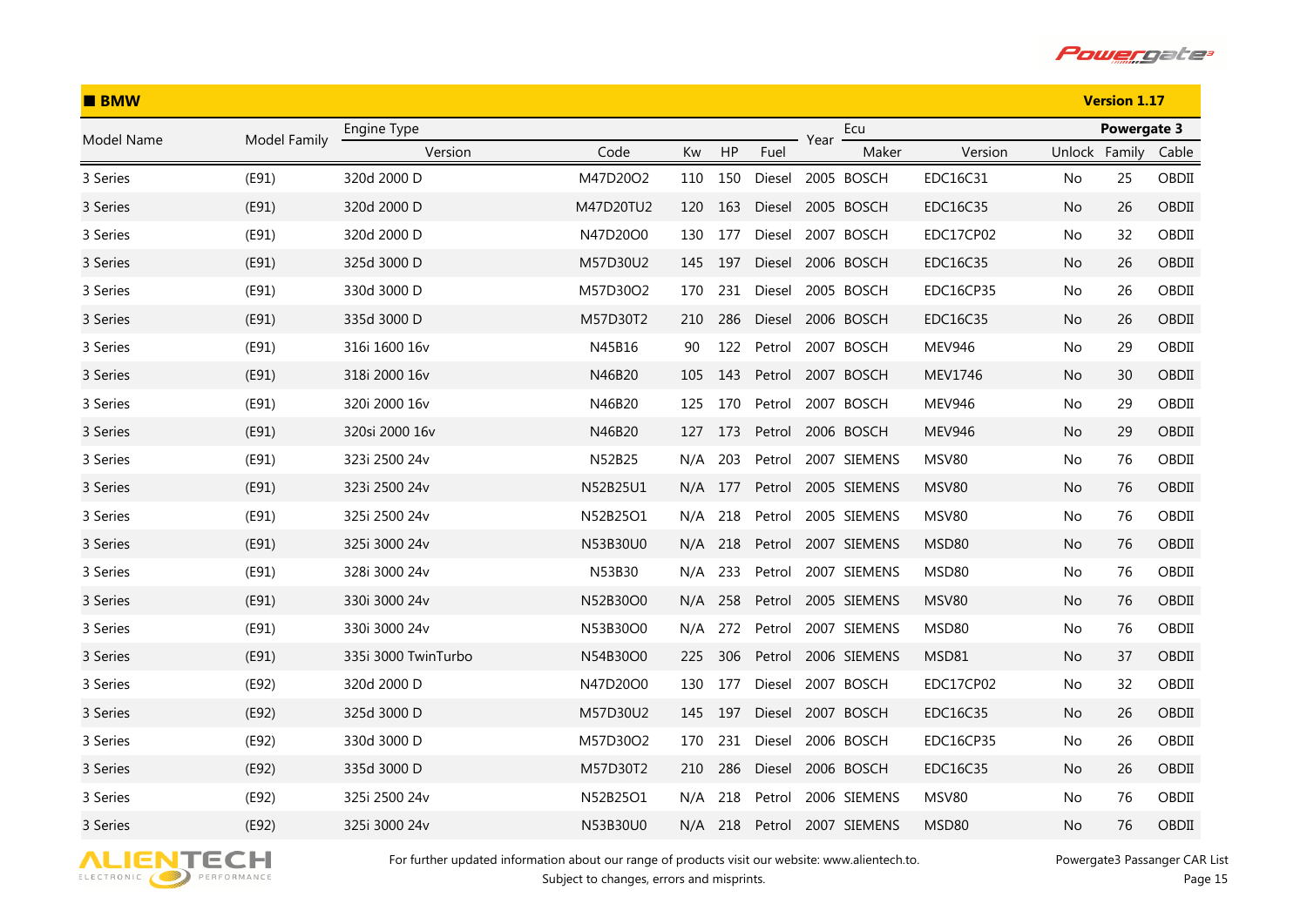

| <b>BMW</b> |              |                     |          |     |     |        |      | <b>Version 1.17</b> |               |               |             |       |
|------------|--------------|---------------------|----------|-----|-----|--------|------|---------------------|---------------|---------------|-------------|-------|
| Model Name | Model Family | Engine Type         |          |     |     |        | Year | Ecu                 |               |               | Powergate 3 |       |
|            |              | Version             | Code     | Kw  | HP  | Fuel   |      | Maker               | Version       | Unlock Family |             | Cable |
| 3 Series   | (E92)        | 328i 3000 24v       | N53B30   | N/A | 233 | Petrol |      | 2007 SIEMENS        | MSD80         | No            | 76          | OBDII |
| 3 Series   | (E92)        | 330i 3000 24v       | N53B30O0 | N/A | 272 | Petrol |      | 2007 SIEMENS        | MSD80         | No.           | 76          | OBDII |
| 3 Series   | (E92)        | 335i 3000 TwinTurbo | N54B30O0 | 225 | 306 | Petrol |      | 2006 SIEMENS        | MSD81         | No            | 37          | OBDII |
| 3 Series   | (E93)        | 320d 2000 D         | N47D20O0 | 130 | 177 | Diesel |      | 2007 BOSCH          | EDC17CP02     | No.           | 32          | OBDII |
| 3 Series   | (E93)        | 325d 3000 D         | M57D30U2 | 145 | 197 | Diesel |      | 2007 BOSCH          | EDC16C35      | No            | 26          | OBDII |
| 3 Series   | (E93)        | 330d 3000 D         | M57D30O2 | 170 | 231 | Diesel |      | 2007 BOSCH          | EDC16CP35     | No.           | 26          | OBDII |
| 3 Series   | (E93)        | 335d 3000 D         | M57D30T2 | 210 | 286 | Diesel |      | 2006 BOSCH          | EDC16C35      | No            | 26          | OBDII |
| 3 Series   | (E93)        | 325i 3000 24v       | N53B30U0 | N/A | 218 | Petrol |      | 2007 SIEMENS        | MSD80         | No.           | 76          | OBDII |
| 3 Series   | (E93)        | 330i 3000 24v       | N53B30O0 | N/A | 272 | Petrol |      | 2007 SIEMENS        | MSD80         | No.           | 76          | OBDII |
| 3 Series   | (E93)        | 335i 3000 TwinTurbo | N54B30O0 | 225 | 306 | Petrol |      | 2007 SIEMENS        | MSD81         | No.           | 37          | OBDII |
| 5 Series   | (E39)        | 520d 2000 D         | M47D20   | 100 | 136 | Diesel |      | 2000 BOSCH          | EDC16C31      | No.           | 25          | OBDII |
| 5 Series   | (E39)        | 525 2500 D          | M57D25   | 120 | 163 | Diesel |      | 2000 BOSCH          | <b>DDE4.0</b> | No.           | 27          | OBDII |
| 5 Series   | (E39)        | 530d 3000 D         | M57D30   | 135 | 184 | Diesel |      | 1998 BOSCH          | DDE4.0        | No.           | 27          | OBDII |
| 5 Series   | (E39)        | 530d 3000 D         | M57D30   | 142 | 193 | Diesel |      | 2000 BOSCH          | <b>DDE4.0</b> | No.           | 27          | OBDII |
| 5 Series   | (E39)        | 520i 2000 24v       | M52B20   | 110 | 150 | Petrol |      | 1996 SIEMENS        | MS41.0        | No.           | 23          | OBDII |
| 5 Series   | (E39)        | 523i 2500 24v       | M52B25   | 125 | 170 |        |      | Petrol 1995 SIEMENS | MS41.0        | No.           | 23          | OBDII |
| 5 Series   | (E39)        | 525i 2500 24v       | M54B25   | N/A | 192 | Petrol |      | 2000 SIEMENS        | MS45          | No.           | 35          | OBDII |
| 5 Series   | (E39)        | 528i 2800 24v       | M52B28   | 142 | 193 |        |      | Petrol 1995 SIEMENS | MS41.0        | No            | 23          | OBDII |
| 5 Series   | (E39)        | 530i 3000 24v       | M54B30   | N/A | 231 | Petrol |      | 2000 SIEMENS        | MS45          | No            | 35          | OBDII |
| 5 Series   | (E39)        | 535i 3500 V8        | M62B35   | 173 | 235 | Petrol |      | 1996 BOSCH          | ME7.2         | No            | 31          | OBDII |
| 5 Series   | (E39)        | 535i 3500 V8        | M62B35TU | 180 | 245 | Petrol |      | 1998 BOSCH          | ME7.2         | No.           | 31          | OBDII |
| 5 Series   | (E39)        | 540i 4400 V8        | M62B44   | 210 | 286 | Petrol |      | 1996 BOSCH          | ME7.2         | No.           | 31          | OBDII |
| 5 Series   | (E39)        | 540i 4400 V8        | M62B44TU | 210 | 286 | Petrol |      | 1998 BOSCH          | ME7.2         | No.           | 31          | OBDII |
| 5 Series   | (E60)        | 520d 2000 D         | M47D20   | 120 | 163 | Diesel |      | 2005 BOSCH          | EDC16C31      | No            | 25          | OBDII |

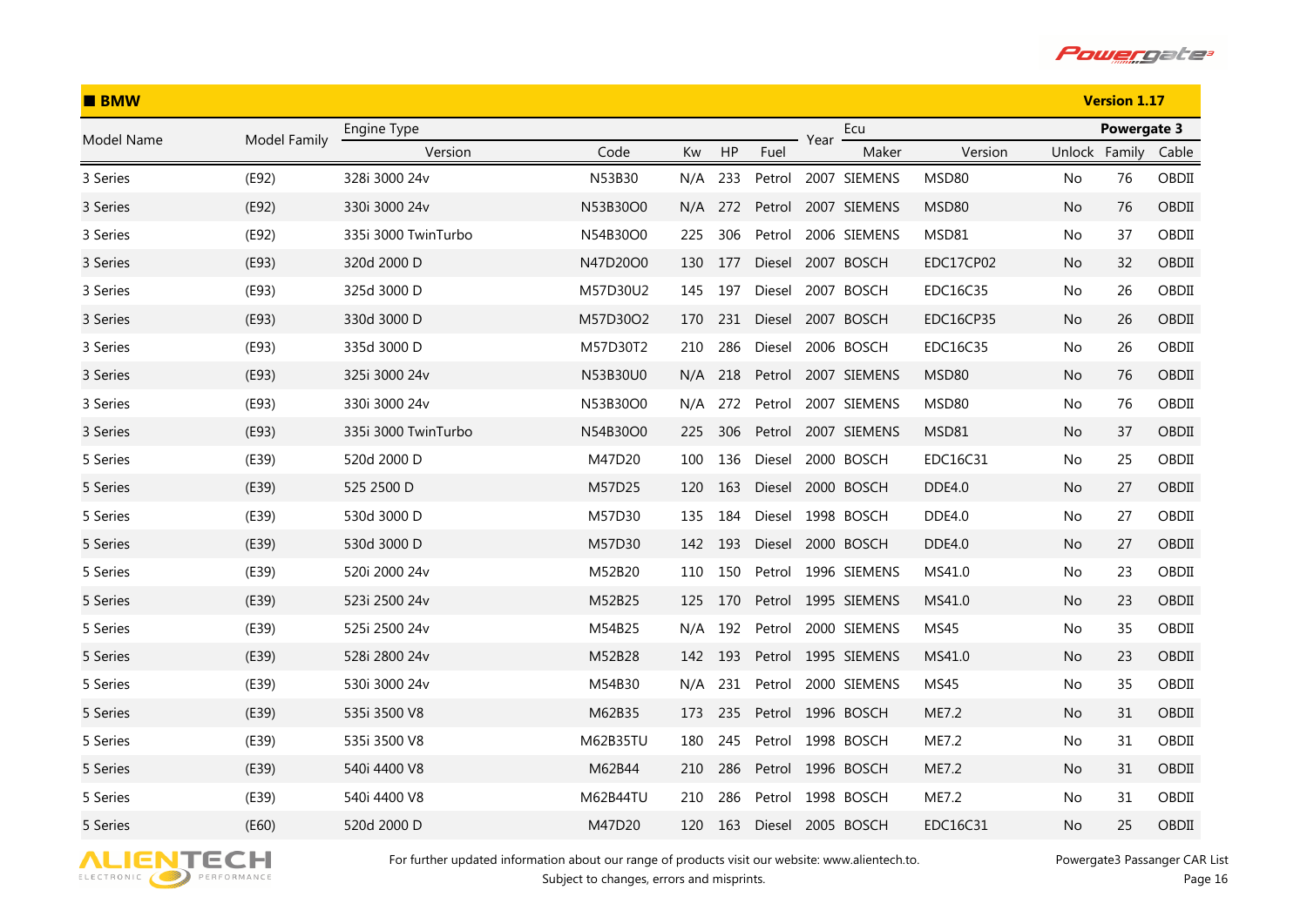

| <b>BMW</b> |              |                     |                 |     |     |        |      | <b>Version 1.17</b> |                  |               |             |       |
|------------|--------------|---------------------|-----------------|-----|-----|--------|------|---------------------|------------------|---------------|-------------|-------|
| Model Name | Model Family | Engine Type         |                 |     |     |        | Year | Ecu                 |                  |               | Powergate 3 |       |
|            |              | Version             | Code            | Kw  | HP  | Fuel   |      | Maker               | Version          | Unlock Family |             | Cable |
| 5 Series   | (E60)        | 520d 2000 D         | M47D20TU2       | 120 | 163 | Diesel |      | 2005 BOSCH          | EDC16C35         | No.           | 26          | OBDII |
| 5 Series   | (E60)        | 520d 2000 D         | N47D20          | 130 | 177 | Diesel |      | 2007 BOSCH          | EDC17C06         | No.           | 32          | OBDII |
| 5 Series   | (E60)        | 525d 2500 D         | M57D25          | 130 | 177 | Diesel |      | 2005 BOSCH          | EDC16C31         | No            | 25          | OBDII |
| 5 Series   | (E60)        | 525d 3000 D         | <b>M57D30UL</b> | 145 | 197 | Diesel |      | 2007 BOSCH          | EDC16C35         | No.           | 26          | OBDII |
| 5 Series   | (E60)        | 530d 3000 D         | M57D30          | 160 | 218 | Diesel |      | 2003 BOSCH          | <b>DDE4.0</b>    | No            | 27          | OBDII |
| 5 Series   | (E60)        | 530d 3000 D         | M57D30          | 160 | 218 | Diesel |      | 2005 BOSCH          | EDC16C31         | No.           | 25          | OBDII |
| 5 Series   | (E60)        | 530d 3000 D         | M57D30OL        | 170 | 231 | Diesel |      | 2005 BOSCH          | <b>EDC16CP35</b> | No            | 26          | OBDII |
| 5 Series   | (E60)        | 530d 3000 D         | M57D30OLTU      | 173 | 235 | Diesel |      | 2007 BOSCH          | <b>EDC16CP35</b> | No.           | 26          | OBDII |
| 5 Series   | (E60)        | 535d 3000 D         | M57D30TOP       | 200 | 272 | Diesel |      | 2004 BOSCH          | <b>EDC16CP35</b> | No.           | 26          | OBDII |
| 5 Series   | (E60)        | 535d 3000 D         | M57D30TOPTU     | 210 | 286 | Diesel |      | 2007 BOSCH          | <b>EDC16CP35</b> | No.           | 26          | OBDII |
| 5 Series   | (E60)        | 523i 2500 24v       | N52B25U1        | N/A | 177 | Petrol |      | 2005 SIEMENS        | MSV80            | No.           | 76          | OBDII |
| 5 Series   | (E60)        | 523i 2500 24v       | N53B25U0        | N/A | 190 | Petrol |      | 2007 SIEMENS        | MSD80            | No.           | 76          | OBDII |
| 5 Series   | (E60)        | 525i 2500 24v       | M54B25          | N/A | 192 | Petrol |      | 2003 SIEMENS        | MS45             | No.           | 35          | OBDII |
| 5 Series   | (E60)        | 525i 2500 24v       | N52B25O1        | N/A | 218 | Petrol |      | 2005 SIEMENS        | <b>MSV80</b>     | No.           | 76          | OBDII |
| 5 Series   | (E60)        | 525i 3000 24v       | N53B30U0        | N/A | 218 | Petrol |      | 2007 SIEMENS        | MSD80            | No.           | 76          | OBDII |
| 5 Series   | (E60)        | 530i 3000 24v       | M54B30          | N/A | 231 |        |      | Petrol 2003 SIEMENS | MS45             | No.           | 35          | OBDII |
| 5 Series   | (E60)        | 530i 3000 24v       | N52B30O0        | N/A | 258 | Petrol |      | 2005 SIEMENS        | MSV80            | No.           | 76          | OBDII |
| 5 Series   | (E60)        | 530i 3000 24v       | N53B30O0        | N/A | 272 | Petrol |      | 2007 SIEMENS        | MSD80            | No            | 76          | OBDII |
| 5 Series   | (E60)        | 535i 3000 TwinTurbo | N54B30O0        | 225 | 306 | Petrol |      | 2007 SIEMENS        | MSD81            | No.           | 37          | OBDII |
| 5 Series   | (E61)        | 520d 2000 D         | M47D20          | 120 | 163 | Diesel |      | 2005 BOSCH          | EDC16C31         | No            | 25          | OBDII |
| 5 Series   | (E61)        | 520d 2000 D         | M47D20TU2       | 120 | 163 | Diesel |      | 2005 BOSCH          | EDC16C35         | No.           | 26          | OBDII |
| 5 Series   | (E61)        | 520d 2000 D         | N47D20          | 130 | 177 | Diesel |      | 2007 BOSCH          | <b>EDC17C06</b>  | No            | 32          | OBDII |
| 5 Series   | (E61)        | 525d 2500 D         | M57D25          | 130 | 177 | Diesel |      | 2003 BOSCH          | DDE4.0           | No.           | 27          | OBDII |
| 5 Series   | (E61)        | 525d 2500 D         | M57D25          | 130 | 177 | Diesel |      | 2005 BOSCH          | EDC16C31         | No            | 25          | OBDII |

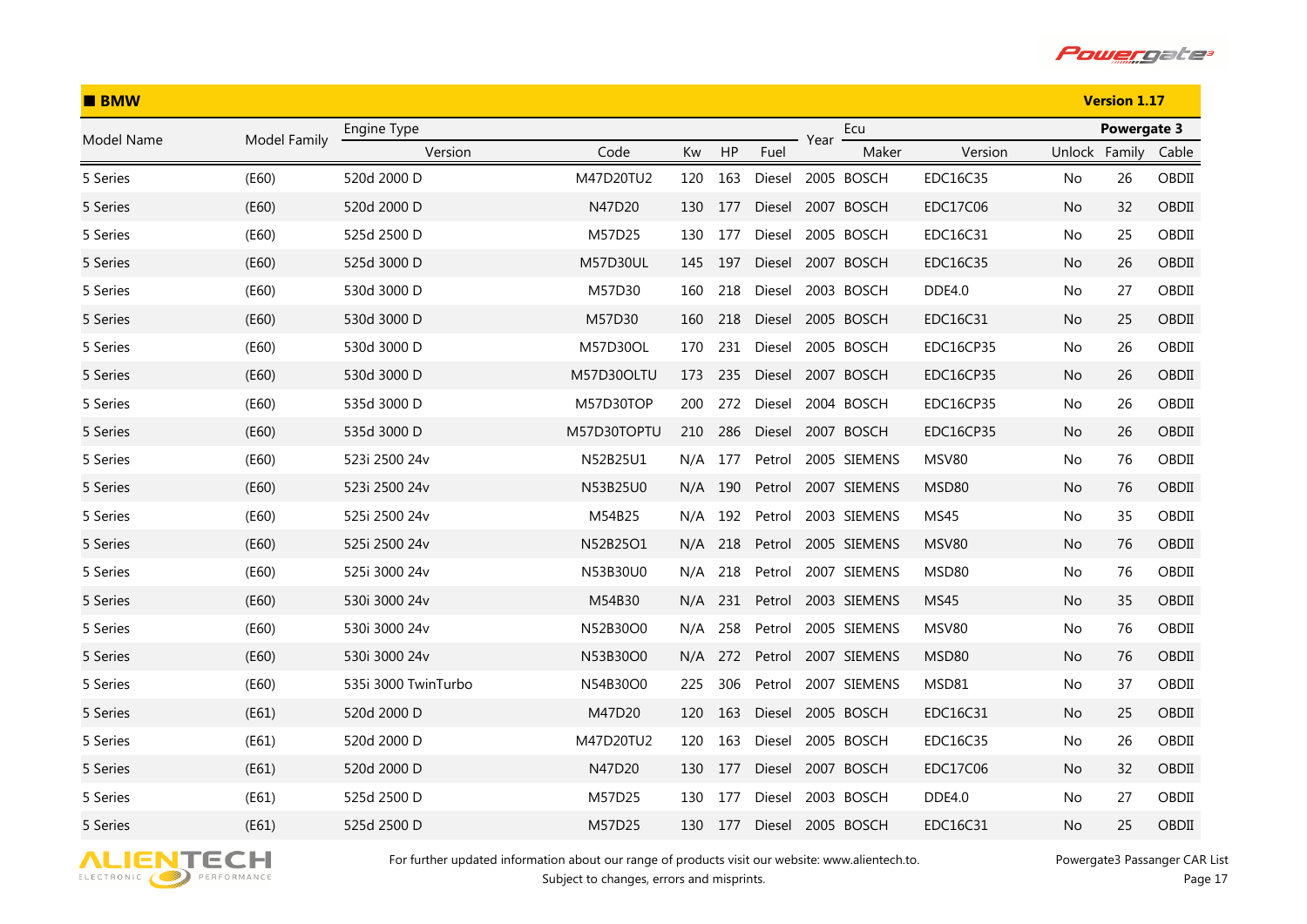

| $B$ BMW    |              |                     |                 |     |         |        |      | <b>Version 1.17</b> |                  |               |             |       |
|------------|--------------|---------------------|-----------------|-----|---------|--------|------|---------------------|------------------|---------------|-------------|-------|
| Model Name | Model Family | Engine Type         |                 |     |         |        | Year | Ecu                 |                  |               | Powergate 3 |       |
|            |              | Version             | Code            | Kw  | HP      | Fuel   |      | Maker               | Version          | Unlock Family |             | Cable |
| 5 Series   | (E61)        | 525d 3000 D         | M57D30UL        | 145 | 197     | Diesel |      | 2007 BOSCH          | EDC16C35         | No            | 26          | OBDII |
| 5 Series   | (E61)        | 530d 3000 D         | M57D30          | 160 | 218     | Diesel |      | 2003 BOSCH          | <b>DDE4.0</b>    | No.           | 27          | OBDII |
| 5 Series   | (E61)        | 530d 3000 D         | M57D30          | 160 | 218     | Diesel |      | 2005 BOSCH          | EDC16C31         | No            | 25          | OBDII |
| 5 Series   | (E61)        | 530d 3000 D         | M57D30OL        | 170 | 231     | Diesel |      | 2005 BOSCH          | <b>EDC16CP35</b> | No.           | 26          | OBDII |
| 5 Series   | (E61)        | 530d 3000 D         | M57D30OLTU      | 173 | 235     | Diesel |      | 2007 BOSCH          | EDC16CP35        | No            | 26          | OBDII |
| 5 Series   | (E61)        | 535d 3000 D         | M57D30TOP       | 200 | 272     | Diesel |      | 2004 BOSCH          | EDC16CP35        | No            | 26          | OBDII |
| 5 Series   | (E61)        | 535d 3000 D         | M57D30TOPTU     | 210 | 286     | Diesel |      | 2007 BOSCH          | EDC16CP35        | No            | 26          | OBDII |
| 5 Series   | (E61)        | 523i 2500 24v       | N52B25U1        |     | N/A 177 |        |      | Petrol 2005 SIEMENS | <b>MSV80</b>     | No.           | 76          | OBDII |
| 5 Series   | (E61)        | 523i 2500 24v       | N53B25U0        | N/A | 190     | Petrol |      | 2007 SIEMENS        | MSD80            | No            | 76          | OBDII |
| 5 Series   | (E61)        | 525i 2500 24v       | M54B25          |     | N/A 192 | Petrol |      | 2003 SIEMENS        | <b>MS45</b>      | No            | 35          | OBDII |
| 5 Series   | (E61)        | 525i 2500 24v       | N52B25O1        | N/A | 218     | Petrol |      | 2005 SIEMENS        | <b>MSV80</b>     | No            | 76          | OBDII |
| 5 Series   | (E61)        | 525i 3000 24v       | N53B30U0        | N/A | 218     | Petrol |      | 2007 SIEMENS        | MSD80            | No.           | 76          | OBDII |
| 5 Series   | (E61)        | 530i 3000 24v       | M54B30          | N/A | 231     | Petrol |      | 2003 SIEMENS        | <b>MS45</b>      | No            | 35          | OBDII |
| 5 Series   | (E61)        | 530i 3000 24v       | N52B30O0        | N/A | 258     | Petrol |      | 2005 SIEMENS        | <b>MSV80</b>     | No            | 76          | OBDII |
| 5 Series   | (E61)        | 535i 3000 TwinTurbo | N54B30O0        | 225 | 306     | Petrol |      | 2007 SIEMENS        | MSD81            | No            | 37          | OBDII |
| 5 Series   | (F10)        | 520i 2000 Turbo     | N20B20          | 135 | 184     | Petrol |      | 2011 BOSCH          | MEV1746          | No            | 30          | OBDII |
| 5 Series   | (F11)        | 520i 2000 Turbo     | N20B20          | 135 | 184     | Petrol |      | 2011 BOSCH          | MEV1746          | No            | 30          | OBDII |
| 6 Series   | (E63)        | 635d 3000 D         | M57TU2D30TOP    | 210 | 286     | Diesel |      | 2007 BOSCH          | <b>EDC16CP35</b> | No            | 26          | OBDII |
| 6 Series   | (E63)        | 630i 3000 24v       | N52B30O0        | N/A | 258     | Petrol |      | 2004 SIEMENS        | MSV70            | No            | 36          | OBDII |
| 6 Series   | (E63)        | 630i 3000 24v       | N53B3O0         |     | N/A 272 | Petrol |      | 2007 SIEMENS        | MSD80            | No            | 76          | OBDII |
| 6 Series   | (E63)        | 650i 4800 V8        | <b>N62B48TU</b> | 266 | 362     | Petrol |      | 2005 BOSCH          | <b>MEV946</b>    | No            | 29          | OBDII |
| 6 Series   | (E64)        | 635d 3000 D         | M57TU2D30TOP    | 210 | 286     | Diesel |      | 2007 BOSCH          | <b>EDC16CP35</b> | No            | 26          | OBDII |
| 6 Series   | (E64)        | 630i 3000 24v       | N52B30O0        | N/A | 258     | Petrol |      | 2004 SIEMENS        | MSV70            | No            | 36          | OBDII |
| 6 Series   | (E64)        | 630i 3000 24v       | N53B3O0         |     | N/A 272 | Petrol |      | 2007 SIEMENS        | MSD80            | No            | 76          | OBDII |

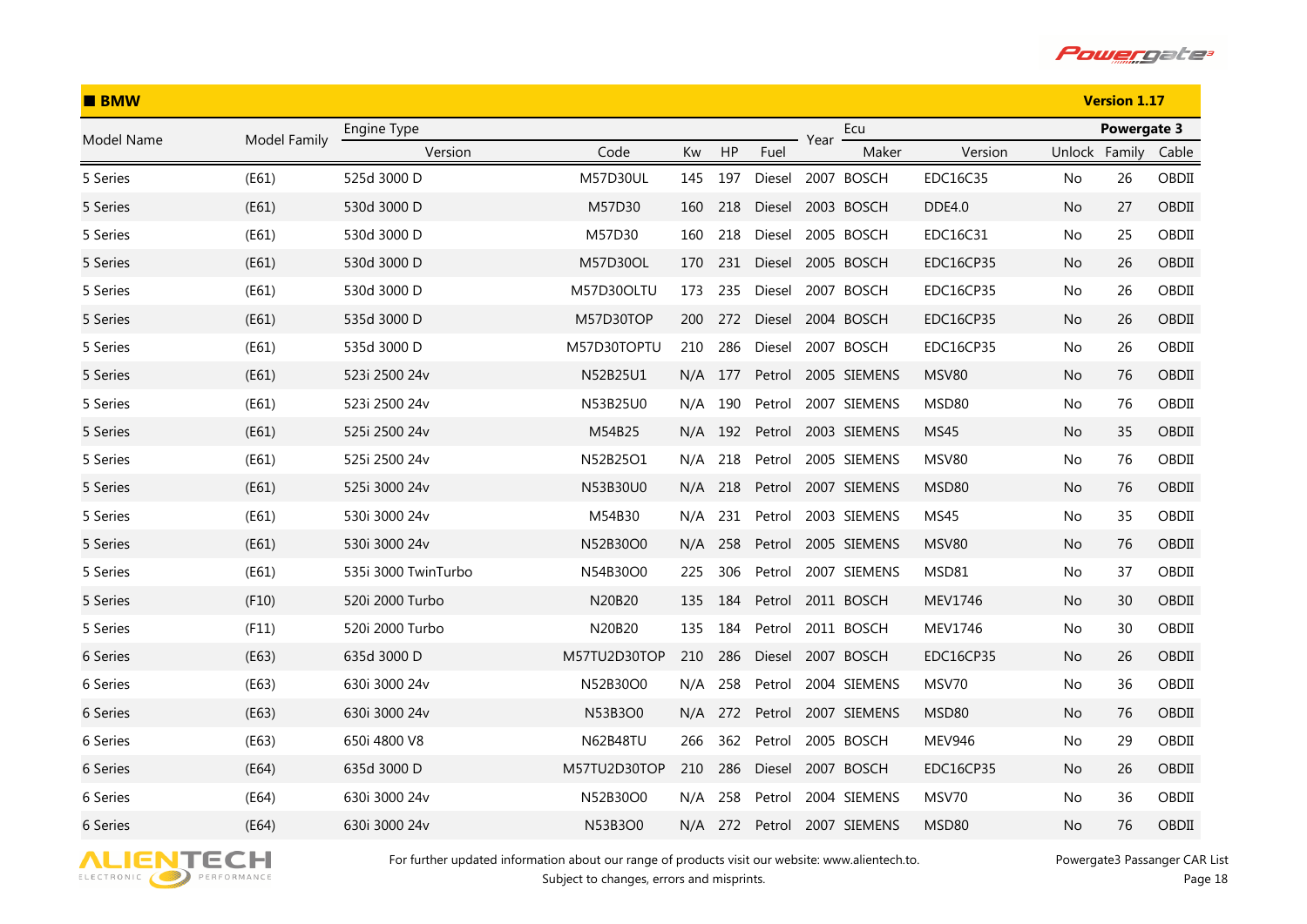

| <b>BMW</b> |              |               |                 |     |     |        |      | <b>Version 1.17</b> |                  |               |             |       |
|------------|--------------|---------------|-----------------|-----|-----|--------|------|---------------------|------------------|---------------|-------------|-------|
| Model Name | Model Family | Engine Type   |                 |     |     |        | Year | Ecu                 |                  |               | Powergate 3 |       |
|            |              | Version       | Code            | Kw  | HP  | Fuel   |      | Maker               | Version          | Unlock Family |             | Cable |
| 6 Series   | (E64)        | 645Ci 4400 V8 | N62B44          | 245 | 333 | Petrol |      | 2003 BOSCH          | <b>MEV946</b>    | No.           | 29          | OBDII |
| 6 Series   | (E64)        | 650i 4800 V8  | <b>N62B48TU</b> | 266 | 362 | Petrol |      | 2005 BOSCH          | <b>MEV946</b>    | No.           | 29          | OBDII |
| 7 Series   | (E38)        | 730d 2900 D   | M57D29          | 135 | 184 | Diesel |      | 1998 BOSCH          | DDE4.0           | No.           | 27          | OBDII |
| 7 Series   | (E38)        | 730d 2900 D   | M57D29          | 142 | 193 | Diesel |      | 2000 BOSCH          | <b>DDE4.0</b>    | No.           | 27          | OBDII |
| 7 Series   | (E38)        | 740d 3900 D   | M67D39          | 175 | 238 | Diesel |      | 2000 BOSCH          | EDC16C31         | No.           | 25          | OBDII |
| 7 Series   | (E38)        | 740d 3900 D   | M67D39          | 180 | 245 | Diesel |      | 2000 BOSCH          | <b>DDE4.0</b>    | No.           | 27          | OBDII |
| 7 Series   | (E38)        | 728i 2800 24v | M52B28          | 142 | 193 | Petrol |      | 1995 SIEMENS        | MS41.0           | No.           | 23          | OBDII |
| 7 Series   | (E38)        | 735i 3500 V8  | M62B35          | 173 | 235 |        |      | Petrol 1996 BOSCH   | ME7.2            | No.           | 31          | OBDII |
| 7 Series   | (E38)        | 735i 3500 V8  | M62TUB35        | 175 | 238 | Petrol |      | 1998 BOSCH          | ME7.2            | No.           | 31          | OBDII |
| 7 Series   | (E38)        | 740i 4400 V8  | M62B44          | 210 | 286 | Petrol |      | 1996 BOSCH          | ME7.2            | No.           | 31          | OBDII |
| 7 Series   | (E38)        | 740i 4400 V8  | M62TUB44        | 213 | 290 | Petrol |      | 1998 BOSCH          | ME7.2            | No.           | 31          | OBDII |
| 7 Series   | (E65)        | 730d 3000 D   | M57D30O2        | 170 | 231 | Diesel |      | 2005 BOSCH          | <b>EDC16CP35</b> | No.           | 26          | OBDII |
| 7 Series   | (E65)        | 730d 3000 D   | M57TUD30        | 160 | 218 | Diesel |      | 2002 BOSCH          | EDC16C31         | No.           | 25          | OBDII |
| 7 Series   | (E65)        | 740d 3900 D   | M67TUD39        | 160 | 218 | Diesel |      | 2002 BOSCH          | EDC16C31         | No            | 25          | OBDII |
| 7 Series   | (E65)        | 745d 4400 D   | M67D44          | 242 | 329 | Diesel |      | 2005 BOSCH          | EDC16CP35        | No.           | 26          | OBDII |
| 7 Series   | (E65)        | 730i 3000 24v | M54B30          | N/A | 231 |        |      | Petrol 2002 SIEMENS | MS45             | No.           | 35          | OBDII |
| 7 Series   | (E65)        | 730i 3000 24v | N52B30          | N/A | 258 | Petrol |      | 2005 SIEMENS        | MSV80            | No.           | 76          | OBDII |
| 7 Series   | (E65)        | 750i 4800 V8  | N62B48O1        | 270 | 367 |        |      | Petrol 2005 BOSCH   | <b>MEV946</b>    | No            | 29          | OBDII |
| M Series   | (E36)        | M3 3200 24v   | S50B32EU        | 236 | 321 | Petrol |      | 1996 SIEMENS        | MS41.0           | No            | 23          | OBDII |
| M Series   | (E36)        | M3 3200 24v   | S50B32US        | 179 | 243 | Petrol |      | 1996 SIEMENS        | MS41.0           | No            | 23          | OBDII |
| M Series   | (E36)        | M3 3200 24v   | S52B32US        | 252 | 343 | Petrol |      | 1998 SIEMENS        | MSS50            | No.           | 24          | OBDII |
| M Series   | (E36)        | Z3 M 3200 24v | S50B32EU        | 236 | 321 | Petrol |      | 1996 SIEMENS        | MS41.0           | No.           | 23          | OBDII |
| M Series   | (E36)        | Z3 M 3200 24v | S52B32US        | 176 | 239 | Petrol |      | 1998 SIEMENS        | MSS52            | No.           | 24          | OBDII |
| M Series   | (E36)        | Z3 M 3200 24v | S52B32US        | 252 | 343 | Petrol |      | 1998 SIEMENS        | <b>MSS50</b>     | No            | 24          | OBDII |

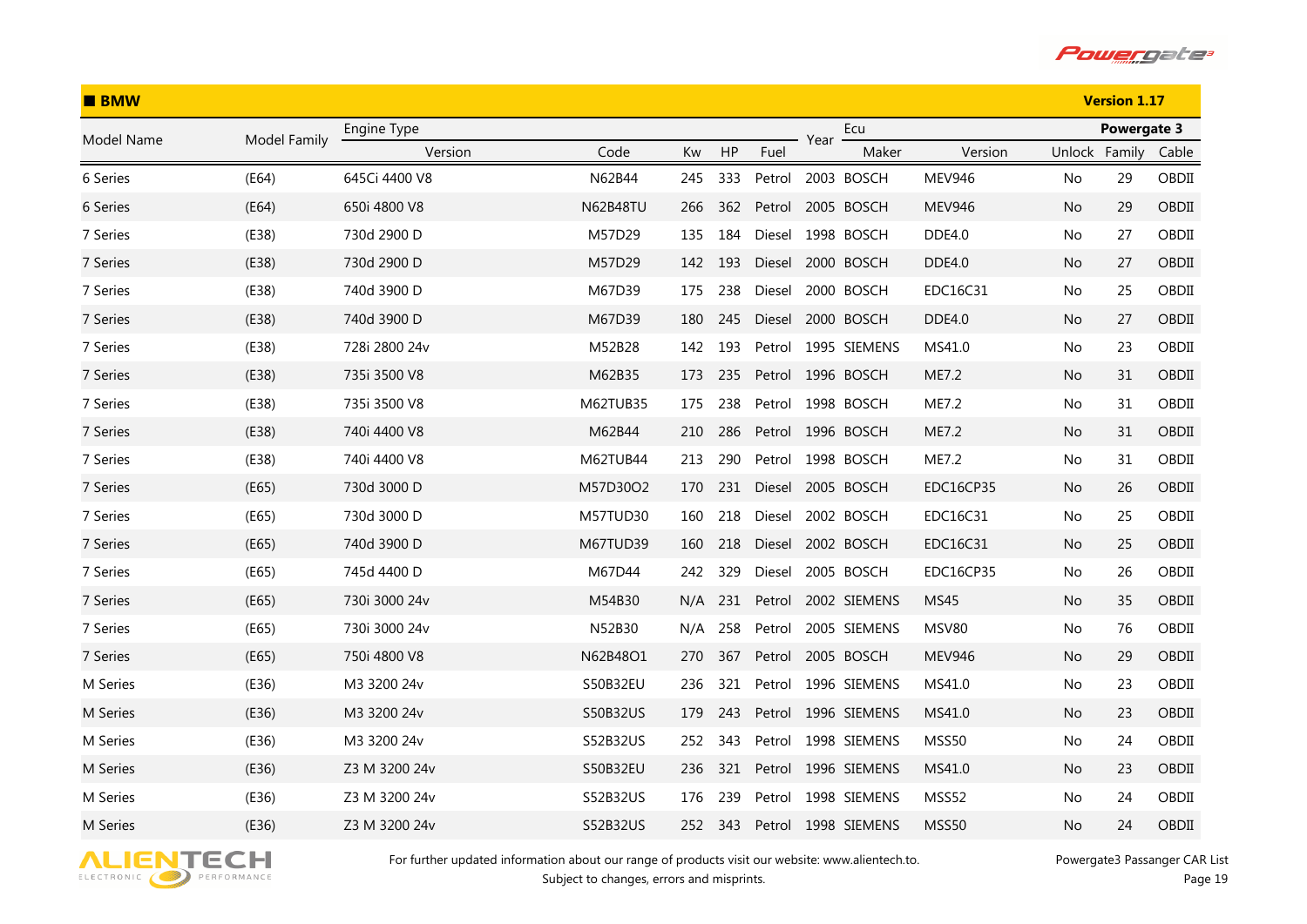

| <b>BMW</b> |              |                   |          |     |     |        |      | <b>Version 1.17</b> |               |               |             |       |
|------------|--------------|-------------------|----------|-----|-----|--------|------|---------------------|---------------|---------------|-------------|-------|
| Model Name | Model Family | Engine Type       |          |     |     |        | Year | Ecu                 |               |               | Powergate 3 |       |
|            |              | Version           | Code     | Kw  | HP  | Fuel   |      | Maker               | Version       | Unlock Family |             | Cable |
| M Series   | (E36)        | Z3 M 3200 24v     | S54B32EU | 238 | 324 | Petrol |      | 2001 SIEMENS        | MSS54         | No            | 24          | OBDII |
| M Series   | (E39)        | M5 5000 V8        | S62B50   | 294 | 400 | Petrol |      | 1998 SIEMENS        | MSS52         | No            | 24          | OBDII |
| M Series   | (E46)        | M3 3200 24v       | S54B32EU | 252 | 343 | Petrol |      | 2000 SIEMENS        | MSS52         | No            | 24          | OBDII |
| M Series   | (E46)        | M3 3200 24v       | S54B32US | 249 | 338 | Petrol |      | 2000 SIEMENS        | MSS52         | No            | 24          | OBDII |
| M Series   | (E46)        | M3 3200 24v CSL   | S54B32EU | 265 | 360 | Petrol |      | 2003 SIEMENS        | MSS54         | No            | 24          | OBDII |
| M Series   | (E46)        | M3 3200 24v SMG   | S54B32EU | 252 | 343 | Petrol |      | 2001 SIEMENS        | MSS54         | No            | 24          | OBDII |
| M Series   | (E46)        | M3 3200 24v SMG   | S54B32US | 249 | 338 | Petrol |      | 2001 SIEMENS        | MSS54         | No            | 24          | OBDII |
| M Series   | (E60)        | M5 5000 V10       | S85B50   | 373 | 507 | Petrol |      | 2004 SIEMENS        | MSS65         | No            | 34          | OBDII |
| M Series   | (E61 LCI)    | M5 5000 V10       | S85B50   | 373 | 507 | Petrol |      | 2007 SIEMENS        | MSS65         | No            | 34          | OBDII |
| M Series   | (E63)        | M6 5000 V10       | S85B50   | 373 | 507 | Petrol |      | 2004 SIEMENS        | MSS65         | No            | 34          | OBDII |
| M Series   | (E64)        | M6 5000 V10       | S85B50   | 373 | 507 | Petrol |      | 2005 SIEMENS        | MSS65         | No            | 34          | OBDII |
| M Series   | (E85)        | Z4 M 3200 24v     | S54B32   | N/A | 343 | Petrol |      | 2006 SIEMENS        | MSS70         | No            | 36          | OBDII |
| M Series   | (E86)        | Z4 M 3200 24v     | S54B32   | N/A | 343 | Petrol |      | 2006 SIEMENS        | MSS70         | No            | 36          | OBDII |
| M Series   | (E87)        | 1M 3000 TwinTurbo | N54B30   | N/A | 340 | Petrol |      | 2011 SIEMENS        | MSD80         | No            | 37          | OBDII |
| M Series   | (E90)        | M3 4000 V8        | S65B40   | N/A | 420 | Petrol |      | 2007 SIEMENS        | MSS60         | No            | 34          | OBDII |
| M Series   | (E90)        | M3 4400 V8        | S65B40   | N/A | 450 |        |      | Petrol 2011 SIEMENS | <b>MSS60</b>  | No            | 34          | OBDII |
| M Series   | (E92)        | M3 4000 V8        | S65B40   | N/A | 420 | Petrol |      | 2007 SIEMENS        | MSS60         | No            | 34          | OBDII |
| M Series   | (E92)        | M3 4400 V8        | S65B40   | N/A | 450 | Petrol |      | 2011 SIEMENS        | <b>MSS60</b>  | No            | 34          | OBDII |
| M Series   | (E93)        | M3 4000 V8        | S65B40   | N/A | 420 | Petrol |      | 2007 SIEMENS        | MSS60         | No            | 34          | OBDII |
| M Series   | (E93)        | M3 4400 V8        | S65B40   | N/A | 450 | Petrol |      | 2011 SIEMENS        | <b>MSS60</b>  | No            | 34          | OBDII |
| X Series   | (E53)        | X5 30d 3000 D     | M57D30   | 135 | 184 | Diesel |      | 2001 BOSCH          | <b>DDE4.0</b> | No            | 27          | OBDII |
| X Series   | (E53)        | X5 30d 3000 D     | M57D30TU | 160 | 218 | Diesel |      | 2003 BOSCH          | EDC16C31      | No            | 25          | OBDII |
| X Series   | (E53)        | X5 44i 4400 V8    | M62B44TU | 210 | 286 | Petrol |      | 2000 BOSCH          | ME7.2         | No            | 31          | OBDII |
| X Series   | (E53)        | X5 46is 4600 V8   | M62B46   | 255 | 347 | Petrol |      | 2002 BOSCH          | ME7.2         | No            | 31          | OBDII |

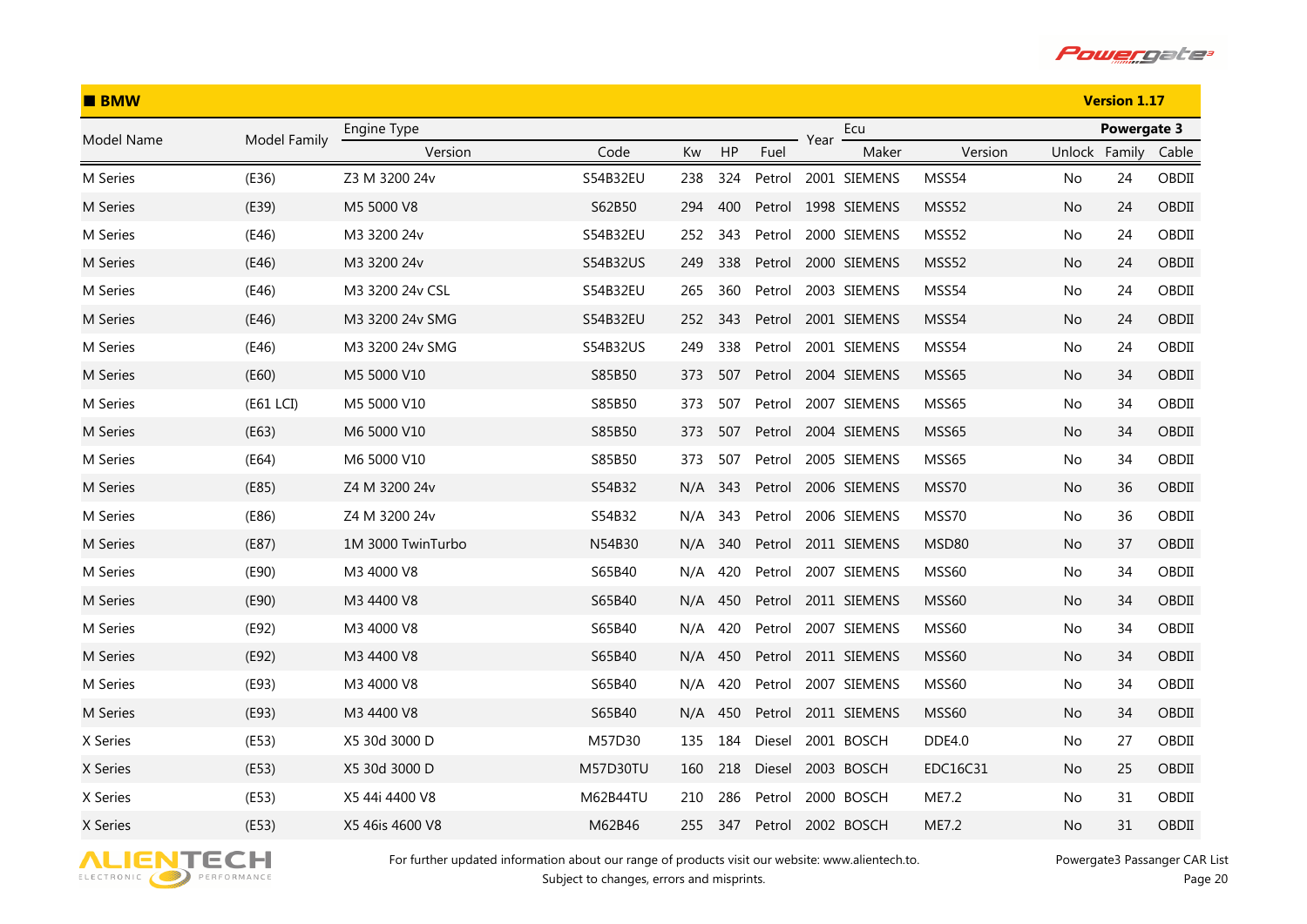

| $B$ BMW    |              |                             |           |     |     |               |      | <b>Version 1.17</b> |                  |        |             |       |
|------------|--------------|-----------------------------|-----------|-----|-----|---------------|------|---------------------|------------------|--------|-------------|-------|
| Model Name | Model Family | Engine Type                 |           |     |     |               | Year | Ecu                 |                  |        | Powergate 3 |       |
|            |              | Version                     | Code      | Kw  | HP  | Fuel          |      | Maker               | Version          | Unlock | Family      | Cable |
| X Series   | (E70)        | X5 30d 3000 D               | M57D30TU2 | 173 | 235 | Diesel        |      | 2007 BOSCH          | EDC16CP35        | No     | 26          | OBDII |
| X Series   | (E70)        | X5 30sd 3000 D              | M57D30TU2 | 210 | 286 | Diesel        |      | 2007 BOSCH          | <b>EDC16CP35</b> | No.    | 26          | OBDII |
| X Series   | (E70)        | X5 xDrive30d 3000 D         | M57D30TU2 | 173 | 235 | Diesel        |      | 2007 BOSCH          | <b>EDC16CP35</b> | No     | 26          | OBDII |
| X Series   | (E70)        | X5 xDrive35d 3000 D         | M57D30TU2 | 210 | 286 | Diesel        |      | 2007 BOSCH          | <b>EDC16CP35</b> | No     | 26          | OBDII |
| X Series   | (E70)        | X5 30si 3000 24v            | N52B30O1  | N/A | 272 | Petrol        |      | 2006 SIEMENS        | <b>MSV80</b>     | No     | 76          | OBDII |
| X Series   | (E70)        | X5 M 4400 TwinTurbo         | N63B44    | 408 | 555 | Petrol        |      | 2010 SIEMENS        | MSD85            | No     | 37          | OBDII |
| X Series   | (E70)        | X5 xDrive50i 4400 V8        | N63B44    | 300 | 408 | Petrol        |      | 2010 SIEMENS        | MSD85            | No     | 37          | OBDII |
| X Series   | (E71)        | X6 xDrive30d 3000 D         | M57D30TU2 | 173 | 235 | Diesel        |      | 2008 BOSCH          | <b>EDC16CP35</b> | No     | 26          | OBDII |
| X Series   | (E71)        | X6 xDrive 35d 3000 D        | M57D30TU2 | 210 | 286 | Diesel        |      | 2008 BOSCH          | EDC16CP35        | No     | 26          | OBDII |
| X Series   | (E71)        | X6 M 4400 TwinTurbo         | S63B44    | 408 | 555 | Petrol        |      | 2009 SIEMENS        | MSD85            | No     | 37          | OBDII |
| X Series   | (E71)        | X6 xDrive35i 3000 TwinTurbo | N54B30    | N/A | 306 | Petrol        |      | 2009 SIEMENS        | MSD80            | No     | 37          | OBDII |
| X Series   | (E71)        | X6 xDrive35i 3000 TwinTurbo | N54B30O0  | 225 | 306 | Petrol        |      | 2007 SIEMENS        | MSD81            | No.    | 37          | OBDII |
| X Series   | (E71)        | X6 xDrive50i 4400 V8        | N63B44    | 300 | 408 | Petrol        |      | 2008 SIEMENS        | MSD85            | No     | 37          | OBDII |
| X Series   | (E72)        | X6 xDrive30d 3000 D         | M57D30TU2 | 173 | 235 | <b>Diesel</b> |      | 2008 BOSCH          | <b>EDC16CP35</b> | No     | 26          | OBDII |
| X Series   | (E72)        | X6 xDrive35d 3000 D         | M57D30TU2 | 210 | 286 | Diesel        |      | 2008 BOSCH          | <b>EDC16CP35</b> | No     | 26          | OBDII |
| X Series   | (E72)        | X6 M 4400 TwinTurbo         | S63B44    | 408 | 555 | Petrol        |      | 2009 SIEMENS        | MSD85            | No     | 37          | OBDII |
| X Series   | (E72)        | X6 xDrive35i 3000 TwinTurbo | N54B30    | N/A | 306 | Petrol        |      | 2009 SIEMENS        | MSD80            | No     | 37          | OBDII |
| X Series   | (E72)        | X6 xDrive50i 4400 V8        | N63B44    | 300 | 408 | Petrol        |      | 2008 SIEMENS        | MSD85            | No     | 37          | OBDII |
| X Series   | (E83)        | X3 20d 2000 D               | N47D20    | 130 | 177 | Diesel        |      | 2007 BOSCH          | EDC17CP02        | No     | 32          | OBDII |
| X Series   | (E83)        | X3 30d 3000 D               | M57TUD30  | 150 | 204 | Diesel        |      | 2005 BOSCH          | EDC16C31         | No     | 25          | OBDII |
| X Series   | (E83)        | X3 30sd 3000 D              | M57D30T2  | 210 | 286 | Diesel        |      | 2006 BOSCH          | <b>EDC16CP35</b> | No     | 26          | OBDII |
| X Series   | (E83)        | X3 sDrive18d 2000 D         | N47D20    | 105 | 143 | Diesel        |      | 2009 BOSCH          | EDC17C06         | No     | 32          | OBDII |
| X Series   | (E83)        | X3 xDrive 18d 2000 D        | N47D20    | 105 | 143 | Diesel        |      | 2009 BOSCH          | EDC17C06         | No     | 32          | OBDII |
| X Series   | (E83)        | X3 xDrive20d 2000 D         | N47D20    | 130 | 177 | <b>Diesel</b> |      | 2008 BOSCH          | EDC17CP02        | No     | 32          | OBDII |

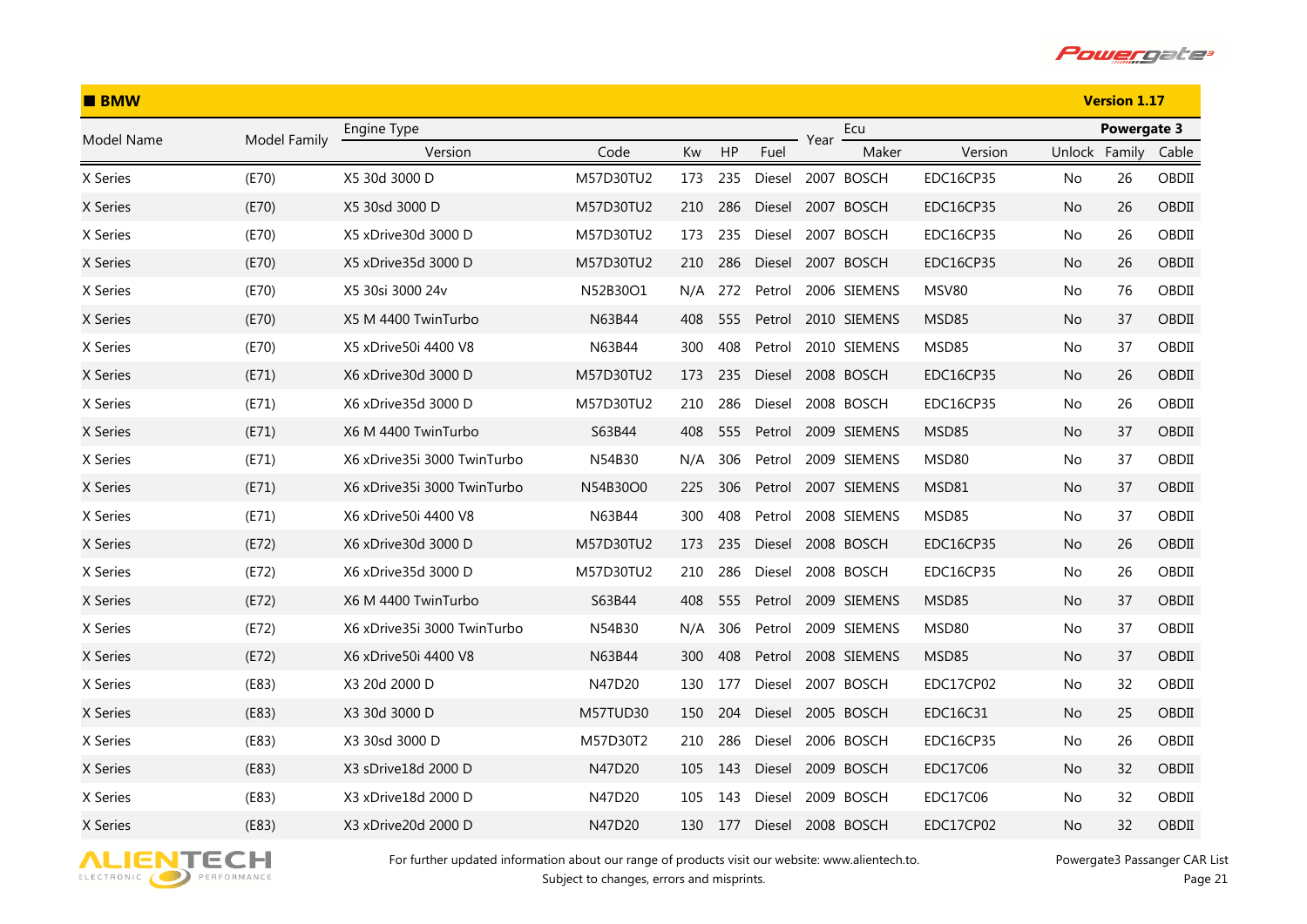

| <b>BMW</b> |              |                        |                 |     |         |        |      | <b>Version 1.17</b> |                  |        |                    |       |
|------------|--------------|------------------------|-----------------|-----|---------|--------|------|---------------------|------------------|--------|--------------------|-------|
| Model Name | Model Family | Engine Type            |                 |     |         |        | Year | Ecu                 |                  |        | <b>Powergate 3</b> |       |
|            |              | Version                | Code            | Kw  | HP      | Fuel   |      | Maker               | Version          | Unlock | Family             | Cable |
| X Series   | (E83)        | X3 xDrive30d 3000 D    | <b>M57TUD30</b> | 160 | 218     | Diesel |      | 2008 BOSCH          | EDC16CP35        | No     | 26                 | OBDII |
| X Series   | (E83)        | X3 xDrive35d 3000 D    | M57D30T2        | 210 | 286     | Diesel |      | 2008 BOSCH          | <b>EDC16CP35</b> | No.    | 26                 | OBDII |
| X Series   | (E83)        | X3 25i 2500 24v        | M54B25          | N/A | 192     | Petrol |      | 2004 SIEMENS        | <b>MS45</b>      | No.    | 35                 | OBDII |
| X Series   | (E83)        | X3 25si 2500 24v       | N52B25O1        | N/A | 218     | Petrol |      | 2006 SIEMENS        | <b>MSV80</b>     | No.    | 76                 | OBDII |
| X Series   | (E83)        | X3 30i 3000 24v        | M54B30          | N/A | 231     | Petrol |      | 2006 SIEMENS        | MS45             | No.    | 35                 | OBDII |
| X Series   | (E83)        | X3 30si 3000 24v       | N52B30O1        | N/A | 272     | Petrol |      | 2006 SIEMENS        | MSV80            | No.    | 76                 | OBDII |
| X Series   | (E83)        | X3 xDrive25i 2500 24v  | N52B25          | N/A | 218     | Petrol |      | 2006 SIEMENS        | MSV80            | No.    | 76                 | OBDII |
| X Series   | (E83)        | X3 xDrive30i 3000 24v  | N52B30O1        | N/A | 272     | Petrol |      | 2008 SIEMENS        | <b>MSV80</b>     | No     | 76                 | OBDII |
| X Series   | (E84)        | X1 sDrive18d 2000 D    | N47D20          | 105 | 143     | Diesel |      | 2009 BOSCH          | <b>EDC17C06</b>  | No.    | 32                 | OBDII |
| X Series   | (E84)        | X1 sDrive20d 2000 D    | N47D20          | 130 | 177     | Diesel |      | 2009 BOSCH          | EDC17CP02        | No     | 32                 | OBDII |
| X Series   | (E84)        | X1 xDrive18d 2000 D    | N47D20          | 105 | 143     | Diesel |      | 2009 BOSCH          | EDC17C06         | No.    | 32                 | OBDII |
| X Series   | (E84)        | X1 xDrive20d 2000 D    | N47D20          | 130 | 177     | Diesel |      | 2009 BOSCH          | EDC17CP02        | No.    | 32                 | OBDII |
| X Series   | (E84)        | X1 xDrive23d 2000 D    | N47D20          | 130 | 177     | Diesel |      | 2009 BOSCH          | EDC17CP02        | No.    | 32                 | OBDII |
| X Series   | (E84)        | X1 sDrive 18i 2000 16y | N46B20          | 110 | 150     | Petrol |      | 2010 BOSCH          | MEV1746          | No.    | 30                 | OBDII |
| X Series   | (E84)        | X1 xDrive25i 3000 24v  | N53B30U0        | N/A | 218     | Petrol |      | 2010 SIEMENS        | <b>MSV80</b>     | No     | 76                 | OBDII |
| X Series   | (E84)        | X1 xDrive28i 3000 24v  | N53B30          | N/A | 258     | Petrol |      | 2010 SIEMENS        | <b>MSV80</b>     | No.    | 76                 | OBDII |
| X Series   | (F25)        | X3 xDrive20d 2000 D    | N47D20          | 135 | 184     | Diesel |      | 2010 BOSCH          | EDC17CP02        | No     | 32                 | OBDII |
| X Series   | (F25)        | X3 xDrive28i 3000 24v  | N52B30O0        | N/A | 258     | Petrol |      | 2010 SIEMENS        | <b>MSV80</b>     | No.    | 76                 | OBDII |
| Z Series   | (E36)        | Z3 1900 8v             | M43TUB19        | 87  | 118     | Petrol |      | 1998 BOSCH          | BMS46            | No.    | 23                 | OBDII |
| Z Series   | (E36)        | Z3 2200 24v            | M54B22          | N/A | 170     | Petrol |      | 2000 SIEMENS        | <b>MS45</b>      | No.    | 35                 | OBDII |
| Z Series   | (E36)        | Z3 2800 24V            | M52B28          | 141 | 192     | Petrol |      | 1997 SIEMENS        | MS41             | No.    | 23                 | OBDII |
| Z Series   | (E36)        | Z3 3000 24v            | M54B30          | N/A | 231     | Petrol |      | 2000 SIEMENS        | <b>MS45</b>      | No.    | 35                 | OBDII |
| Z Series   | (E85)        | Z4 2000 16V            | N46B20          | 110 | 150     | Petrol |      | 2005 BOSCH          | <b>MEV946</b>    | No.    | 29                 | OBDII |
| Z Series   | (E85)        | Z4 2200 24V            | M54B22          |     | N/A 170 | Petrol |      | 2005 SIEMENS        | <b>MS45</b>      | No     | 35                 | OBDII |

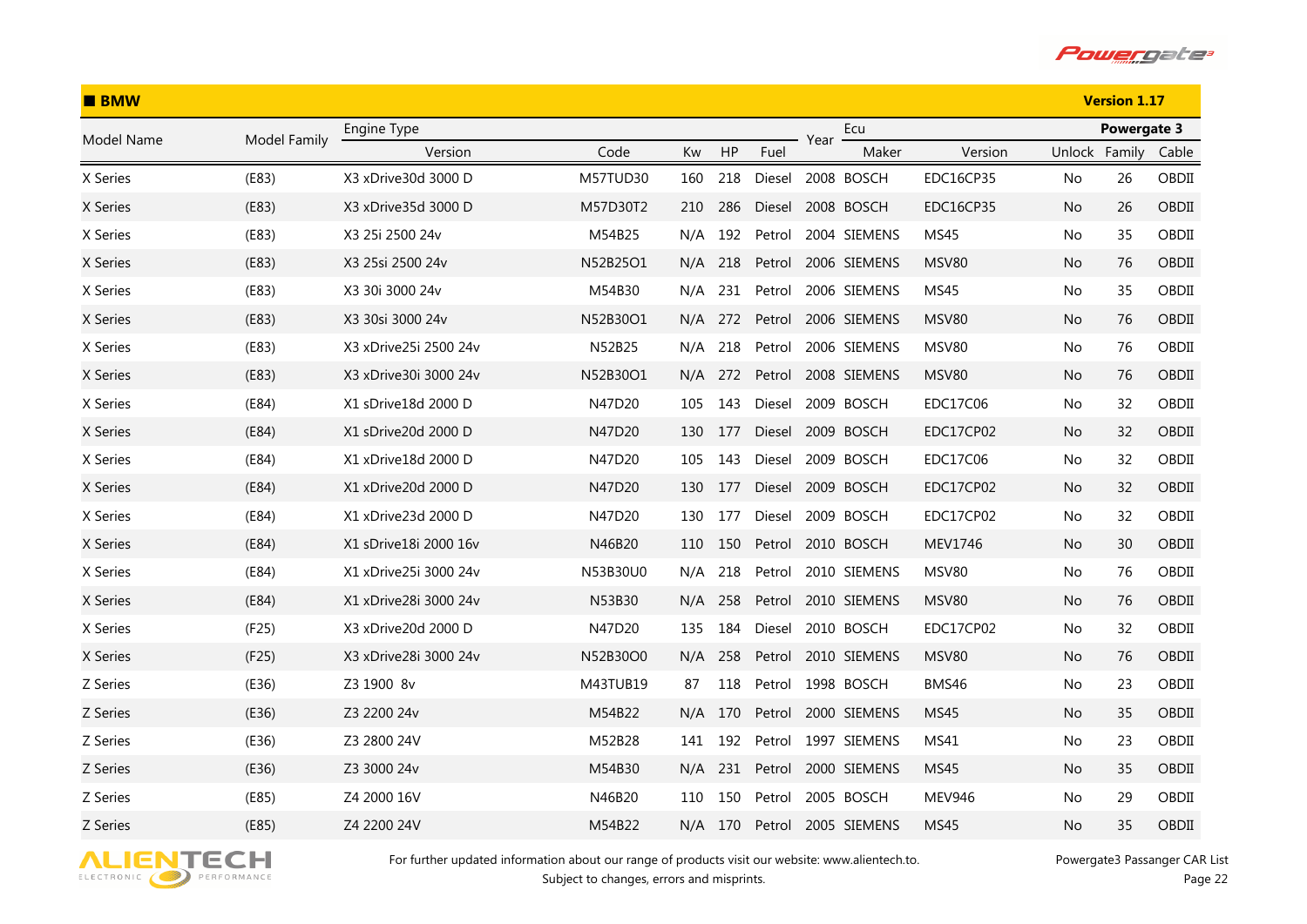

| <b>BMW</b>      |              |                              |          |     |     |        |      |              |             |           | <b>Version 1.17</b> |       |
|-----------------|--------------|------------------------------|----------|-----|-----|--------|------|--------------|-------------|-----------|---------------------|-------|
| Model Name      | Model Family | Engine Type                  |          |     |     |        | Year | Ecu          |             |           | Powergate 3         |       |
|                 |              | Version                      | Code     | Kw  | HP  | Fuel   |      | Maker        | Version     | Unlock    | Family              | Cable |
| Z Series        | (E85)        | Z4 2500 24V                  | M54B25   | N/A | 190 | Petrol | 2003 | SIEMENS      | <b>MS45</b> | No.       | 35                  | OBDII |
| <b>Z</b> Series | (E85)        | Z4 2500 24V                  | N52B25   | N/A | 177 | Petrol |      | 2006 SIEMENS | MSV70       | <b>No</b> | 36                  | OBDII |
| Z Series        | (E85)        | Z4 3000 24V                  | M54B30   | N/A | 231 | Petrol |      | 2002 SIEMENS | <b>MS45</b> | <b>No</b> | 35                  | OBDII |
| Z Series        | (E85)        | Z4 3000 24v                  | N52B30O1 | N/A | 265 | Petrol |      | 2006 SIEMENS | MSV70       | <b>No</b> | 36                  | OBDII |
| Z Series        | (E89)        | Z4 sDrive23i 2500 24v        | N52B25   | N/A | 204 | Petrol |      | 2009 SIEMENS | MSV80       | No        | 76                  | OBDII |
| Z Series        | (E89)        | Z4 sDrive30i 3000 24v        | N52B30   | N/A | 258 | Petrol |      | 2009 SIEMENS | MSV80       | <b>No</b> | 76                  | OBDII |
| Z Series        | (E89)        | Z4 sDrive35i 3000 TwinTurbo  | N54B30O0 | 225 | 306 | Petrol |      | 2008 SIEMENS | MSD81       | <b>No</b> | 37                  | OBDII |
| Z Series        | (E89)        | Z4 sDrive35is 3000 TwinTurbo | N54B30OV | N/A | 340 | Petrol |      | 2010 SIEMENS | MSD80       | <b>No</b> | 37                  | OBDII |

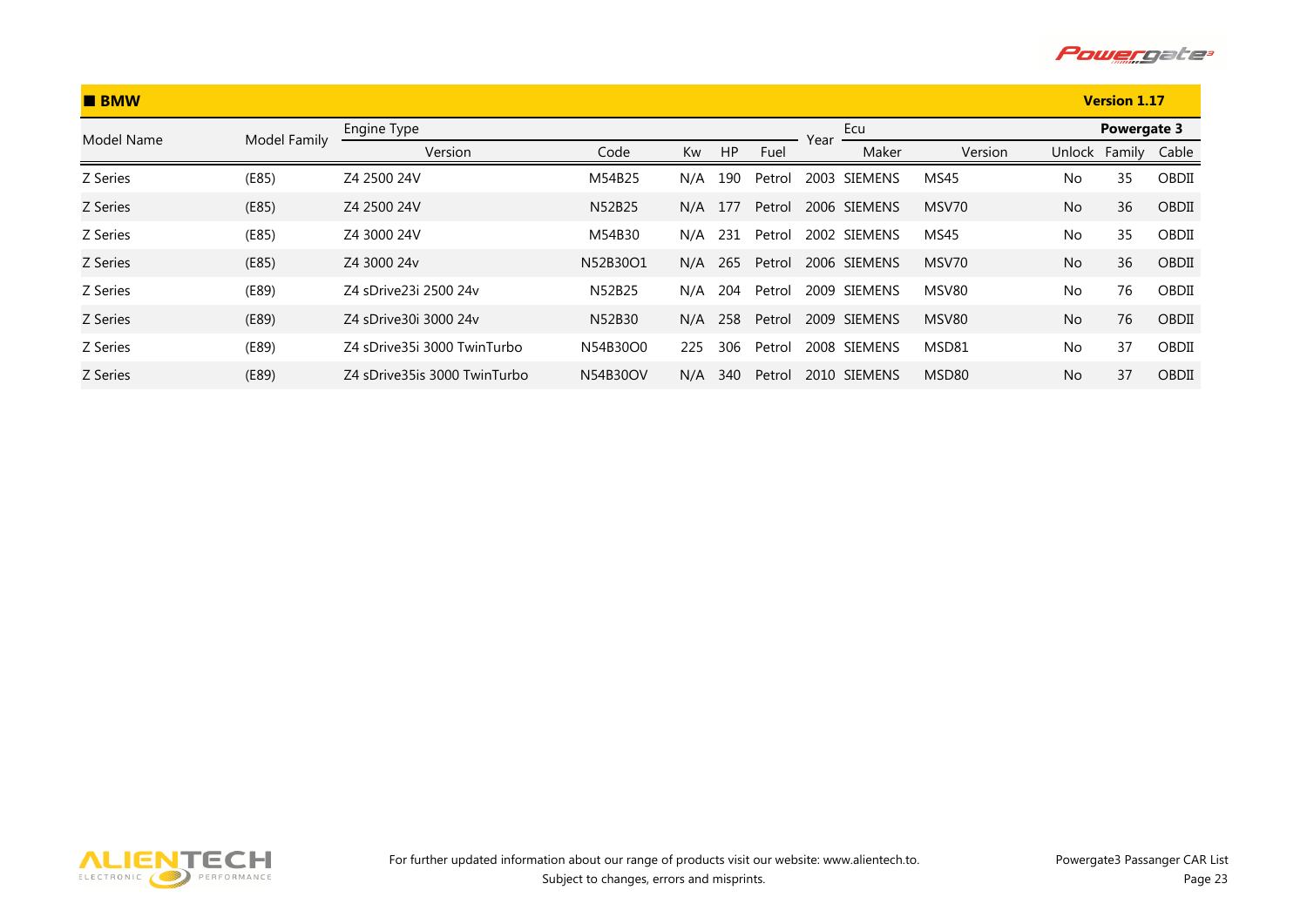

| <b>E CHRYSLER</b> |              |              |            |     |     |               |      |            |           |        | <b>Version 1.17</b> |       |
|-------------------|--------------|--------------|------------|-----|-----|---------------|------|------------|-----------|--------|---------------------|-------|
| Model Name        | Model Family | Engine Type  |            |     |     |               | Year | Ecu        |           |        | Powergate 3         |       |
|                   |              | Version      | Code       | Kw  | HP  | Fuel          |      | Maker      | Version   | Unlock | Family              | Cable |
| 300 C             |              | 3000 V6 CRD  | M664       | 160 | 218 | Diesel        |      | 2005 BOSCH | EDC16CP31 | No     | 59                  | OBDII |
| Sebring           | (II)         | 2000 16y CRD | <b>ECD</b> | 103 | 140 | <b>Diesel</b> |      | 2007 BOSCH | EDC16U31  | No     | 60                  | OBDII |
| Voyager           | (V)          | 2800 CRD     |            | 120 | 163 | Diesel        |      | 2008 BOSCH | EDC16CP31 | No     | 59                  | OBDII |

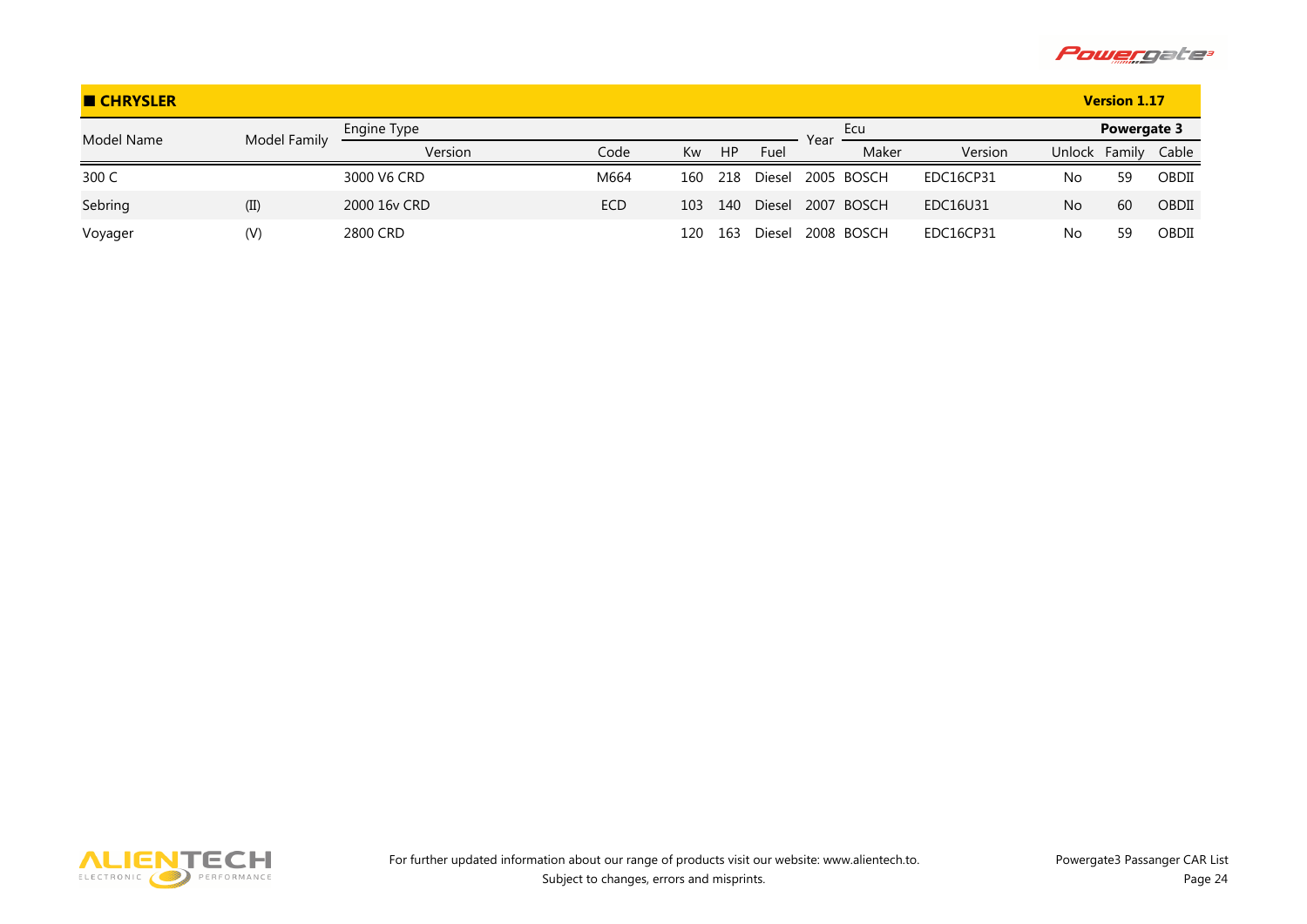

| <b>CITROEN</b>   |              |                  |                  |     |     |        |      |                   |           |               | <b>Version 1.17</b> |       |
|------------------|--------------|------------------|------------------|-----|-----|--------|------|-------------------|-----------|---------------|---------------------|-------|
| Model Name       | Model Family | Engine Type      |                  |     |     |        | Year | Ecu               |           |               | Powergate 3         |       |
|                  |              | Version          | Code             | Kw  | HP  | Fuel   |      | Maker             | Version   | Unlock Family |                     | Cable |
| Berlingo         | (II)         | 1600 16v Vti     | 5FK (EP6CB)      | 70  | 95  | Petrol |      | 2010 BOSCH        | MEV17.4.2 | No            | 40                  | OBDII |
| Berlingo         | (II)         | 1600 16v Vti     | 5FK (EP6CB)      | 88  | 120 | Petrol |      | 2009 BOSCH        | MEV17.4.2 | No            | 40                  | OBDII |
| Berlingo         | (II)         | 1600 16v         | 5FS (EP6C)       | 88  | 120 | Petrol |      | 2009 BOSCH        | MEV17.4.2 | No            | 40                  | OBDII |
| C <sub>3</sub>   | (II)         | 1600 16v         | 5FS (EP6C)       | 88  | 120 | Petrol |      | 2009 BOSCH        | MEV17.4.2 | No            | 40                  | OBDII |
| C3 Picasso       |              | 1600 16v         | 5FS (EP6C)       | 88  | 120 | Petrol |      | 2009 BOSCH        | MEV17.4.2 | No            | 40                  | OBDII |
| C <sub>4</sub>   | (II)         | 1600 16v         | 5FS (EP6C)       | 88  | 120 | Petrol |      | 2009 BOSCH        | MEV17.4.2 | No            | 40                  | OBDII |
| C <sub>4</sub>   | (II)         | 1600 16v VTI LPG | <b>5FW (EP6)</b> | 88  | 120 | Petrol |      | 2011 BOSCH        | MEV17.4.2 | No            | 40                  | OBDII |
| C <sub>4</sub>   | (II)         | 1600 16v THP     | 5FV (EP6CDT)     | 114 | 155 | Petrol |      | 2009 BOSCH        | MED17.4.2 | No            | 40                  | OBDII |
| C <sub>4</sub>   |              | 1600 16v VTI     | 5FW (EP6)        | 88  | 120 | Petrol |      | 2008 BOSCH        | MEV17.4.2 | No            | 40                  | OBDII |
| C <sub>4</sub>   |              | 1600 16v THP     | 5FT (EP6DT)      | 103 | 140 |        |      | Petrol 2008 BOSCH | MED17.4.2 | No            | 40                  | OBDII |
| C <sub>4</sub>   |              | 1600 16v THP     | 5FX (EP6DT)      | 110 | 150 | Petrol |      | 2008 BOSCH        | MED17.4.2 | No            | 40                  | OBDII |
| C4 Coupe         |              | 1600 16v VTI     | <b>5FW (EP6)</b> | 88  | 120 | Petrol |      | 2008 BOSCH        | MEV17.4.2 | No            | 40                  | OBDII |
| C4 Coupe         |              | 1600 16v THP     | 5FX (EP6DT)      | 110 | 150 | Petrol |      | 2008 BOSCH        | MED17.4.2 | No            | 40                  | OBDII |
| C4 Grand Picasso |              | 1600 16v VTI     | <b>5FW (EP6)</b> | 88  | 120 | Petrol |      | 2008 BOSCH        | MEV17.4.2 | No            | 40                  | OBDII |
| C4 Grand Picasso |              | 1600 16v THP     | 5FT (EP6DT)      | 103 | 140 | Petrol |      | 2008 BOSCH        | MED17.4.2 | No            | 40                  | OBDII |
| C4 Grand Picasso |              | 1600 16v THP     | 5FX (EP6DT)      | 110 | 150 | Petrol |      | 2008 BOSCH        | MED17.4.2 | No            | 40                  | OBDII |
| C4 Picasso       |              | 1600 16v VTI     | 5FW (EP6)        | 88  | 120 | Petrol |      | 2008 BOSCH        | MEV17.4.2 | No            | 40                  | OBDII |
| C4 Picasso       |              | 1600 16v THP     | 5FT (EP6DT)      | 103 | 140 | Petrol |      | 2008 BOSCH        | MED17.4.2 | No            | 40                  | OBDII |
| C4 Picasso       |              | 1600 16v THP     | 5FX (EP6DT)      | 110 | 150 | Petrol |      | 2008 BOSCH        | MED17.4.2 | No            | 40                  | OBDII |
| C4 Picasso       |              | 1600 16v THP     | 5FX (EP6DT)      | 114 | 155 | Petrol |      | 2010 BOSCH        | MED17.4.2 | No            | 40                  | OBDII |
| C <sub>5</sub>   | (II)         | 1600 16v VTI     | 5FS (EP6C)       | 88  | 120 | Petrol |      | 2010 BOSCH        | MEV17.4.2 | No            | 40                  | OBDII |
| C <sub>5</sub>   | (II)         | 1600 16v THP     | 5FV (EP6DT)      | 114 | 155 | Petrol |      | 2009 BOSCH        | MED17.4.2 | No            | 40                  | OBDII |
| DS3              |              | 1600 16y VTI     | 5FS (EP6C)       | 88  | 120 | Petrol |      | 2010 BOSCH        | MEV17.4.2 | No            | 40                  | OBDII |
| DS3              |              | 1600 16v THP     | 5FR (EP6DT)      | 110 | 150 | Petrol |      | 2010 BOSCH        | MED17.4.2 | No            | 40                  | OBDII |

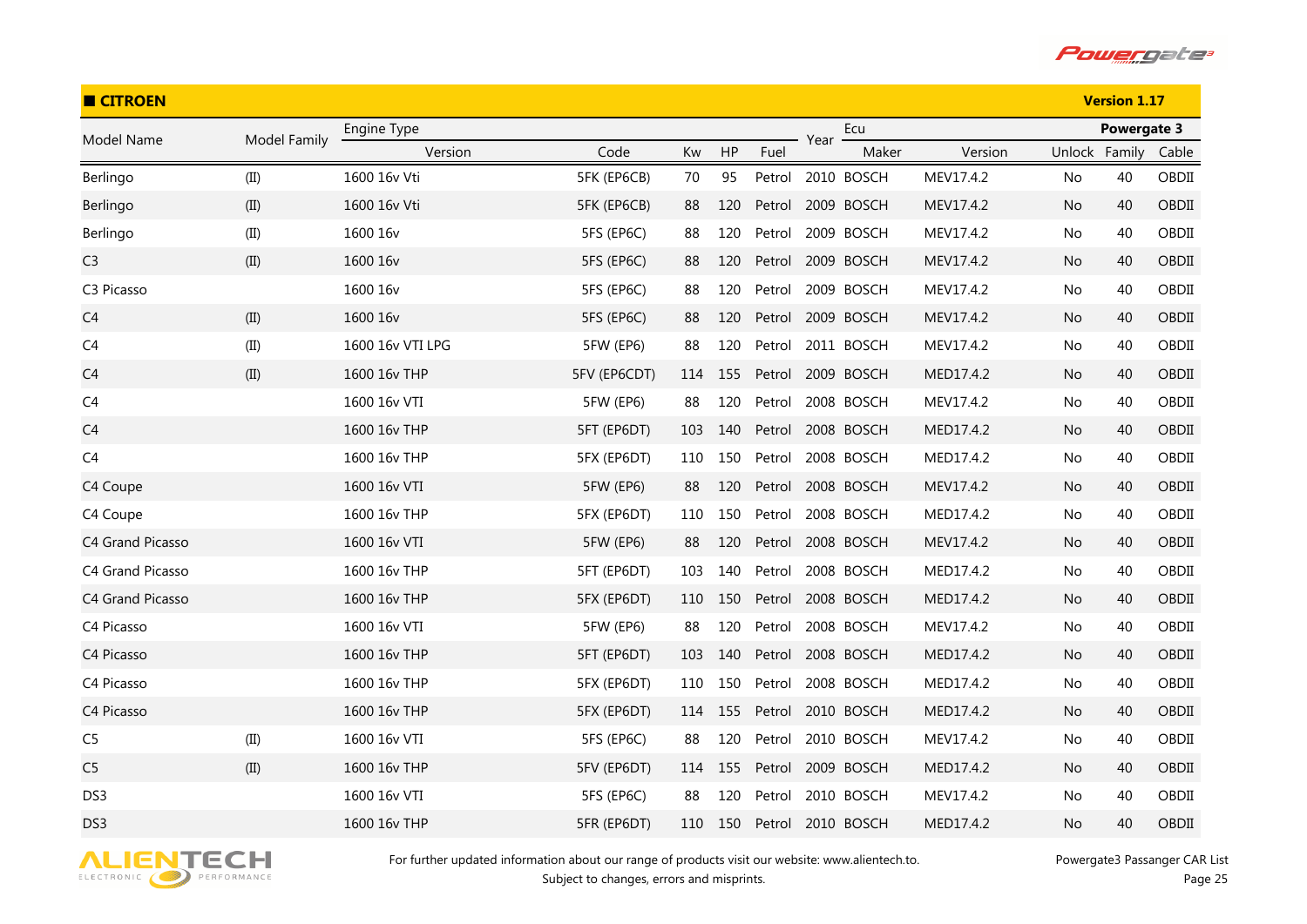

| <b>CITROEN</b>  |              |              |                     |     |     |        |      |            |           |                | <b>Version 1.17</b> |       |
|-----------------|--------------|--------------|---------------------|-----|-----|--------|------|------------|-----------|----------------|---------------------|-------|
| Model Name      | Model Family | Engine Type  |                     |     |     |        | Year | Ecu        |           |                | Powergate 3         |       |
|                 |              | Version      | Code                | Kw  | HP  | Fuel   |      | Maker      | Version   |                | Unlock Family       | Cable |
| DS3             |              | 1600 16v THP | 5FR (EP6DT)         | 114 | 155 | Petrol |      | 2010 BOSCH | MED17.4.2 | No             | 40                  | OBDII |
| DS3             |              | 1600 16y THP |                     | 147 | 200 | Petrol |      | 2011 BOSCH | MED17.4.2 | <b>No</b>      | 40                  | OBDII |
| DS <sub>3</sub> |              | 1600 16y THP |                     | 151 | 205 | Petrol |      | 2011 BOSCH | MED17.4.2 | No             | 40                  | OBDII |
| DS4             |              | 1600 16y VTI | 5FS (EP6C)          | 88  | 120 | Petrol |      | 2011 BOSCH | MEV17.4.2 | <b>No</b>      | 40                  | OBDII |
| DS4             |              | 1600 16y THP | 5FV (EP6CDT)        | 114 | 155 | Petrol |      | 2011 BOSCH | MED17.4.2 | No.            | 40                  | OBDII |
| DS4             |              | 1600 16y THP | 5FU (EP6DTX)        | 147 | 200 | Petrol |      | 2011 BOSCH | MED17.4.2 | <b>No</b>      | 40                  | OBDII |
| DS <sub>5</sub> |              | 1600 16y THP | 5FV (EP6CDT)        | 114 | 155 | Petrol |      | 2011 BOSCH | MED17.4.2 | No             | 40                  | OBDII |
| DS <sub>5</sub> |              | 1600 16y THP | <b>5FU (EP6DTX)</b> | 147 | 200 | Petrol |      | 2011 BOSCH | MED17.4.2 | N <sub>o</sub> | 40                  | OBDII |

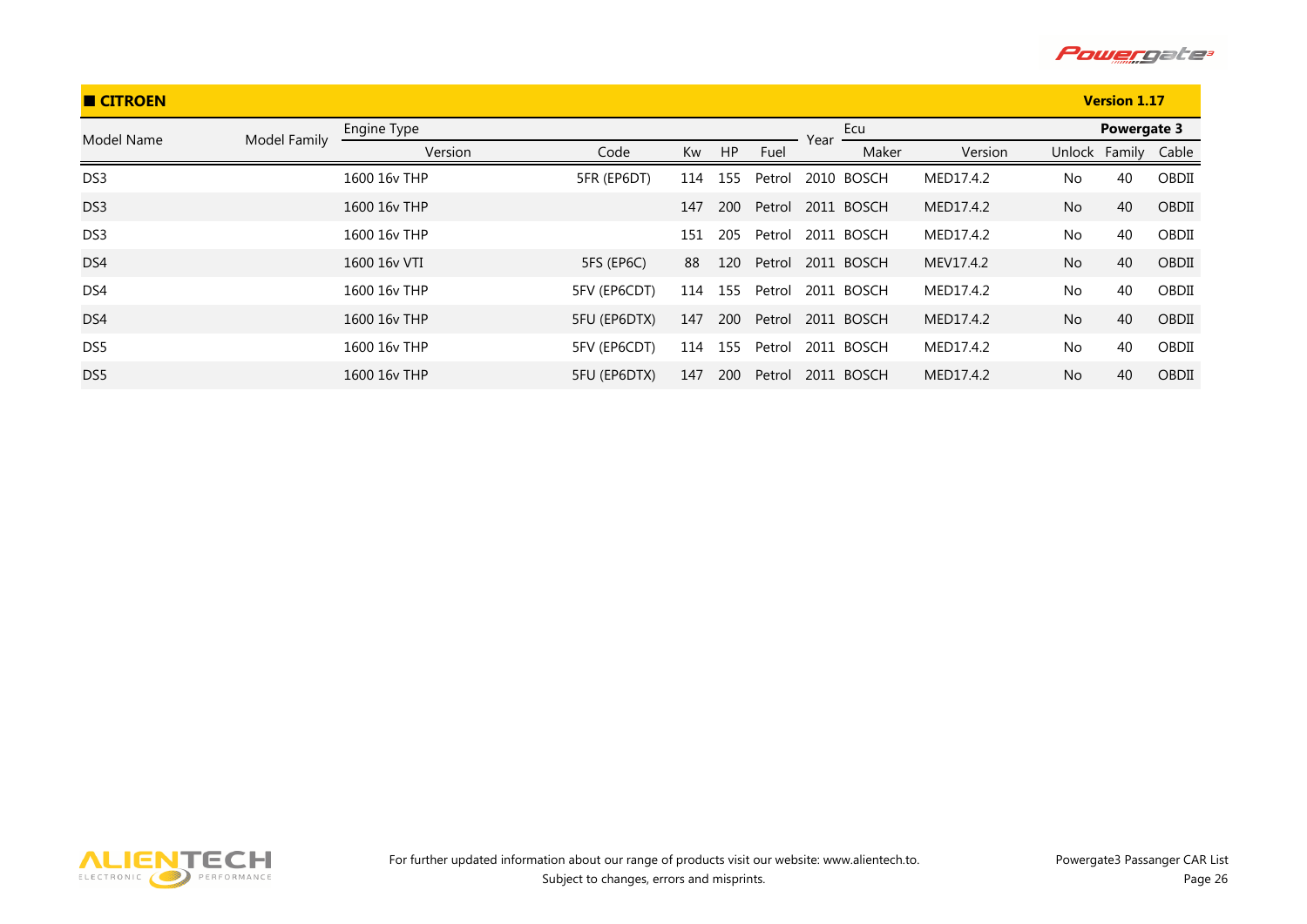

| DODGE      |              |              |      |     |           |        |      |              |           |        | <b>Version 1.17</b> |       |
|------------|--------------|--------------|------|-----|-----------|--------|------|--------------|-----------|--------|---------------------|-------|
| Model Name | Model Family | Engine Type  |      |     |           |        | Year | Ecu          |           |        | Powergate 3         |       |
|            |              | Version      | Code | Kw  | <b>HP</b> | Fuel   |      | Maker        | Version   | Unlock | Family              | Cable |
| Avenger    |              | 2000 16V CRD |      | 103 | 140       | Diesel |      | <b>BOSCH</b> | EDC16U31  | No     | 60                  | OBDII |
| Caliber    |              | 2000 16V CRD |      | 103 | 140       | Diesel |      | <b>BOSCH</b> | EDC16U31  | No     | 60                  | OBDII |
| Journey    |              | 2000 16V CRD |      | 103 | 140       | Diesel |      | <b>BOSCH</b> | EDC16U31  | No     | 60                  | OBDII |
| Nitro      |              | 2800 CRD     |      | 130 | 177       | Diesel |      | <b>BOSCH</b> | EDC16CP31 | No     | 59                  | OBDII |

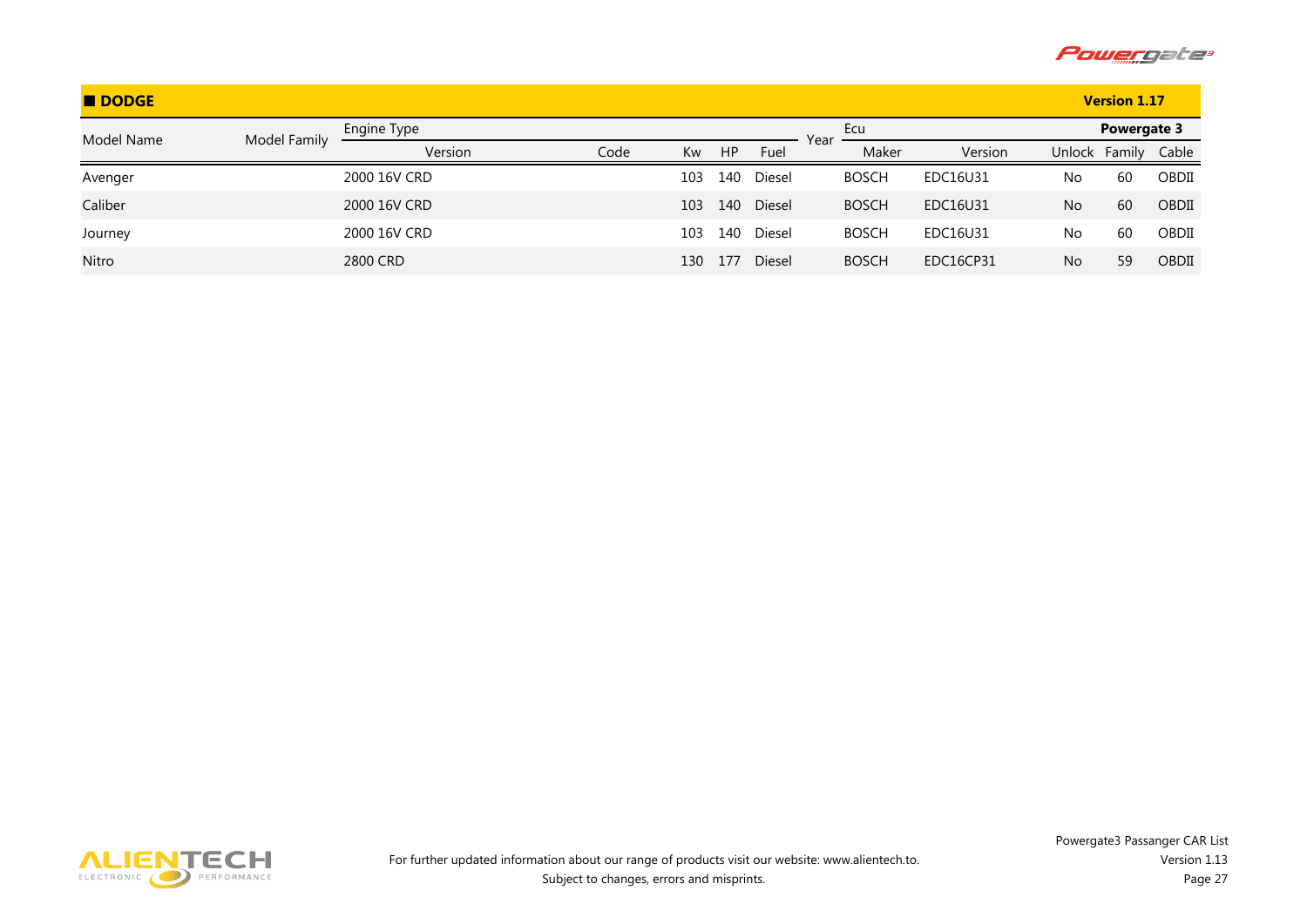

| <b>E</b> FIAT |              |                   |            |     |     |        |      |              |                 |        | <b>Version 1.17</b> |       |
|---------------|--------------|-------------------|------------|-----|-----|--------|------|--------------|-----------------|--------|---------------------|-------|
| Model Name    | Model Family | Engine Type       |            |     |     |        | Year | Ecu          |                 |        | Powergate 3         |       |
|               |              | Version           | Code       | Kw  | HP  | Fuel   |      | Maker        | Version         | Unlock | Family              | Cable |
| 500           |              | 1300 16v Mjet     | 169 A1.000 | 55  | 75  | Diesel |      | 2007 MARELLI | MJD6F3 MPC563   | No     | 19                  | OBDII |
| 500           |              | 1300 16v Mjet     | 199 B1.000 | 70  | 95  | Diesel |      | 2009 MARELLI | MJ8DF           | No     | 21                  | OBDII |
| 500           |              | 1400 16v          | 169 A3.000 | 74  | 100 | Petrol |      | 2007 BOSCH   | ME7.9.10        | No     | 39                  | OBDII |
| 500 C         |              | 1300 16v Mjet     | 169 A1.000 | 55  | 75  | Diesel |      | 2009 MARELLI | MJD6F3 MPC563   | No     | 19                  | OBDII |
| 500 C         |              | 1300 16v Mjet     | 199 B1.000 | 70  | 95  | Diesel |      | 2009 MARELLI | MJ8DF           | No     | 21                  | OBDII |
| 500 C         |              | 1400 16v          | 169 A3.000 | 74  | 100 | Petrol |      | 2009 BOSCH   | ME7.9.10        | No.    | 39                  | OBDII |
| 500L          |              | 1300 16v Mjet     | 199 B4.000 | 62  | 85  | Diesel |      | 2012 MARELLI | MJ8F3           | No     | 21                  | OBDII |
| <b>Bravo</b>  | (II)         | 1400 16v T-Jet    | 198 A1.000 | 110 | 150 | Petrol |      | 2007 BOSCH   | ME7.9.10        | No     | 38                  | OBDII |
| Bravo         | (II)         | 1400 16v T-Jet    | 198 A4.000 | 88  | 120 | Petrol |      | 2007 BOSCH   | ME7.9.10        | No.    | 38                  | OBDII |
| Doblo         |              | 1300 16v Mjet     | 188 A9.000 | 51  | 69  | Diesel |      | 2004 MARELLI | MJT 1300        | No     | 17                  | OBDII |
| Doblo         |              | 1300 16v Mjet     | 188 A9.000 | 55  | 75  | Diesel |      | 2005 MARELLI | MJD6F3 MPC563   | No.    | 18                  | OBDII |
| Doblo         |              | 1300 16v Mjet DPF | 223 A9.000 | 63  | 85  | Diesel |      | 2006 MARELLI | MJD6F3 MPC563   | No     | 18                  | OBDII |
| Doblo         | (II)         | 1300 16v Mjet     | 263 A2.000 | 66  | 90  | Diesel |      | 2010 MARELLI | MJ8DF           | No     | 21                  | OBDII |
| Ducato        | (V)          | 2300 Mjet         | F1AE0481N  | 81  | 110 | Diesel |      | 2011 MARELLI | MJ8F3           | No.    | 21                  | OBDII |
| Ducato        | (V)          | 2300 Mjet         | F1AE3481E  | 112 | 150 | Diesel |      | 2011 MARELLI | MJ8F3           | No     | 21                  | OBDII |
| Ducato        | (V)          | 2300 Mjet         | F1AE6481D  | 97  | 130 | Diesel |      | 2011 MARELLI | MJ8F3           | No.    | 21                  | OBDII |
| Fiorino       | (IV)         | 1300 16v Mjet     | 199 A2.000 | 55  | 75  | Diesel |      | 2008 MARELLI | MJD6F3          | No     | 19                  | OBDII |
| Fiorino       | (IV)         | 1300 16v Mjet DPF | 199 A9.000 | 55  | 75  | Diesel |      | 2011 MARELLI | MJ8DF           | No     | 21                  | OBDII |
| Fiorino       | (IV)         | 1300 16v Mjet DPF | 199 A9.000 | 70  | 95  | Diesel |      | 2011 MARELLI | MJ8DF           | No     | 21                  | OBDII |
| Grande Punto  |              | 1300 16v Mjet     | 199 A2.000 | 55  | 75  | Diesel |      | 2005 MARELLI | MJD6F3 MPC563   | No     | 19                  | OBDII |
| Grande Punto  |              | 1300 16v Mjet     | 199 A3.000 | 66  | 90  | Diesel |      | 2005 MARELLI | MJD6F3 MPC563   | No     | 19                  | OBDII |
| Grande Punto  |              | 1400 16v T-Jet    | 198 A4.000 | 88  | 120 | Petrol |      | 2007 BOSCH   | ME7.9.10        | No.    | 39                  | OBDII |
| Idea          |              | 1300 16v Miet     | 188 A9.000 | 51  | 69  | Diesel |      | 2004 MARELLI | <b>MJT 1300</b> | No     | 17                  | OBDII |
| Idea          |              | 1300 16v Mjet     | 199 A3.000 | 66  | 90  | Diesel |      | 2005 MARELLI | MJD6F3 MPC563   | No     | 18                  | OBDII |

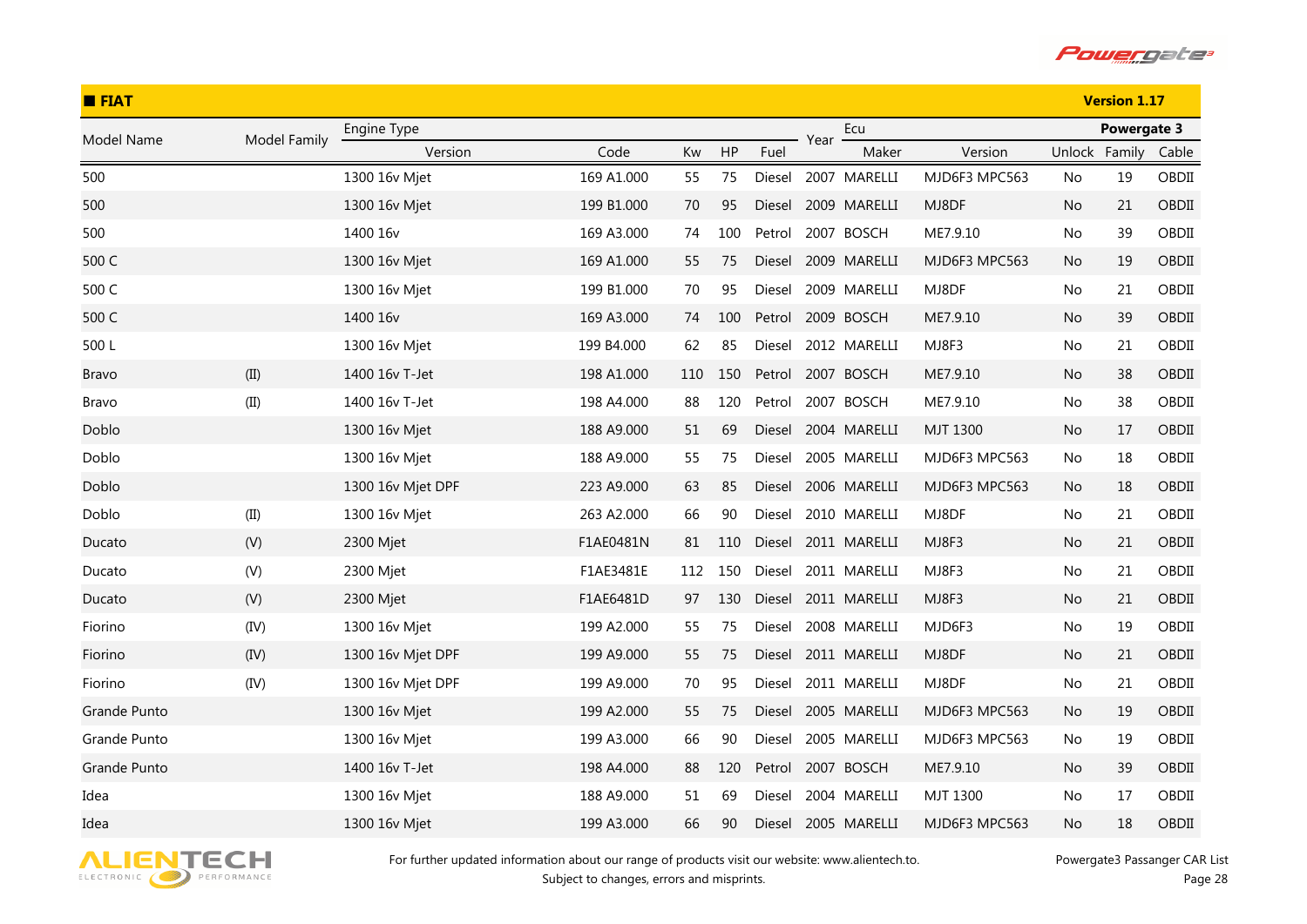

| <b>E</b> FIAT |              |                   |            |    |     |               |      | <b>Version 1.17</b> |               |           |               |       |
|---------------|--------------|-------------------|------------|----|-----|---------------|------|---------------------|---------------|-----------|---------------|-------|
| Model Name    | Model Family | Engine Type       |            |    |     |               | Year | Ecu                 |               |           | Powergate 3   |       |
|               |              | Version           | Code       | Kw | HP  | Fuel          |      | Maker               | Version       |           | Unlock Family | Cable |
| Idea          |              | 1300 16v Mjet DPF | 199 B1.000 | 70 | 95  | Diesel        |      | 2008 MARELLI        | MJ8DF         | No        | 20            | OBDII |
| Linea         |              | 1300 16v Mjet DPF | 199 A3.000 | 55 | 75  | Diesel        |      | 2007 MARELLI        | MJD6F3 MPC563 | <b>No</b> | 18            | OBDII |
| Linea         |              | 1400 16y T-Jet    | 198 A4.000 | 88 | 120 | Petrol        |      | 2007 BOSCH          | ME7.9.10      | No        | 39            | OBDII |
| Palio         | (III)        | 1300 16v Mjet     | 188 A9.000 | 51 | 69  | <b>Diesel</b> |      | 2003 MARELLI        | MJT 1300      | No        | 17            | OBDII |
| Palio         | (III)        | 1300 16v Mjet     | 188 A9.000 | 55 | 75  | Diesel        |      | 2009 MARELLI        | MJD6F3 MPC563 | No        | 18            | OBDII |
| Panda         | (II)         | 1300 16v Mjet     | 188 A9.000 | 51 | 69  | <b>Diesel</b> |      | 2003 MARELLI        | MJT 1300      | No        | 17            | OBDII |
| Panda         | (II)         | 1300 16v Mjet DPF | 169 A1.000 | 55 | 75  | Diesel        |      | 2006 MARELLI        | MJD6F3 MPC563 | No        | 19            | OBDII |
| Panda         | (II)         | 1300 16v Mjet DPF | 169 A1.000 | 55 | 75  | Diesel        |      | 2010 MARELLI        | MJ8DF         | No        | 21            | OBDII |
| Punto         | (II)         | 1300 16v Mjet     | 188 A9.000 | 51 | 69  | <b>Diesel</b> |      | 2003 MARELLI        | MJT 1300      | No        | 17            | OBDII |
| Punto Evo     |              | 1300 16v Mjet DPF | 199 A9.000 | 55 | 75  | <b>Diesel</b> |      | 2009 MARELLI        | MJ8DF         | No        | 21            | OBDII |
| Punto Evo     |              | 1300 16v Mjet DPF | 199 B1.000 | 70 | 95  | Diesel        |      | 2009 MARELLI        | MJ8DF         | No        | 21            | OBDII |
| Qubo          |              | 1300 16v Mjet     | 199 A2.000 | 55 | 75  | <b>Diesel</b> |      | 2008 MARELLI        | MJD6F3 MPC563 | <b>No</b> | 19            | OBDII |
| Qubo          |              | 1300 16v Mjet DPF | 199 B1.000 | 70 | 95  | Diesel        |      | 2010 MARELLI        | MJ8DF         | No        | 21            | OBDII |
| Strada        | (III)        | 1300 16v Mjet DPF | 223 A9.000 | 63 | 85  | Diesel        |      | 2006 MARELLI        | MJD6F3 MPC563 | <b>No</b> | 18            | OBDII |
| Strada        | (IV)         | 1300 16v Mjet DPF | 199 B1.000 | 70 | 95  | Diesel        |      | 2010 MARELLI        | MJ8DF         | No        | 21            | OBDII |

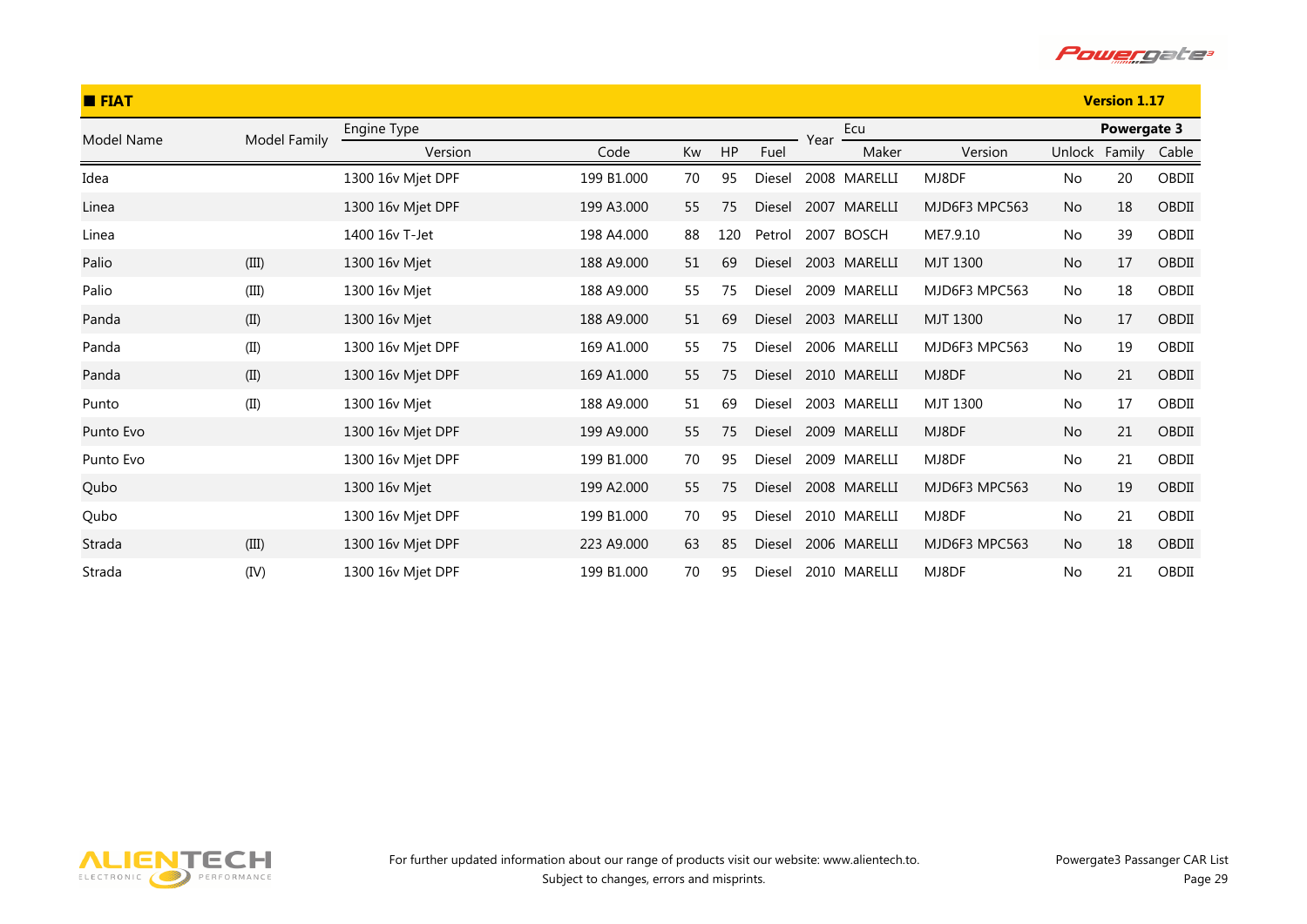

| <b>E</b> FORD |              |                    |      |     |     |        | <b>Version 1.17</b> |                |               |        |             |       |
|---------------|--------------|--------------------|------|-----|-----|--------|---------------------|----------------|---------------|--------|-------------|-------|
| Model Name    | Model Family | Engine Type        |      |     |     |        | Year                | Ecu            |               |        | Powergate 3 |       |
|               |              | Version            | Code | Kw  | HP  | Fuel   |                     | Maker          | Version       | Unlock | Family      | Cable |
| EcoSport      |              | 1400 TDCI          |      | 50  | 68  | Diesel |                     | <b>SIEMENS</b> | SID802/SID804 | No     | 81          | OBDII |
| Endeavour     |              | 2500 TDCi          |      | 105 | 143 | Diesel |                     | <b>BOSCH</b>   | EDC16C7-7     | No     | 82          | OBDII |
| Endeavour     |              | 3000 TDCi          |      | 115 | 156 | Diesel |                     | <b>BOSCH</b>   | EDC16C7-7     | No     | 82          | OBDII |
| Everest       |              | 3000 TDCi          |      | 115 | 156 | Diesel |                     | <b>BOSCH</b>   | EDC16C7-7     | No     | 82          | OBDII |
| Fiesta        | (V)          | 1400 TDCi Duratorq | F6JA | 50  | 68  | Diesel | 2001                | SIEMENS        | SID802/SID804 | No     | 81          | OBDII |
| Fusion        |              | 1400 TDCI          |      | 50  | 68  | Diesel |                     | <b>SIEMENS</b> | SID802        | No     | 81          | OBDII |
| Fusion        |              | 1400 TDCi          |      | 50  | 68  | Diesel |                     | <b>SIEMENS</b> | SID804        | No     | 81          | OBDII |
| Ranger        |              | 2500 TDCi          |      | 105 | 143 | Diesel |                     | <b>BOSCH</b>   | EDC16C7-7     | No     | 82          | OBDII |
| Ranger        |              | 3000 TD            |      | 122 | 164 | Diesel |                     | <b>SIEMENS</b> | SID 901       | No     | 81          | OBDII |
| Ranger        |              | 3000 TDCi          |      | 115 | 154 | Diesel |                     | <b>BOSCH</b>   | EDC16C7-7     | No     | 82          | OBDII |

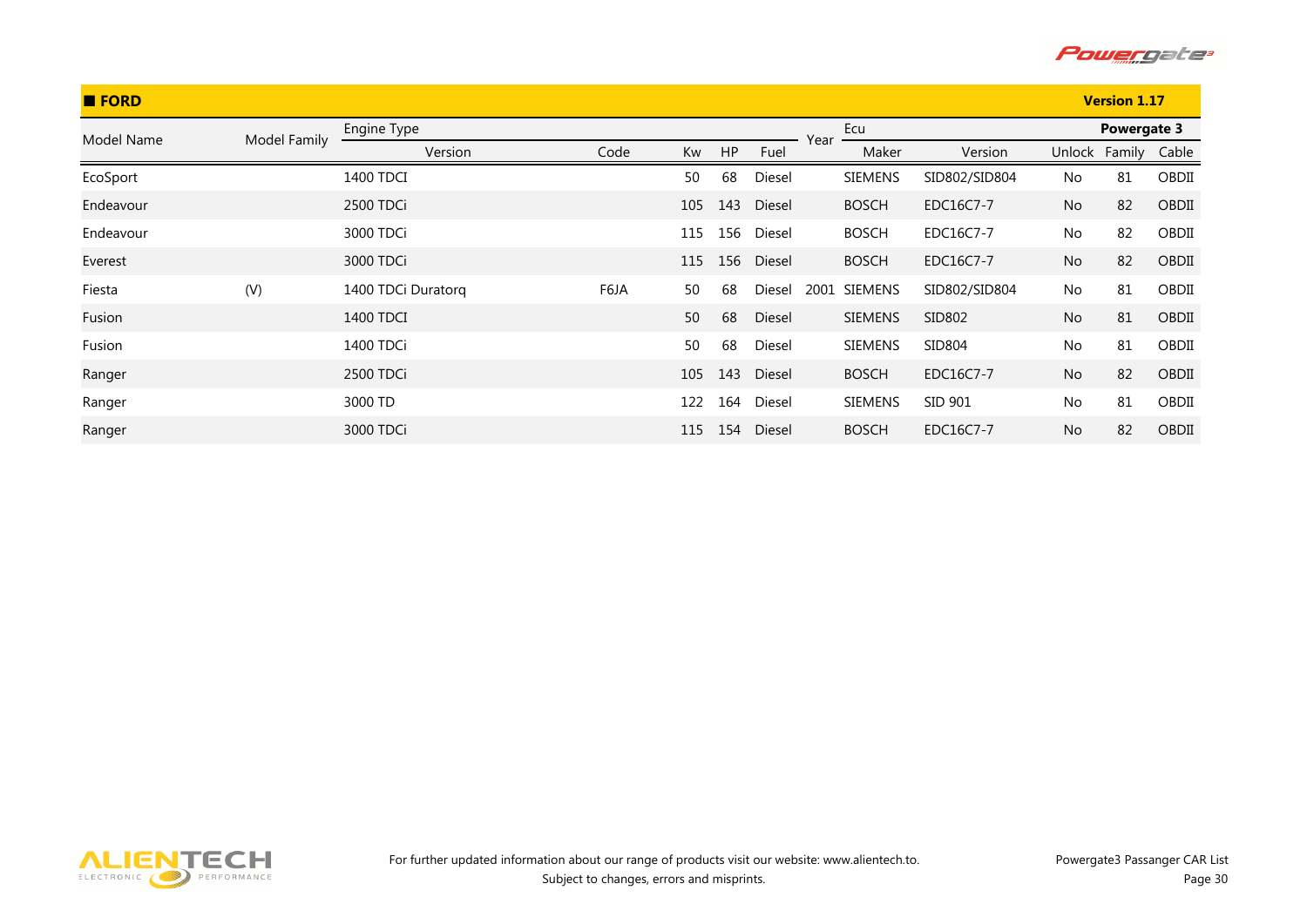

| <b>U</b> JEEP         |              |              |            |     |     |            |      | <b>Version 1.17</b> |           |           |             |       |
|-----------------------|--------------|--------------|------------|-----|-----|------------|------|---------------------|-----------|-----------|-------------|-------|
| Model Name            | Model Family | Engine Type  |            |     |     |            | Year | Ecu                 |           |           | Powergate 3 |       |
|                       |              | Version      | Code       | Kw  | HP  | Fuel       |      | Maker               | Version   | Unlock    | Family      | Cable |
| Cherokee              | (KJ)         | 2500 CRD     |            | 143 | 105 | Diesel     |      | <b>BOSCH</b>        | EDC15C2   | No        | 61          | OBDII |
| Cherokee              | (KJ)         | 2800 16 VCRD |            | 150 | 110 | Diesel     |      | <b>BOSCH</b>        | EDC15C2   | No        | 61          | OBDII |
| Cherokee              | (KJ)         | 2800 16 VCRD |            | 163 | 120 | Diesel     |      | <b>BOSCH</b>        | EDC16C-C2 | No        | 58          | OBDII |
| Cherokee              | (KJ)         | 2800 16 VCRD |            | 177 |     | 130 Diesel |      | <b>BOSCH</b>        | EDC16CP31 | <b>No</b> | 59          | OBDII |
| Commander             | (XK)         | 3000 V6 CRD  |            | 218 | 160 | Diesel     |      | <b>BOSCH</b>        | EDC16CP31 | No        | 59          | OBDII |
| Compass               |              | 2000 CRD     |            | 140 | 103 | Diesel     |      | <b>BOSCH</b>        | EDC16U31  | No        | 60          | OBDII |
| <b>Grand Cherokee</b> | (WJ)         | 2700 CRD     |            | 163 | 120 | Diesel     |      | <b>BOSCH</b>        | EDC15C2   | No        | 61          | OBDII |
| <b>Grand Cherokee</b> | (WK)         | 3000 CRD     |            | 218 | 160 | Diesel     |      | <b>BOSCH</b>        | EDC16CP31 | No        | 59          | OBDII |
| Liberty               | (KJ)         | 2500 CRD     |            | 143 | 105 | Diesel     |      | <b>BOSCH</b>        | EDC15C2   | No        | 61          | OBDII |
| Liberty               | (KJ)         | 2800 16 VCRD |            | 150 | 110 | Diesel     |      | <b>BOSCH</b>        | EDC15C2   | No        | 61          | OBDII |
| Liberty               | (KJ)         | 2800 16 VCRD |            | 163 | 120 | Diesel     |      | <b>BOSCH</b>        | EDC16C-C2 | No        | 58          | OBDII |
| Liberty               | (KJ)         | 2800 16 VCRD |            | 177 | 130 | Diesel     |      | <b>BOSCH</b>        | EDC16CP31 | No        | 59          | OBDII |
| Patriot               |              | 2000 CRD     | <b>BWD</b> | 140 | 103 | Diesel     | 2007 | <b>BOSCH</b>        | EDC16U31  | No        | 60          | OBDII |
| Wrangler              | (JK)         | 2800 CRD     |            | 177 | 130 | Diesel     |      | <b>BOSCH</b>        | EDC16CP31 | <b>No</b> | 59          | OBDII |

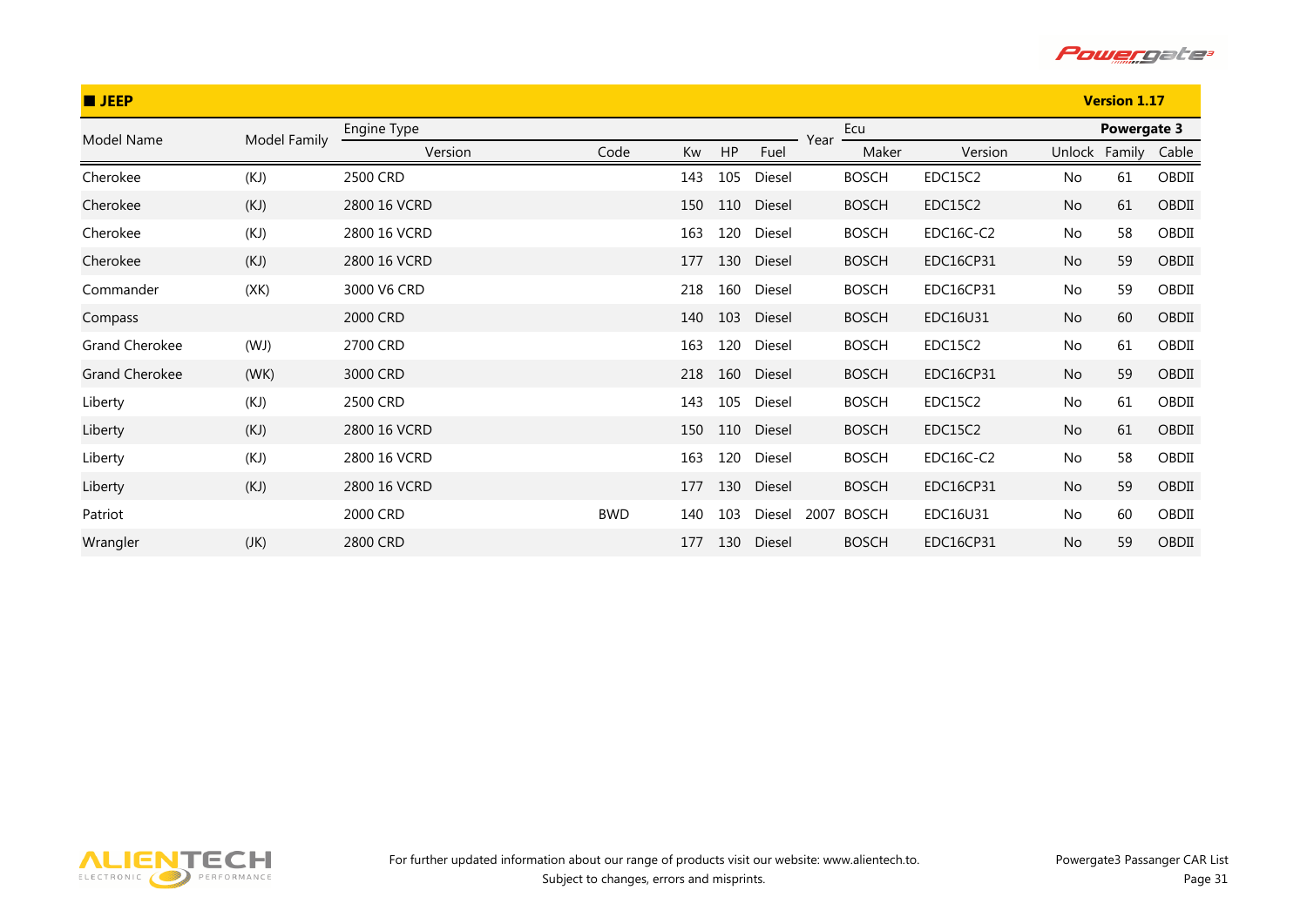

| KTM        |              |               |      |     |           |                   |      |            |            |               | <b>Version 1.17</b> |       |
|------------|--------------|---------------|------|-----|-----------|-------------------|------|------------|------------|---------------|---------------------|-------|
| Model Name | Model Family | Engine Type   |      |     |           |                   | Year | <b>Ecu</b> |            |               | Powergate 3         |       |
|            |              | Version       | Code | Kw  | <b>HP</b> | Fuel              |      | Maker      | Version    | <b>Unlock</b> | Family              | Cable |
| X-Bow      |              | 2000 16y TFSI |      | 176 | 240       | Petrol 2007 BOSCH |      |            | ME9.1 TFSI | No            | 41                  | OBDII |

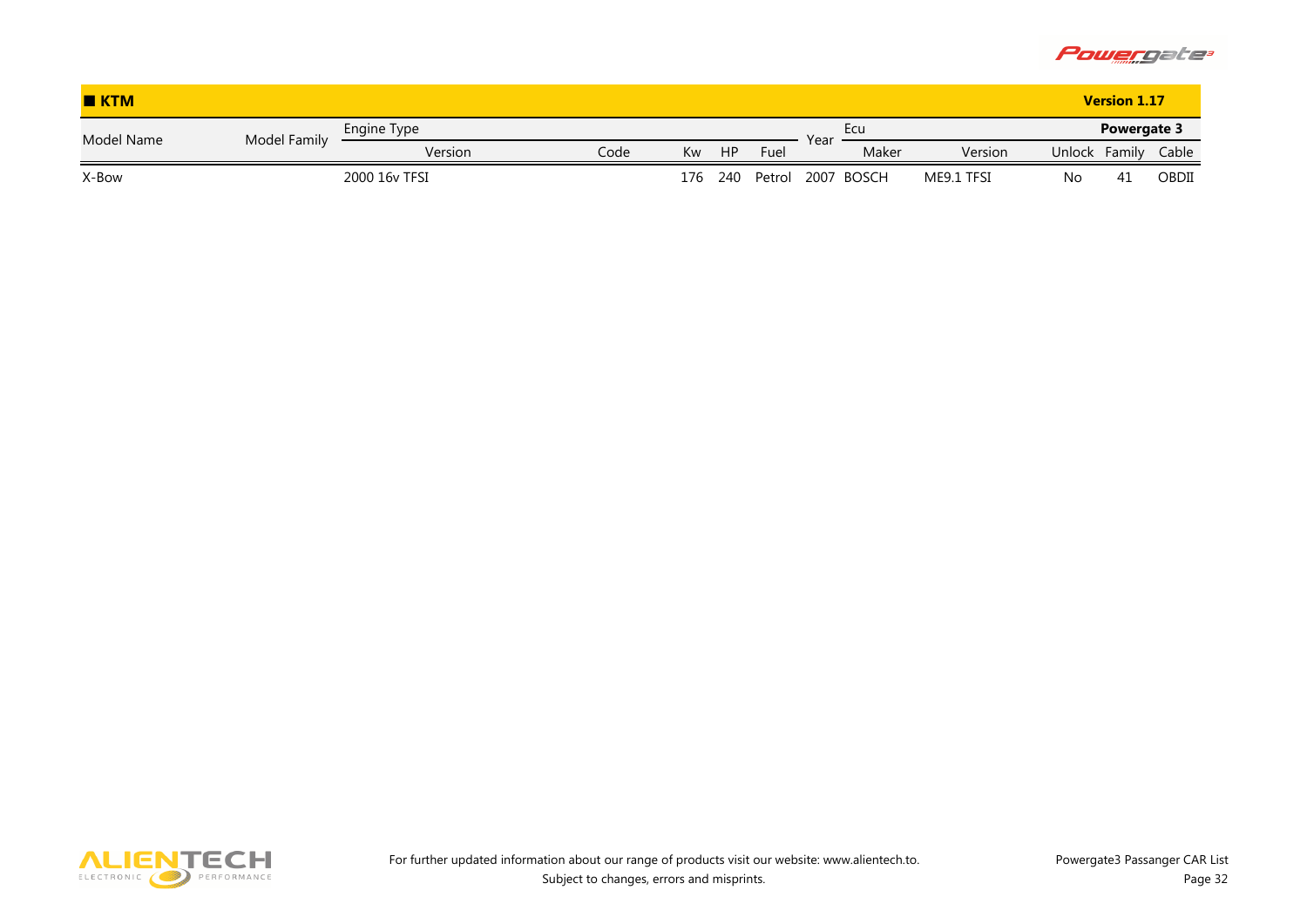

| <b>LANCIA</b> |              |                   |      |     |     |        |      | <b>Version 1.17</b> |               |           |                     |       |
|---------------|--------------|-------------------|------|-----|-----|--------|------|---------------------|---------------|-----------|---------------------|-------|
| Model Name    | Model Family | Engine Type       |      |     |     |        | Year | Ecu                 |               |           | Powergate 3         |       |
|               |              | Version           | Code | Kw  | HP  | Fuel   |      | Maker               | Version       |           | Unlock Family Cable |       |
| Delta         | (III)        | 1400 16V T-JET    |      | 88  | 120 | Petrol |      | <b>BOSCH</b>        | ME7.9.10      | No        | 38                  | OBDII |
| Delta         | (III)        | 1400 16V T-JET    |      | 110 | 150 | Petrol |      | <b>BOSCH</b>        | ME7.9.10      | No        | 38                  | OBDII |
| Musa          |              | 1300 16V MJET     |      | 51  | 70  | Diesel |      | MARELLI             | MJT 1300      | No        | 17                  | OBDII |
| Musa          |              | 1300 16V MJET     |      | 66  | 90  | Diesel |      | MARELLI             | MJD6F3 MPC563 | No        | 18                  | OBDII |
| Musa          |              | 1300 16V MJET DPF |      | 70  | 95  | Diesel |      | 2011 MARELLI        | MJ8DF         | No        | 20                  | OBDII |
| Musa          |              | 1400 16V          |      | 70  | 95  | Petrol |      | 2004 BOSCH          | ME7.9.10      | No        | 38                  | OBDII |
| New Ypsilon   |              | 1300 16V MJET DPF |      | 70  | 95  | Diesel |      | 2011 MARELLI        | MJ8DF         | No        | 20                  | OBDII |
| Ypsilon       |              | 1300 16V MJET     |      | 51  | 70  | Diesel |      | MARELLI             | MJT 1300      | No        | 17                  | OBDII |
| Ypsilon       |              | 1300 16V MJET     |      | 55  | 75  | Diesel |      | MARELLI             | MJD6F3 MPC563 | No        | 18                  | OBDII |
| Ypsilon       |              | 1300 16V MJET     |      | 66  | 90  | Diesel |      | MARELLI             | MJD6F3 MPC563 | <b>No</b> | 18                  | OBDII |
| Ypsilon       |              | 1300 16V MJET     |      | 77  | 105 | Diesel |      | MARELLI             | MJD6F3 MPC563 | No        | 18                  | OBDII |

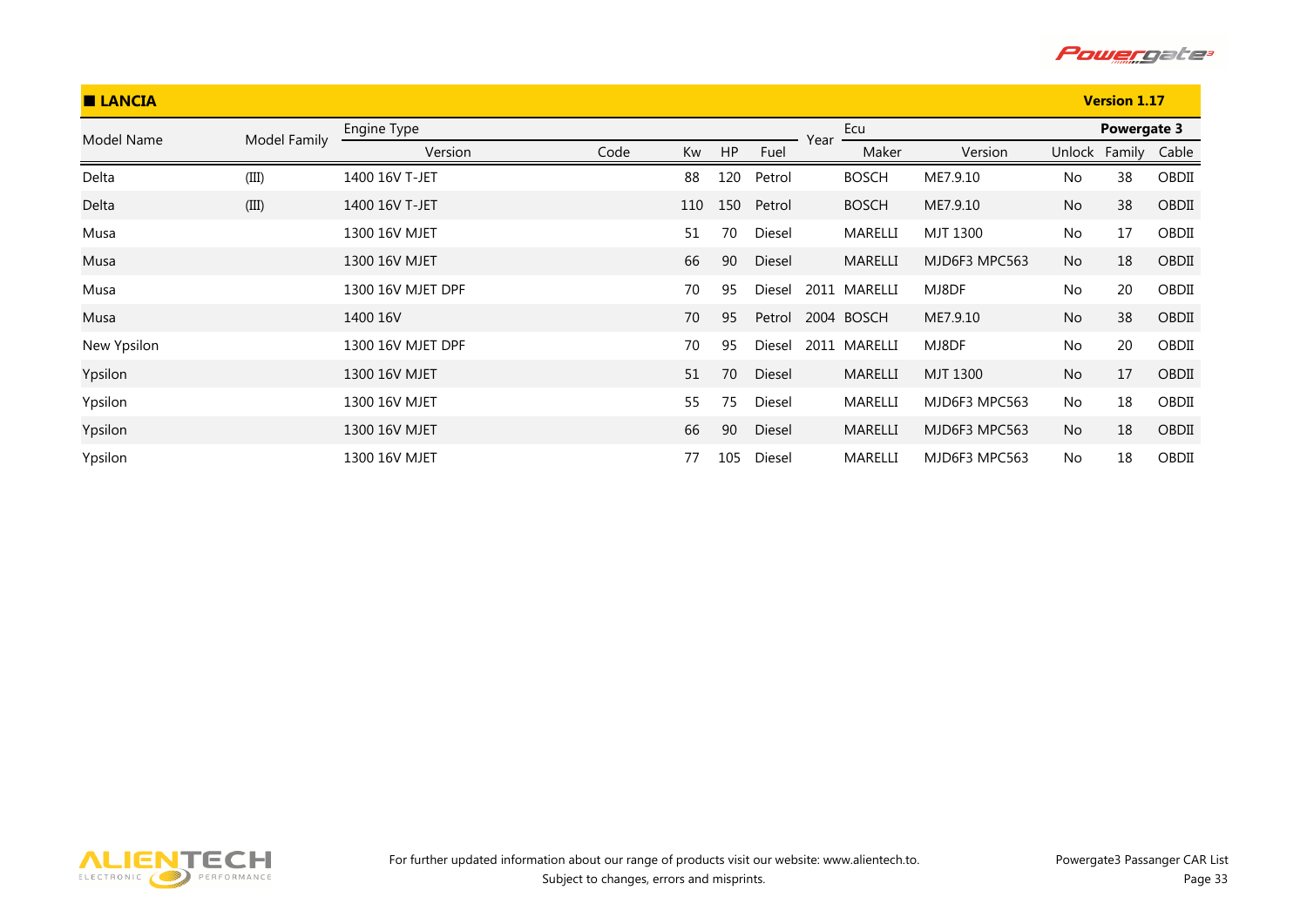

| <b>LAND ROVER</b>  |              |              |      |     |     |        |      |                |                  |           | <b>Version 1.17</b> |       |
|--------------------|--------------|--------------|------|-----|-----|--------|------|----------------|------------------|-----------|---------------------|-------|
| Model Name         | Model Family | Engine Type  |      |     |     |        | Year | Ecu            |                  |           | Powergate 3         |       |
|                    |              | Version      | Code | Kw  | HP  | Fuel   |      | Maker          | Version          | Unlock    | Family              | Cable |
| Defender           |              | 2400 TDCI    |      | 140 | 103 | Diesel |      | <b>VISTEON</b> | <b>DCU102</b>    | No        | 13                  | OBDII |
| Defender           |              | 2500 TD5     |      | 122 | 90  | Diesel |      | <b>MEMS</b>    | <b>MEMS NNN</b>  | No        | 12                  | OBDII |
| Discovery          |              | 2500 TD5     |      | 138 | 101 | Diesel |      | <b>MEMS</b>    | <b>MEMS NNN</b>  | No        | 12                  | OBDII |
| Discovery 3        |              | 2700 TDV6    |      | 190 | 140 | Diesel |      | <b>SIEMENS</b> | SID 201-203-204  | <b>No</b> | 14                  | OBDII |
| Freelander         |              | 2000 16V TD4 |      | 136 | 100 | Diesel |      | <b>BOSCH</b>   | DDE4.0           | No        | 16                  | OBDII |
| Freelander         | (II)         | 2200 TD4     |      | 157 | 115 | Diesel | 2010 | <b>BOSCH</b>   | EDC17CP42        | No        | 42                  | OBDII |
| Freelander         | (II)         | 2200 TD4     |      | 160 | 118 | Diesel |      | <b>BOSCH</b>   | EDC16+ CP39-6.40 | No        | 15                  | OBDII |
| Freelander         | (II)         | 2200 TD4     |      | 190 | 140 | Diesel | 2010 | <b>BOSCH</b>   | EDC17CP42        | No        | 42                  | OBDII |
| Range Rover        |              | 3000 TD6     |      | 177 | 130 | Diesel |      | <b>BOSCH</b>   | <b>DDE4.0</b>    | No        | 16                  | OBDII |
| Range Rover        | (Sport)      | 2700 TDV6    |      | 190 | 140 | Diesel |      | <b>SIEMENS</b> | SID 201-203-204  | <b>No</b> | 14                  | OBDII |
| Range Rover        | (Sport)      | 3600 TDV8    |      | 272 | 200 | Diesel | 2010 | SIEMENS        | SID 201-203-204  | No        | 14                  | OBDII |
| Range Rover Evoque |              | 2200 SD4     |      | 190 | 140 | Diesel |      | 2011 BOSCH     | EDC17CP42        | <b>No</b> | 42                  | OBDII |
| Range Rover Evoque |              | 2200 TD4     |      | 150 | 110 | Diesel |      | 2011 BOSCH     | EDC17CP42        | <b>No</b> | 42                  | OBDII |

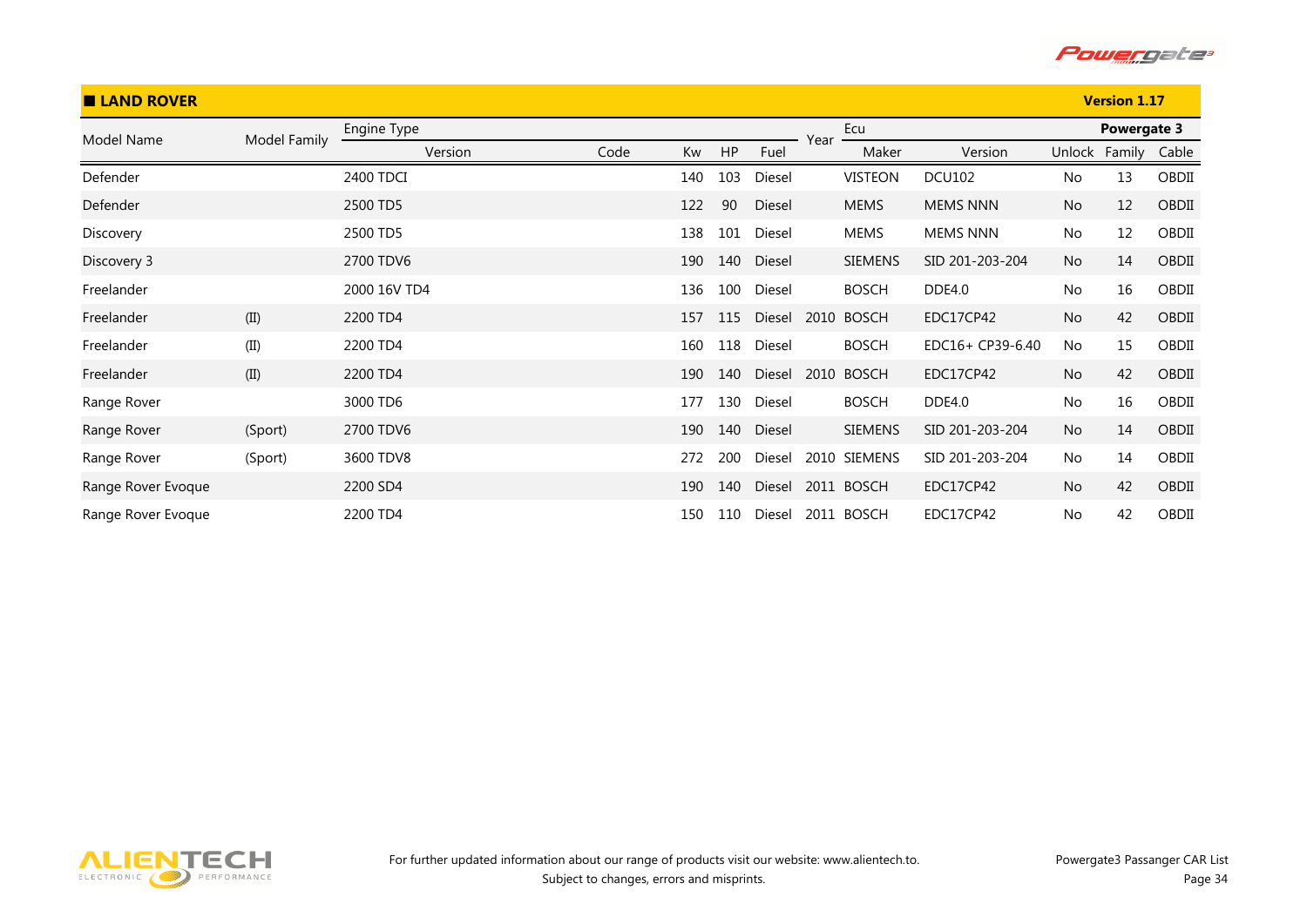

| <b>MAZDA</b> |              |               |         |     |     |        |      | <b>Version 1.17</b> |                |           |             |       |
|--------------|--------------|---------------|---------|-----|-----|--------|------|---------------------|----------------|-----------|-------------|-------|
| Model Name   | Model Family | Engine Type   |         |     |     |        | Year | Ecu                 |                |           | Powergate 3 |       |
|              |              | Version       | Code    | Kw  | HP  | Fuel   |      | Maker               | Version        | Unlock    | Family      | Cable |
| 2            | (DY)         | 1400 MZR-CD   |         | 50  | 68  | Diesel |      | 2002 SIEMENS        | SID804         | No        | 81          | OBDII |
| $\mathsf{3}$ | (BK)         | 1600 16V MZR  |         | 77  | 105 | Petrol |      | 2003 DENSO          | Z601           | No        | 78          | OBDII |
| <b>BT-50</b> | J97M         | 2500 MZR-CD   |         | 105 | 143 | Diesel |      | 2006 BOSCH          | EDC16C7-7      | No        | 82          | OBDII |
| Demio        | (DY)         | 1400 16V TDCi |         | 50  | 68  | Diesel |      | <b>SIEMENS</b>      | SID804         | <b>No</b> | 81          | OBDII |
| $MX-5$       | (NC)         | 1800 MZR      | L8      | 93  | 126 | Petrol |      | 2006 DENSO          |                | No        | 78          | OBDII |
| $MX-5$       | (NC)         | 2000 MZR      | LF      | 118 | 160 | Petrol |      | 2006 DENSO          |                | No        | 78          | OBDII |
| $RX-8$       |              | 1300 MZR 16V  | 13B-MSP | 141 | 192 | Petrol |      | 2003 Denso          | N3J1           | <b>No</b> | 78          | OBDII |
| $RX-8$       |              | 1300 MZR 16V  | 13B-MSP | 171 | 232 | Petrol |      | 2003 Denso          | N <sub>3</sub> | No        | 78          | OBDII |
| $RX-8$       |              | 1300 MZR 16V  | 13B-MSP | 184 | 250 | Petrol |      | 2003 Denso          | N <sub>3</sub> | No        | 78          | OBDII |

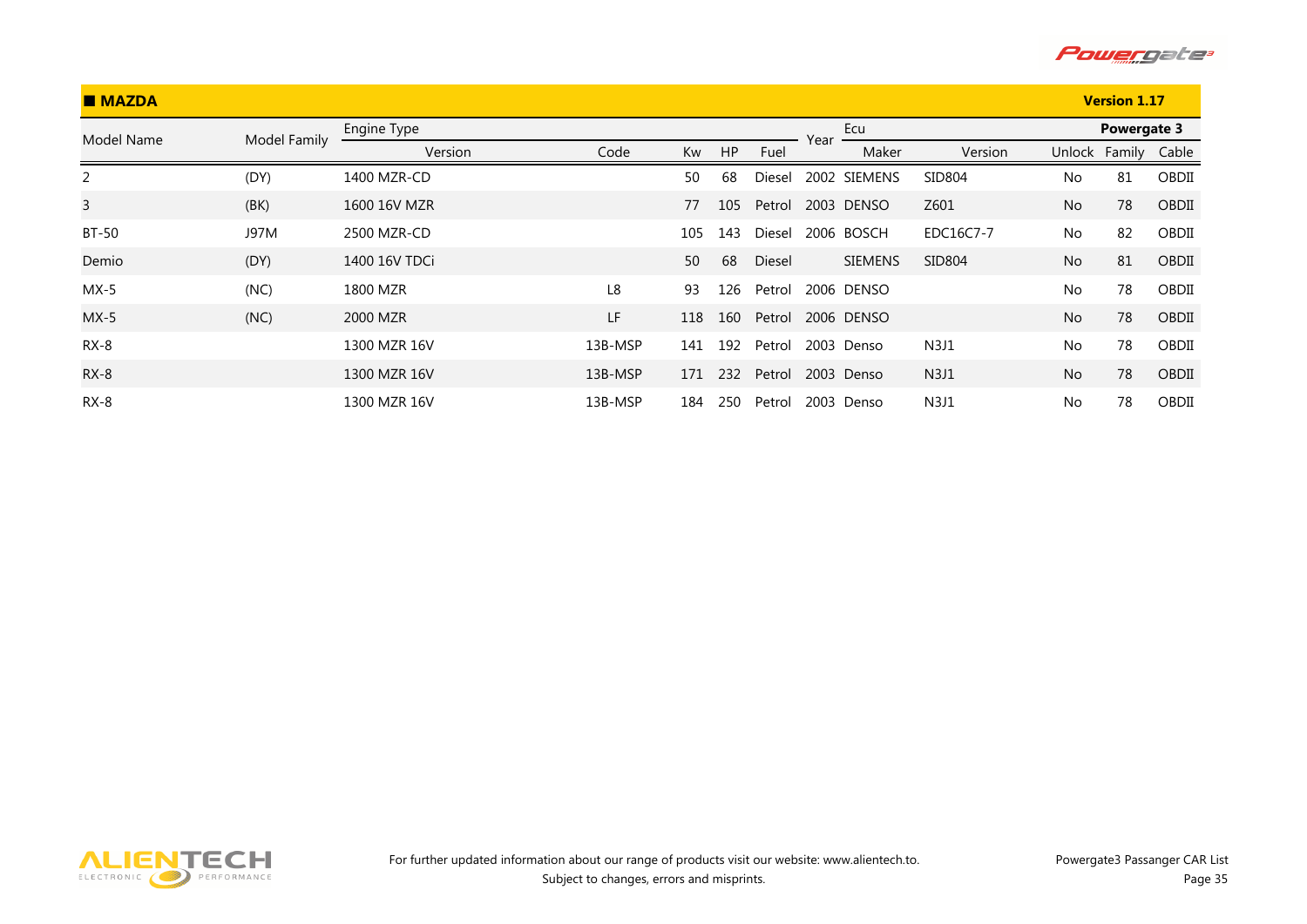

| <b>MERCEDES</b> |              |                 |                  |     |         |        |      |            |                |               | <b>Version 1.17</b> |       |
|-----------------|--------------|-----------------|------------------|-----|---------|--------|------|------------|----------------|---------------|---------------------|-------|
| Model Name      | Model Family | Engine Type     |                  |     |         |        | Year | Ecu        |                |               | Powergate 3         |       |
|                 |              | Version         | Code             | Kw  | HP      | Fuel   |      | Maker      | Version        | Unlock Family |                     | Cable |
| Α               | (W169)       | A160 2000 CDI   | OM640DE20LAR     | 82  | 60      | Diesel |      | 2004 BOSCH | EDC16C31       | No            | 68                  | OBDII |
| Α               | (W169)       | A180 2000 CDI   | OM640DE20LAR     | 109 | 80      | Diesel |      | 2004 BOSCH | EDC16C31       | No            | 68                  | OBDII |
| A               | (W169)       | A200 2000 CDI   | OM640DE20LA      | 140 | 103     | Diesel |      | 2004 BOSCH | EDC16C31       | No            | 68                  | OBDII |
| B               | (W245)       | B180 2000 CDI   | OM640DE20LAR 109 |     | 80      | Diesel |      | 2005 BOSCH | EDC16C31       | No            | 68                  | OBDII |
| В               | (W245)       | B200 2000 CDI   | OM640DE20LA      | 140 | 103     | Diesel |      | 2005 BOSCH | EDC16C31       | No            | 68                  | OBDII |
| C               | (W203)       | C200 2200 CDI   | OM646DE22LA      | 122 | 90      | Diesel |      | 2003 BOSCH | <b>EDC16C2</b> | No            | 69                  | OBDII |
| $\mathsf C$     | (W203)       | C200 2200 CDI   | OM646DE22LAR     | 102 | 75      | Diesel |      | 2003 BOSCH | <b>EDC16C2</b> | No            | 69                  | OBDII |
| C               | (W203)       | C220 2200 CDI   | OM646DE22LA      | 150 | 110     | Diesel |      | 2004 BOSCH | <b>EDC16C2</b> | No            | 69                  | OBDII |
| C               | (W203)       | C320 3000 CDI   | OM642DE30LA      | 224 | 165     | Diesel |      | 2005 BOSCH | EDC16CP31      | No            | 68                  | OBDII |
| Clk             | (C209)       | CLK220 2200 CDI | OM646DE22LA      | 150 | 110     | Diesel |      | 2005 BOSCH | <b>EDC16C2</b> | No            | 69                  | OBDII |
| Clk             | (C209)       | CLK320 3000 CDI | OM642DE30LA      | 224 | 165     | Diesel |      | 2005 BOSCH | EDC16CP31      | No            | 68                  | OBDII |
| Cls             | (W219)       | CLS320 3000 CDI | OM642DE30LA      | 224 | 165     | Diesel |      | 2004 BOSCH | EDC16CP31      | No            | 68                  | OBDII |
| Cls             | (W219)       | CLS350 3000 CDI | OM642DE30LA      | 224 | 165     | Diesel |      | 2008 BOSCH | EDC16CP31      | No            | 68                  | OBDII |
| E               | (W211)       | E200 2200 CDI   | OM646DE22LAR 122 |     | 90      | Diesel |      | 2003 BOSCH | <b>EDC16C2</b> | No            | 69                  | OBDII |
| E               | (W211)       | E200 2200 CDI   | OM646DE22LAR     | 136 | 100     | Diesel |      | 2006 BOSCH | EDC16C31       | No            | 68                  | OBDII |
| Е               | (W211)       | E220 2200 CDI   | OM646DE22LA      | 150 | 110     | Diesel |      | 2002 BOSCH | <b>EDC16C2</b> | No            | 69                  | OBDII |
| Е               | (W211)       | E220 2200 CDI   | OM646DE22LAR     | 170 | 125     | Diesel |      | 2006 BOSCH | EDC16C31       | No            | 68                  | OBDII |
| E               | (W211)       | E270 2700 CDI   | OM647DE27LA      | 177 | 130     | Diesel |      | 2002 BOSCH | <b>EDC16C2</b> | No            | 69                  | OBDII |
| E               | (W211)       | E280 3000 CDI   | OM642DE30LAR     | 190 | 140     | Diesel |      | 2006 BOSCH | EDC16CP31      | No            | 68                  | OBDII |
| E               | (W211)       | E280 3200 CDI   | OM648DE32LAR     | 177 | 130     | Diesel |      | 2005 BOSCH | <b>EDC16C2</b> | No            | 69                  | OBDII |
| Е               | (W211)       | E320 3000 CDI   | OM642DE30LA      | 224 | 165     | Diesel |      | 2005 BOSCH | EDC16CP31      | No            | 68                  | OBDII |
| Е               | (W211)       | E320 3200 CDI   | OM648DE32LA      | 204 | 150     | Diesel |      | 2003 BOSCH | <b>EDC16C2</b> | No            | 69                  | OBDII |
| Е               | (W211)       | E420 4000 CDI   | OM629DE40LA      | 314 | 231     | Diesel |      | 2006 BOSCH | EDC16CP36      | No            | 68                  | OBDII |
| G               | (W463)       | G320 3000 CDI   | OM642DE30LA      |     | 224 165 | Diesel |      | 2006 BOSCH | EDC16CP31      | No            | 68                  | OBDII |

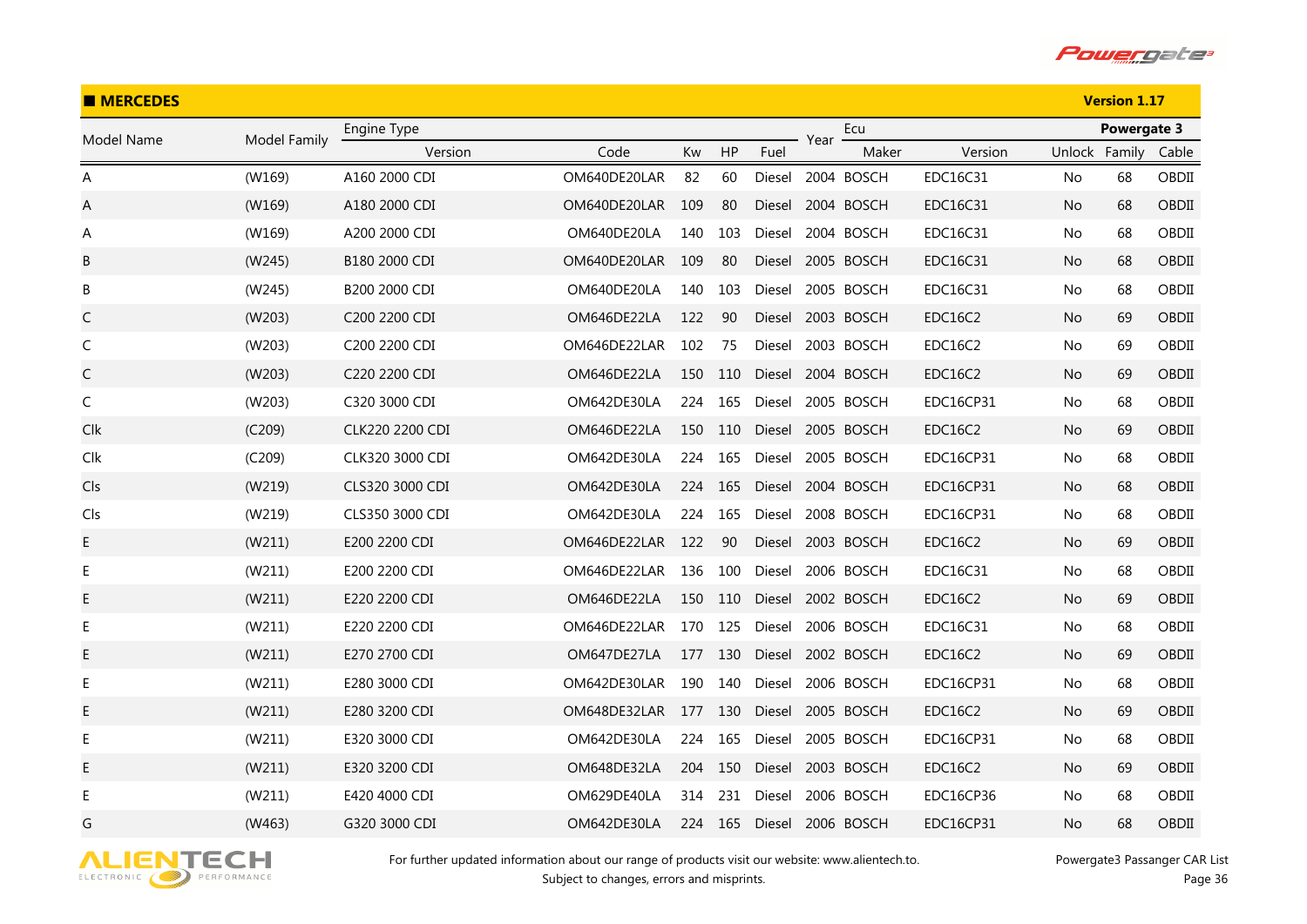

| <b>MERCEDES</b> |              |                        |              |     |         |               |      |            |                  |               | <b>Version 1.17</b> |       |
|-----------------|--------------|------------------------|--------------|-----|---------|---------------|------|------------|------------------|---------------|---------------------|-------|
| Model Name      | Model Family | Engine Type            |              |     |         |               | Year | Ecu        |                  |               | <b>Powergate 3</b>  |       |
|                 |              | Version                | Code         | Kw  | HP      | Fuel          |      | Maker      | Version          | Unlock Family |                     | Cable |
| Gl              | (X164)       | GL320 3000 CDI         | OM642DE30LA  | 224 | 165     | Diesel        |      | 2006 BOSCH | <b>EDC16CP31</b> | No            | 68                  | OBDII |
| GI              | (X164)       | GL350 3000 CDI Blue    | OM642DE30LA  | 224 | 165     | Diesel        |      | 2009 BOSCH | EDC16CP31        | No            | 68                  | OBDII |
| Gl              | (X164)       | GL350 3000 CDI BlueTec | OM642DE30LA  | 211 | 155     | Diesel        |      | 2009 BOSCH | <b>EDC16CP31</b> | No            | 68                  | OBDII |
| GI              | (X164)       | GL420 4000 CDI         | OM629DE40LA  |     | 306 225 | <b>Diesel</b> |      | 2006 BOSCH | EDC16CP36        | No            | 68                  | OBDII |
| M               | (W164)       | ML280 3000 CDI         | OM642DE30LAR | 190 | 140     | Diesel        |      | 2005 BOSCH | EDC16CP31        | No            | 68                  | OBDII |
| M               | (W164)       | ML320 3000 CDI         | OM642DE30LA  | 224 | 165     | Diesel        |      | 2005 BOSCH | EDC16CP31        | No.           | 68                  | OBDII |
| M               | (W164)       | ML420 4000 CDI         | OM629DE40LA  | 306 | 225     | Diesel        |      | 2005 BOSCH | EDC16CP36        | No.           | 68                  | OBDII |
| R               | (W251)       | R280 3000 CDI          | OM642DE30LAR | 190 | 140     | Diesel        |      | 2007 BOSCH | EDC16CP31        | No            | 68                  | OBDII |
| R               | (W251)       | R320 3000 CDI          | OM642DE30LA  | 224 | 165     | Diesel        |      | 2005 BOSCH | EDC16CP31        | No            | 68                  | OBDII |
| $\sf S$         | (W221)       | S320 3000 CDI          | OM642DE30LA  | 235 | 173     | Diesel        |      | 2006 BOSCH | EDC16CP31        | No            | 68                  | OBDII |
| S               | (W221)       | S420 4000 CDI          | OM629DE40LA  | 320 | 235     | Diesel        |      | 2006 BOSCH | EDC16CP36        | No            | 68                  | OBDII |
| Sprinter        | (W906)       | 209 2200 CDI           | OM646DE22LA  | 88  | 65      | Diesel        |      | 2006 BOSCH | EDC16CP31        | No.           | 68                  | OBDII |
| Sprinter        | (W906)       | 211 2200 CDI           | OM646DE22LA  | 109 | 80      | Diesel        |      | 2006 BOSCH | <b>EDC16CP31</b> | No.           | 68                  | OBDII |
| Sprinter        | (W906)       | 213 2200 CDI           | OM646DE22LA  | 129 | 95      | Diesel        |      | 2006 BOSCH | EDC16CP31        | No            | 68                  | OBDII |
| Sprinter        | (W906)       | 215 2200 CDI           | OM646DE22LA  | 150 | 110     | Diesel        |      | 2006 BOSCH | <b>EDC16CP31</b> | No            | 68                  | OBDII |
| Sprinter        | (W906)       | 218 3000 CDI           | OM642DE30LA  | 184 | 135     | Diesel        |      | 2006 BOSCH | EDC16CP31        | No.           | 68                  | OBDII |
| Sprinter        | (W906)       | 309 2200 CDI           | OM646DE22LA  | 88  | 65      | Diesel        |      | 2006 BOSCH | EDC16CP31        | No.           | 68                  | OBDII |
| Sprinter        | (W906)       | 311 2200 CDI           | OM646DE22LA  | 109 | 80      | Diesel        |      | 2006 BOSCH | EDC16CP31        | No            | 68                  | OBDII |
| Sprinter        | (W906)       | 313 2200 CDI           | OM646DE22LA  | 129 | 95      | Diesel        |      | 2006 BOSCH | EDC16CP31        | No            | 68                  | OBDII |
| Sprinter        | (W906)       | 315 2200 CDI           | OM646DE22LA  | 150 | 110     | Diesel        |      | 2006 BOSCH | EDC16CP31        | No            | 68                  | OBDII |
| Sprinter        | (W906)       | 318 3000 CDI           | OM642DE30LA  | 184 | 135     | Diesel        |      | 2006 BOSCH | <b>EDC16CP31</b> | No            | 68                  | OBDII |
| Sprinter        | (W906)       | 409 2200 CDI           | OM646DE22LA  | 88  | 65      | Diesel        |      | 2006 BOSCH | EDC16CP31        | No.           | 68                  | OBDII |
| Sprinter        | (W906)       | 411 2200 CDI           | OM646DE22LA  | 109 | 80      | Diesel        |      | 2006 BOSCH | <b>EDC16CP31</b> | No            | 68                  | OBDII |
| Sprinter        | (W906)       | 415 2200 CDI           | OM646DE22LA  | 150 | 110     | Diesel        |      | 2006 BOSCH | EDC16CP31        | No            | 68                  | OBDII |

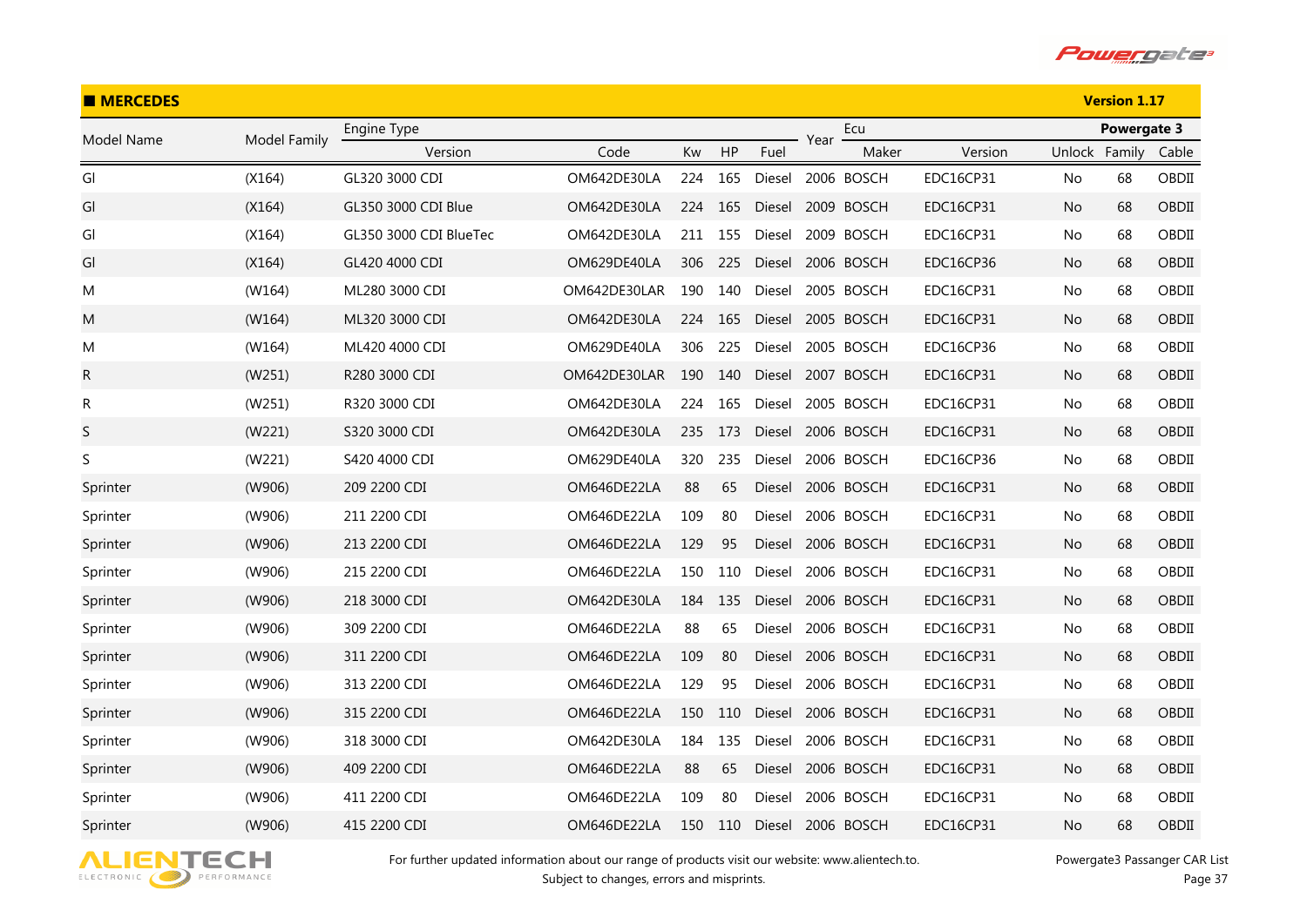

| <b>MERCEDES</b> |              |               |              |     |     |               |      |            |                  |           | <b>Version 1.17</b> |       |
|-----------------|--------------|---------------|--------------|-----|-----|---------------|------|------------|------------------|-----------|---------------------|-------|
| Model Name      | Model Family | Engine Type   |              |     |     |               | Year | Ecu        |                  |           | Powergate 3         |       |
|                 |              | Version       | Code         | Kw  | HP  | Fuel          |      | Maker      | Version          | Unlock    | Family              | Cable |
| Sprinter        | (W906)       | 418 3000 CDI  | OM642DE30LA  | 184 | 135 | Diesel        |      | 2006 BOSCH | <b>EDC16CP31</b> | No        | 68                  | OBDII |
| Sprinter        | (W906)       | 511 2200 CDI  | OM646DE22LA  | 109 | 80  | Diesel        |      | 2006 BOSCH | EDC16CP31        | <b>No</b> | 68                  | OBDII |
| Sprinter        | (W906)       | 515 2200 CDI  | OM646DE22LA  | 150 | 110 | Diesel        |      | 2006 BOSCH | <b>EDC16CP31</b> | No        | 68                  | OBDII |
| Sprinter        | (W906)       | 518 3000 CDI  | OM642DE30LA  | 184 | 135 | Diesel        |      | 2006 BOSCH | EDC16CP31        | <b>No</b> | 68                  | OBDII |
| Viano           | (W639)       | V200 2200 CDI | OM646DE22LA  | 109 | 80  | Diesel        |      | 2003 BOSCH | EDC16C2          | No        | 69                  | OBDII |
| Viano           | (W639)       | V200 2200 CDI | OM646DE22LA  | 116 | 85  | Diesel        |      | 2006 BOSCH | EDC16CP31        | <b>No</b> | 68                  | OBDII |
| Viano           | (W639)       | V220 2200 CDI | OM646DE22LA  | 150 | 110 | Diesel        |      | 2003 BOSCH | EDC16C2          | No        | 69                  | OBDII |
| Viano           | (W639)       | V300 3000 CDI | OM642DE30LA  | 204 | 150 | Diesel        |      | 2006 BOSCH | EDC16CP31        | <b>No</b> | 68                  | OBDII |
| Vito            | (W639)       | 109 2200 CDI  | OM646DE22LAR | 88  | 65  | Diesel        |      | 2003 BOSCH | EDC16C2          | No        | 69                  | OBDII |
| Vito            | (W639)       | 109 2200 CDI  | OM646DE22LAR | 95  | 70  | <b>Diesel</b> |      | 2006 BOSCH | EDC16CP31        | <b>No</b> | 68                  | OBDII |
| Vito            | (W639)       | 111 2200 CDI  | OM646DE22LA  | 109 | 80  | Diesel        |      | 2003 BOSCH | EDC16C2          | No        | 69                  | OBDII |
| Vito            | (W639)       | 111 2200 CDI  | OM646DE22LA  | 116 | 85  | Diesel        |      | 2006 BOSCH | EDC16CP31        | No        | 68                  | OBDII |
| Vito            | (W639)       | 115 2200 CDI  | OM646DE22LA  | 150 | 110 | Diesel        |      | 2003 BOSCH | EDC16C2          | No        | 69                  | OBDII |
| Vito            | (W639)       | 120 3000 CDI  | OM642DE30LA  | 204 | 150 | <b>Diesel</b> |      | 2006 BOSCH | EDC16CP31        | No        | 68                  | OBDII |

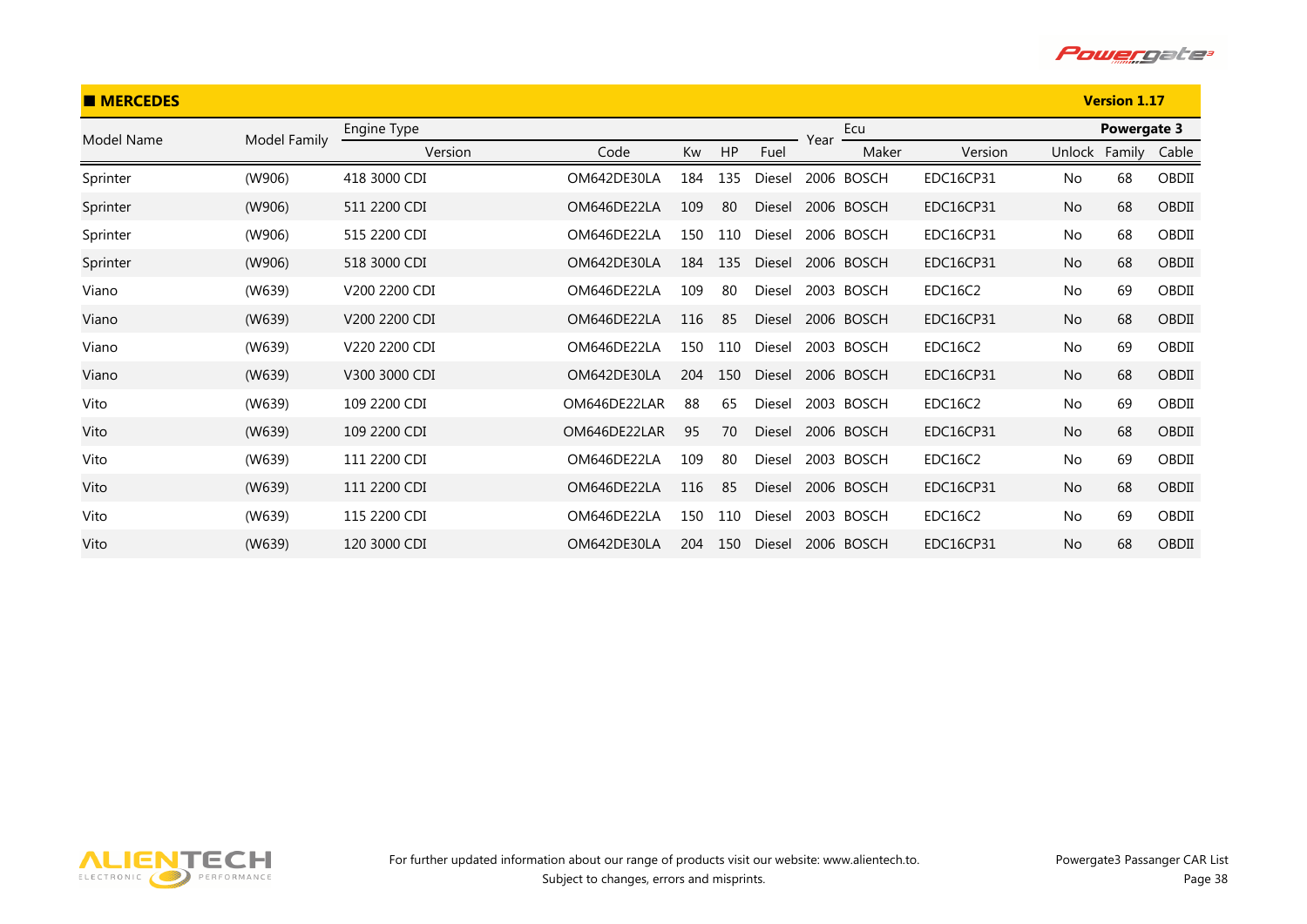

| $\blacksquare$ MINI |              |                  |          |     |     |        |      | <b>Version 1.17</b> |           |           |               |       |
|---------------------|--------------|------------------|----------|-----|-----|--------|------|---------------------|-----------|-----------|---------------|-------|
| Model Name          | Model Family | Engine Type      |          |     |     |        | Year | Ecu                 |           |           | Powergate 3   |       |
|                     |              | Version          | Code     | Kw  | HP  | Fuel   |      | Maker               | Version   |           | Unlock Family | Cable |
| (R55 LCI) Clubman   | Cooper       | 1600 i 16V       | N16B16M0 | 90  | 122 | Petrol |      | 2009 BOSCH          | MEV17.2.2 | No        | 46            | OBDII |
| (R55 LCI) Clubman   | One          | 1600 i 16V       | N16B16U0 | 72  | 98  | Petrol |      | 2009 BOSCH          | MEV17.2.2 | No.       | 46            | OBDII |
| (R55) Clubman       | Cooper       | 1600 i 16V       | N12      | 88  | 120 | Petrol |      | 2006 BOSCH          | MEV17.2   | No        | 46            | OBDII |
| (R55) Clubman       | Cooper S     | 1600 i 16V TURBO | N14      | 129 | 175 | Petrol |      | 2006 BOSCH          | MED17.2   | <b>No</b> | 46            | OBDII |
| (R55) Clubman       | One          | 1600 i 16V       | N16B16U0 | 72  | 98  | Petrol |      | 2009 BOSCH          | MEV17.2.2 | No        | 46            | OBDII |
| (R56 LCI)           | Cooper       | 1600 i 16V       | N16B16M0 | 90  | 122 | Petrol |      | 2009 BOSCH          | MEV17.2.2 | No        | 46            | OBDII |
| (R56 LCI)           | One          | 1600 i 16V       | N16B16K0 | 55  | 75  | Petrol |      | 2009 BOSCH          | MEV17.2.2 | No        | 46            | OBDII |
| (R56 LCI)           | One          | 1600 i 16V       | N16B16U0 | 72  | 98  | Petrol |      | 2009 BOSCH          | MEV17.2.2 | No        | 46            | OBDII |
| (R56)               | Cooper       | 1600 i 16V       | N12      | 88  | 120 | Petrol |      | 2005 BOSCH          | MEV17.2   | No        | 46            | OBDII |
| (R56)               | One          | 1400 i 16V       | N12      | 70  | 95  | Petrol |      | 2005 BOSCH          | MEV17.2   | No        | 46            | OBDII |
| (R57 LCI) Cabrio    | Cooper       | 1600 i 16V       | N16B16M0 | 90  | 122 | Petrol |      | 2009 BOSCH          | MEV17.2.2 | No        | 46            | OBDII |
| (R57 LCI) Cabrio    | One          | 1600 i 16V       | N16B16U0 | 72  | 98  | Petrol |      | 2009 BOSCH          | MEV17.2.2 | <b>No</b> | 46            | OBDII |
| (R57) Cabrio        | Cooper       | 1600 i 16V       | N12      | 88  | 120 | Petrol |      | 2007 BOSCH          | MEV17.2   | No        | 46            | OBDII |
| (R58) Coupe         | Cooper       | 1600 i 16V       | N16B16M0 | 90  | 122 | Petrol |      | 2010 BOSCH          | MEV17.2.2 | No        | 46            | OBDII |
| (R59) Roadster      | Cooper       | 1600 i 16V       | N16B16M0 | 90  | 122 | Petrol |      | 2011 BOSCH          | MEV17.2.2 | No        | 46            | OBDII |
| (R60) Countryman    | Cooper       | 1600 i 16V       | N16B16M0 | 90  | 122 | Petrol |      | 2010 BOSCH          | MEV17.2.2 | No        | 46            | OBDII |
| (R60) Countryman    | One          | 1600 i 16V       | N16B16U0 | 72  | 98  | Petrol |      | 2010 BOSCH          | MEV17.2.2 | No        | 46            | OBDII |

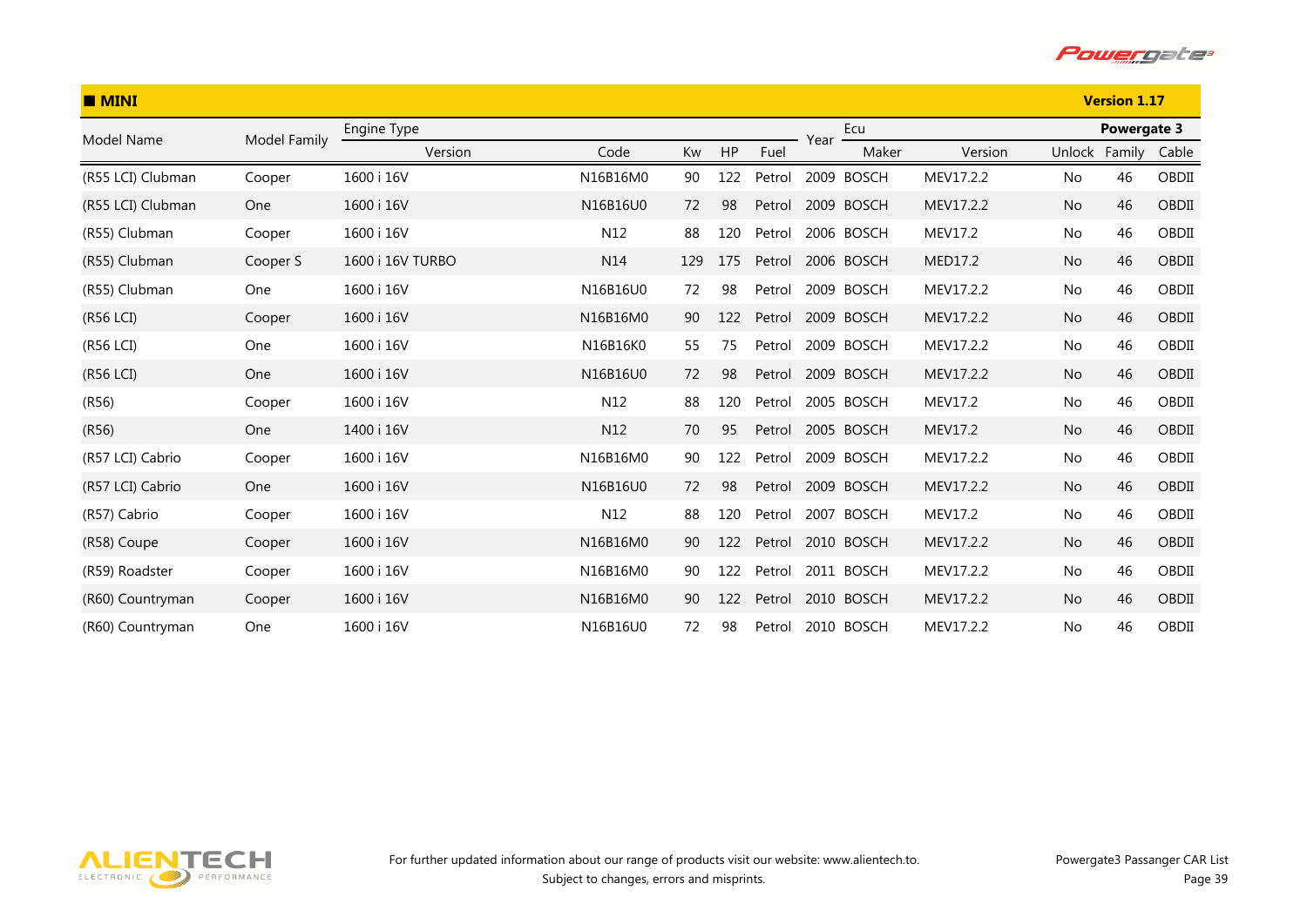

| <b>MITSUBISHI</b> |              |               |      |     |           |        | <b>Version 1.17</b> |            |          |        |             |       |
|-------------------|--------------|---------------|------|-----|-----------|--------|---------------------|------------|----------|--------|-------------|-------|
| Model Name        | Model Family | Engine Type   |      |     |           |        | Year                | Ecu        |          |        | Powergate 3 |       |
|                   |              | Version       | Code | Kw  | <b>HP</b> | Fuel   |                     | Maker      | Version  | Unlock | Family      | Cable |
| Grandis           |              | 2000 16V DI-D | 4D69 | 121 | 165       | Diesel |                     | 2004 BOSCH | EDC16U31 | No     | 60          | OBDII |
| Lancer            | (IX)         | 2000 16V DI-D | 4D69 | 103 | 140       | Diesel |                     | 2007 BOSCH | EDC16U31 | No     | 60          | OBDII |
| Outlander         | (II)         | 2000 16y DI-D |      | 103 | 140       | Diesel |                     | 2007 BOSCH | EDC16U31 | No     | 60          | OBDII |

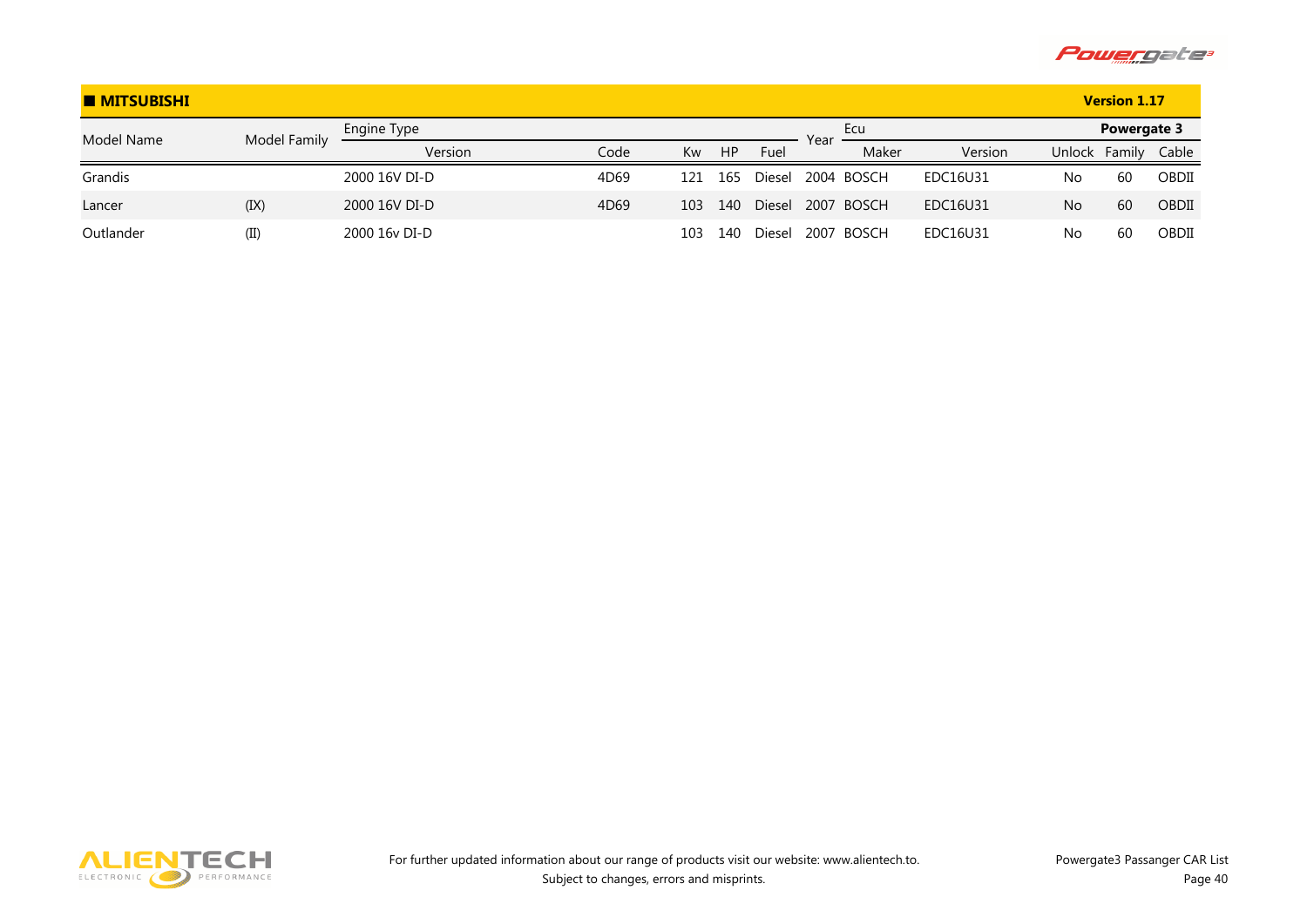

| <b>PEUGEOT</b> |              |                 |               |     |     |        |      |                   |           |    | <b>Version 1.17</b> |       |
|----------------|--------------|-----------------|---------------|-----|-----|--------|------|-------------------|-----------|----|---------------------|-------|
| Model Name     | Model Family | Engine Type     |               |     |     |        | Year | Ecu               |           |    | Powergate 3         |       |
|                |              | Version         | Code          | Kw  | HP  | Fuel   |      | Maker             | Version   |    | Unlock Family       | Cable |
| 207            |              | 1600 16v THP    | 5FR (EP6DT)   | 110 | 150 | Petrol |      | 2009 BOSCH        | MED17.4.2 | No | 40                  | OBDII |
| 207            |              | 1600 16y THP RC | 5FY (EP6DTS)  | 129 | 175 | Petrol |      | 2007 BOSCH        | MED17.4.2 | No | 40                  | OBDII |
| 207            |              | 1600 16v VTI    | 5FS (EP6C)    | 88  | 120 | Petrol |      | 2009 BOSCH        | MEV17.4.2 | No | 40                  | OBDII |
| 208            |              | 1600 16v        | 5FS (EP6C)    | 88  | 120 | Petrol |      | 2012 BOSCH        | MEV17.4.2 | No | 40                  | OBDII |
| 208            |              | 1600 16v THP    | 5FV (EP6CDT)  | 114 | 155 | Petrol |      | 2012 BOSCH        | MED17.4.2 | No | 40                  | OBDII |
| 3008           |              | 1600 16v THP    | 5FT (EP6CDT)  | 114 | 155 | Petrol |      | 2009 BOSCH        | MED17.4.2 | No | 40                  | OBDII |
| 3008           |              | 1600 16v THP    | 5FT (EP6DT)   | 110 | 150 | Petrol |      | 2009 BOSCH        | MED17.4.2 | No | 40                  | OBDII |
| 3008           |              | 1600 16v VTI    | 5FS (EP6C)    | 88  | 120 | Petrol |      | 2009 BOSCH        | MEV17.4.2 | No | 40                  | OBDII |
| 308            |              | 1600 16v THP    | 5FT (EP6CDT)  | 114 | 155 | Petrol |      | 2009 BOSCH        | MED17.4.2 | No | 40                  | OBDII |
| 308            |              | 1600 16v THP    | 5FT (EP6DT)   | 103 | 140 | Petrol |      | 2007 BOSCH        | MED17.4.2 | No | 40                  | OBDII |
| 308            |              | 1600 16v THP    | 5FT (EP6DT)   | 110 | 150 | Petrol |      | 2007 BOSCH        | MED17.4.2 | No | 40                  | OBDII |
| 308            |              | 1600 16v THP    | 5FT (EP6DTS)  | 128 | 174 | Petrol |      | 2008 BOSCH        | MED17.4.2 | No | 40                  | OBDII |
| 308            |              | 1600 16v VTI    | 5FW (EP6D)    | 90  | 120 | Petrol |      | 2009 BOSCH        | MED17.4.2 | No | 40                  | OBDII |
| 5008           |              | 1600 16v        | 5FS (EP6C)    | 88  | 120 |        |      | Petrol 2009 BOSCH | MEV17.4.2 | No | 40                  | OBDII |
| 5008           |              | 1600 16v THP    | 5FT (EP6CDT)  | 114 | 155 | Petrol |      | 2009 BOSCH        | MED17.4.2 | No | 40                  | OBDII |
| 508            |              | 1600 16v THP    | 5FT (EP6CDT)  | 114 | 155 | Petrol |      | 2010 BOSCH        | MED17.4.2 | No | 40                  | OBDII |
| 508            |              | 1600 16v THP    | 5FT (EP6DT)   | 110 | 150 | Petrol |      | 2010 BOSCH        | MED17.4.2 | No | 40                  | OBDII |
| 508            |              | 1600 16v VTI    | 5FS (EP6C)    | 88  | 120 | Petrol |      | 2009 BOSCH        | MEV17.4.2 | No | 40                  | OBDII |
| Partner        | (II)         | 1600 16v        | 5FS (EP6C)    | 88  | 120 | Petrol |      | 2009 BOSCH        | MEV17.4.2 | No | 40                  | OBDII |
| <b>RCZ</b>     |              | 1600 16v THP    | 5FT (EP6CDT)  | 114 | 155 | Petrol |      | 2010 BOSCH        | MED17.4.2 | No | 40                  | OBDII |
| <b>RCZ</b>     |              | 1600 16v THP    | 5FT (EP6CDTX) | 147 | 200 | Petrol |      | 2010 BOSCH        | MED17.4.2 | No | 40                  | OBDII |

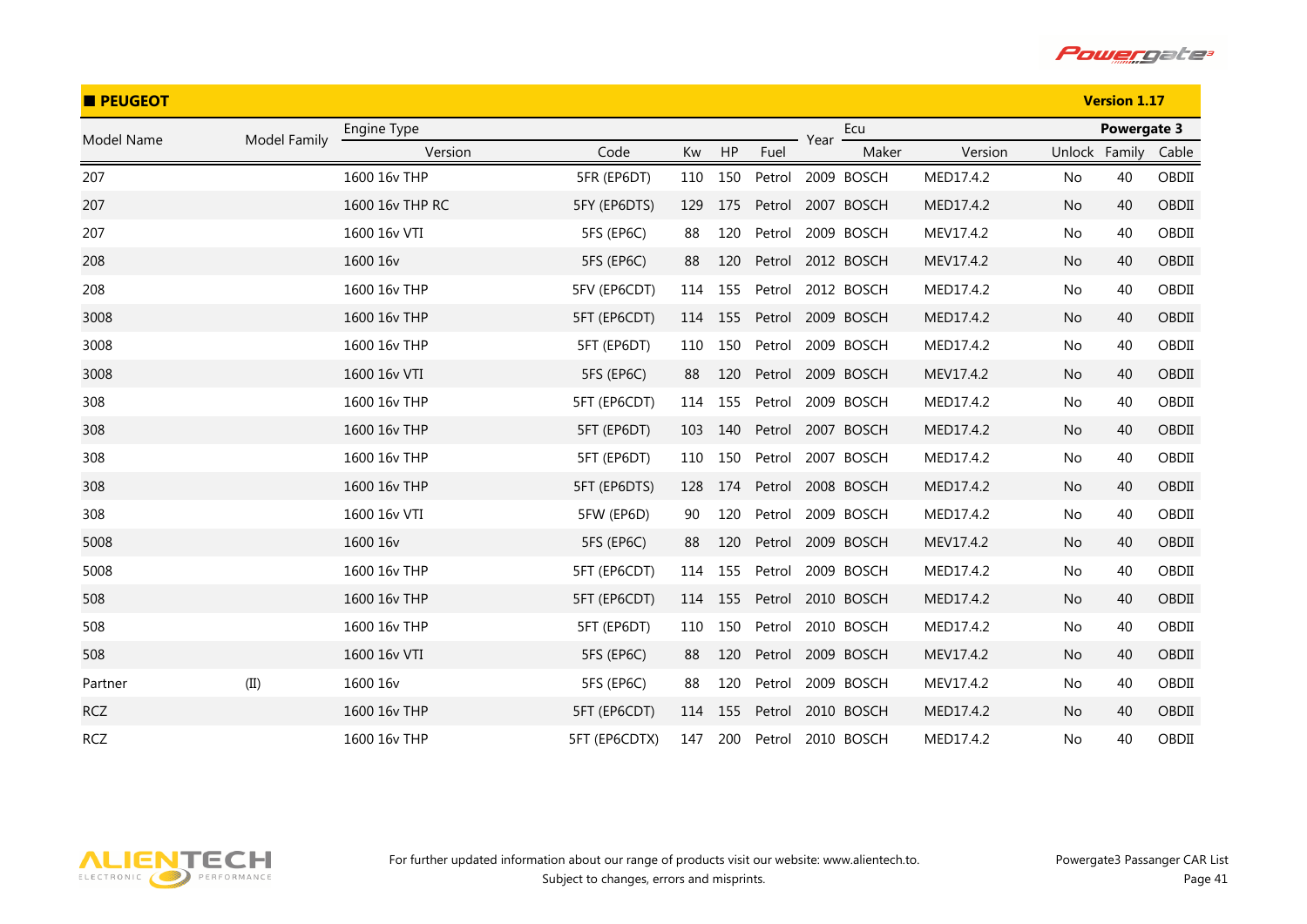

| <b>PORSCHE</b> |              |                 |         |     |     |        |      | <b>Version 1.17</b> |         |               |             |       |
|----------------|--------------|-----------------|---------|-----|-----|--------|------|---------------------|---------|---------------|-------------|-------|
| Model Name     | Model Family | Engine Type     |         |     |     |        | Year | Ecu                 |         |               | Powergate 3 |       |
|                |              | Version         | Code    | Kw  | HP  | Fuel   |      | Maker               | Version | Unlock Family |             | Cable |
| 911            | 977          | 3600 Carrera    | M96.05  | 239 | 325 |        |      | Petrol 2004 BOSCH   | ME7.8.1 | No            | 73          | OBDII |
| 996            |              | 3400 Carrera    | M96.XX  | 221 | 320 |        |      | Petrol 1999 BOSCH   | ME7.2   | No            | 71          | OBDII |
| 996            |              | 3400 Carrera 4  | M96.04  | 235 | 320 |        |      | Petrol 2001 BOSCH   | ME7.2   | No            | 71          | OBDII |
| 996            |              | 3600            | M96.03  | 235 | 320 |        |      | Petrol 2001 BOSCH   | ME7.8   | No            | 72          | OBDII |
| 996            |              | 3600 Carrera 4  | M96.03  | 235 | 320 |        |      | Petrol 2001 BOSCH   | ME7.8   | No            | 72          | OBDII |
| 996            |              | 3600 Carrera 4S | M96.03  | 254 | 481 |        |      | Petrol 2003 BOSCH   | ME7.2   | No.           | 71          | OBDII |
| 996            |              | 3600 Carrera S  | M96.03  | 254 | 481 | Petrol |      | 2003 BOSCH          | ME7.2   | No            | 71          | OBDII |
| 996            |              | 3600 GT2        | M96.70  | 340 | 462 |        |      | Petrol 2001 BOSCH   | ME7.8   | No            | 72          | OBDII |
| 996            |              | 3600 GT2        | M96.70  | 355 | 483 |        |      | Petrol 2003 BOSCH   | ME7.8.1 | No            | 73          | OBDII |
| 996            |              | 3600 GT3        | M96.79  | 280 | 381 |        |      | Petrol 2003 BOSCH   | ME7.8   | No            | 72          | OBDII |
| 996            |              | 3600 Turbo 4    | M96.70  | 309 | 420 |        |      | Petrol 2000 BOSCH   | ME7.8   | No            | 72          | OBDII |
| 996            |              | 3600 Turbo 4S   | M96.70  | 331 | 450 |        |      | Petrol 2003 BOSCH   | ME7.8.1 | No.           | 73          | OBDII |
| 996            |              | 3600 Turbo S    | M96.70  | 331 | 450 |        |      | Petrol 2004 BOSCH   | ME7.8.1 | No            | 73          | OBDII |
| 997            |              | 3600 Carrera    | M96.05  | 239 | 325 |        |      | Petrol 2004 BOSCH   | ME7.8.1 | No            | 73          | OBDII |
| 997            |              | 3600 Carrera    | M96.05  | 254 | 345 |        |      | Petrol 2008 BOSCH   | ME7.8.1 | No            | 73          | OBDII |
| 997            |              | 3600 Carrera 4  | M96.05  | 254 | 345 |        |      | Petrol 2008 BOSCH   | ME7.8.1 | No.           | 73          | OBDII |
| 997            |              | 3600 GT2        | M97.70S | 390 | 530 |        |      | Petrol 2007 BOSCH   | ME7.8.1 | No            | 73          | OBDII |
| 997            |              | 3600 GT2 RS     | M97.70  | 456 | 620 |        |      | Petrol 2010 BOSCH   | ME7.8.1 | No            | 73          | OBDII |
| 997            |              | 3600 GT3        | M97.76  | 305 | 415 |        |      | Petrol 2006 BOSCH   | ME7.8.1 | No            | 73          | OBDII |
| 997            |              | 3600 S          | M97.70  | 331 | 450 |        |      | Petrol 2004 BOSCH   | ME7.8   | No            | 72          | OBDII |
| 997            |              | 3600 Turbo      | M97.70  | 353 | 480 |        |      | Petrol 2006 BOSCH   | ME7.8.2 | No.           | 74          | OBDII |
| 997            |              | 3800 Carrera 4S | M97.01  | 261 | 355 |        |      | Petrol 2004 BOSCH   | ME7.8.1 | No.           | 73          | OBDII |
| 997            |              | 3800 Carrera 4S | MA1.01  | 283 | 385 | Petrol |      | 2008 BOSCH          | ME7.8.2 | No.           | 74          | OBDII |
| 997            |              | 3800 Carrera S  | M97.01  | 261 | 355 |        |      | Petrol 2004 BOSCH   | ME7.8   | No            | 72          | OBDII |

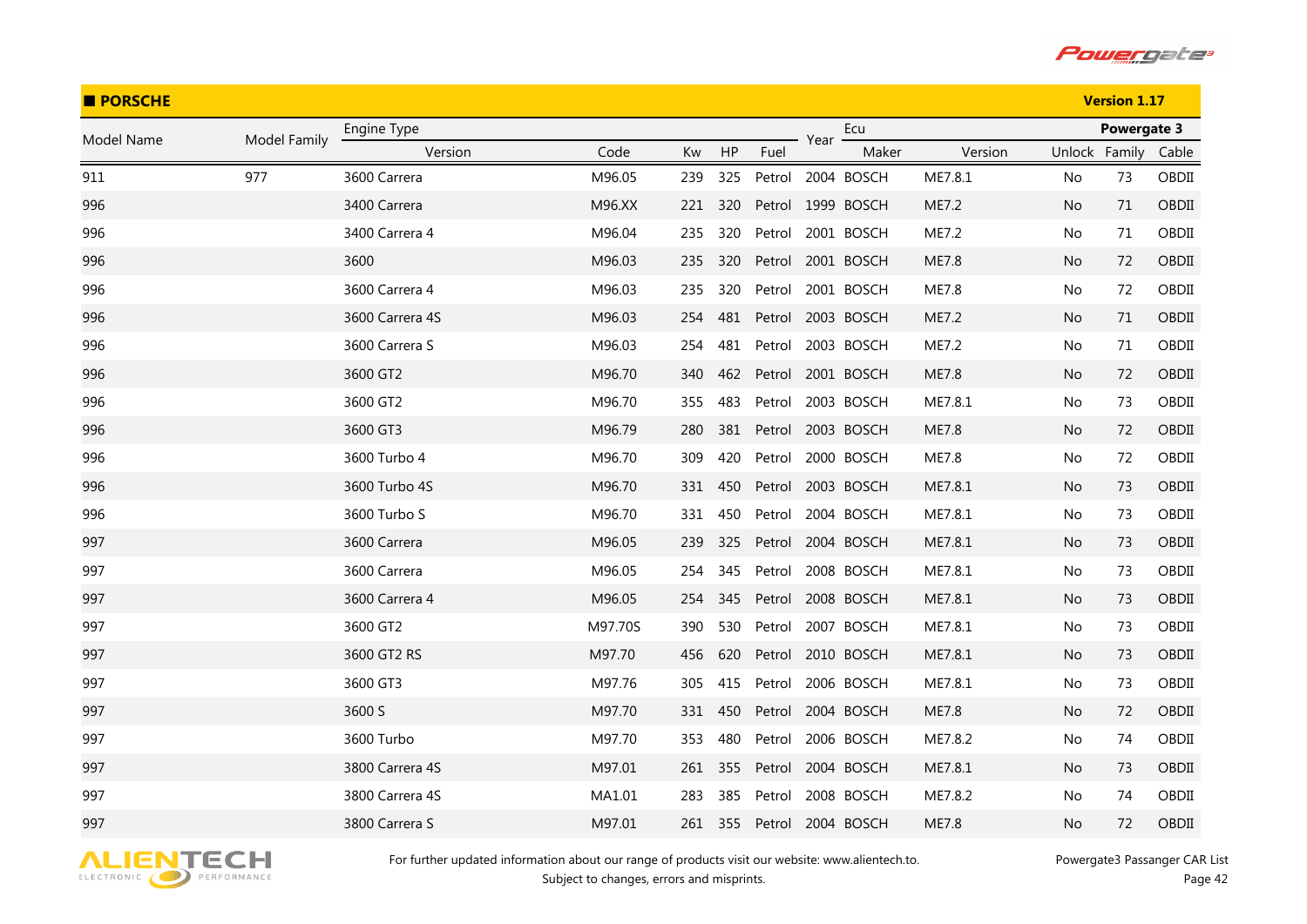

| <b>PORSCHE</b> |              |                   |         |     |     |        |      |            |          |               | <b>Version 1.17</b> |       |
|----------------|--------------|-------------------|---------|-----|-----|--------|------|------------|----------|---------------|---------------------|-------|
| Model Name     | Model Family | Engine Type       |         |     |     |        | Year | Ecu        |          |               | Powergate 3         |       |
|                |              | Version           | Code    | Kw  | HP  | Fuel   |      | Maker      | Version  | Unlock Family |                     | Cable |
| 997            |              | 3800 Carrera S    | M97.01S | 280 | 381 | Petrol |      | 2005 BOSCH | ME7.8.1  | No            | 73                  | OBDII |
| 997            |              | 3800 Carrera S    | MA1.01  | 283 | 385 | Petrol |      | 2008 BOSCH | ME7.8.2  | <b>No</b>     | 74                  | OBDII |
| 997            |              | 3800 Carrera S S4 | M97.01S | 280 | 381 | Petrol |      | 2005 BOSCH | ME7.8.1  | No            | 73                  | OBDII |
| 997            |              | 3800 GT3          | M97.77  | 320 | 435 | Petrol |      | 2009 BOSCH | ME7.8.1  | No            | 73                  | OBDII |
| 997            |              | 3800 GT3 RS       | M97.77  | 331 | 450 | Petrol |      | 2009 BOSCH | ME7.8    | No            | 72                  | OBDII |
| 997            |              | 3800 GT3 RS       | M97.77R | 331 | 450 | Petrol |      | 2009 BOSCH | ME7.8.2  | No.           | 74                  | OBDII |
| 997            |              | 3800 Turbo        | MA1.70  | 368 | 500 | Petrol |      | 2009 BOSCH | ME7.8.1  | No            | 73                  | OBDII |
| 997            |              | 4000              | M97.XX  | 368 | 500 | Petrol |      | 2005 BOSCH | ME7.8.2  | No            | 74                  | OBDII |
| Boxster I      | (986)        | 2700              | M96.22  | 162 | 220 | Petrol |      | 1999 BOSCH | ME7.2    | No            | 71                  | OBDII |
| Boxster I      | (986)        | 2700              | M96.23  | 168 | 228 | Petrol |      | 2002 BOSCH | ME7.8    | No            | 72                  | OBDII |
| Boxster I      | (986)        | 3200 S            | M96.21  | 185 | 252 | Petrol |      | 1999 BOSCH | ME7.2    | No            | 71                  | OBDII |
| Boxster I      | (986)        | 3200 S            | M96.24  | 191 | 260 | Petrol |      | 2002 BOSCH | ME7.8    | No.           | 72                  | OBDII |
| Boxster II     | (987)        | 2700              | M96.25  | 176 | 239 | Petrol |      | 2004 BOSCH | ME7.8    | No            | 72                  | OBDII |
| Boxster II     | (987)        | 2700              | M97.20  | 180 | 245 | Petrol |      | 2006 BOSCH | ME7.8.1  | No.           | 73                  | OBDII |
| Boxster II     | (987)        | 2900              | MA1.20  | 188 | 256 | Petrol |      | 2009 BOSCH | ME7.8.1  | No            | 73                  | OBDII |
| Boxster II     | (987)        | 3200 S            | M96.26  | 206 | 280 | Petrol |      | 2004 BOSCH | ME7.8    | No.           | 72                  | OBDII |
| Boxster II     | (987)        | 3400 S            | M97.21  | 217 | 295 | Petrol |      | 2006 BOSCH | ME7.8.1  | No            | 73                  | OBDII |
| Boxster II     | (987)        | 3400 S            | M97.22  | 223 | 303 | Petrol |      | 2008 BOSCH | ME7.8.1  | No.           | 73                  | OBDII |
| Boxster II     | (987)        | 3400 S            | MA1.21  | 228 | 310 | Petrol |      | 2009 BOSCH | ME7.8.1  | No            | 73                  | OBDII |
| Cayenne        | (955)        | 3200              | M02.2Y  | 184 | 250 | Petrol |      | 2003 BOSCH | ME7.2    | No.           | 71                  | OBDII |
| Cayenne        | (957)        | 3600 FSI          |         | 213 | 290 | Petrol |      | 2007 BOSCH | MED9.1.1 | No            | 54                  | OBDII |
| Cayman         |              | 2700              | M97.20  | 180 | 245 | Petrol |      | 2006 BOSCH | ME7.8.1  | No.           | 73                  | OBDII |
| Cayman         |              | 3400 S            | M97.21  | 217 | 295 | Petrol |      | 2005 BOSCH | ME7.8.1  | No            | 73                  | OBDII |

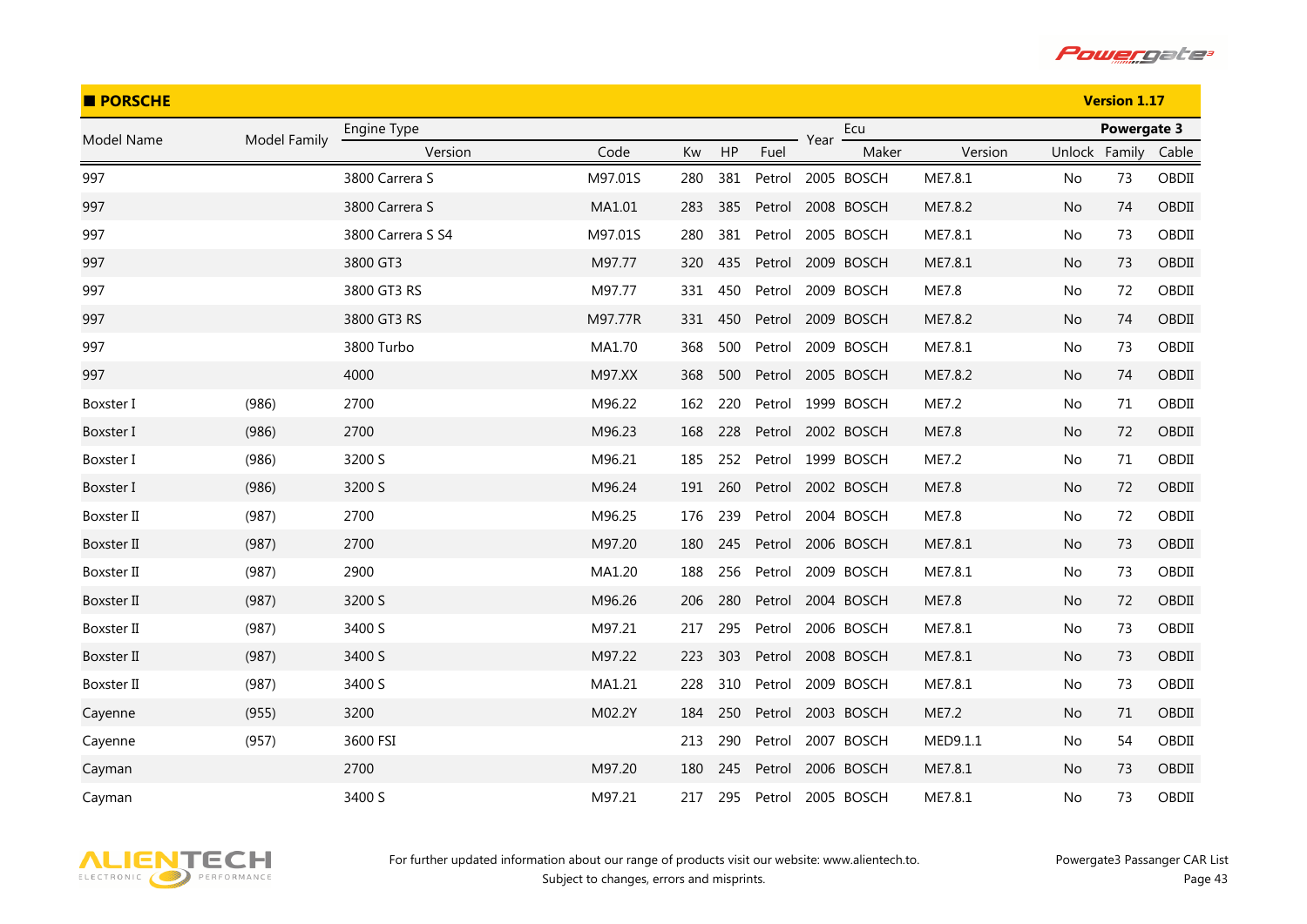

| <b>SEAT</b> |              |              |            |     |     |        |      | <b>Version 1.17</b> |                |               |             |       |
|-------------|--------------|--------------|------------|-----|-----|--------|------|---------------------|----------------|---------------|-------------|-------|
| Model Name  | Model Family | Engine Type  |            |     |     |        | Year | Ecu                 |                |               | Powergate 3 |       |
|             |              | Version      | Code       | Kw  | HP  | Fuel   |      | Maker               | Version        | Unlock Family |             | Cable |
| Alhambra    | Ι            | 1900 8v TDI  | AFN        | 110 | 81  |        |      | Diesel 1997 BOSCH   | EDC15V         | No            | 64          | OBDII |
| Alhambra    | $\bf{I}$     | 1900 8v TDI  | AHU        | 90  | 66  |        |      | Diesel 1996 BOSCH   | EDC15V         | No            | 64          | OBDII |
| Alhambra    | I            | 1900 8v TDI  | ANU        | 90  | 66  | Diesel |      | 2000 BOSCH          | $EDC15P+$      | No            | 64          | OBDII |
| Alhambra    | $\mathbf{I}$ | 1900 8v TDI  | <b>ASZ</b> | 131 | 96  | Diesel |      | 2002 BOSCH          | $EDC15P+$      | No            | 64          | OBDII |
| Alhambra    | $\bf{I}$     | 1900 8v TDI  | AUY        | 115 | 85  | Diesel |      | 2000 BOSCH          | $EDC15P+$      | No            | 64          | OBDII |
| Alhambra    | $\bf{I}$     | 1900 8v TDI  | AVG        | 110 | 81  |        |      | Diesel 1997 BOSCH   | EDC15V         | No.           | 64          | OBDII |
| Alhambra    | $\rm I$      | 1900 8v TDI  | <b>BTB</b> | 150 | 110 | Diesel |      | 2005 BOSCH          | $EDC15P+$      | No            | 64          | OBDII |
| Alhambra    | $\bf{I}$     | 1900 8v TDI  | <b>BVK</b> | 115 | 85  | Diesel |      | 2005 BOSCH          | EDC15P+        | No            | 64          | OBDII |
| Alhambra    | Ι            | 2000 16v TDI | <b>BRT</b> | 140 | 103 | Diesel |      | 2005 BOSCH          | EDC16+ U31/U34 | No            | 65          | OBDII |
| Altea       | $\bf{I}$     | 1900 8v TDI  | <b>BJB</b> | 105 | 77  |        |      | Diesel 2004 BOSCH   | EDC16          | No            | 65          | OBDII |
| Altea       | $\bf{I}$     | 1900 8v TDI  | <b>BJB</b> | 105 | 77  | Diesel |      | 2004 BOSCH          | EDC16+ U31/U34 | No            | 65          | OBDII |
| Altea       | $\rm I$      | 1900 8v TDI  | <b>BKC</b> | 105 | 77  | Diesel |      | 2004 BOSCH          | EDC16          | No            | 65          | OBDII |
| Altea       | $\bf{I}$     | 1900 8v TDI  | BKC        | 105 | 77  | Diesel |      | 2004 BOSCH          | EDC16+ U31/U34 | No.           | 65          | OBDII |
| Altea       | $\mathbf{I}$ | 1900 8v TDI  | <b>BLS</b> | 105 | 77  | Diesel |      | 2005 BOSCH          | EDC16          | No            | 65          | OBDII |
| Altea       | Ι            | 1900 8v TDI  | <b>BLS</b> | 105 | 77  | Diesel |      | 2005 BOSCH          | EDC16+ U31/U34 | No            | 65          | OBDII |
| Altea       | $\bf{I}$     | 1900 8v TDI  | BXE        | 105 | 77  |        |      | Diesel 2006 BOSCH   | EDC16          | No.           | 65          | OBDII |
| Altea       | $\rm I$      | 1900 8v TDI  | BXE        | 105 | 77  | Diesel |      | 2006 BOSCH          | EDC16+ U31/U34 | No.           | 65          | OBDII |
| Altea       | $\bf{I}$     | 1900 8v TDI  | <b>BXF</b> | 90  | 66  |        |      | Diesel 2009 BOSCH   | EDC16+ U31/U34 | No.           | 65          | OBDII |
| Altea       | I            | 2000 16v FSI | <b>BLR</b> | 150 | 110 | Petrol |      | 2004 BOSCH          | ME9.5 FSI      | No            | 47          | OBDII |
| Altea       | $\bf{I}$     | 2000 16v FSI | <b>BVY</b> | 150 | 110 | Petrol |      | 2005 BOSCH          | MED9.5         | No            | 47          | OBDII |
| Altea       | Ι            | 2000 16v FSI | <b>BVZ</b> | 150 | 110 | Petrol |      | 2005 BOSCH          | ME9.5 FSI      | No.           | 47          | OBDII |
| Altea       | $\mathbf I$  | 2000 16v TDI | AZV        | 136 | 100 | Diesel |      | 2004 BOSCH          | EDC16 U        | No.           | 65          | OBDII |
| Altea       | $\bf{I}$     | 2000 16v TDI | AZV        | 136 | 100 | Diesel |      | 2006 BOSCH          | EDC16+ U31/U34 | No.           | 65          | OBDII |
| Altea       | $\mathbf{I}$ | 2000 16v TDI | <b>BKD</b> | 140 | 103 | Diesel |      | 2004 BOSCH          | EDC16          | No            | 65          | OBDII |

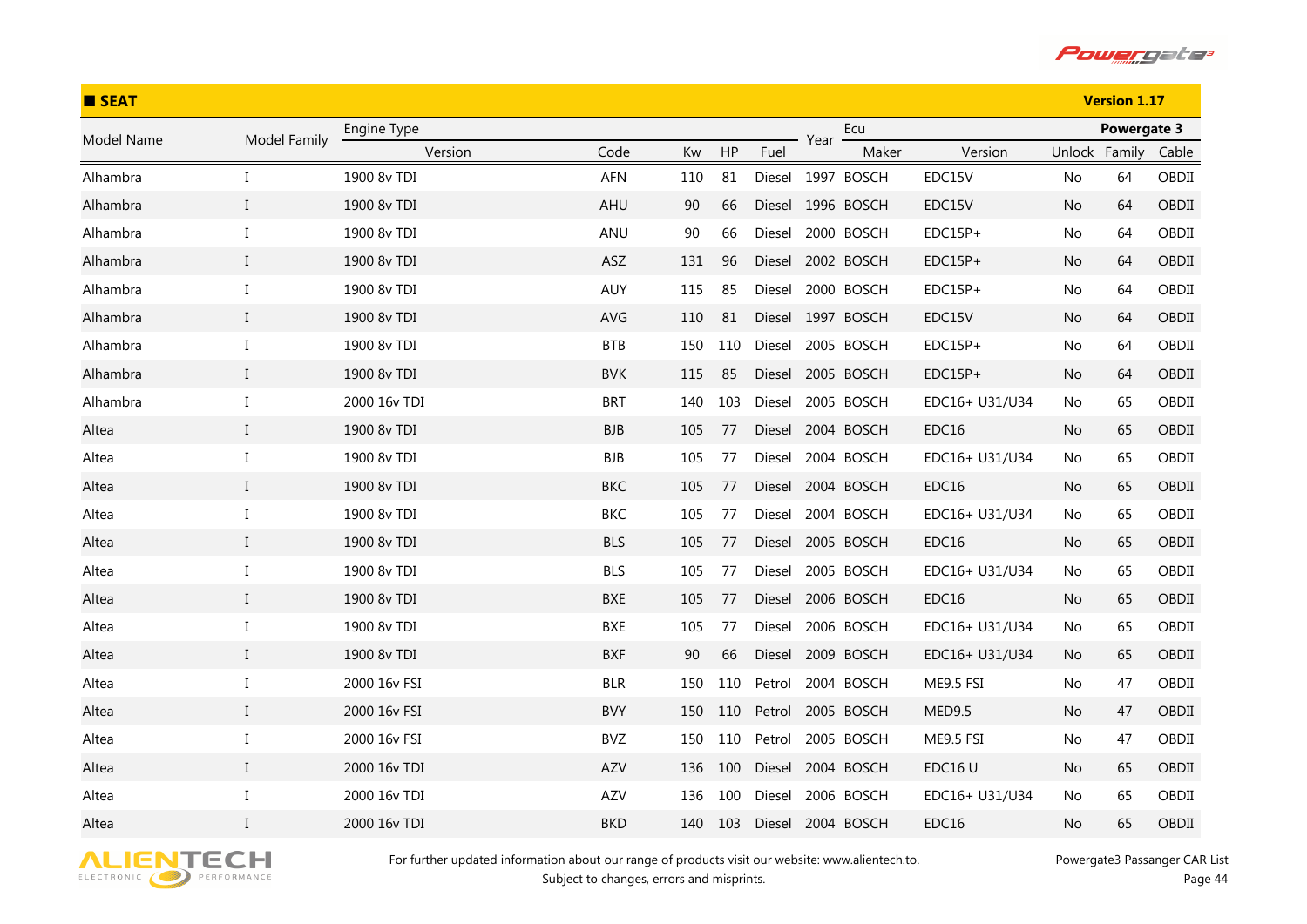

| <b>B</b> SEAT |                      |               |            |     |     |        |      |                   |                |               | <b>Version 1.17</b> |       |
|---------------|----------------------|---------------|------------|-----|-----|--------|------|-------------------|----------------|---------------|---------------------|-------|
| Model Name    | Model Family         | Engine Type   |            |     |     |        | Year | Ecu               |                |               | Powergate 3         |       |
|               |                      | Version       | Code       | Kw  | HP  | Fuel   |      | Maker             | Version        | Unlock Family |                     | Cable |
| Altea         | I                    | 2000 16v TDI  | <b>BKD</b> | 140 | 103 | Diesel |      | 2006 BOSCH        | EDC16+ U31/U34 | No            | 65                  | OBDII |
| Altea         | $\mathbf{I}$         | 2000 16v TDI  | <b>BMN</b> | 170 | 125 | Diesel |      | 2006 SIEMENS      | PPD1.xx        | No            | 56                  | OBDII |
| Altea         | $\bf{I}$             | 2000 16v TFSI | <b>BWA</b> | 200 | 147 | Petrol |      | 2006 BOSCH        | MED9.1 TFSI    | No            | 41                  | OBDII |
| Altea         | $\mathbf{I}$         | 2000 8v TDI   | <b>BMM</b> | 140 | 103 | Diesel |      | 2005 BOSCH        | EDC16+ U31/U34 | No            | 65                  | OBDII |
| Arosa         | $\bf{I}$             | 1400 6v TDI   | AMF        | 75  | 55  | Diesel |      | 1999 BOSCH        | $EDC15P+$      | No            | 64                  | OBDII |
| Arosa         | $\bf{I}$             | 1700 8v SDI   | AKU        | 60  | 44  |        |      | Diesel 1997 BOSCH | EDC15V         | No            | 64                  | OBDII |
| Cordoba       | $\bf{I}$             | 1900 8v SDI   | AEY        | 64  | 47  | Diesel |      | 1995 BOSCH        | EDC15V         | No            | 64                  | OBDII |
| Cordoba       | $\bf{I}$             | 1900 8v SDI   | AGP        | 68  | 50  |        |      | Diesel 1999 BOSCH | EDC15V         | No            | 64                  | OBDII |
| Cordoba       | $\bf{I}$             | 1900 8v SDI   | <b>AQM</b> | 68  | 50  | Diesel |      | 1999 BOSCH        | EDC15V         | No            | 64                  | OBDII |
| Cordoba       | $\bf{I}$             | 1900 8v TDI   | <b>AFN</b> | 110 | 81  | Diesel |      | 1997 BOSCH        | EDC15V         | No            | 64                  | OBDII |
| Cordoba       | I                    | 1900 8v TDI   | AGR        | 90  | 66  | Diesel |      | 1999 BOSCH        | EDC15V         | No            | 64                  | OBDII |
| Cordoba       | $\mathbf{I}$         | 1900 8v TDI   | AHU        | 90  | 66  | Diesel |      | 1996 BOSCH        | EDC15V         | No            | 64                  | OBDII |
| Cordoba       | $\bf{I}$             | 1900 8v TDI   | ALH        | 90  | 66  | Diesel |      | 1999 BOSCH        | EDC15V         | No            | 64                  | OBDII |
| Cordoba       | $\mathbf{I}$         | 1900 8v TDI   | ASV        | 110 | 81  | Diesel |      | 1999 BOSCH        | EDC15V         | No            | 64                  | OBDII |
| Cordoba       | $\rm II$             | 1400 6v TDI   | AMF        | 75  | 55  | Diesel |      | 2002 BOSCH        | $EDC15P+$      | No            | 64                  | OBDII |
| Cordoba       | $\mathbf{I}$         | 1400 6v TDI   | <b>BMS</b> | 80  | 59  | Diesel |      | 2006 BOSCH        | $EDC15P+$      | No            | 64                  | OBDII |
| Cordoba       | $\rm II$             | 1400 6v TDI   | <b>BNM</b> | 70  | 51  | Diesel |      | 2005 BOSCH        | $EDC15P+$      | No            | 64                  | OBDII |
| Cordoba       | $\rm II$             | 1400 6v TDI   | <b>BNV</b> | 80  | 59  |        |      | Diesel 2005 BOSCH | $EDC15P+$      | No            | 64                  | OBDII |
| Cordoba       | $\scriptstyle\rm II$ | 1900 8v SDI   | ASY        | 64  | 47  | Diesel |      | 2002 BOSCH        | EDC15V         | No            | 64                  | OBDII |
| Cordoba       | $\rm II$             | 1900 8v TDI   | ASZ        | 131 | 96  | Diesel |      | 2002 BOSCH        | $EDC15P+$      | No            | 64                  | OBDII |
| Cordoba       | $\rm II$             | 1900 8v TDI   | <b>ATD</b> | 100 | 74  | Diesel |      | 2002 BOSCH        | $EDC15P+$      | No            | 64                  | OBDII |
| Cordoba       | $\rm II$             | 1900 8v TDI   | AXR        | 101 | 74  | Diesel |      | 2005 BOSCH        | $EDC15P+$      | No            | 64                  | OBDII |
| Cordoba       | $\scriptstyle\rm II$ | 1900 8v TDI   | <b>BLT</b> | 130 | 96  | Diesel |      | 2005 BOSCH        | EDC15P+        | No            | 64                  | OBDII |
| Exeo          | $\mathbf{I}$         | 2000 16v TFSI | <b>BWE</b> | 200 | 147 | Petrol |      | 2009 BOSCH        | MED9.1.5       | No            | 41                  | OBDII |

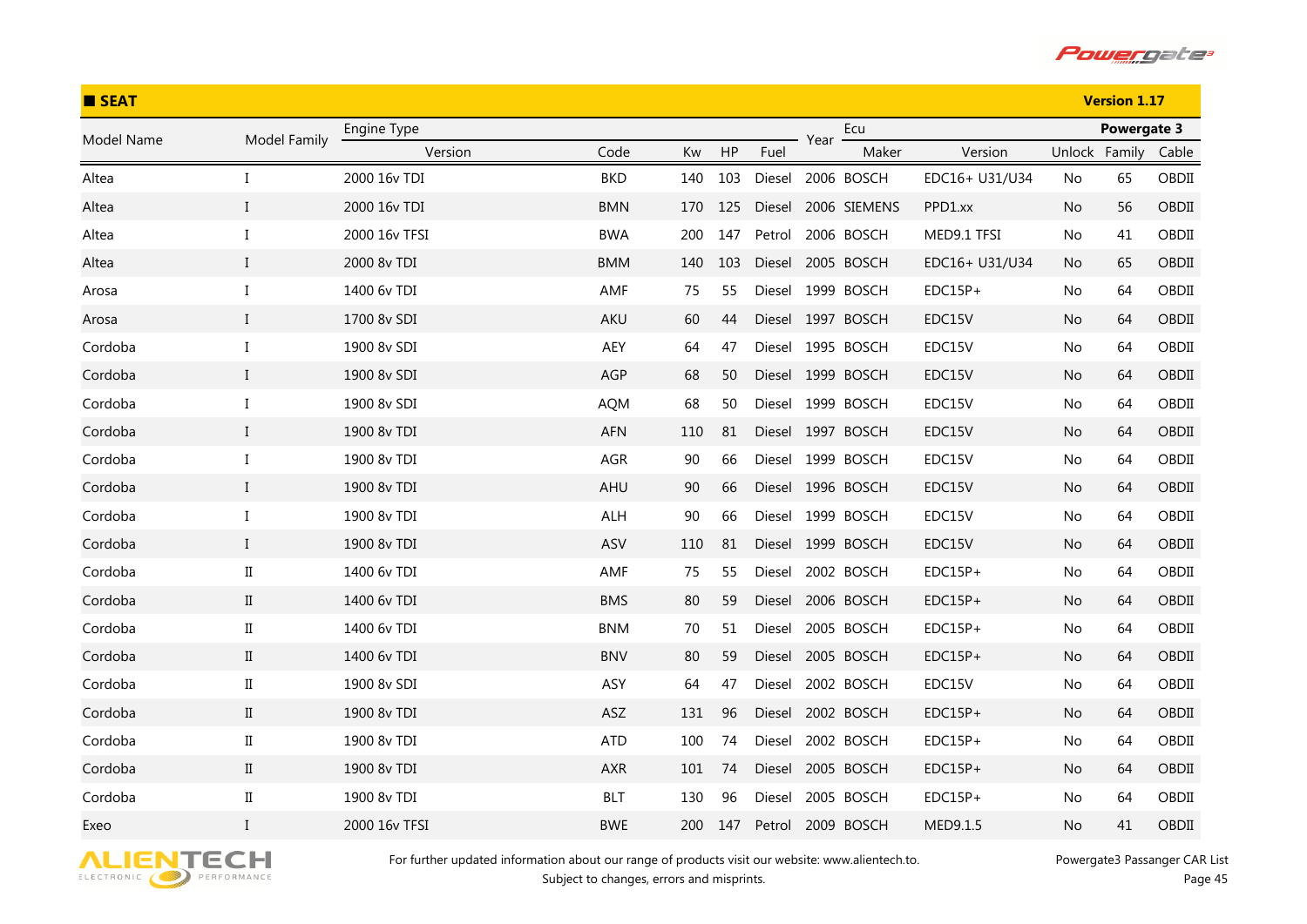

| <b>SEAT</b> |              |                   |            |     |     |        |      | <b>Version 1.17</b> |                  |               |             |       |
|-------------|--------------|-------------------|------------|-----|-----|--------|------|---------------------|------------------|---------------|-------------|-------|
| Model Name  | Model Family | Engine Type       |            |     |     |        | Year | Ecu                 |                  |               | Powergate 3 |       |
|             |              | Version           | Code       | Kw  | HP  | Fuel   |      | Maker               | Version          | Unlock Family |             | Cable |
| Ibiza       | $\rm II$     | 1900 8v SDI       | AEY        | 64  | 47  |        |      | Diesel 1995 BOSCH   | EDC15V           | No            | 64          | OBDII |
| Ibiza       | $\rm II$     | 1900 8v SDI       | AGP        | 68  | 50  |        |      | Diesel 1999 BOSCH   | EDC15V           | No.           | 64          | OBDII |
| Ibiza       | $\rm II$     | 1900 8v SDI       | AQM        | 68  | 50  |        |      | Diesel 1999 BOSCH   | EDC15V           | No            | 64          | OBDII |
| Ibiza       | $\mathbf{I}$ | 1900 8v TDI       | <b>AFN</b> | 110 | 81  |        |      | Diesel 1997 BOSCH   | EDC15V           | No            | 64          | OBDII |
| Ibiza       | $\rm II$     | 1900 8v TDI       | AGR        | 90  | 66  |        |      | Diesel 1999 BOSCH   | EDC15V           | No            | 64          | OBDII |
| Ibiza       | $\mathbf{I}$ | 1900 8v TDI       | AHU        | 90  | 66  |        |      | Diesel 1996 BOSCH   | EDC15V           | No            | 64          | OBDII |
| Ibiza       | $\rm II$     | 1900 8v TDI       | ALH        | 90  | 66  |        |      | Diesel 1999 BOSCH   | EDC15V           | No            | 64          | OBDII |
| Ibiza       | $\;$ II      | 1900 8v TDI       | ASV        | 110 | 81  |        |      | Diesel 1999 BOSCH   | EDC15V           | No            | 64          | OBDII |
| Ibiza       | $\rm III$    | 1400 6v TDI       | AMF        | 75  | 55  | Diesel |      | 2002 BOSCH          | $EDC15P+$        | No            | 64          | OBDII |
| Ibiza       | III          | 1400 6v TDI       | <b>BMS</b> | 80  | 59  |        |      | Diesel 2006 BOSCH   | EDC15P+          | No            | 64          | OBDII |
| Ibiza       | $\rm III$    | 1400 6v TDI       | <b>BNM</b> | 70  | 51  |        |      | Diesel 2005 BOSCH   | $EDC15P+$        | No.           | 64          | OBDII |
| Ibiza       | $\rm III$    | 1400 6v TDI       | <b>BNV</b> | 80  | 59  |        |      | Diesel 2005 BOSCH   | $EDC15P+$        | No            | 64          | OBDII |
| Ibiza       | $\rm III$    | 1900 8v SDI       | ASY        | 64  | 47  | Diesel |      | 2002 BOSCH          | EDC15V           | No            | 64          | OBDII |
| Ibiza       | $\rm III$    | 1900 8v TDI       | ASZ        | 131 | 96  | Diesel |      | 2001 BOSCH          | $EDC15P+$        | No            | 64          | OBDII |
| Ibiza       | $\rm III$    | 1900 8v TDI       | <b>ATD</b> | 100 | 74  |        |      | Diesel 2001 BOSCH   | $EDC15P+$        | No            | 64          | OBDII |
| Ibiza       | $\rm III$    | 1900 8v TDI       | AXR        | 101 | 74  |        |      | Diesel 2005 BOSCH   | $EDC15P+$        | No            | 64          | OBDII |
| Ibiza       | $\rm III$    | 1900 8v TDI       | <b>BLT</b> | 130 | 96  |        |      | Diesel 2005 BOSCH   | $EDC15P+$        | No            | 64          | OBDII |
| Ibiza       | $\rm III$    | 1900 8v TDI Cupra | <b>BPX</b> | 160 | 118 |        |      | Diesel 2004 BOSCH   | EDC15P+          | No            | 64          | OBDII |
| Ibiza       | $\rm III$    | 1900 8v TDI Cupra | <b>BUK</b> | 160 | 118 | Diesel |      | 2005 BOSCH          | $EDC15P+$        | No            | 64          | OBDII |
| Ibiza       | IV           | 1400 6v TDI       | <b>BMS</b> | 80  | 59  |        |      | Diesel 2008 BOSCH   | $EDC15P+$        | No            | 64          | OBDII |
| Ibiza       | IV           | 1900 8v TDI       | <b>BLS</b> | 105 | 77  | Diesel |      | 2008 BOSCH          | EDC16            | No            | 65          | OBDII |
| Ibiza       | IV           | 1900 8v TDI       | BXJ        | 90  | 66  |        |      | Diesel 2008 BOSCH   | <b>EDC16 U31</b> | No            | 65          | OBDII |
| Inca        | $\bf{I}$     | 1900 8v SDI       | AEY        | 64  | 47  | Diesel |      | 1995 BOSCH          | EDC15V           | No.           | 64          | OBDII |
| Inca        | $\mathbf I$  | 1900 8v SDI       | AYQ        | 64  | 47  | Diesel |      | 2000 BOSCH          | EDC15V           | No            | 64          | OBDII |

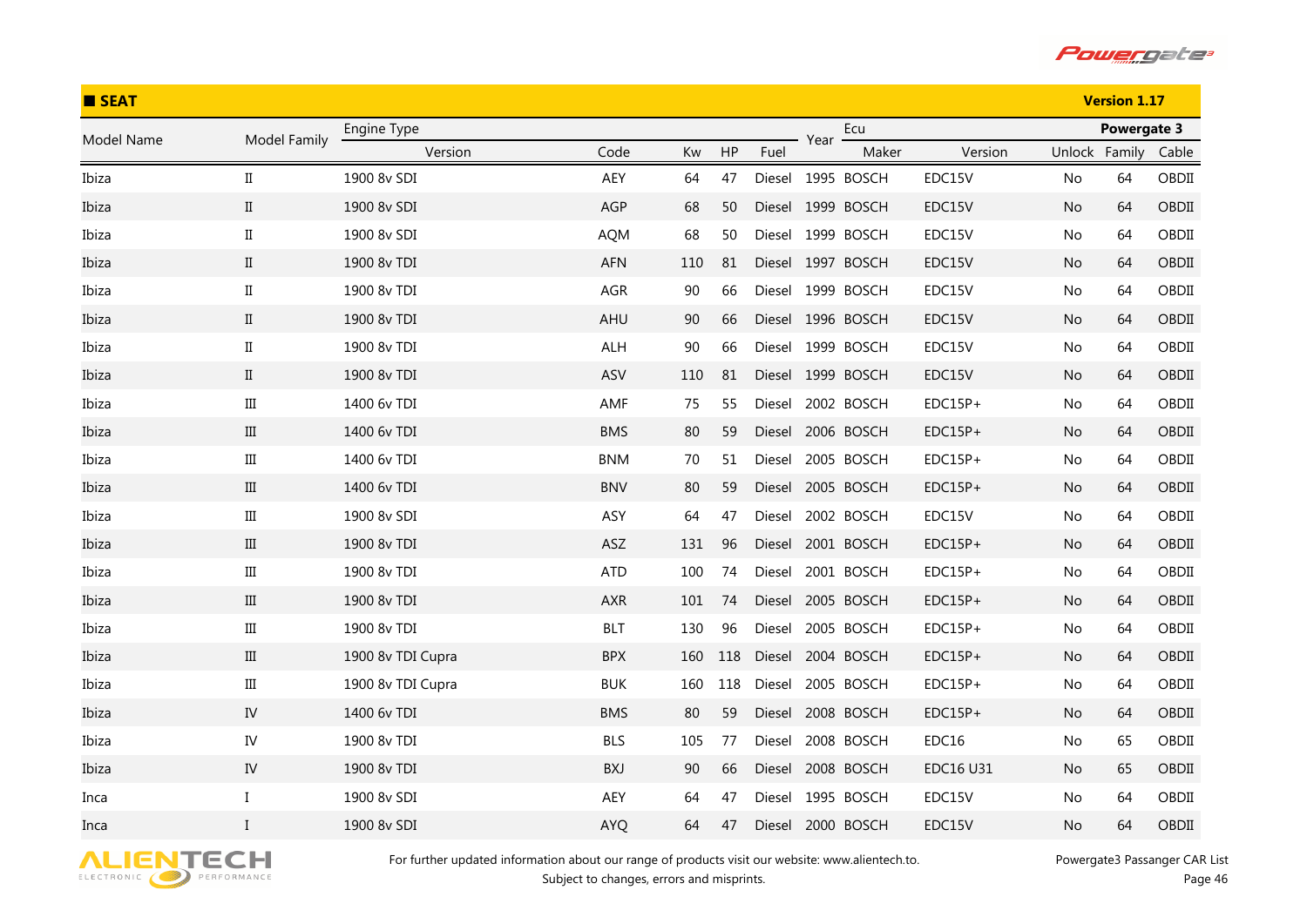

| <b>SEAT</b> |                      |                |            |     |     |        |      |                   |                |               | <b>Version 1.17</b> |       |
|-------------|----------------------|----------------|------------|-----|-----|--------|------|-------------------|----------------|---------------|---------------------|-------|
| Model Name  | Model Family         | Engine Type    |            |     |     |        | Year | Ecu               |                |               | Powergate 3         |       |
|             |                      | Version        | Code       | Kw  | HP  | Fuel   |      | Maker             | Version        | Unlock Family |                     | Cable |
| Leon        | I                    | 1800 20v       | AGN        | 125 | 92  | Petrol |      | 1999 BOSCH        | <b>ME7.5.X</b> | No            | 49                  | OBDII |
| Leon        | $\bf{I}$             | 1800 20v       | APG        | 125 | 92  | Petrol |      | 2000 BOSCH        | ME7.5.5        | No.           | 49                  | OBDII |
| Leon        | $\bf{I}$             | 1800 20v Turbo | <b>AJQ</b> | 180 | 132 | Petrol |      | 2000 BOSCH        | <b>ME7.5.X</b> | No            | 49                  | OBDII |
| Leon        | $\bf{I}$             | 1800 20v Turbo | APP        | 180 | 132 | Petrol |      | 1999 BOSCH        | ME7.5.5        | No.           | 49                  | OBDII |
| Leon        | $\bf{I}$             | 1800 20v Turbo | ARY        | 180 | 132 | Petrol |      | 2000 BOSCH        | ME7.5.5        | No            | 49                  | OBDII |
| Leon        | $\bf{I}$             | 1900 8v SDI    | <b>AQM</b> | 68  | 50  |        |      | Diesel 2000 BOSCH | EDC15V         | No            | 64                  | OBDII |
| Leon        | $\bf{I}$             | 1900 8v TDI    | AGR        | 90  | 66  |        |      | Diesel 1999 BOSCH | EDC15V         | No            | 64                  | OBDII |
| Leon        | $\bf{I}$             | 1900 8v TDI    | AHF        | 110 | 81  |        |      | Diesel 1999 BOSCH | EDC15V         | No            | 64                  | OBDII |
| Leon        | I                    | 1900 8v TDI    | ALH        | 90  | 66  | Diesel |      | 2000 BOSCH        | EDC15V         | No            | 64                  | OBDII |
| Leon        | $\bf{I}$             | 1900 8v TDI    | ARL        | 150 | 110 |        |      | Diesel 2000 BOSCH | $EDC15P+$      | No            | 64                  | OBDII |
| Leon        | I                    | 1900 8v TDI    | ASV        | 110 | 81  |        |      | Diesel 1999 BOSCH | EDC15V         | No.           | 64                  | OBDII |
| Leon        | $\mathbf I$          | 1900 8v TDI    | ASZ        | 131 | 96  |        |      | Diesel 2003 BOSCH | $EDC15P+$      | No            | 64                  | OBDII |
| Leon        | $\bf{I}$             | 1900 8v TDI    | AXR        | 101 | 74  | Diesel |      | 2005 BOSCH        | $EDC15P+$      | No            | 64                  | OBDII |
| Leon        | $\rm II$             | 1900 8V TDI    | <b>BKC</b> | 105 | 77  | Diesel |      | 2005 BOSCH        | EDC16          | No.           | 65                  | OBDII |
| Leon        | $\scriptstyle\rm II$ | 1900 8v TDI    | <b>BLS</b> | 105 | 77  |        |      | Diesel 2005 BOSCH | EDC16          | No            | 65                  | OBDII |
| Leon        | $\mathbf{I}$         | 1900 8v TDI    | <b>BXE</b> | 105 | 77  |        |      | Diesel 2006 BOSCH | EDC16+ U31/U34 | No            | 65                  | OBDII |
| Leon        | $\rm II$             | 1900 8v TDI    | <b>BXF</b> | 90  | 66  |        |      | Diesel 2007 BOSCH | EDC16+ U31/U34 | No.           | 65                  | OBDII |
| Leon        | $\mathbf{I}$         | 2000 16v FSI   | <b>BLR</b> | 150 | 110 |        |      | Petrol 2005 BOSCH | ME9.5 FSI      | No            | 47                  | OBDII |
| Leon        | $_{\rm II}$          | 2000 16v FSI   | <b>BVY</b> | 150 | 110 | Petrol |      | 2005 BOSCH        | MED9.5 FSI     | No            | 47                  | OBDII |
| Leon        | $\mathbf{I}$         | 2000 16v FSI   | BVZ        | 150 | 110 | Petrol |      | 2005 BOSCH        | ME9.5 FSI      | No            | 47                  | OBDII |
| Leon        | $_{\rm II}$          | 2000 16v TDI   | AZV        | 136 | 100 | Diesel |      | 2005 BOSCH        | EDC16+ U31/U34 | No            | 65                  | OBDII |
| Leon        | $\mathbf{I}$         | 2000 16v TDI   | <b>BKD</b> | 140 | 103 |        |      | Diesel 2005 BOSCH | EDC16          | No            | 65                  | OBDII |
| Leon        | $\scriptstyle\rm II$ | 2000 16v TDI   | <b>BMN</b> | 170 | 125 | Diesel |      | 2006 SIEMENS      | PPD1.xx        | No.           | 56                  | OBDII |
| Leon        | $\rm II$             | 2000 16v TFSI  |            | 185 | 136 | Petrol |      | <b>BOSCH</b>      | ME9.1 TFSI     | No            | 41                  | OBDII |

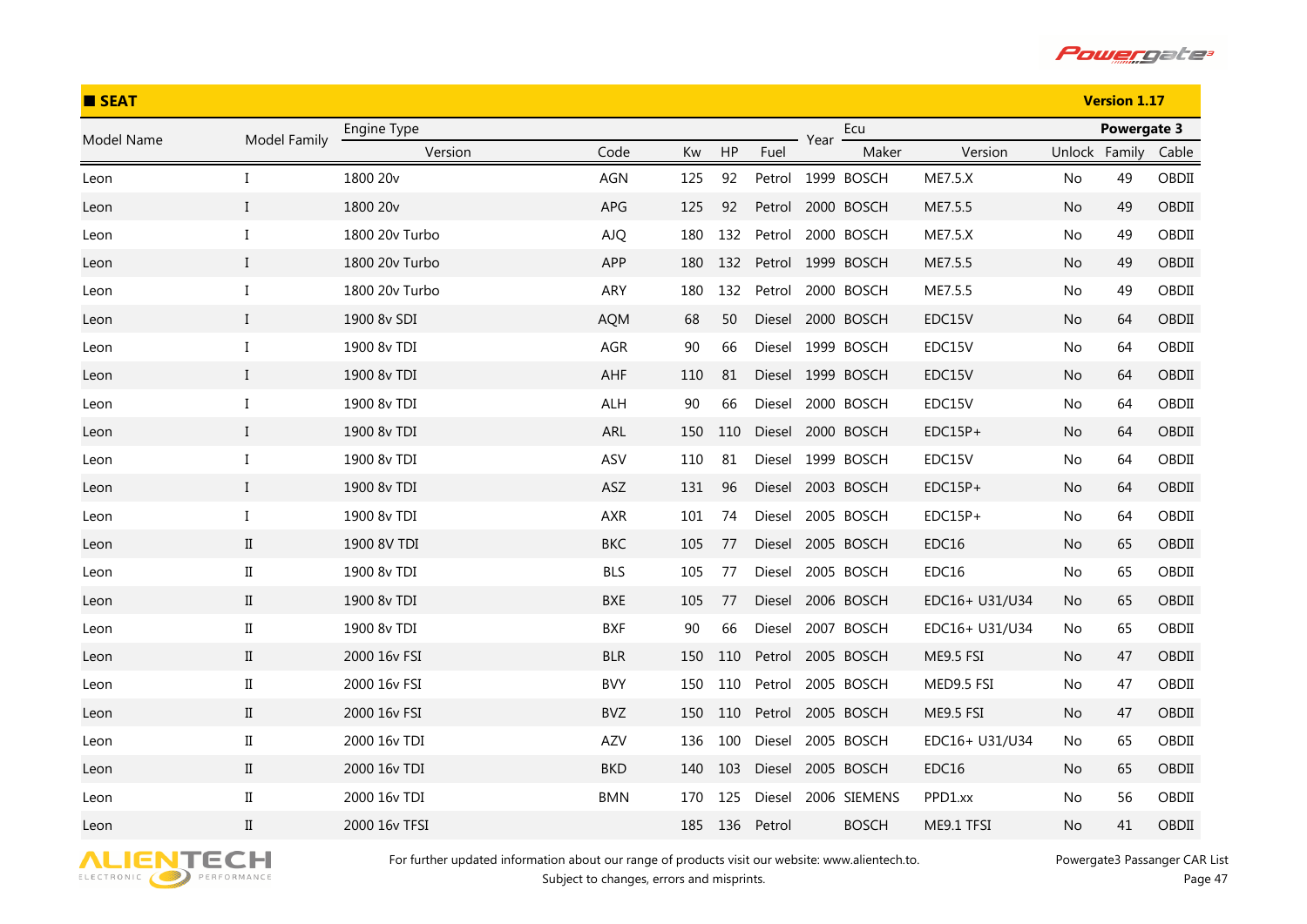

| <b>B</b> SEAT |                      |                     |            |     |     |        |      | <b>Version 1.17</b> |                |               |             |       |
|---------------|----------------------|---------------------|------------|-----|-----|--------|------|---------------------|----------------|---------------|-------------|-------|
| Model Name    | Model Family         | Engine Type         |            |     |     |        | Year | Ecu                 |                |               | Powergate 3 |       |
|               |                      | Version             | Code       | Kw  | HP  | Fuel   |      | Maker               | Version        | Unlock Family |             | Cable |
| Leon          | $\scriptstyle\rm II$ | 2000 16v TFSI       | <b>BWA</b> | 200 | 147 |        |      | Petrol 2005 BOSCH   | MED9.1 TFSI    | No            | 41          | OBDII |
| Leon          | $\mathbf{I}$         | 2000 16v TFSI CE    |            | 286 | 210 | Petrol |      | <b>BOSCH</b>        | ME9.1 TFSI     | No.           | 41          | OBDII |
| Leon          | $\rm II$             | 2000 16v TFSI CE    |            | 310 | 228 | Petrol |      | <b>BOSCH</b>        | ME9.1 TFSI     | No            | 41          | OBDII |
| Leon          | $\rm{II}$            | 2000 16v TFSI Cupra | <b>BWJ</b> | 241 | 177 |        |      | Petrol 2006 BOSCH   | ME9.1 TFSI     | No            | 41          | OBDII |
| Leon          | $\rm II$             | 2000 16v TFSI FR    |            | 211 | 155 | Petrol |      | <b>BOSCH</b>        | ME9.1 TFSI     | No            | 41          | OBDII |
| Leon          | $\rm{II}$            | 2000 8v TDI         | <b>BMM</b> | 140 | 103 |        |      | Diesel 2005 BOSCH   | EDC16+ U31/U34 | No.           | 65          | OBDII |
| Toledo        | $\bf{I}$             | 1900 8v TDI         | AFN        | 110 | 81  |        |      | Diesel 1996 BOSCH   | EDC15V         | No            | 64          | OBDII |
| Toledo        | $\mathbf{I}$         | 1900 8v TDI         | AHU        | 90  | 66  |        |      | Diesel 1996 BOSCH   | EDC15V         | No            | 64          | OBDII |
| Toledo        | $\scriptstyle\rm II$ | 1800 20v            | AGN        | 125 | 92  | Petrol |      | 1998 BOSCH          | ME7.5.X        | No            | 49          | OBDII |
| Toledo        | $\rm II$             | 1800 20v            | APG        | 125 | 92  | Petrol |      | 2000 BOSCH          | ME7.5.5        | No            | 49          | OBDII |
| Toledo        | $\mathbf{I}$         | 1900 8v TDI         | AGR        | 90  | 66  |        |      | Diesel 1999 BOSCH   | EDC15V         | No            | 64          | OBDII |
| Toledo        | $\rm II$             | 1900 8v TDI         | AHF        | 110 | 81  |        |      | Diesel 1998 BOSCH   | EDC15V         | No.           | 64          | OBDII |
| Toledo        | $\rm II$             | 1900 8v TDI         | ALH        | 90  | 66  |        |      | Diesel 1999 BOSCH   | EDC15V         | No            | 64          | OBDII |
| Toledo        | $\rm II$             | 1900 8v TDI         | ARL        | 150 | 110 | Diesel |      | 2000 BOSCH          | $EDC15P+$      | No            | 64          | OBDII |
| Toledo        | $\rm II$             | 1900 8v TDI         | ASV        | 110 | 81  |        |      | Diesel 1999 BOSCH   | EDC15V         | No            | 64          | OBDII |
| Toledo        | $\rm II$             | 1900 8v TDI         | ASZ        | 131 | 96  |        |      | Diesel 2003 BOSCH   | $EDC15P+$      | No.           | 64          | OBDII |
| Toledo        | $\rm III$            | 1900 8v TDI         | <b>BJB</b> | 105 | 77  | Diesel |      | 2004 BOSCH          | EDC16          | No            | 65          | OBDII |
| Toledo        | $\rm III$            | 1900 8v TDI         | <b>BJB</b> | 105 | 77  |        |      | Diesel 2004 BOSCH   | EDC16+ U31/U34 | No            | 65          | OBDII |
| Toledo        | $\rm III$            | 1900 8v TDI         | <b>BKC</b> | 105 | 77  | Diesel |      | 2004 BOSCH          | EDC16          | No.           | 65          | OBDII |
| Toledo        | $\rm III$            | 1900 8v TDI         | <b>BLS</b> | 105 | 77  | Diesel |      | 2005 BOSCH          | EDC16          | No            | 65          | OBDII |
| Toledo        | $\rm III$            | 1900 8v TDI         | BXE        | 105 | 77  | Diesel |      | 2006 BOSCH          | EDC16+ U31/U34 | No            | 65          | OBDII |
| Toledo        | $\rm III$            | 2000 16v FSI        | <b>BLR</b> | 150 | 110 | Petrol |      | 2004 BOSCH          | ME9.5 FSI      | No            | 47          | OBDII |
| Toledo        | Ш                    | 2000 16v FSI        | <b>BVY</b> | 150 | 110 | Petrol |      | 2005 BOSCH          | MED9.5 FSI     | No.           | 47          | OBDII |
| Toledo        | Ш                    | 2000 16v FSI        | <b>BVZ</b> | 150 | 110 | Petrol |      | 2005 BOSCH          | ME9.5 FSI      | No            | 47          | OBDII |

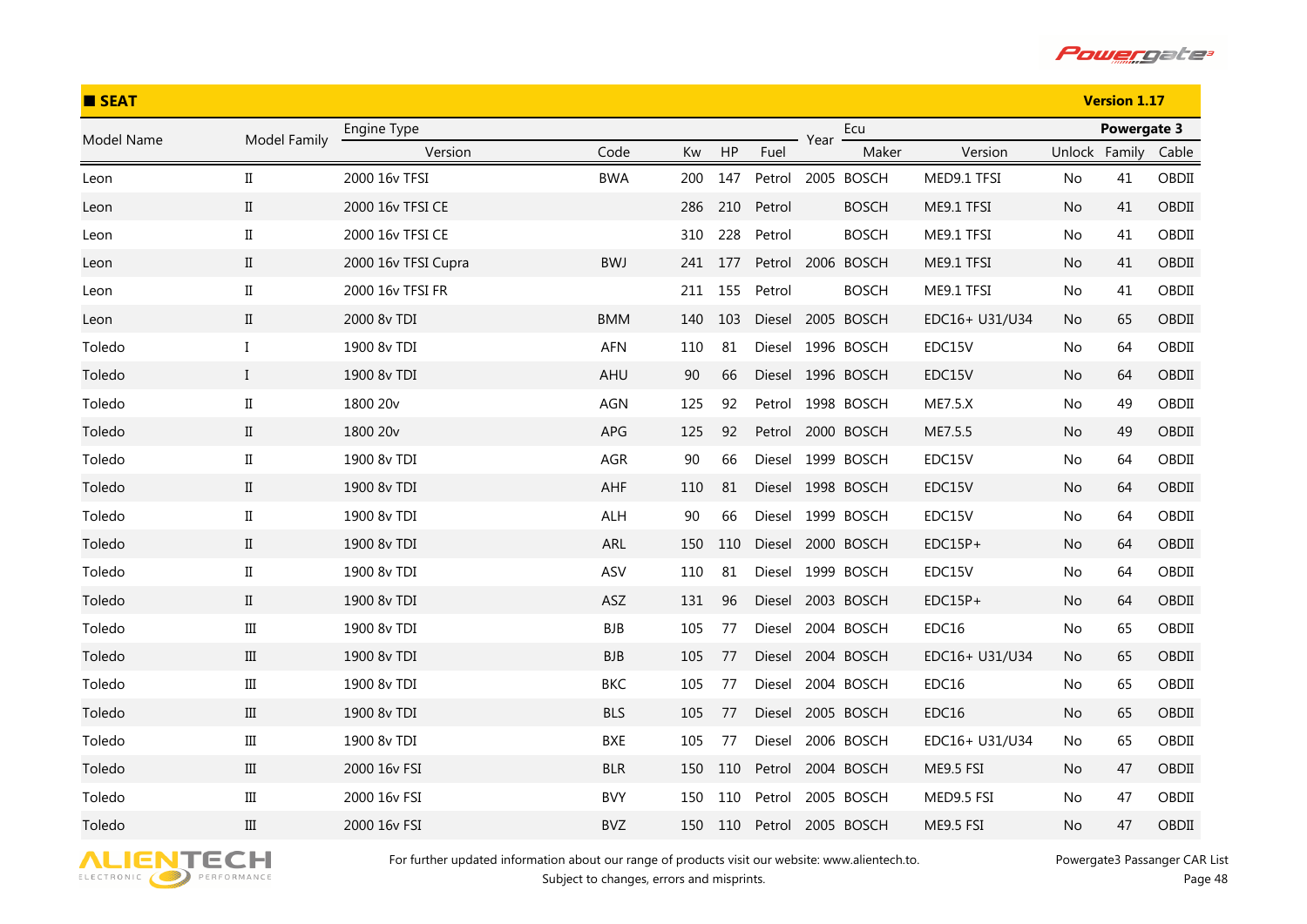

| <b>B</b> SEAT |              |               |            |            |     |        |      |              |                     |                | <b>Version 1.17</b> |       |
|---------------|--------------|---------------|------------|------------|-----|--------|------|--------------|---------------------|----------------|---------------------|-------|
| Model Name    | Model Family | Engine Type   |            |            |     |        | Year | Ecu          |                     |                | Powergate 3         |       |
|               |              | Version       | Code       | Kw         | HP  | Fuel   |      | Maker        | Version             |                | Unlock Family       | Cable |
| Toledo        | Ш            | 2000 16y TDI  | <b>AZV</b> | 136        | 100 | Diesel |      | 2004 BOSCH   | EDC <sub>16</sub> U | No             | 65                  | OBDII |
| Toledo        | III          | 2000 16y TDI  | <b>BKD</b> | 140        | 103 | Diesel |      | 2004 BOSCH   | EDC <sub>16</sub>   | N <sub>o</sub> | 65                  | OBDII |
| Toledo        | Ш            | 2000 16y TDI  | <b>BMN</b> | 170        | 125 | Diesel |      | 2006 SIEMENS | PPD1.xx             | No             | 56                  | OBDII |
| Toledo        | III          | 2000 16y TFSI | <b>BWA</b> | <b>200</b> | 147 | Petrol |      | 2005 BOSCH   | MED9.1 TFSI         | No             | 41                  | OBDII |
| Toledo        | Ш            | 2000 8y TDI   | BMM        | 140        | 103 | Diesel |      | 2005 BOSCH   | EDC16+ U31/U34      | No             | 65                  | OBDII |

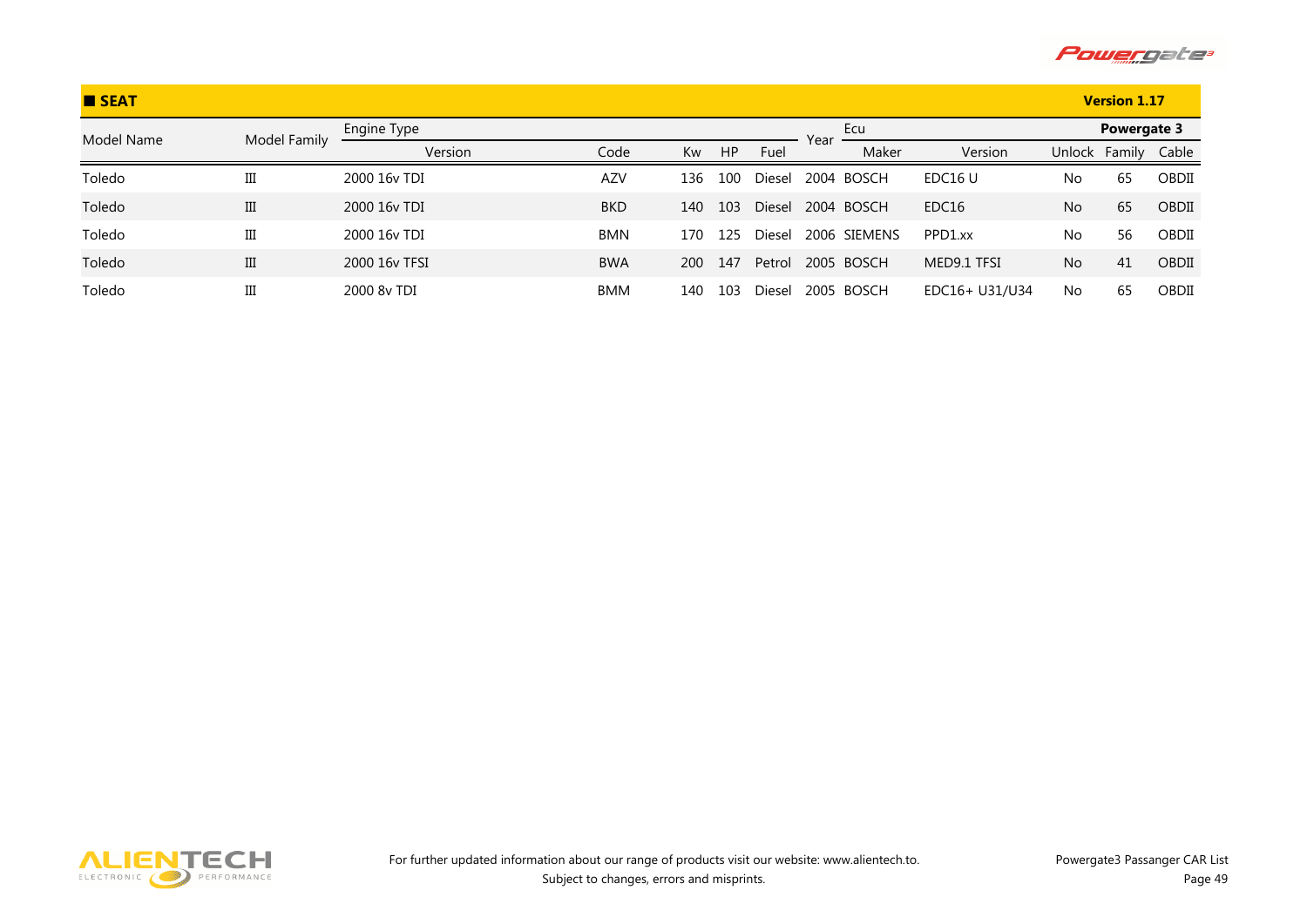

| <b>B</b> SKODA |                      |                |            |     |     |        |      | <b>Version 1.17</b> |                |               |             |       |
|----------------|----------------------|----------------|------------|-----|-----|--------|------|---------------------|----------------|---------------|-------------|-------|
| Model Name     | Model Family         | Engine Type    |            |     |     |        | Year | Ecu                 |                |               | Powergate 3 |       |
|                |                      | Version        | Code       | Kw  | HP  | Fuel   |      | Maker               | Version        | Unlock Family |             | Cable |
| Fabia          | I                    | 1400 6v TDI    | AMF        | 55  | 75  |        |      | Diesel 2003 BOSCH   | EDC15P+        | No            | 64          | OBDII |
| Fabia          | $\bf{I}$             | 1400 6v TDI    | <b>BNM</b> | 51  | 70  |        |      | Diesel 2005 BOSCH   | $EDC15P+$      | No            | 64          | OBDII |
| Fabia          | I                    | 1400 6v TDI    | <b>BNV</b> | 59  | 80  | Diesel |      | 2005 BOSCH          | $EDC15P+$      | No            | 64          | OBDII |
| Fabia          | $\mathbf{I}$         | 1900 8v SDI    | <b>ASY</b> | 47  | 65  |        |      | Diesel 1999 BOSCH   | EDC15V         | No.           | 64          | OBDII |
| Fabia          | $\bf{I}$             | 1900 8v TDI    | ASZ        | 96  | 131 |        |      | Diesel 2003 BOSCH   | $EDC15P+$      | No            | 64          | OBDII |
| Fabia          | $\bf{I}$             | 1900 8v TDI    | <b>ATD</b> | 74  | 100 |        |      | Diesel 2000 BOSCH   | $EDC15P+$      | No.           | 64          | OBDII |
| Fabia          | $\bf{I}$             | 1900 8v TDI    | AXR        | 74  | 101 | Diesel |      | 2005 BOSCH          | $EDC15P+$      | No            | 64          | OBDII |
| Fabia          | $\mathbf{I}$         | 1400 6v TDI    | <b>BMS</b> | 59  | 80  | Diesel |      | 2007 BOSCH          | EDC16U31       | No            | 65          | OBDII |
| Fabia          | $\rm II$             | 1400 6v TDI    | <b>BNM</b> | 51  | 70  |        |      | Diesel 2007 BOSCH   | $EDC15P+$      | No            | 64          | OBDII |
| Fabia          | $\mathbf{I}$         | 1400 6v TDI    | <b>BNV</b> | 59  | 80  |        |      | Diesel 2007 BOSCH   | EDC16U31       | No            | 65          | OBDII |
| Fabia          | $_{\rm II}$          | 1900 8v TDI    | <b>BSW</b> | 77  | 105 | Diesel |      | 2007 BOSCH          | $EDC15P+$      | No            | 64          | OBDII |
| Octavia        | $\mathbf I$          | 1900 8v SDI    | AGP        | 50  | 68  |        |      | Diesel 1997 BOSCH   | EDC15V         | No            | 64          | OBDII |
| Octavia        | I                    | 1900 8v SDI    | <b>AQM</b> | 50  | 68  | Diesel |      | 2000 BOSCH          | EDC15V         | No            | 64          | OBDII |
| Octavia        | $\mathbf{I}$         | 1900 8v TDI    | AGR        | 66  | 90  |        |      | Diesel 1996 BOSCH   | EDC15V         | No            | 64          | OBDII |
| Octavia        | I                    | 1900 8v TDI    | AHF        | 81  | 110 |        |      | Diesel 1997 BOSCH   | EDC15V         | No            | 64          | OBDII |
| Octavia        | $\bf{I}$             | 1900 8v TDI    | <b>ALH</b> | 66  | 90  |        |      | Diesel 2000 BOSCH   | EDC15V         | No            | 64          | OBDII |
| Octavia        | $\bf{I}$             | 1900 8v TDI    | ASV        | 81  | 110 | Diesel |      | 2000 BOSCH          | EDC15V         | No            | 64          | OBDII |
| Octavia        | $\bf{I}$             | 1900 8v TDI    | ASZ        | 96  | 131 |        |      | Diesel 2002 BOSCH   | $EDC15P+$      | No            | 64          | OBDII |
| Octavia        | I                    | 1900 8v TDI    | <b>ATD</b> | 74  | 100 | Diesel |      | 2000 BOSCH          | $EDC15P+$      | No            | 64          | OBDII |
| Octavia        | $\bf{I}$             | 1900 8v TDI    | AXR        | 74  | 101 |        |      | Diesel 2005 BOSCH   | $EDC15P+$      | No            | 64          | OBDII |
| Octavia        | Ι                    | 1800 20v       | AGN        | 92  | 125 | Petrol |      | 1996 BOSCH          | ME7.5.X 29F400 | No            | 49          | OBDII |
| Octavia        | $\mathbf I$          | 1800 20v Turbo | AGU        | 110 | 150 | Petrol |      | 1998 BOSCH          | ME7.5.X 29F400 | No.           | 49          | OBDII |
| Octavia        | $\scriptstyle\rm II$ | 1900 8v TDI    | <b>BJB</b> | 77  | 105 | Diesel |      | 2004 BOSCH          | EDC16          | No.           | 65          | OBDII |
| Octavia        | $\rm II$             | 1900 8v TDI    | <b>BJB</b> | 77  | 105 | Diesel |      | 2008 BOSCH          | EDC16U31/U34   | No            | 65          | OBDII |

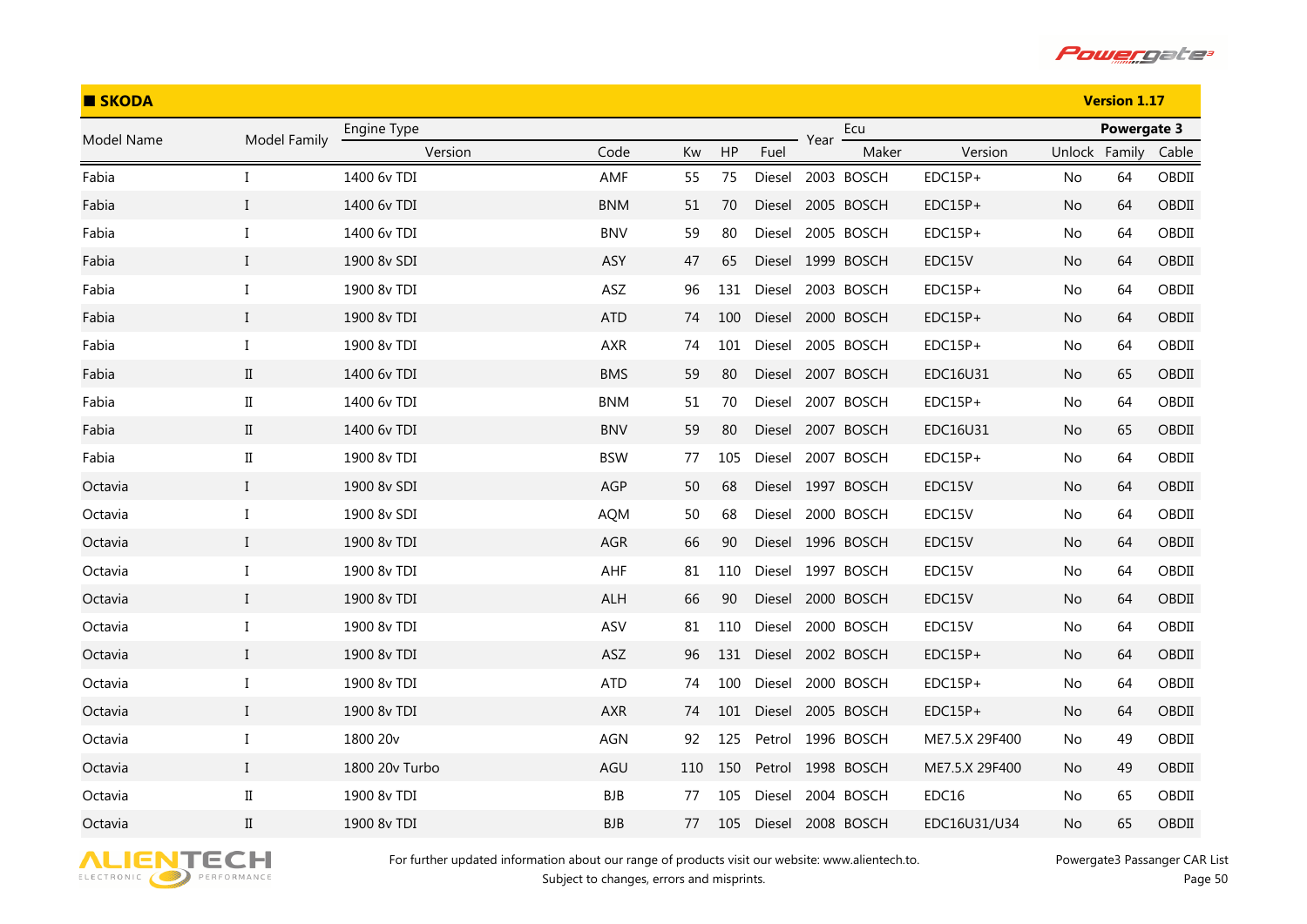

| <b>SKODA</b> |                      |               |            |     |     |        |      |                   |              |               | <b>Version 1.17</b> |       |
|--------------|----------------------|---------------|------------|-----|-----|--------|------|-------------------|--------------|---------------|---------------------|-------|
| Model Name   | Model Family         | Engine Type   |            |     |     |        | Year | Ecu               |              |               | Powergate 3         |       |
|              |                      | Version       | Code       | Kw  | HP  | Fuel   |      | Maker             | Version      | Unlock Family |                     | Cable |
| Octavia      | $\scriptstyle\rm II$ | 1900 8v TDI   | <b>BKC</b> | 77  | 105 | Diesel |      | 2004 BOSCH        | EDC16        | No            | 65                  | OBDII |
| Octavia      | $\rm II$             | 1900 8v TDI   | <b>BKC</b> | 77  | 105 | Diesel |      | 2004 BOSCH        | EDC16U31/U34 | No.           | 65                  | OBDII |
| Octavia      | $\rm II$             | 1900 8v TDI   | <b>BLS</b> | 77  | 105 | Diesel |      | 2008 BOSCH        | EDC16U31/U34 | No            | 65                  | OBDII |
| Octavia      | $\rm{II}$            | 1900 8v TDI   | <b>BLS</b> | 77  | 105 | Diesel |      | 2006 BOSCH        | EDC16        | No.           | 65                  | OBDII |
| Octavia      | $\scriptstyle\rm II$ | 1900 8v TDI   | BXE        | 77  | 105 | Diesel |      | 2006 BOSCH        | EDC16        | No            | 65                  | OBDII |
| Octavia      | $\rm{II}$            | 1900 8v TDI   | <b>BXE</b> | 77  | 105 | Diesel |      | 2008 BOSCH        | EDC16U31/U34 | No.           | 65                  | OBDII |
| Octavia      | $\rm II$             | 2000 16v TDI  | AZV        | 100 | 136 | Diesel |      | 2004 BOSCH        | EDC16U       | No            | 65                  | OBDII |
| Octavia      | $\rm{II}$            | 2000 16v TDI  | <b>BKD</b> | 103 | 140 |        |      | Diesel 2004 BOSCH | EDC16U31/U34 | No.           | 65                  | OBDII |
| Octavia      | $\scriptstyle\rm II$ | 2000 16v TDI  | <b>BMN</b> | 125 | 170 | Diesel |      | 2006 SIEMENS      | PPD1.xx      | No.           | 56                  | OBDII |
| Octavia      | $\rm II$             | 1600 16v FSI  | <b>BLF</b> | 85  | 115 | Petrol |      | 2004 BOSCH        | MED9.5 FSI   | No            | 66                  | OBDII |
| Octavia      | $_{\rm II}$          | 2000 16v FSI  | <b>BLR</b> | 110 | 150 | Petrol |      | 2004 BOSCH        | ME9.5 FSI    | No.           | 66                  | OBDII |
| Octavia      | $\rm II$             | 2000 16v FSI  | <b>BLX</b> | 110 | 150 | Petrol |      | 2004 BOSCH        | MED9.5 FSI   | No.           | 66                  | OBDII |
| Octavia      | $\rm II$             | 2000 16v FSI  | BLY        | 110 | 150 | Petrol |      | 2004 BOSCH        | MED9.5 FSI   | No.           | 66                  | OBDII |
| Octavia      | $\rm II$             | 2000 16v FSI  | <b>BVX</b> | 110 | 150 | Petrol |      | 2005 BOSCH        | MED9.5 FSI   | No.           | 66                  | OBDII |
| Octavia      | $\rm II$             | 2000 16v TFSI | <b>BWA</b> | 147 | 200 | Petrol |      | 2005 BOSCH        | MED9.1 TFSI  | No.           | 41                  | OBDII |
| Roomster     | $\bf{I}$             | 1400 6v TDI   | <b>BMS</b> | 59  | 80  | Diesel |      | 2006 BOSCH        | $EDC15P+$    | No.           | 64                  | OBDII |
| Roomster     | $\bf{I}$             | 1400 6v TDI   | <b>BNM</b> | 51  | 70  | Diesel |      | 2006 BOSCH        | $EDC15P+$    | No.           | 64                  | OBDII |
| Roomster     | $\bf{I}$             | 1400 6v TDI   | <b>BNV</b> | 59  | 80  |        |      | Diesel 2006 BOSCH | EDC16U31     | No            | 65                  | OBDII |
| Roomster     | Ι                    | 1900 8v TDI   | AXR        | 74  | 101 | Diesel |      | 2006 BOSCH        | $EDC15P+$    | No            | 64                  | OBDII |
| Roomster     | $\rm I$              | 1900 8v TDI   | <b>BLS</b> | 77  | 105 | Diesel |      | 2006 BOSCH        | $EDC15P+$    | No            | 64                  | OBDII |
| Roomster     | I                    | 1900 8v TDI   | <b>BSW</b> | 77  | 105 | Diesel |      | 2006 BOSCH        | $EDC15P+$    | No.           | 64                  | OBDII |
| Superb       | $\bf{I}$             | 1900 8v TDI   | AVB        | 74  | 100 | Diesel |      | 2002 BOSCH        | EDC15P+      | No            | 64                  | OBDII |
| Superb       | $\bf{I}$             | 1900 8v TDI   | AVF        | 96  | 131 | Diesel |      | 2004 BOSCH        | $EDC15P+$    | No.           | 64                  | OBDII |
| Superb       | $\mathbf{I}$         | 1900 8v TDI   | <b>AWX</b> | 96  | 131 | Diesel |      | 2001 BOSCH        | $EDC15P+$    | No            | 64                  | OBDII |

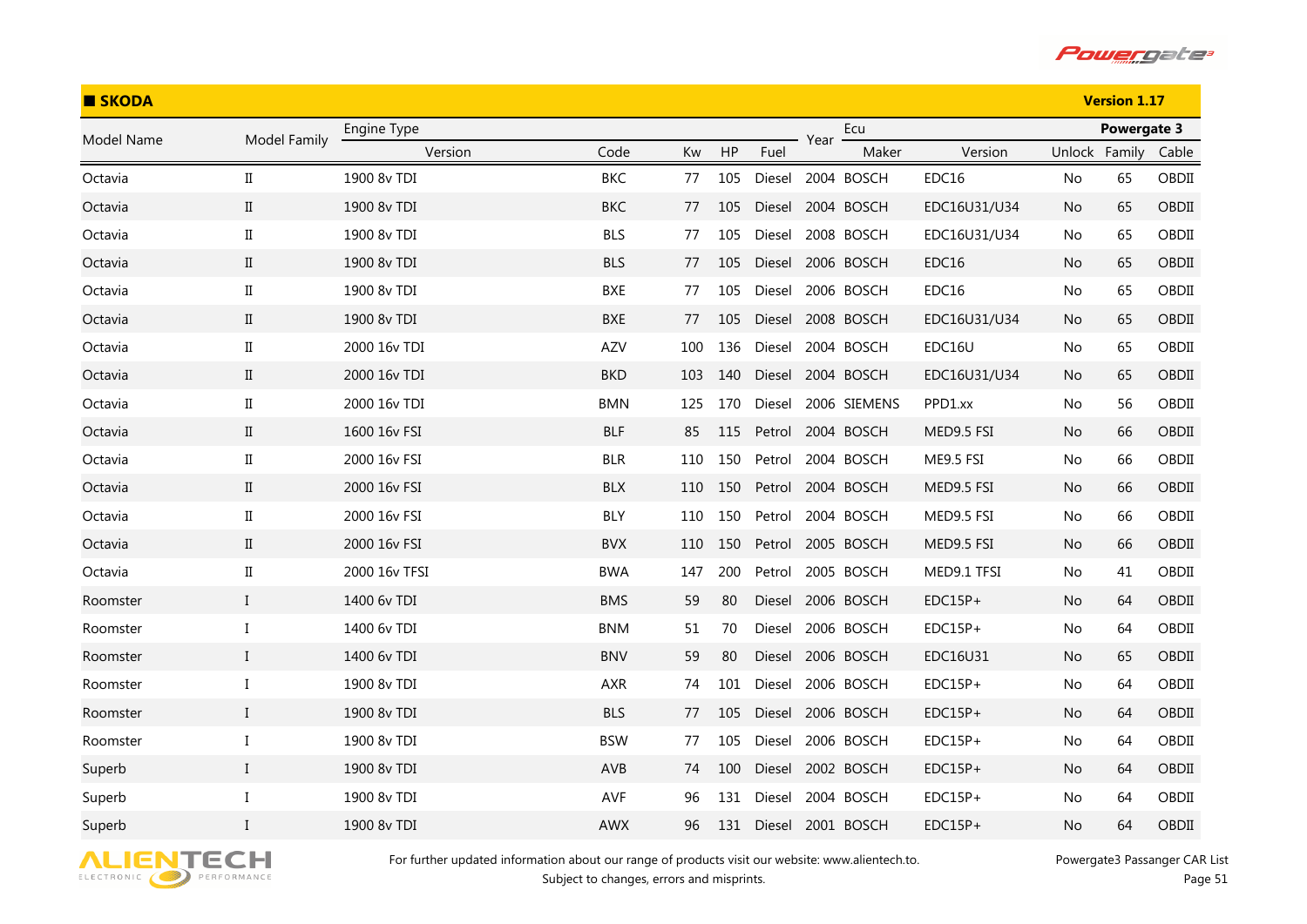

| <b>SKODA</b> |              |                 |             |     |     |        |      |              |                   |           | <b>Version 1.17</b> |       |
|--------------|--------------|-----------------|-------------|-----|-----|--------|------|--------------|-------------------|-----------|---------------------|-------|
| Model Name   | Model Family | Engine Type     |             |     |     |        | Year | Ecu          |                   |           | Powergate 3         |       |
|              |              | Version         | Code        | Kw  | HP  | Fuel   |      | Maker        | Version           | Unlock    | Family              | Cable |
| Superb       |              | 1900 8v TDI     | <b>BPZ</b>  | 85  | 115 | Diesel | 2007 | <b>BOSCH</b> | $EDC15P+$         | <b>No</b> | 64                  | OBDII |
| Superb       |              | 1900 8v TDI     | <b>BSV</b>  | 77  | 105 | Diesel |      | 2005 BOSCH   | EDC <sub>16</sub> | No        | 65                  | OBDII |
| Superb       |              | 2000 16v TDI    | <b>BSS</b>  | 103 | 140 | Diesel |      | 2005 BOSCH   | EDC16             | No        | 65                  | OBDII |
| Superb       |              | 2500 V6 24y TDI | <b>AYM</b>  | 114 | 155 | Diesel |      | 2001 BOSCH   | $EDC15VM+V6$      | <b>No</b> | 64                  | OBDII |
| Superb       |              | 2500 V6 24v TDI | <b>BDG</b>  | 120 | 163 | Diesel |      | 2003 BOSCH   | EDC15VM+ V6 8Mb   | <b>No</b> | 64                  | OBDII |
| Superb       |              | 2800 V6 30v     | <b>AMX</b>  | 142 | 193 | Petrol |      | 2001 BOSCH   | ME7.1.5           | <b>No</b> | 50                  | OBDII |
| Superb       |              | 2800 V6 30v     | BBG         | 140 | 190 | Petrol |      | 2001 BOSCH   | ME7.1.5           | No        | 50                  | OBDII |
| Superb       | $\mathbf{I}$ | 1900 8y TDI     | <b>BLS</b>  | 77  | 105 | Diesel |      | 2008 BOSCH   | EDC16U31/U34      | <b>No</b> | 65                  | OBDII |
| Superb       | $\rm II$     | 1900 8v TDI     | <b>BXE</b>  | 77  | 105 | Diesel |      | 2008 BOSCH   | EDC16U31/U34      | No        | 65                  | OBDII |
| Superb       | $\mathbf{I}$ | 2000 16y TDI    | <b>BKD</b>  | 103 | 140 | Diesel |      | 2009 BOSCH   | EDC16U31/U34      | No        | 65                  | OBDII |
| Superb       | $\rm II$     | 2000 16v TDI    | <b>BMP</b>  | 103 | 140 | Diesel |      | 2008 BOSCH   | EDC16U31/U34      | No        | 65                  | OBDII |
| Superb       | $\mathbf{I}$ | 3600 V6 24y FSI | <b>CDVA</b> | 191 | 260 | Petrol |      | 2008 BOSCH   | MED9.1            | <b>No</b> | 54                  | OBDII |

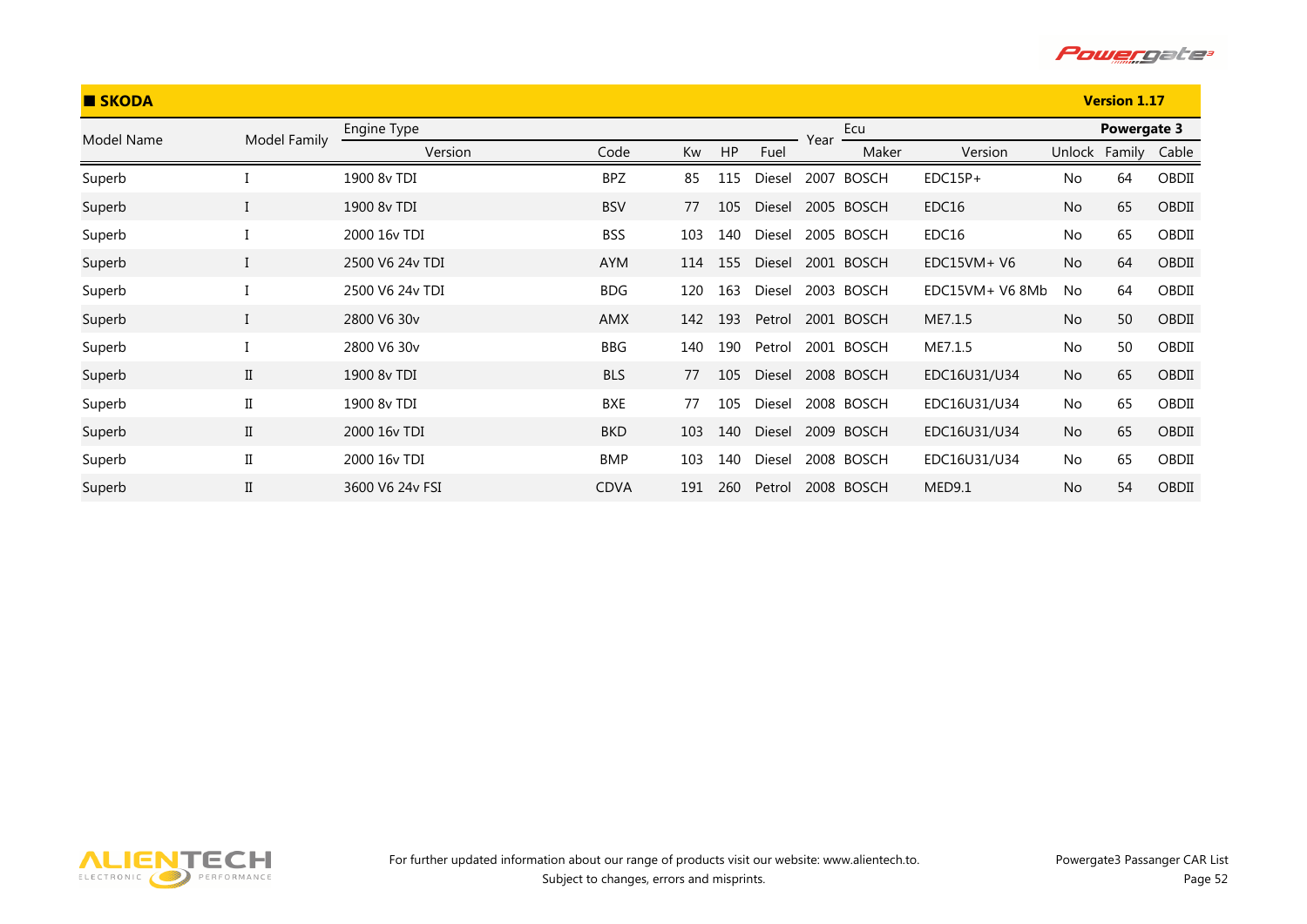

| <b>SUBARU</b> |              |             |      |     |     |        |      |            |    |         |           | <b>Version 1.17</b> |       |
|---------------|--------------|-------------|------|-----|-----|--------|------|------------|----|---------|-----------|---------------------|-------|
| Model Name    | Model Family | Engine Type |      |     |     |        | Year | Ecu        |    |         |           | <b>Powergate 3</b>  |       |
|               |              | Version     | Code | Kw  | HP  | Fuel   |      | Maker      |    | Version |           | Unlock Family       | Cable |
| Forester      |              | 2000 TD     |      | 150 | 110 | Diesel |      | 2009 DENSO | KS |         | No        | 43                  | OBDII |
| Forester      |              | 2000 TD     |      | 150 | 110 | Diesel |      | 2010 DENSO | DT |         | <b>No</b> | 43                  | OBDII |
| Impreza       |              | 2000 TD     |      | 150 | 110 | Diesel |      | 2009 DENSO | KS |         | No        | 43                  | OBDII |
| Impreza       |              | 2000 TD     |      | 150 | 110 | Diesel |      | 2010 DENSO | DT |         | <b>No</b> | 43                  | OBDII |
| Legacy        |              | 2000 TD     |      | 150 | 110 | Diesel |      | 2009 DENSO | KS |         | No        | 43                  | OBDII |
| Legacy        |              | 2000 TD     |      | 150 | 110 | Diesel |      | 2010 DENSO | DT |         | <b>No</b> | 43                  | OBDII |
| Outback       |              | 2000 TD     |      | 150 | 110 | Diesel |      | 2008 DENSO | KS |         | No        | 43                  | OBDII |
| Outback       |              | 2000 TD     |      | 150 | 110 | Diesel |      | 2010 DENSO | DT |         | <b>No</b> | 43                  | OBDII |
| XV            |              | 2000 TD     |      | 150 | 110 | Diesel |      | 2011 DENSO | DT |         | No        | 43                  | OBDII |

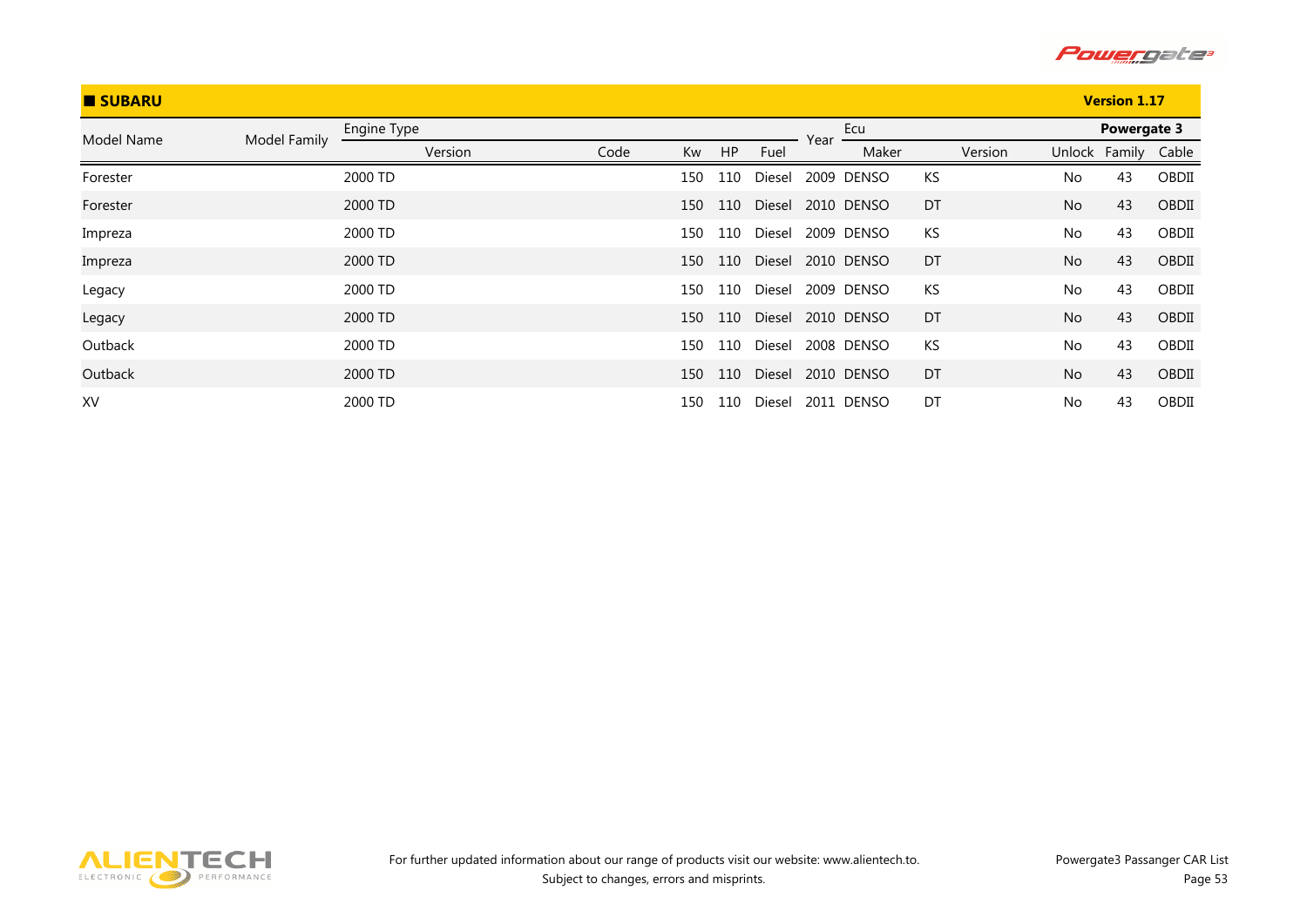

| <b>TOYOTA</b> |              |             |             |     |           |        |      |            |         |        | <b>Version 1.14</b> |       |
|---------------|--------------|-------------|-------------|-----|-----------|--------|------|------------|---------|--------|---------------------|-------|
| Model Name    | Model Family | Engine Type |             |     |           |        | Year | Ecu        |         |        | <b>Powergate 3</b>  |       |
|               |              | Version     | Codel       | Kw  | <b>HP</b> | Fuel   |      | Maker      | Version | Unlock | Family              | Cable |
| GT86          | 'ZN6)        | 2000 D4-S   | <b>FA20</b> | 147 | 200       | Petrol |      | 2012 DENSO |         | No     | 44                  | OBDII |

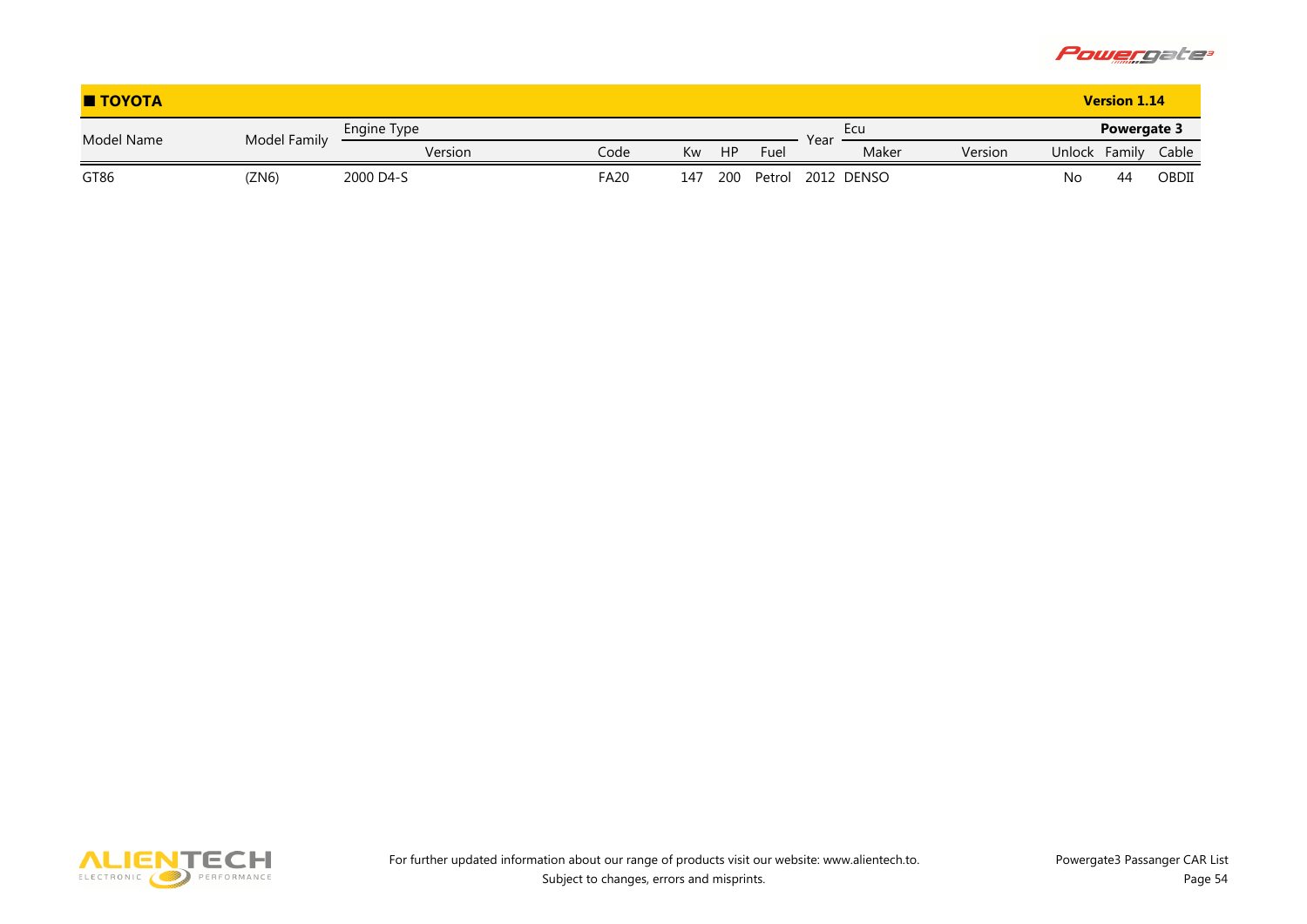

| $\blacksquare$ VW |                      |                |            |     |     |        |      | <b>Version 1.17</b> |                |               |             |       |
|-------------------|----------------------|----------------|------------|-----|-----|--------|------|---------------------|----------------|---------------|-------------|-------|
| Model Name        | Model Family         | Engine Type    |            |     |     |        | Year | Ecu                 |                |               | Powergate 3 |       |
|                   |                      | Version        | Code       | Kw  | HP  | Fuel   |      | Maker               | Version        | Unlock Family |             | Cable |
| Bora              | L                    | 1900 8v SDI    | AGP        | 50  | 68  |        |      | Diesel 1999 BOSCH   | EDC15V         | No            | 64          | OBDII |
| <b>Bora</b>       | $\bf{I}$             | 1900 8v SDI    | <b>AQM</b> | 50  | 68  |        |      | Diesel 1998 BOSCH   | EDC15V         | No            | 64          | OBDII |
| Bora              | I                    | 1900 8v TDI    | AGR        | 66  | 90  | Diesel |      | 1998 BOSCH          | EDC15V         | No            | 64          | OBDII |
| <b>Bora</b>       | $\mathbf{I}$         | 1900 8v TDI    | AHF        | 81  | 110 |        |      | Diesel 1998 BOSCH   | EDC15V         | No.           | 64          | OBDII |
| Bora              | I                    | 1900 8v TDI    | <b>AJM</b> | 85  | 115 |        |      | Diesel 1998 BOSCH   | $EDC15P+$      | No            | 64          | OBDII |
| Bora              | $\bf{I}$             | 1900 8v TDI    | <b>ALH</b> | 66  | 90  |        |      | Diesel 1998 BOSCH   | EDC15V         | No.           | 64          | OBDII |
| Bora              | $\bf{I}$             | 1900 8v TDI    | ARL        | 110 | 150 | Diesel |      | 2000 BOSCH          | EDC15P+        | No            | 64          | OBDII |
| <b>Bora</b>       | $\bf{I}$             | 1900 8v TDI    | ASV        | 81  | 110 | Diesel |      | 2000 BOSCH          | EDC15V         | No            | 64          | OBDII |
| Bora              | $\bf{I}$             | 1900 8v TDI    | ASZ        | 96  | 131 | Diesel |      | 2001 BOSCH          | $EDC15P+$      | No            | 64          | OBDII |
| <b>Bora</b>       | $\bf{I}$             | 1900 8v TDI    | <b>ATD</b> | 74  | 100 |        |      | Diesel 2000 BOSCH   | $EDC15P+$      | No            | 64          | OBDII |
| Bora              | $\mathbf{I}$         | 1900 8v TDI    | AUY        | 85  | 115 | Diesel |      | 2000 BOSCH          | $EDC15P+$      | No.           | 64          | OBDII |
| <b>Bora</b>       | $\mathbf I$          | 1900 8v TDI    | <b>AXR</b> | 74  | 101 | Diesel |      | 2001 BOSCH          | $EDC15P+$      | No.           | 64          | OBDII |
| Bora              | I                    | 1900 8v TDI    | <b>BEW</b> | 74  | 100 | Diesel |      | 2003 BOSCH          | EDC16U31       | No.           | 65          | OBDII |
| <b>Bora</b>       | $\bf{I}$             | 1800 20v       | <b>AGN</b> | 92  | 125 | Petrol |      | 1999 BOSCH          | ME7.5.X 29F400 | No            | 49          | OBDII |
| Bora              | $\bf{I}$             | 1800 20v       | BAF        | 92  | 125 | Petrol |      | 2001 BOSCH          | ME7.5.X 29F400 | No            | 49          | OBDII |
| <b>Bora</b>       | $\bf{I}$             | 1800 20v Turbo | AGU        | 110 | 150 | Petrol |      | 2000 BOSCH          | ME7.5.X 29F400 | No.           | 49          | OBDII |
| Bora              | $\rm II$             | 1900 8v TDI    | BXE        | 77  | 105 | Diesel |      | 2006 BOSCH          | EDC16U31       | No            | 65          | OBDII |
| <b>Bora</b>       | $\rm II$             | 2000 16v TFSI  | <b>BPY</b> | 147 | 200 |        |      | Petrol 2005 BOSCH   | MED9.1 TFSI    | No.           | 41          | OBDII |
| Bora              | $\rm II$             | 2000 16v TFSI  | <b>BWA</b> | 147 | 200 | Petrol |      | 2005 BOSCH          | MED9.1 TFSI    | No            | 41          | OBDII |
| <b>Bora</b>       | $\rm{II}$            | 2500 20v       | <b>BGP</b> | 110 | 150 |        |      | Petrol 2005 BOSCH   | ME7.1.1 CAN    | No.           | 50          | OBDII |
| Bora              | $\scriptstyle\rm II$ | 2500 20v       | <b>BTK</b> | 110 | 150 | Petrol |      | 2005 BOSCH          | ME7.1.1 CAN    | No.           | 50          | OBDII |
| Caddy             | $\rm II$             | 1900 8v SDI    | <b>AYQ</b> | 47  | 64  | Diesel |      | 2000 BOSCH          | EDC15V         | No.           | 64          | OBDII |
| Caddy             | $\rm II$             | 1900 8v SDI    | <b>AYQ</b> | 47  | 64  | Diesel |      | 2000 BOSCH          | EDC15V         | No.           | 64          | OBDII |
| Caddy             | $\rm II$             | 1900 8v TDI    | AHU        | 66  | 90  |        |      | Diesel 1996 BOSCH   | EDC15V         | No            | 64          | OBDII |

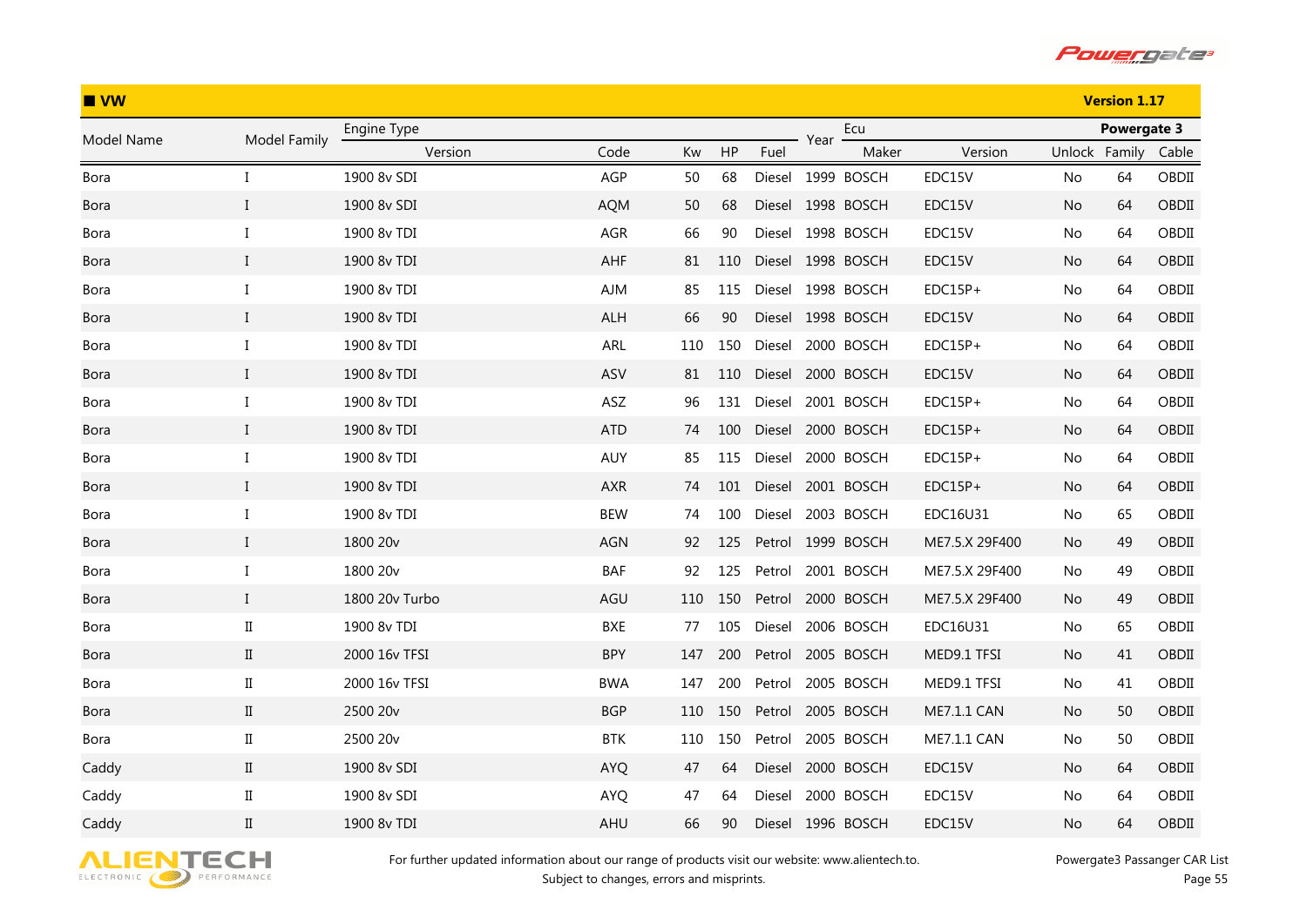

| $\blacksquare$ VW |                      |              |            |     |     |        |      |                   |              |               | <b>Version 1.17</b> |       |
|-------------------|----------------------|--------------|------------|-----|-----|--------|------|-------------------|--------------|---------------|---------------------|-------|
| Model Name        | Model Family         | Engine Type  |            |     |     |        | Year | Ecu               |              |               | Powergate 3         |       |
|                   |                      | Version      | Code       | Kw  | HP  | Fuel   |      | Maker             | Version      | Unlock Family |                     | Cable |
| Caddy             | $\scriptstyle\rm II$ | 1900 8v TDI  | AHU        | 66  | 90  |        |      | Diesel 1996 BOSCH | EDC15V       | No.           | 64                  | OBDII |
| Caddy             | $\mathbf{I}$         | 1900 8v TDI  | ALE        | 66  | 90  | Diesel |      | 1997 BOSCH        | EDC15V       | No            | 64                  | OBDII |
| Caddy             | $\rm II$             | 1900 8v TDI  | ALE        | 66  | 90  | Diesel |      | 1997 BOSCH        | EDC15V       | No            | 64                  | OBDII |
| Caddy             | $\scriptstyle\rm II$ | 1900 8v TDI  | ALH        | 66  | 90  | Diesel |      | 2000 BOSCH        | EDC15V       | No.           | 64                  | OBDII |
| Caddy             | $\rm II$             | 1900 8v TDI  | <b>ALH</b> | 66  | 90  | Diesel |      | 2000 BOSCH        | EDC15V       | No            | 64                  | OBDII |
| Caddy             | Ш                    | 1900 8v TDI  | <b>BSU</b> | 55  | 75  |        |      | Diesel 2005 BOSCH | EDC16U       | No.           | 65                  | OBDII |
| Caddy             | $\rm III$            | 1900 8v TDI  | <b>BJB</b> | 77  | 105 | Diesel |      | 2004 BOSCH        | EDC16U       | No.           | 65                  | OBDII |
| Caddy             | $\rm III$            | 1900 8V TDI  | <b>BJB</b> | 77  | 105 |        |      | Diesel 2007 BOSCH | EDC16U31/U34 | No            | 65                  | OBDII |
| Caddy             | $\rm III$            | 1900 8v TDI  | <b>BLS</b> | 77  | 105 | Diesel |      | 2005 BOSCH        | EDC16U31     | No            | 65                  | OBDII |
| Caddy             | $\rm III$            | 2000 8v SDI  | <b>BDJ</b> | 51  | 70  | Diesel |      | 2004 BOSCH        | EDC16U       | No            | 65                  | OBDII |
| Caddy             | $\rm III$            | 2000 8v SDI  | <b>BST</b> | 51  | 69  | Diesel |      | 2005 BOSCH        | EDC16U34     | No            | 65                  | OBDII |
| Caddy             | Ш                    | 2000 8v TDI  | <b>BMM</b> | 103 | 140 | Diesel |      | 2007 BOSCH        | EDC16U34     | No            | 65                  | OBDII |
| California        | T <sub>4</sub>       | 2500 10v TDI | <b>ACV</b> | 75  | 102 | Diesel |      | 1996 BOSCH        | EDC15V       | No            | 64                  | OBDII |
| California        | T <sub>4</sub>       | 2500 10v TDI | AHY        | 111 | 151 | Diesel |      | 1999 BOSCH        | $EDC15P+$    | No            | 64                  | OBDII |
| California        | T <sub>4</sub>       | 2500 10v TDI | AJT        | 65  | 88  | Diesel |      | 1998 BOSCH        | EDC15V       | No            | 64                  | OBDII |
| California        | T <sub>4</sub>       | 2500 10v TDI | <b>AUF</b> | 75  | 102 |        |      | Diesel 1999 BOSCH | EDC15V       | No            | 64                  | OBDII |
| California        | T <sub>4</sub>       | 2500 10v TDI | AXG        | 111 | 151 | Diesel |      | 2000 BOSCH        | $EDC15P+$    | No.           | 64                  | OBDII |
| California        | T <sub>4</sub>       | 2500 10v TDI | <b>AXL</b> | 75  | 102 |        |      | Diesel 2001 BOSCH | EDC15V       | No            | 64                  | OBDII |
| California        | T <sub>4</sub>       | 2500 10v TDI | AYC        | 75  | 102 | Diesel |      | 2001 BOSCH        | EDC15V       | No            | 64                  | OBDII |
| California        | T <sub>4</sub>       | 2500 R5 TDI  | AYY        | 65  | 88  | Diesel |      | 2001 BOSCH        | EDC15V       | No            | 64                  | OBDII |
| California        | T <sub>5</sub>       | 1900 8v TDI  | AXB        | 77  | 105 | Diesel |      | 2007 BOSCH        | EDC16U       | No            | 65                  | OBDII |
| California        | T <sub>5</sub>       | 1900 8v TDI  | AXC        | 63  | 86  | Diesel |      | 2007 BOSCH        | EDC16U       | No            | 65                  | OBDII |
| California        | T <sub>5</sub>       | 1900 8v TDI  | <b>BRR</b> | 62  | 84  | Diesel |      | 2007 BOSCH        | EDC16U31     | No.           | 65                  | OBDII |
| California        | T <sub>5</sub>       | 1900 8v TDI  | <b>BRS</b> | 75  | 102 | Diesel |      | 2007 BOSCH        | EDC16U31     | No            | 65                  | OBDII |

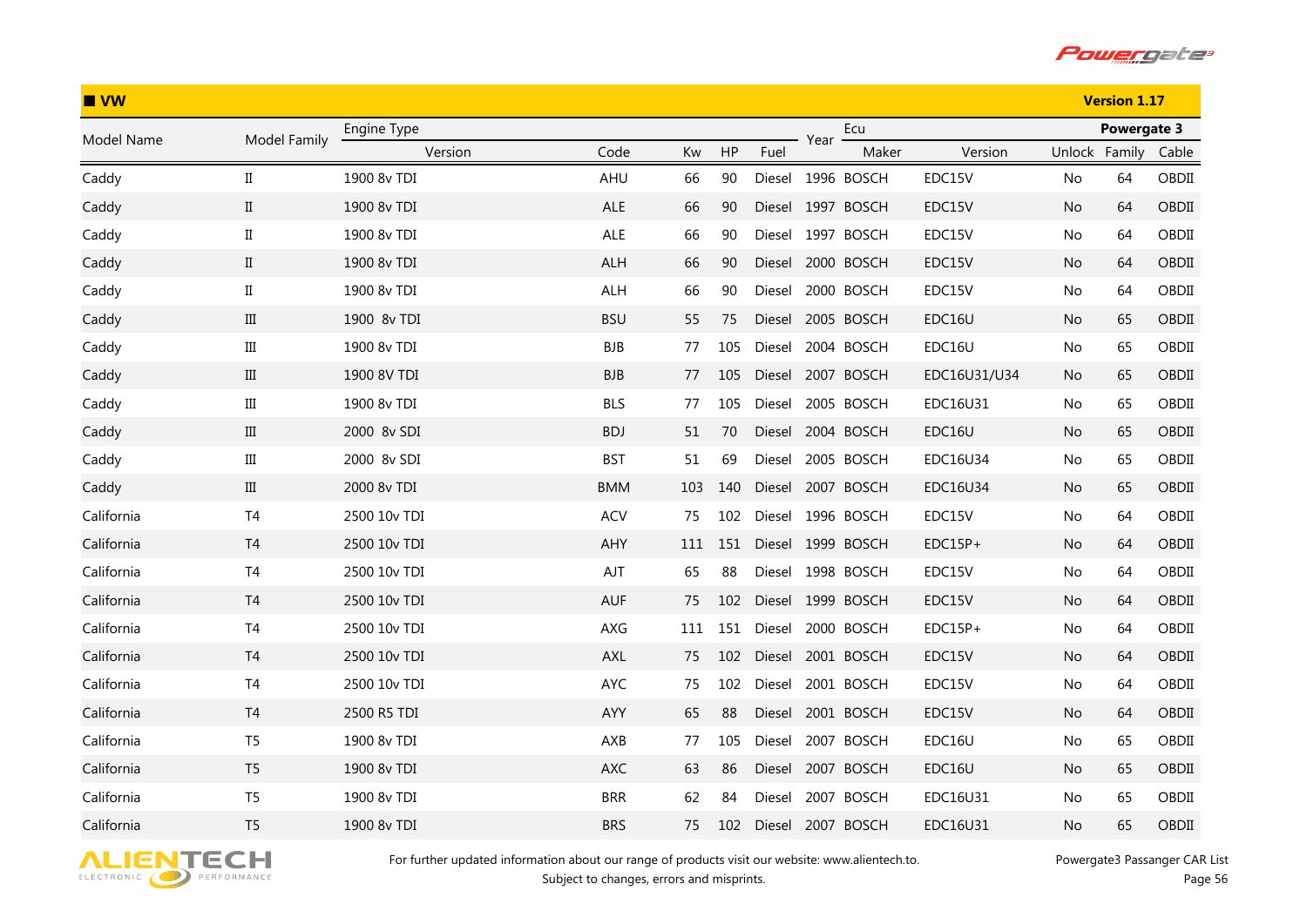

| IVW        |                |               |            |     |     |        |      |                   |             |               | <b>Version 1.17</b> |       |
|------------|----------------|---------------|------------|-----|-----|--------|------|-------------------|-------------|---------------|---------------------|-------|
| Model Name | Model Family   | Engine Type   |            |     |     |        | Year | Ecu               |             |               | Powergate 3         |       |
|            |                | Version       | Code       | Kw  | HP  | Fuel   |      | Maker             | Version     | Unlock Family |                     | Cable |
| California | T <sub>5</sub> | 2500 10v TDI  | <b>AXD</b> | 96  | 131 |        |      | Diesel 2007 BOSCH | EDC16U      | No.           | 65                  | OBDII |
| California | T <sub>5</sub> | 2500 10v TDI  | AXE        | 128 | 174 |        |      | Diesel 2007 BOSCH | EDC16U      | No            | 65                  | OBDII |
| California | T <sub>5</sub> | 2500 10y TDI  | <b>BNZ</b> | 96  | 131 |        |      | Diesel 2007 BOSCH | EDC16U34    | No.           | 65                  | OBDII |
| California | T <sub>5</sub> | 2500 10v TDI  | <b>BPC</b> | 128 | 174 | Diesel |      | 2007 BOSCH        | EDC16U34    | No            | 65                  | OBDII |
| Crafter    | $\bf{I}$       | 2500 10v TDI  | BJJ        | 65  | 88  | Diesel |      | 2006 BOSCH        | EDC16CP34   | No            | 65                  | OBDII |
| Crafter    | $\mathbf{I}$   | 2500 10v TDI  | BJK        | 80  | 109 |        |      | Diesel 2006 BOSCH | EDC16CP34   | No.           | 65                  | OBDII |
| Crafter    | $\bf{I}$       | 2500 10v TDI  | <b>BJL</b> | 100 | 136 | Diesel |      | 2006 BOSCH        | EDC16CP34   | No            | 65                  | OBDII |
| Crafter    | $\mathbf I$    | 2500 10v TDI  | <b>BJM</b> | 120 | 163 |        |      | Diesel 2006 BOSCH | EDC16CP34   | No            | 65                  | OBDII |
| Eos        | I              | 2000 8v TDI   | <b>BMM</b> | 103 | 140 | Diesel |      | 2006 BOSCH        | EDC16U34    | No            | 65                  | OBDII |
| Eos        | $\rm I$        | 1600 16v FSI  | <b>BLF</b> | 85  | 115 | Petrol |      | 2006 BOSCH        | MED9.5      | No            | 66                  | OBDII |
| Eos        | I              | 2000 16v FSI  | <b>BVY</b> | 110 | 150 | Petrol |      | 2006 BOSCH        | MED9.5 FSI  | No            | 66                  | OBDII |
| Eos        | $\mathbf{I}$   | 2000 16v FSI  | <b>BVZ</b> | 110 | 150 | Petrol |      | 2006 BOSCH        | ME9.5 FSI   | No.           | 66                  | OBDII |
| Eos        | $\bf{I}$       | 2000 16v TFSI | <b>BPY</b> | 147 | 200 | Petrol |      | 2006 BOSCH        | MED9.1 TFSI | No            | 41                  | OBDII |
| Eos        | $\mathbf{I}$   | 2000 16v TFSI | <b>BWA</b> | 147 | 200 | Petrol |      | 2006 BOSCH        | MED9.1 TFSI | No            | 41                  | OBDII |
| Fox        | I              | 1400 6v TDI   | <b>BNM</b> | 51  | 70  |        |      | Diesel 2005 BOSCH | EDC15P+     | No            | 64                  | OBDII |
| Fox        | $\bf{I}$       | 1900 8v SDI   | <b>ASY</b> | 47  | 64  |        |      | Diesel 2007 BOSCH | EDC15V      | No            | 64                  | OBDII |
| Gol        | $\bf{I}$       | 1900 8v SDI   | <b>BGG</b> | 47  | 64  |        |      | Diesel 2002 BOSCH | EDC15V      | No.           | 64                  | OBDII |
| Golf       | $\rm III$      | 1900 8v TDI   | ALE        | 66  | 90  |        |      | Diesel 1996 BOSCH | EDC15V      | No            | 64                  | OBDII |
| Golf       | $\rm III$      | 1900 8v TDI   | AHU        | 66  | 90  |        |      | Diesel 1996 BOSCH | EDC15V      | No            | 64                  | OBDII |
| Golf       | $\rm III$      | 1900 8v TDI   | AVG        | 81  | 110 |        |      | Diesel 1999 BOSCH | EDC15V      | No            | 64                  | OBDII |
| Golf       | IV             | 1900 8v TDI   | AGR        | 66  | 90  |        |      | Diesel 1997 BOSCH | EDC15V      | No            | 64                  | OBDII |
| Golf       | IV             | 1900 8v TDI   | AHF        | 81  | 110 |        |      | Diesel 1997 BOSCH | EDC15V      | No            | 64                  | OBDII |
| Golf       | IV             | 1900 8v TDI   | AJM        | 85  | 115 |        |      | Diesel 1999 BOSCH | $EDC15P+$   | No.           | 64                  | OBDII |
| Golf       | IV             | 1900 8v SDI   | AGP        | 50  | 68  |        |      | Diesel 1997 BOSCH | EDC15V      | No            | 64                  | OBDII |

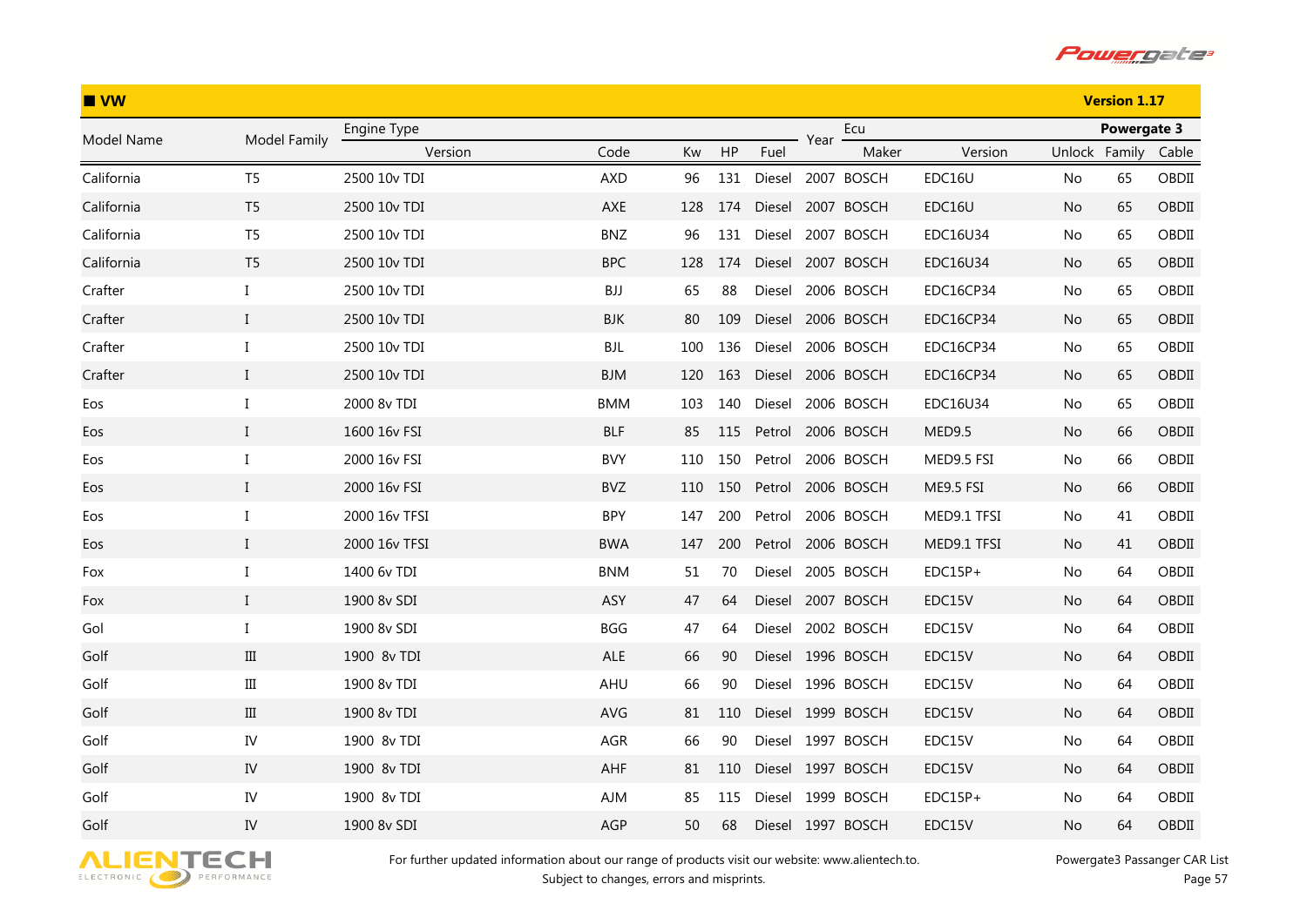

| $\blacksquare$ VW |              |                |            |     |     |        |      | <b>Version 1.17</b> |                |               |             |       |
|-------------------|--------------|----------------|------------|-----|-----|--------|------|---------------------|----------------|---------------|-------------|-------|
| Model Name        | Model Family | Engine Type    |            |     |     |        | Year | Ecu                 |                |               | Powergate 3 |       |
|                   |              | Version        | Code       | Kw  | HP  | Fuel   |      | Maker               | Version        | Unlock Family |             | Cable |
| Golf              | IV           | 1900 8v SDI    | <b>AQM</b> | 50  | 68  |        |      | Diesel 1998 BOSCH   | EDC15V         | No            | 64          | OBDII |
| Golf              | IV           | 1900 8v TDI    | AFN        | 81  | 110 |        |      | Diesel 1996 BOSCH   | EDC15V         | No.           | 64          | OBDII |
| Golf              | ${\rm IV}$   | 1900 8v TDI    | ALH        | 66  | 90  |        |      | Diesel 1997 BOSCH   | EDC15V         | No            | 64          | OBDII |
| Golf              | IV           | 1900 8v TDI    | ARL        | 110 | 150 | Diesel |      | 2000 BOSCH          | $EDC15P+$      | No.           | 64          | OBDII |
| Golf              | IV           | 1900 8v TDI    | ASV        | 81  | 110 | Diesel |      | 2000 BOSCH          | EDC15V         | No            | 64          | OBDII |
| Golf              | IV           | 1900 8v TDI    | ASZ        | 96  | 131 |        |      | Diesel 2001 BOSCH   | $EDC15P+$      | No            | 64          | OBDII |
| Golf              | IV           | 1900 8v TDI    | <b>ATD</b> | 74  | 100 | Diesel |      | 2000 BOSCH          | EDC15P+        | No            | 64          | OBDII |
| Golf              | ${\rm IV}$   | 1900 8v TDI    | AUY        | 85  | 115 |        |      | Diesel 2000 BOSCH   | $EDC15P+$      | No            | 64          | OBDII |
| Golf              | IV           | 1900 8v TDI    | AXR        | 74  | 101 | Diesel |      | 2001 BOSCH          | EDC15P+        | No            | 64          | OBDII |
| Golf              | ${\rm IV}$   | 1900 8v TDI    | <b>BEW</b> | 74  | 100 |        |      | Diesel 2003 BOSCH   | EDC16U31       | No            | 65          | OBDII |
| Golf              | IV           | 1600 16v FSI   |            | 81  | 110 | Petrol |      | 2002 BOSCH          | ME9.5 FSI      | No.           | 66          | OBDII |
| Golf              | ${\rm IV}$   | 1800 20v       | <b>AGN</b> | 92  | 125 |        |      | Petrol 1997 BOSCH   | ME7.5.X 29F400 | No.           | 49          | OBDII |
| Golf              | IV           | 1800 20y Turbo | AGU        | 110 | 150 | Petrol |      | 1997 BOSCH          | ME7.5.X 29F400 | No            | 49          | OBDII |
| Golf              | IV           | 1800 20v Turbo | <b>AQA</b> | 110 | 150 |        |      | Petrol 1998 BOSCH   | ME7.5.5        | No.           | 49          | OBDII |
| Golf              | V            | 1900 8v TDI    | BKC        | 77  | 105 | Diesel |      | 2003 BOSCH          | EDC16U         | No            | 65          | OBDII |
| Golf              | V            | 1900 8v TDI    | <b>BLS</b> | 77  | 105 |        |      | Diesel 2005 BOSCH   | EDC16U         | No.           | 65          | OBDII |
| Golf              | V            | 1900 8v TDI    | <b>BRU</b> | 66  | 90  | Diesel |      | 2004 BOSCH          | EDC16U         | No            | 65          | OBDII |
| Golf              | V            | 1900 8v TDI    | BXE        | 77  | 105 |        |      | Diesel 2006 BOSCH   | EDC16U31       | No            | 65          | OBDII |
| Golf              | V            | 1900 8v TDI    | <b>BXF</b> | 66  | 90  | Diesel |      | 2006 BOSCH          | EDC16U31       | No            | 65          | OBDII |
| Golf              | $\mathsf{V}$ | 1900 8v TDI    | BXJ        | 66  | 90  |        |      | Diesel 2007 BOSCH   | EDC16U31       | No            | 65          | OBDII |
| Golf              | V            | 2000 16v TDI   | AZV        | 100 | 136 | Diesel |      | 2003 BOSCH          | EDC16U         | No.           | 65          | OBDII |
| Golf              | V            | 2000 16v TDI   | <b>BKD</b> | 103 | 140 |        |      | Diesel 2003 BOSCH   | EDC16U         | No            | 65          | OBDII |
| Golf              | V            | 2000 16v TDI   | <b>BMN</b> | 125 | 170 | Diesel |      | 2005 SIEMENS        | PPD1.xx        | No.           | 56          | OBDII |
| Golf              | $\vee$       | 2000 8v SDI    | <b>BDK</b> | 55  | 75  | Diesel |      | 2004 BOSCH          | EDC16U         | No            | 65          | OBDII |

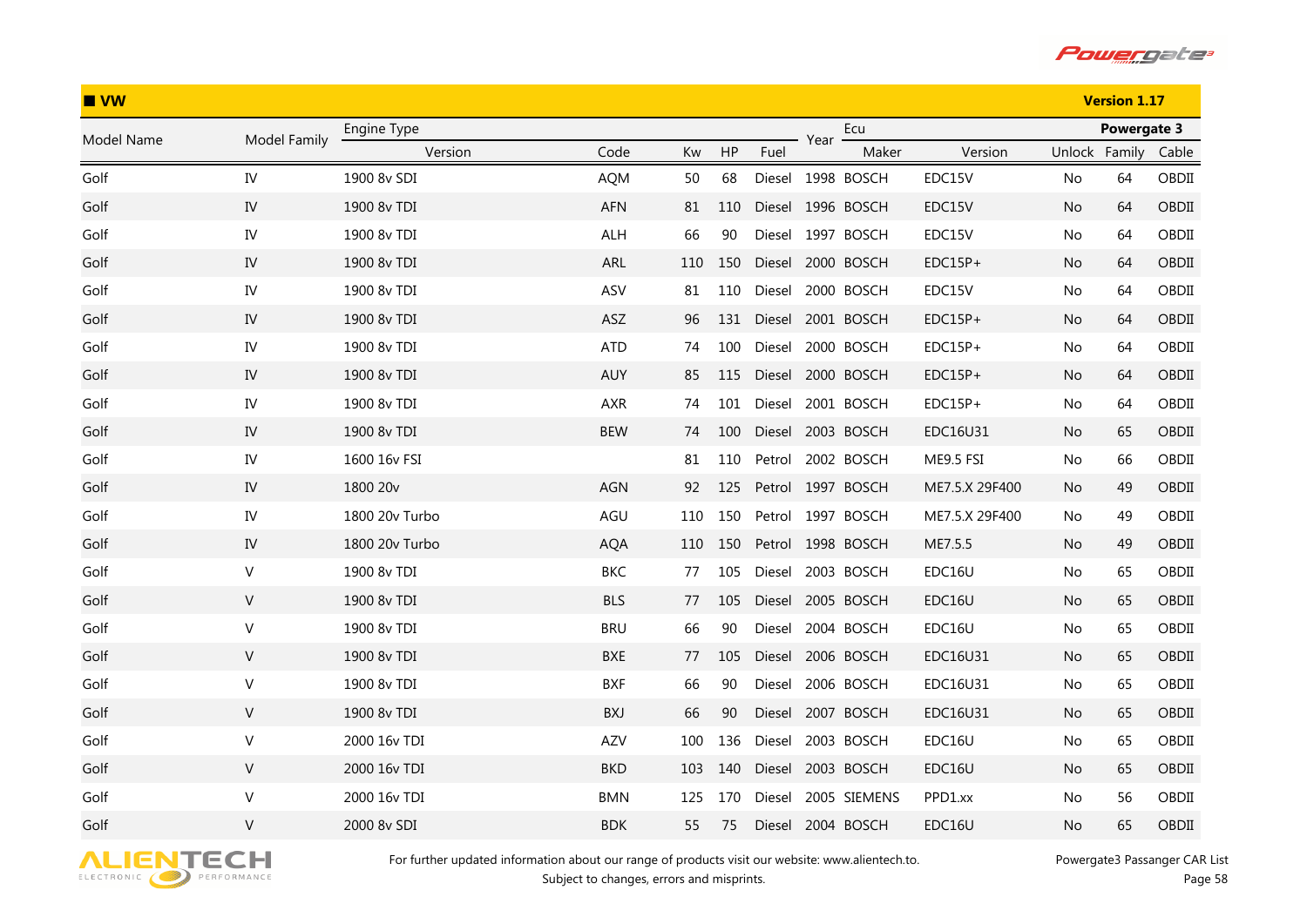

| $\blacksquare$ VW |              |                         |             |     |     |        |      | <b>Version 1.17</b> |               |               |             |       |
|-------------------|--------------|-------------------------|-------------|-----|-----|--------|------|---------------------|---------------|---------------|-------------|-------|
| Model Name        | Model Family | Engine Type             |             |     |     |        | Year | Ecu                 |               |               | Powergate 3 |       |
|                   |              | Version                 | Code        | Kw  | HP  | Fuel   |      | Maker               | Version       | Unlock Family |             | Cable |
| Golf              | $\vee$       | 2000 8v TDI             | <b>BMM</b>  | 103 | 140 |        |      | Diesel 2004 BOSCH   | EDC16U34      | No            | 65          | OBDII |
| Golf              | V            | 1400 16v                | <b>BCA</b>  | 55  | 75  | Petrol |      | 2005 BOSCH          | ME7.1.1 CAN   | No.           | 50          | OBDII |
| Golf              | $\mathsf{V}$ | 1400 16v FSI            | <b>BKG</b>  | 66  | 90  | Petrol |      | 2003 BOSCH          | ME9.5 FSI     | No            | 66          | OBDII |
| Golf              | V            | 1400 16v FSI            | <b>BLN</b>  | 66  | 90  | Petrol |      | 2004 BOSCH          | ME9.5 FSI     | No            | 66          | OBDII |
| Golf              | V            | 1400 16v TSI            | <b>BLG</b>  | 125 | 170 | Petrol |      | 2005 BOSCH          | ME9.5 FSI     | No            | 66          | OBDII |
| Golf              | V            | 1400 16v TSI            | <b>BMY</b>  | 103 | 140 |        |      | Petrol 2006 BOSCH   | ME9.5 FSI     | No.           | 66          | OBDII |
| Golf              | V            | 1600 16v FSI            | BAG         | 85  | 115 | Petrol |      | 2003 BOSCH          | ME9.5 FSI     | No            | 66          | OBDII |
| Golf              | ${\sf V}$    | 1600 16v FSI            | <b>BLF</b>  | 85  | 115 |        |      | Petrol 2005 BOSCH   | MED9.5.10     | No            | 66          | OBDII |
| Golf              | V            | 1600 16v FSI            | <b>BLP</b>  | 85  | 115 | Petrol |      | 2004 BOSCH          | ME9.5 FSI     | No            | 66          | OBDII |
| Golf              | ${\sf V}$    | 2000 16v FSI            | <b>AXW</b>  | 110 | 150 | Petrol |      | 2003 BOSCH          | MED9.5.10     | No            | 66          | OBDII |
| Golf              | V            | 2000 16v FSI            | <b>BLR</b>  | 110 | 150 | Petrol |      | 2004 BOSCH          | ME9.5 FSI     | No.           | 66          | OBDII |
| Golf              | V            | 2000 16v FSI            | <b>BLX</b>  | 110 | 150 | Petrol |      | 2004 BOSCH          | MED9.5 FSI    | No.           | 66          | OBDII |
| Golf              | V            | 2000 16v FSI            | <b>BLY</b>  | 110 | 150 | Petrol |      | 2004 BOSCH          | ME9.5 FSI     | No            | 66          | OBDII |
| Golf              | V            | 2000 16v FSI            | <b>BVX</b>  | 110 | 150 | Petrol |      | 2005 BOSCH          | ME9.5 FSI     | No.           | 66          | OBDII |
| Golf              | V            | 2000 16v FSI            | <b>BVY</b>  | 110 | 150 | Petrol |      | 2005 BOSCH          | MED9.5 FSI    | No            | 66          | OBDII |
| Golf              | V            | 2000 16v FSI            | BVZ         | 110 | 150 | Petrol |      | 2005 BOSCH          | ME9.5 FSI     | No.           | 66          | OBDII |
| Golf              | V            | 2000 16v TFSI           | <b>AXX</b>  | 147 | 200 | Petrol |      | 2004 BOSCH          | MED9.1        | No            | 41          | OBDII |
| Golf              | V            | 2000 16v TFSI           | <b>BPY</b>  | 147 | 200 | Petrol |      | 2005 BOSCH          | ME9.1 TFSI    | No            | 41          | OBDII |
| Golf              | V            | 2000 16v TFSI           | <b>BWA</b>  | 147 | 200 | Petrol |      | 2005 BOSCH          | MED9.1 TFSI   | No            | 41          | OBDII |
| Golf              | ${\sf V}$    | 2000 16v TFSI GTI       | <b>BYD</b>  | 169 | 230 | Petrol |      | 2006 BOSCH          | ME9.1 TFSI    | No            | 41          | OBDII |
| Golf              | V            | 3200 V6 24v VR6         | <b>CBRA</b> | 184 | 250 | Petrol |      | 2007 BOSCH          | ME7.1.1 CAN   | No            | 50          | OBDII |
| Golf              | VI           | 2000 16v GTI Edition 35 | CDLG        | 173 | 235 | Petrol |      | 2011 BOSCH          | <b>MED9.1</b> | No            | 41          | OBDII |
| Golf              | VI           | 2000 16v TFSI R         | <b>CDLA</b> | 195 | 265 | Petrol |      | 2009 BOSCH          | MED9.1        | No.           | 41          | OBDII |
| Golf              | VI           | 2000 16v TFSI R         | <b>CDLF</b> | 199 | 270 | Petrol |      | 2009 BOSCH          | ME9.1 TFSI    | No            | 41          | OBDII |

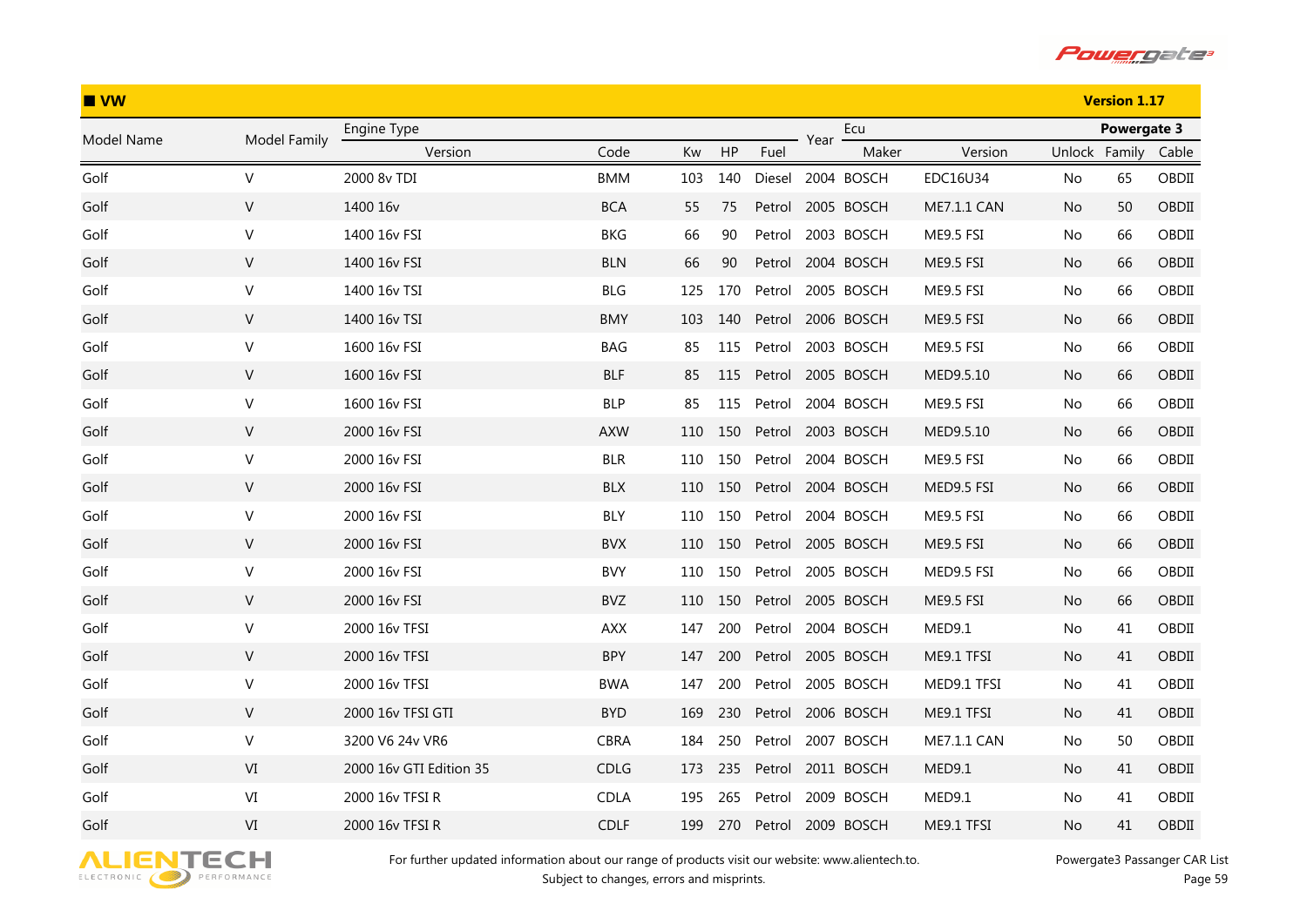

| IVW              |              |                |            |     |     |        |      |                   |                |               | <b>Version 1.17</b> |       |
|------------------|--------------|----------------|------------|-----|-----|--------|------|-------------------|----------------|---------------|---------------------|-------|
| Model Name       | Model Family | Engine Type    |            |     |     |        | Year | Ecu               |                |               | Powergate 3         |       |
|                  |              | Version        | Code       | Kw  | HP  | Fuel   |      | Maker             | Version        | Unlock Family |                     | Cable |
| <b>Golf Plus</b> | V            | 1900 8v TDI    | <b>BLS</b> | 77  | 105 |        |      | Diesel 2007 BOSCH | EDC16U         | No            | 65                  | OBDII |
| <b>Golf Plus</b> | V            | 1900 8v TDI    | <b>BXE</b> | 77  | 105 |        |      | Diesel 2007 BOSCH | EDC16U31       | No.           | 65                  | OBDII |
| Golf Plus        | $\mathsf V$  | 1900 8v TDI    | <b>BXF</b> | 66  | 90  | Diesel |      | 2007 BOSCH        | EDC16U31       | No            | 65                  | OBDII |
| <b>Golf Plus</b> | V            | 1900 8v TDI    | BXJ        | 66  | 90  | Diesel |      | 2007 BOSCH        | EDC16U31       | No            | 65                  | OBDII |
| Golf Plus        | V            | 2000 16v TDI   | AZV        | 100 | 136 | Diesel |      | 2007 BOSCH        | EDC16U         | No            | 65                  | OBDII |
| <b>Golf Plus</b> | V            | 2000 16v TDI   | <b>BKD</b> | 103 | 140 |        |      | Diesel 2007 BOSCH | EDC16U         | No.           | 65                  | OBDII |
| Golf Plus        | $\sf V$      | 2000 8v TDI    | <b>BMM</b> | 103 | 140 | Diesel |      | 2007 BOSCH        | EDC16U34       | No            | 65                  | OBDII |
| <b>Golf Plus</b> | V            | 1400 16v TSI   | <b>BMY</b> | 103 | 140 |        |      | Petrol 2007 BOSCH | ME9.5 FSI      | No.           | 66                  | OBDII |
| Golf Plus        | V            | 2000 16v FSI   | <b>BVY</b> | 110 | 150 | Petrol |      | 2007 BOSCH        | MED9.5 FSI     | No.           | 66                  | OBDII |
| <b>Golf Plus</b> | V            | 2000 16v FSI   | <b>BVZ</b> | 110 | 150 | Petrol |      | 2007 BOSCH        | ME9.5 FSI      | No.           | 66                  | OBDII |
| Jetta            | Ш            | 1900 8v TDI    | AHU        | 66  | 90  | Diesel |      | 1996 BOSCH        | EDC15V         | No.           | 64                  | OBDII |
| Jetta            | ${\rm IV}$   | 1900 8v SDI    | <b>AQM</b> | 50  | 68  |        |      | Diesel 2002 BOSCH | EDC15V         | No.           | 64                  | OBDII |
| Jetta            | IV           | 1900 8v TDI    | ALH        | 66  | 90  | Diesel |      | 1998 BOSCH        | EDC15V         | No.           | 64                  | OBDII |
| Jetta            | IV           | 1900 8v TDI    | AXR        | 74  | 101 | Diesel |      | 2005 BOSCH        | $EDC15P+$      | No.           | 64                  | OBDII |
| Jetta            | IV           | 1900 8v TDI    | <b>BEW</b> | 74  | 100 | Diesel |      | 2003 BOSCH        | EDC16U31       | No            | 65                  | OBDII |
| Jetta            | IV           | 1800 20v Turbo | AGU        | 110 | 150 |        |      | Petrol 2003 BOSCH | ME7.5.X 29F400 | No.           | 49                  | OBDII |
| Jetta            | $\mathsf{V}$ | 1900 8v TDI    | <b>BKC</b> | 77  | 105 | Diesel |      | 2005 BOSCH        | EDC16U         | No.           | 65                  | OBDII |
| Jetta            | $\mathsf{V}$ | 1900 8v TDI    | <b>BLS</b> | 77  | 105 |        |      | Diesel 2005 BOSCH | EDC16U         | No            | 65                  | OBDII |
| Jetta            | $\mathsf V$  | 1900 8v TDI    | <b>BRM</b> | 74  | 100 | Diesel |      | 2005 BOSCH        | EDC16U31       | No            | 65                  | OBDII |
| Jetta            | $\mathsf{V}$ | 1900 8v TDI    | BXE        | 77  | 105 | Diesel |      | 2006 BOSCH        | EDC16U31       | No            | 65                  | OBDII |
| Jetta            | V            | 2000 16v TDI   | AZV        | 100 | 136 | Diesel |      | 2005 BOSCH        | EDC16U         | No.           | 65                  | OBDII |
| Jetta            | $\mathsf{V}$ | 2000 16v TDI   | <b>BKD</b> | 103 | 140 |        |      | Diesel 2004 BOSCH | EDC16U34       | No            | 65                  | OBDII |
| Jetta            | $\mathsf V$  | 2000 16v TDI   | <b>BMN</b> | 125 | 170 | Diesel |      | 2006 SIEMENS      | PPD1.xx        | No.           | 56                  | OBDII |
| Jetta            | V            | 2000 8v TDI    | <b>BMM</b> | 103 | 140 | Diesel |      | 2005 BOSCH        | EDC16U34       | No            | 65                  | OBDII |

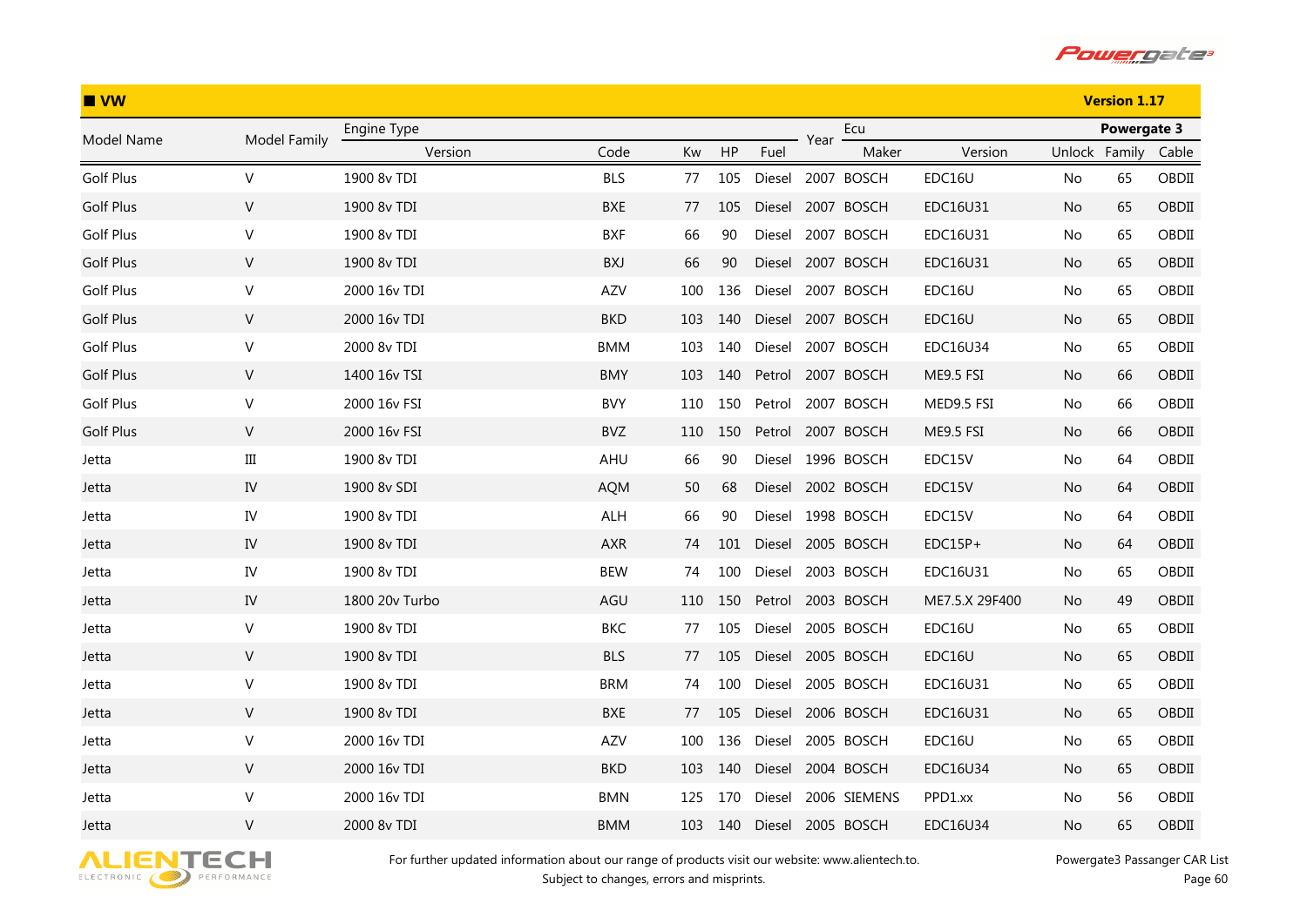

| $\blacksquare$ VW |                      |               |            |     |     |        |      |                   |             |               | <b>Version 1.17</b> |       |  |
|-------------------|----------------------|---------------|------------|-----|-----|--------|------|-------------------|-------------|---------------|---------------------|-------|--|
| Model Name        | Model Family         | Engine Type   |            |     |     |        | Year | Ecu               |             |               | Powergate 3         |       |  |
|                   |                      | Version       | Code       | Kw  | HP  | Fuel   |      | Maker             | Version     | Unlock Family |                     | Cable |  |
| Jetta             | $\vee$               | 1400 16v TSI  | <b>BLG</b> | 125 | 170 | Petrol |      | 2006 BOSCH        | ME9.5 FSI   | No            | 66                  | OBDII |  |
| Jetta             | $\vee$               | 1400 16v TSI  | <b>BMY</b> | 103 | 140 | Petrol |      | 2006 BOSCH        | ME9.5 FSI   | No.           | 66                  | OBDII |  |
| Jetta             | $\mathsf{V}$         | 1600 16v FSI  | <b>BLF</b> | 85  | 115 | Petrol |      | 2005 BOSCH        | ME9.5 FSI   | No            | 66                  | OBDII |  |
| Jetta             | $\vee$               | 2000 16v FSI  | <b>BLR</b> | 110 | 150 | Petrol |      | 2005 BOSCH        | ME9.5 FSI   | No            | 66                  | OBDII |  |
| Jetta             | V                    | 2000 16v FSI  | <b>BLX</b> | 110 | 150 | Petrol |      | 2005 BOSCH        | MED9.5 FSI  | No            | 66                  | OBDII |  |
| Jetta             | V                    | 2000 16v FSI  | <b>BLY</b> | 110 | 150 | Petrol |      | 2005 BOSCH        | MED9.5 FSI  | No            | 66                  | OBDII |  |
| Jetta             | $\mathsf{V}$         | 2000 16v FSI  | <b>BVY</b> | 110 | 150 | Petrol |      | 2005 BOSCH        | MED9.5 FSI  | No            | 66                  | OBDII |  |
| Jetta             | V                    | 2000 16v FSI  | BVZ        | 110 | 150 | Petrol |      | 2005 BOSCH        | ME9.5 FSI   | No            | 66                  | OBDII |  |
| Jetta             | $\vee$               | 2000 16v TFSI | <b>AXX</b> | 147 | 200 | Petrol |      | 2005 BOSCH        | MED9.1      | No            | 41                  | OBDII |  |
| Jetta             | ${\sf V}$            | 2000 16v TFSI | <b>BPY</b> | 147 | 200 | Petrol |      | 2005 BOSCH        | ME9.1 TFSI  | No            | 41                  | OBDII |  |
| Jetta             | $\vee$               | 2000 16v TFSI | <b>BWA</b> | 147 | 200 | Petrol |      | 2005 BOSCH        | MED9.1 TFSI | No.           | 41                  | OBDII |  |
| Jetta             | $\mathsf{V}$         | 2500 20v      | <b>BGP</b> | 110 | 150 | Petrol |      | 2005 BOSCH        | ME7.1.1 CAN | No.           | 50                  | OBDII |  |
| Jetta             | $\mathsf{V}$         | 2500 20v      | <b>BGQ</b> | 110 | 150 | Petrol |      | 2005 BOSCH        | ME7.1.1 CAN | No            | 50                  | OBDII |  |
| Jetta             | $\vee$               | 2500 20v      | <b>BTK</b> | 110 | 150 | Petrol |      | 2006 BOSCH        | ME7.1.1 CAN | No            | 50                  | OBDII |  |
| LT.               | $\scriptstyle\rm II$ | 2500 10v TDI  | ANJ        | 80  | 109 |        |      | Diesel 1999 BOSCH | EDC15V      | No            | 64                  | OBDII |  |
| LT.               | $\mathbf{I}$         | 2500 10v TDI  | APA        | 66  | 90  |        |      | Diesel 1999 BOSCH | EDC15V      | No            | 64                  | OBDII |  |
| LT.               | $\rm II$             | 2500 10v TDI  | <b>AVR</b> | 80  | 109 |        |      | Diesel 2002 BOSCH | EDC15V      | No            | 64                  | OBDII |  |
| LT                | $\mathbf{I}$         | 2500 10v TDI  | <b>BBE</b> | 61  | 83  |        |      | Diesel 2001 BOSCH | EDC15V      | No            | 64                  | OBDII |  |
| LT                | $_{\rm II}$          | 2500 10v TDI  | <b>BBF</b> | 51  | 70  | Diesel |      | 2001 BOSCH        | EDC15V      | No            | 64                  | OBDII |  |
| LT                | $\mathbf{I}$         | 2500 10v TDI  | BJJ        | 65  | 88  |        |      | Diesel 2006 BOSCH | EDC16CP34   | No            | 65                  | OBDII |  |
| LT.               | $_{\rm II}$          | 2500 10v TDI  | BJK        | 80  | 109 |        |      | Diesel 2006 BOSCH | EDC16CP34   | No            | 65                  | OBDII |  |
| LT.               | $\rm II$             | 2500 10v TDI  | <b>BJL</b> | 100 | 136 |        |      | Diesel 2006 BOSCH | EDC16CP34   | No            | 65                  | OBDII |  |
| LT                | $\rm II$             | 2500 10y TDI  | BJM        | 120 | 163 | Diesel |      | 2006 BOSCH        | EDC16CP34   | No.           | 65                  | OBDII |  |
| LT                | $\rm II$             | 2800 12v TDI  | <b>ATA</b> | 96  | 131 |        |      | Diesel 1999 BOSCH | $EDC15P+$   | No            | 64                  | OBDII |  |

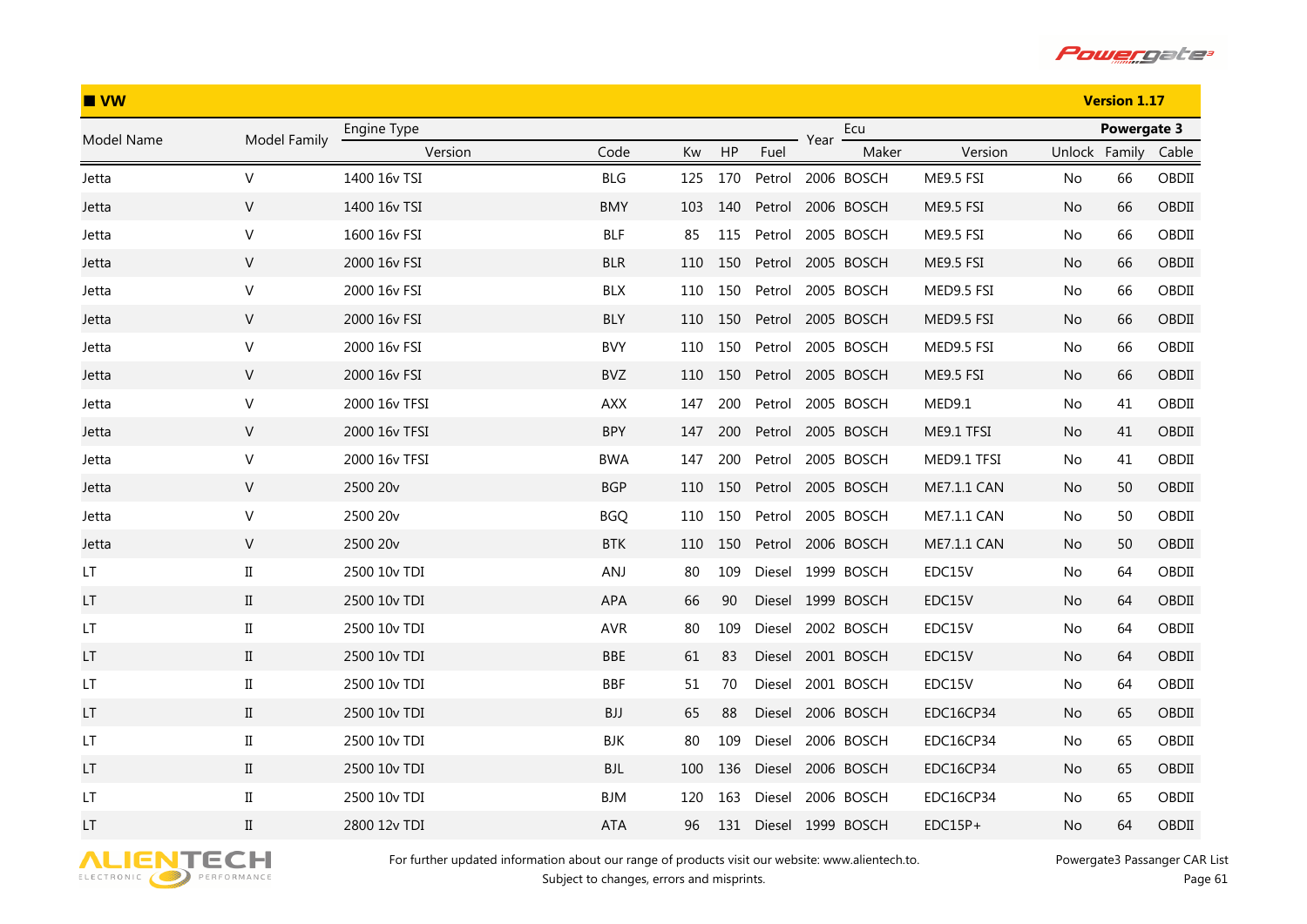

| $\blacksquare$ VW    |                      |                |            |     |     |        |      |                   |                |               | <b>Version 1.17</b> |       |  |
|----------------------|----------------------|----------------|------------|-----|-----|--------|------|-------------------|----------------|---------------|---------------------|-------|--|
| Model Name           | Model Family         | Engine Type    |            |     |     |        | Year | Ecu               |                | Powergate 3   |                     |       |  |
|                      |                      | Version        | Code       | Kw  | HP  | Fuel   |      | Maker             | Version        | Unlock Family |                     | Cable |  |
| $\mathsf{LT}\xspace$ | $\scriptstyle\rm II$ | 2800 12v TDI   | <b>BCQ</b> | 116 | 158 | Diesel |      | 2002 BOSCH        | EDC15P+        | No            | 64                  | OBDII |  |
| Lupo                 | $\mathbf{I}$         | 1200 6v TDI 3L | <b>ANY</b> | 45  | 61  |        |      | Diesel 1999 BOSCH | $EDC15P+$      | No.           | 64                  | OBDII |  |
| Lupo                 | $\bf{I}$             | 1200 6v TDI 3L | AYZ        | 45  | 61  | Diesel |      | 2000 BOSCH        | $EDC15P+$      | No            | 64                  | OBDII |  |
| Lupo                 | $\mathbf{I}$         | 1400 6v TDI    | AMF        | 55  | 75  | Diesel |      | 1999 BOSCH        | $EDC15P+$      | No.           | 64                  | OBDII |  |
| Lupo                 | $\bf{I}$             | 1700 8v SDI    | AKU        | 44  | 60  | Diesel |      | 1998 BOSCH        | EDC15V         | No            | 64                  | OBDII |  |
| Multivan             | T <sub>5</sub>       | 1900 8v TDI    | <b>BRR</b> | 62  | 84  | Diesel |      | 2007 BOSCH        | EDC16U31       | No.           | 65                  | OBDII |  |
| Multivan             | T <sub>5</sub>       | 1900 8v TDI    | <b>BRS</b> | 75  | 102 | Diesel |      | 2007 BOSCH        | EDC16U31       | No            | 65                  | OBDII |  |
| Multivan             | T <sub>5</sub>       | 2500 10v TDI   | <b>BNZ</b> | 96  | 131 |        |      | Diesel 2007 BOSCH | EDC16U34       | No.           | 65                  | OBDII |  |
| Multivan             | T <sub>5</sub>       | 2500 10v TDI   | <b>BPC</b> | 128 | 174 | Diesel |      | 2007 BOSCH        | EDC16U34       | No.           | 65                  | OBDII |  |
| New Beetle           | $\bf{I}$             | 1900 8v TDI    | ALH        | 66  | 90  |        |      | Diesel 1998 BOSCH | EDC15V         | No.           | 64                  | OBDII |  |
| New Beetle           | I                    | 1900 8v TDI    | ATD        | 74  | 100 | Diesel |      | 2000 BOSCH        | $EDC15P+$      | No.           | 64                  | OBDII |  |
| New Beetle           | $\mathbf{I}$         | 1900 8v TDI    | <b>AXR</b> | 74  | 101 |        |      | Diesel 2003 BOSCH | $EDC15P+$      | No.           | 64                  | OBDII |  |
| New Beetle           | $\bf{I}$             | 1900 8v TDI    | BEW        | 74  | 100 | Diesel |      | 2003 BOSCH        | EDC16U31       | No.           | 65                  | OBDII |  |
| New Beetle           | $\bf{I}$             | 1900 8v TDI    | <b>BSW</b> | 77  | 105 | Diesel |      | 2003 BOSCH        | EDC16U31       | No.           | 65                  | OBDII |  |
| New Beetle           | $\bf{I}$             | 1800 20v Turbo | AGU        | 110 | 150 |        |      | Petrol 1998 BOSCH | ME7.5.X 29F400 | No.           | 49                  | OBDII |  |
| New Beetle           | $\bf{I}$             | 2500 20v       | <b>BPS</b> | 110 | 150 |        |      | Petrol 2005 BOSCH | ME7.1.1 CAN    | No.           | 50                  | OBDII |  |
| Parati               | $\bf{I}$             | 1900 8v SDI    | <b>BGG</b> | 47  | 64  | Diesel |      | 2002 BOSCH        | EDC15V         | No.           | 64                  | OBDII |  |
| Passat               | $\mathsf{V}$         | 1900 8v TDI    | AFN        | 81  | 110 |        |      | Diesel 1996 BOSCH | EDC15V         | No            | 64                  | OBDII |  |
| Passat               | $\mathsf V$          | 1900 8v TDI    | AHH        | 66  | 90  | Diesel |      | 1998 BOSCH        | EDC15V         | No            | 64                  | OBDII |  |
| Passat               | $\mathsf{V}$         | 1900 8v TDI    | AHU        | 66  | 90  |        |      | Diesel 1996 BOSCH | EDC15V         | No            | 64                  | OBDII |  |
| Passat               | V                    | 1900 8v TDI    | AJM        | 85  | 115 | Diesel |      | 1999 BOSCH        | $EDC15P+$      | No.           | 64                  | OBDII |  |
| Passat               | $\mathsf{V}$         | 1900 8v TDI    | <b>ATJ</b> | 85  | 115 | Diesel |      | 2000 BOSCH        | EDC15P+        | No            | 64                  | OBDII |  |
| Passat               | $\sf V$              | 1900 8v TDI    | AVB        | 74  | 100 | Diesel |      | 2000 BOSCH        | $EDC15P+$      | No.           | 64                  | OBDII |  |
| Passat               | V                    | 1900 8v TDI    | AVF        | 96  | 131 | Diesel |      | 2000 BOSCH        | $EDC15P+$      | No            | 64                  | OBDII |  |

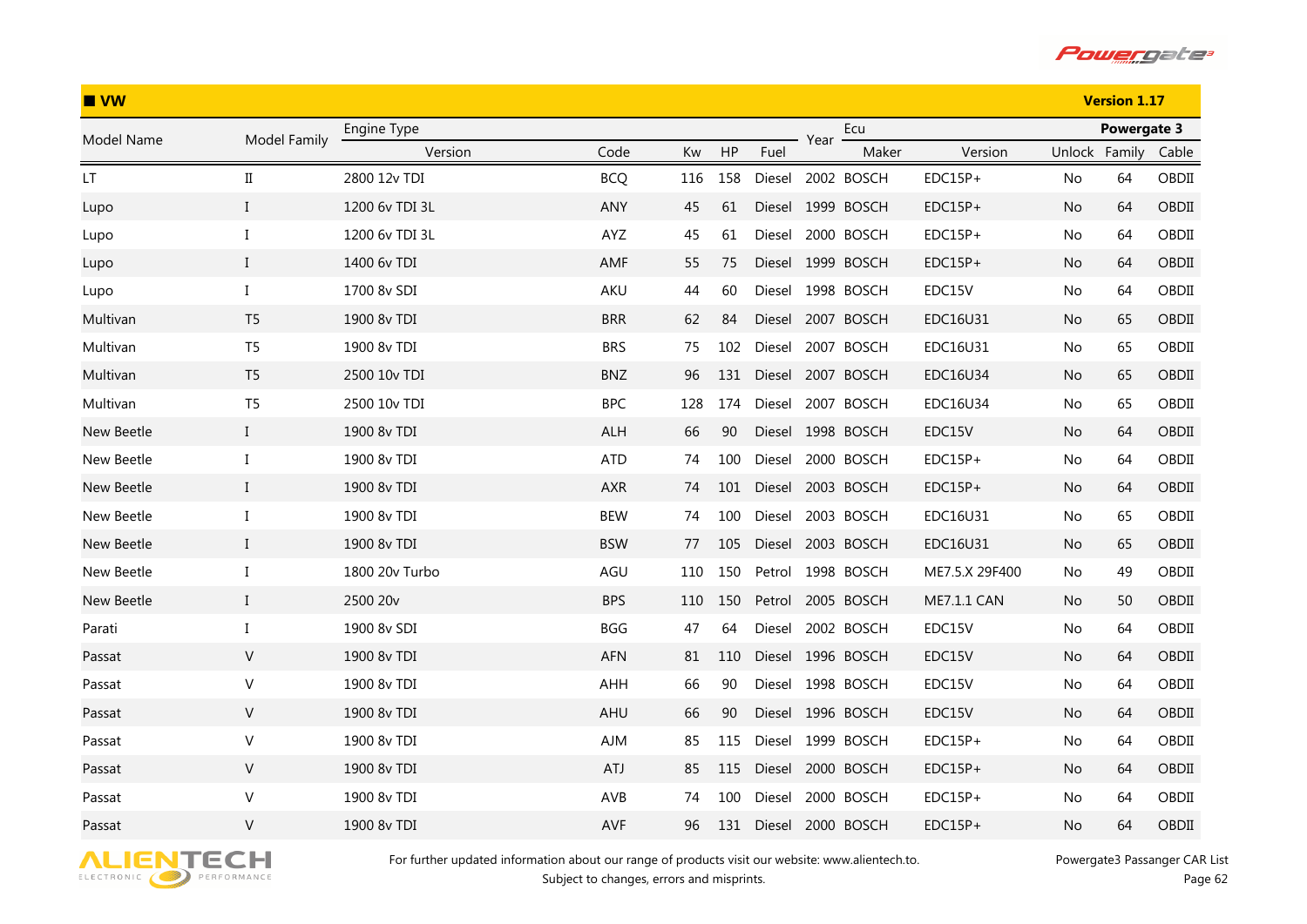

| $\blacksquare$ VW |              |                 |            |     |     |        | <b>Version 1.17</b> |                   |                 |               |             |       |
|-------------------|--------------|-----------------|------------|-----|-----|--------|---------------------|-------------------|-----------------|---------------|-------------|-------|
| Model Name        | Model Family | Engine Type     |            |     |     |        | Year                | Ecu               |                 |               | Powergate 3 |       |
|                   |              | Version         | Code       | Kw  | HP  | Fuel   |                     | Maker             | Version         | Unlock Family |             | Cable |
| Passat            | $\vee$       | 1900 8v TDI     | AVG        | 81  | 110 |        |                     | Diesel 1999 BOSCH | EDC15V          | No            | 64          | OBDII |
| Passat            | $\vee$       | 1900 8v TDI     | <b>AWX</b> | 96  | 131 |        |                     | Diesel 2000 BOSCH | $EDC15P+$       | No.           | 64          | OBDII |
| Passat            | $\mathsf{V}$ | 2000 8v TDI     | <b>BGW</b> | 100 | 136 | Diesel |                     | 2003 BOSCH        | EDC16U          | No            | 65          | OBDII |
| Passat            | $\vee$       | 2000 8v TDI     | <b>BHW</b> | 100 | 136 | Diesel |                     | 2003 BOSCH        | EDC16U          | No.           | 65          | OBDII |
| Passat            | V            | 2500 V6 24v TDI | AFB        | 110 | 150 |        |                     | Diesel 1998 BOSCH | EDC15VM+ V6     | No            | 64          | OBDII |
| Passat            | V            | 2500 V6 24v TDI | AKN        | 110 | 150 |        |                     | Diesel 1999 BOSCH | EDC15VM+ V6     | No.           | 64          | OBDII |
| Passat            | $\mathsf{V}$ | 2500 V6 24v TDI | <b>BAU</b> | 132 | 179 | Diesel |                     | 2003 BOSCH        | EDC15VM+ V6 8Mb | No            | 64          | OBDII |
| Passat            | V            | 2500 V6 24v TDI | <b>BDG</b> | 120 | 163 |        |                     | Diesel 2003 BOSCH | EDC15VM+ V6     | No            | 64          | OBDII |
| Passat            | $\vee$       | 2500 V6 24v TDI | <b>BDH</b> | 132 | 179 | Diesel |                     | 2003 BOSCH        | EDC15VM+ V6 8Mb | No.           | 64          | OBDII |
| Passat            | ${\sf V}$    | 1800 20v        | <b>ANQ</b> | 92  | 125 | Petrol |                     | 2001 BOSCH        | ME7.5.5         | No            | 49          | OBDII |
| Passat            | $\vee$       | 1800 20v        | APT        | 92  | 125 | Petrol |                     | 1999 BOSCH        | ME7.5.5         | No.           | 49          | OBDII |
| Passat            | $\mathsf{V}$ | 1800 20v        | ARG        | 92  | 125 |        |                     | Petrol 1999 BOSCH | ME7.5.5         | No.           | 49          | OBDII |
| Passat            | $\mathsf{V}$ | 1800 20v Turbo  | AEB        | 110 | 150 | Petrol |                     | 1996 BOSCH        | ME7.5.5         | No            | 49          | OBDII |
| Passat            | $\vee$       | 1800 20v Turbo  | APU        | 110 | 150 | Petrol |                     | 1999 BOSCH        | ME7.5.5         | No.           | 49          | OBDII |
| Passat            | V            | 2000 20v        | <b>ALT</b> | 96  | 131 | Petrol |                     | 2001 BOSCH        | ME7.5.5         | No            | 49          | OBDII |
| Passat            | V            | 2800 V6 30v     | ACK        | 142 | 193 |        |                     | Petrol 1997 BOSCH | ME7.1.5         | No            | 50          | OBDII |
| Passat            | $\vee$       | 2800 V6 30v     | ALG        | 142 | 193 | Petrol |                     | 1997 BOSCH        | ME7.1.5         | No.           | 50          | OBDII |
| Passat            | $\mathsf{V}$ | 2800 V6 30v     | APR        | 142 | 193 |        |                     | Petrol 1999 BOSCH | ME7.1.5         | No            | 50          | OBDII |
| Passat            | V            | 2800 V6 30v     | <b>AQD</b> | 142 | 193 | Petrol |                     | 1999 BOSCH        | ME7.1.5         | No            | 50          | OBDII |
| Passat            | VI           | 1900 8v TDI     | <b>BKC</b> | 77  | 105 |        |                     | Diesel 2005 BOSCH | EDC16U31        | No            | 65          | OBDII |
| Passat            | VI           | 1900 8v TDI     | <b>BLS</b> | 77  | 105 | Diesel |                     | 2005 BOSCH        | EDC16U31        | No.           | 65          | OBDII |
| Passat            | VI           | 1900 8v TDI     | <b>BXE</b> | 77  | 105 | Diesel |                     | 2006 BOSCH        | EDC16U31        | No            | 65          | OBDII |
| Passat            | VI           | 2000 16y TDI    | <b>BKP</b> | 103 | 140 | Diesel |                     | 2005 BOSCH        | EDC16U          | No.           | 65          | OBDII |
| Passat            | VI           | 2000 16v TDI    | <b>BMA</b> | 100 | 136 | Diesel |                     | 2005 BOSCH        | EDC16U          | No            | 65          | OBDII |

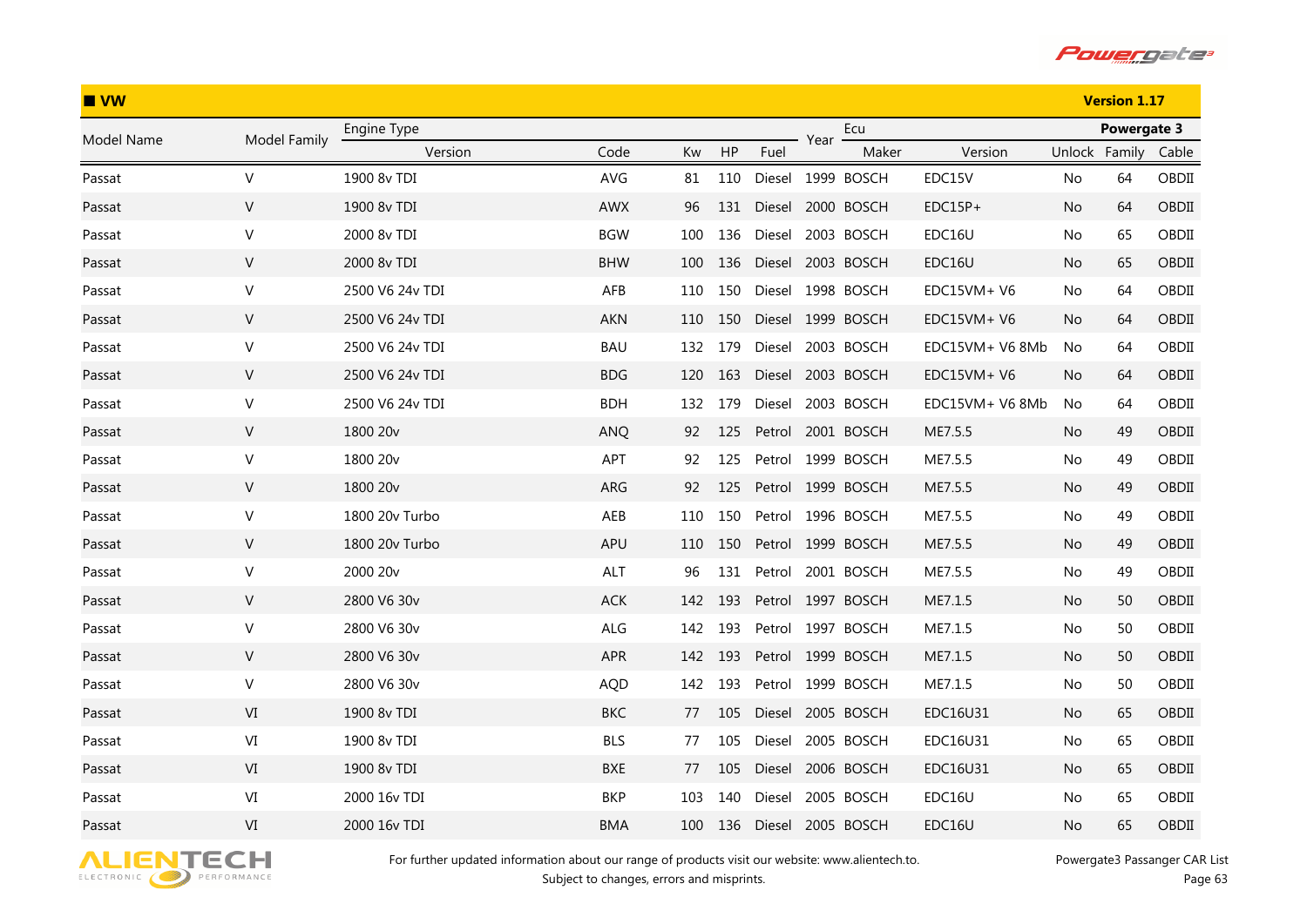

| IVW        |                                 |                     |             |     |     |        |      |              |              |               | <b>Version 1.17</b> |       |
|------------|---------------------------------|---------------------|-------------|-----|-----|--------|------|--------------|--------------|---------------|---------------------|-------|
| Model Name | Model Family                    | Engine Type         |             |     |     |        | Year | Ecu          |              | Powergate 3   |                     |       |
|            |                                 | Version             | Code        | Kw  | HP  | Fuel   |      | Maker        | Version      | Unlock Family |                     | Cable |
| Passat     | VI                              | 2000 16v TDI        | <b>BMA</b>  | 100 | 136 | Diesel |      | 2005 BOSCH   | EDC16U34     | No.           | 65                  | OBDII |
| Passat     | VI                              | 2000 16v TDI        | <b>BMP</b>  | 103 | 140 | Diesel |      | 2005 BOSCH   | EDC16U34     | No.           | 65                  | OBDII |
| Passat     | $\mbox{VI}$                     | 2000 16v TDI        | <b>BMR</b>  | 125 | 170 | Diesel |      | 2006 SIEMENS | PPD1.xx      | No            | 56                  | OBDII |
| Passat     | VI                              | 2000 16v TDI        | <b>BVE</b>  | 90  | 122 | Diesel |      | 2005 BOSCH   | EDC16U34     | No            | 65                  | OBDII |
| Passat     | $\ensuremath{\text{VI}}\xspace$ | 1600 16v FSI        | <b>BLF</b>  | 85  | 115 | Petrol |      | 2005 BOSCH   | ME9.5 FSI    | No            | 66                  | OBDII |
| Passat     | VI                              | 2000 16v FSI        | <b>BLR</b>  | 110 | 150 | Petrol |      | 2005 BOSCH   | ME9.5 FSI    | No.           | 66                  | OBDII |
| Passat     | $\mbox{VI}$                     | 2000 16v FSI        | <b>BLX</b>  | 110 | 150 | Petrol |      | 2005 BOSCH   | MED9.5 FSI   | No            | 66                  | OBDII |
| Passat     | $\ensuremath{\text{VI}}\xspace$ | 2000 16v FSI        | <b>BLY</b>  | 110 | 150 | Petrol |      | 2005 BOSCH   | MED9.5 FSI   | No            | 66                  | OBDII |
| Passat     | $\mbox{VI}$                     | 2000 16v FSI        | <b>BVX</b>  | 110 | 150 | Petrol |      | 2005 BOSCH   | ME9.5 FSI    | No.           | 66                  | OBDII |
| Passat     | VI                              | 2000 16v FSI        | <b>BVY</b>  | 110 | 150 | Petrol |      | 2005 BOSCH   | MED9.5 FSI   | No            | 66                  | OBDII |
| Passat     | $\mbox{VI}$                     | 2000 16v FSI        | <b>BVZ</b>  | 110 | 150 | Petrol |      | 2005 BOSCH   | MED9.5 FSI   | No.           | 66                  | OBDII |
| Passat     | $\ensuremath{\text{VI}}\xspace$ | 2000 16v TFSI       | <b>AXX</b>  | 147 | 200 | Petrol |      | 2005 BOSCH   | MED9.1       | No.           | 41                  | OBDII |
| Passat     | VI                              | 2000 16v TFSI       | <b>BPY</b>  | 147 | 200 | Petrol |      | 2005 BOSCH   | MED9.1 TFSI  | No.           | 41                  | OBDII |
| Passat     | VI                              | 2000 16v TFSI       | <b>BWA</b>  | 147 | 200 | Petrol |      | 2005 BOSCH   | MED9.1 TFSI  | No.           | 41                  | OBDII |
| Passat     | VI                              | 3200 V6 24v FSI     | AXZ         | 184 | 250 | Petrol |      | 2005 BOSCH   | MED9.1.1     | No            | 54                  | OBDII |
| Passat     | VI                              | 3600 V6 24v FSI     | <b>BLV</b>  | 206 | 280 | Petrol |      | 2005 BOSCH   | MED9.1.1     | No.           | 54                  | OBDII |
| Passat     | $\mbox{VI}$                     | 3600 V6 24v FSI R36 | <b>BWS</b>  | 220 | 300 | Petrol |      | 2007 BOSCH   | MED9.1.1     | No.           | 54                  | OBDII |
| Passat     | VII                             | 3600 V6 24v FSI     | <b>BWS</b>  | 220 | 300 | Petrol |      | 2010 BOSCH   | MED9.1.1     | No            | 54                  | OBDII |
| Passat CC  | I                               | 3600 V6 24v FSI     | <b>BLV</b>  | 206 | 280 | Petrol |      | 2008 BOSCH   | MED9.1.1     | No.           | 54                  | OBDII |
| Passat CC  | $\mathbf{I}$                    | 3600 V6 24v FSI     | <b>BWS</b>  | 220 | 300 | Petrol |      | 2008 BOSCH   | MED9.1.1     | No            | 54                  | OBDII |
| Phaeton    | I                               | 3000 V6 24v TDI     | <b>BMK</b>  | 165 | 224 | Diesel |      | 2004 BOSCH   | EDC16CP34    | No.           | 65                  | OBDII |
| Phaeton    | $\bf{I}$                        | 5000 V10 20v TDI    | <b>AJS</b>  | 230 | 313 | Diesel |      | 2002 BOSCH   | EDC16U - M&S | No.           | 67                  | OBDII |
| Phaeton    | $\bf{I}$                        | 3600 V6 24v FSI     | CHNA        | 206 | 280 | Petrol |      | 2008 BOSCH   | MED9.1.1     | No.           | 54                  | OBDII |
| Phaeton    | $\mathbf{I}$                    | 3600 V6 24v FSI     | <b>CMVA</b> | 206 | 280 | Petrol |      | 2010 BOSCH   | MED9.1.1     | No            | 54                  | OBDII |

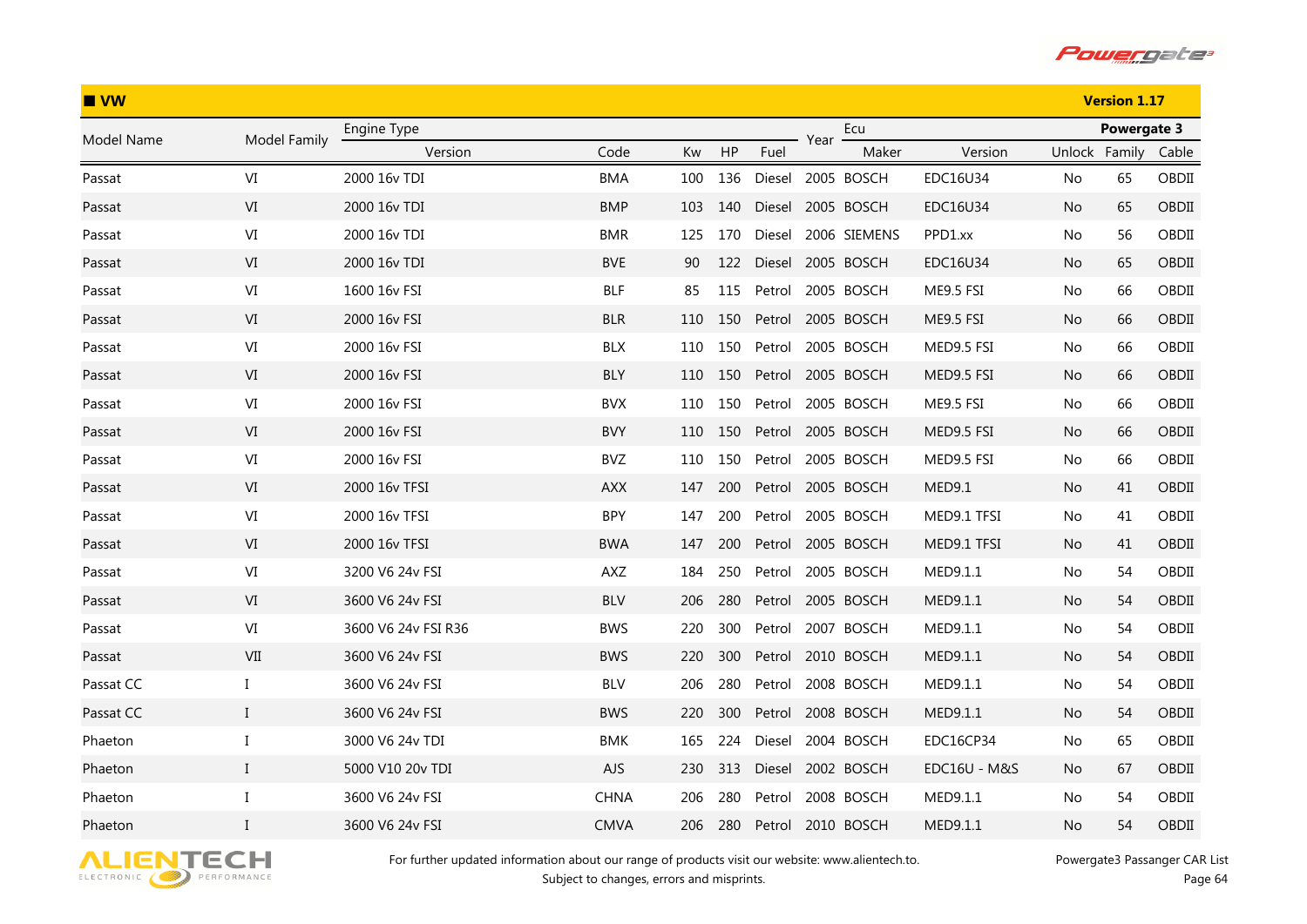

| IVW        |              |             |            |     |     |        |      |                   |           |               | <b>Version 1.17</b> |       |
|------------|--------------|-------------|------------|-----|-----|--------|------|-------------------|-----------|---------------|---------------------|-------|
| Model Name | Model Family | Engine Type |            |     |     |        | Year | Ecu               |           | Powergate 3   |                     |       |
|            |              | Version     | Code       | Kw  | HP  | Fuel   |      | Maker             | Version   | Unlock Family |                     | Cable |
| Phaeton    | I            | 4200 V8 40v | <b>BGH</b> | 246 | 334 |        |      | Petrol 2003 BOSCH | ME7.1.1   | No            | 50                  | OBDII |
| Phaeton    | $\bf{I}$     | 4200 V8 40v | BGJ        | 246 | 334 | Petrol |      | 2003 BOSCH        | ME7.1.1   | No.           | 50                  | OBDII |
| Pointer    | $\bf{I}$     | 1900 8v SDI | <b>BGG</b> | 47  | 64  | Diesel |      | 2005 BOSCH        | EDC15V    | No            | 64                  | OBDII |
| Polo       | III          | 1400 6v TDI | AMF        | 55  | 75  |        |      | Diesel 1999 BOSCH | $EDC15P+$ | No            | 64                  | OBDII |
| Polo       | $\rm III$    | 1400 6v TDI | ATL        | 66  | 90  |        |      | Diesel 2000 BOSCH | $EDC15P+$ | No            | 64                  | OBDII |
| Polo       | Ш            | 1700 8v SDI | AHG        | 42  | 57  |        |      | Diesel 1997 BOSCH | EDC15V    | No            | 64                  | OBDII |
| Polo       | $\rm III$    | 1700 8v SDI | <b>AKU</b> | 44  | 60  |        |      | Diesel 1997 BOSCH | EDC15V    | No            | 64                  | OBDII |
| Polo       | III          | 1700 8v SDI | AKU        | 44  | 60  |        |      | Diesel 1998 BOSCH | EDC15V    | No            | 64                  | OBDII |
| Polo       | $\rm III$    | 1700 8v SDI | AKW        | 44  | 60  |        |      | Diesel 1997 BOSCH | EDC15V    | No            | 64                  | OBDII |
| Polo       | III          | 1900 8v TDI | AGR        | 66  | 90  |        |      | Diesel 1999 BOSCH | EDC15V    | No            | 64                  | OBDII |
| Polo       | $\rm III$    | 1900 8v SDI | AGD        | 47  | 64  |        |      | Diesel 1996 BOSCH | EDC15V    | No.           | 64                  | OBDII |
| Polo       | $\rm III$    | 1900 8v SDI | AGP        | 50  | 68  |        |      | Diesel 1999 BOSCH | EDC15V    | No            | 64                  | OBDII |
| Polo       | $\rm III$    | 1900 8v SDI | <b>AQM</b> | 50  | 68  |        |      | Diesel 1999 BOSCH | EDC15V    | No            | 64                  | OBDII |
| Polo       | $\rm III$    | 1900 8v SDI | ASX        | 47  | 64  |        |      | Diesel 1999 BOSCH | EDC15V    | No            | 64                  | OBDII |
| Polo       | $\rm III$    | 1900 8v TDI | AFN        | 81  | 110 |        |      | Diesel 1998 BOSCH | EDC15V    | No            | 64                  | OBDII |
| Polo       | $\rm III$    | 1900 8v TDI | AHU        | 66  | 90  |        |      | Diesel 1997 BOSCH | EDC15V    | No            | 64                  | OBDII |
| Polo       | $\rm III$    | 1900 8v TDI | ALE        | 66  | 90  |        |      | Diesel 1997 BOSCH | EDC15V    | No            | 64                  | OBDII |
| Polo       | $\rm III$    | 1900 8v TDI | ALH        | 66  | 90  |        |      | Diesel 1999 BOSCH | EDC15V    | No            | 64                  | OBDII |
| Polo       | $\rm III$    | 1900 8v TDI | ASV        | 81  | 110 |        |      | Diesel 1999 BOSCH | EDC15V    | No            | 64                  | OBDII |
| Polo       | IV           | 1400 6v TDI | AMF        | 55  | 75  |        |      | Diesel 2001 BOSCH | $EDC15P+$ | No            | 64                  | OBDII |
| Polo       | IV           | 1400 6v TDI | BAY        | 55  | 75  |        |      | Diesel 2003 BOSCH | EDC15P+   | No            | 64                  | OBDII |
| Polo       | IV           | 1400 6v TDI | <b>BMS</b> | 59  | 80  |        |      | Diesel 2006 BOSCH | $EDC15P+$ | No            | 64                  | OBDII |
| Polo       | IV           | 1400 6v TDI | <b>BNM</b> | 51  | 70  | Diesel |      | 2005 BOSCH        | EDC15P+   | No.           | 64                  | OBDII |
| Polo       | IV           | 1400 6v TDI | <b>BNV</b> | 59  | 80  |        |      | Diesel 2005 BOSCH | $EDC15P+$ | No            | 64                  | OBDII |

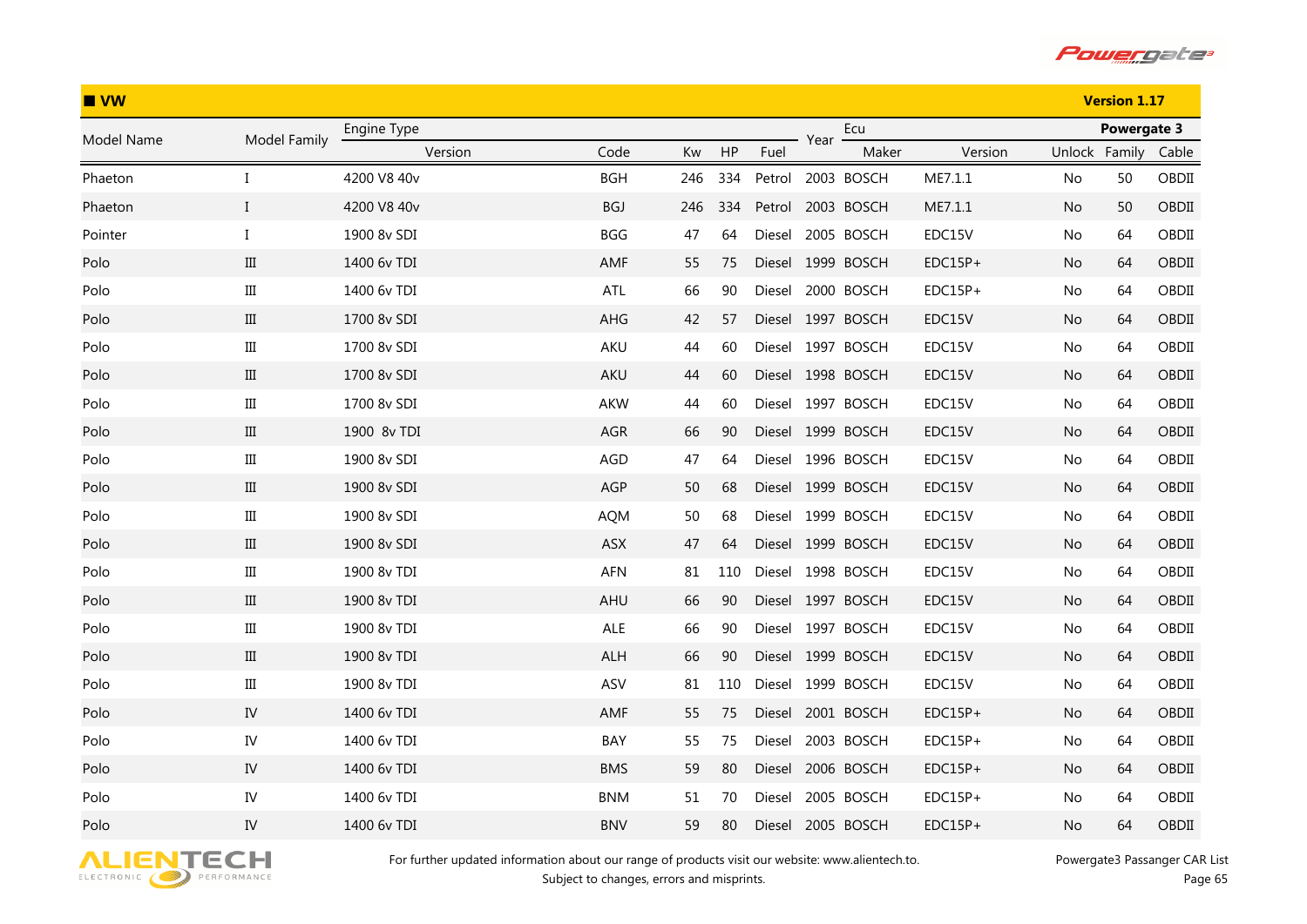

| $\blacksquare$ VW |              |                |             |     |     | <b>Version 1.17</b> |      |                   |             |               |             |       |
|-------------------|--------------|----------------|-------------|-----|-----|---------------------|------|-------------------|-------------|---------------|-------------|-------|
| Model Name        | Model Family | Engine Type    |             |     |     |                     | Year | Ecu               |             |               | Powergate 3 |       |
|                   |              | Version        | Code        | Kw  | HP  | Fuel                |      | Maker             | Version     | Unlock Family |             | Cable |
| Polo              | IV           | 1400 6v TDI    | <b>BWB</b>  | 51  | 70  |                     |      | Diesel 2006 BOSCH | $EDC15P+$   | No            | 64          | OBDII |
| Polo              | IV           | 1900 8v SDI    | ASY         | 47  | 64  |                     |      | Diesel 2001 BOSCH | EDC15V      | No.           | 64          | OBDII |
| Polo              | ${\rm IV}$   | 1900 8v TDI    | ASZ         | 96  | 131 | Diesel              |      | 2003 BOSCH        | EDC15P+     | No            | 64          | OBDII |
| Polo              | IV           | 1900 8v TDI    | <b>ATD</b>  | 74  | 100 |                     |      | Diesel 2001 BOSCH | $EDC15P+$   | No            | 64          | OBDII |
| Polo              | IV           | 1900 8v TDI    | AXR         | 74  | 101 |                     |      | Diesel 2001 BOSCH | $EDC15P+$   | No            | 64          | OBDII |
| Polo              | IV           | 1900 8v TDI    | <b>BLT</b>  | 96  | 130 |                     |      | Diesel 2004 BOSCH | $EDC15P+$   | No            | 64          | OBDII |
| Polo              | IV           | 1900 8v TDI    | <b>BMT</b>  | 74  | 100 |                     |      | Diesel 2006 BOSCH | $EDC15P+$   | No            | 64          | OBDII |
| Polocross         | ${\rm IV}$   | 1400 6v TDI    | <b>BNM</b>  | 51  | 70  |                     |      | Diesel 2005 BOSCH | $EDC15P+$   | No            | 64          | OBDII |
| Polocross         | IV           | 1400 6v TDI    | <b>BWB</b>  | 51  | 70  | Diesel              |      | 2006 BOSCH        | $EDC15P+$   | No            | 64          | OBDII |
| Polocross         | ${\rm IV}$   | 1900 8v TDI    | <b>ATD</b>  | 74  | 100 |                     |      | Diesel 2005 BOSCH | $EDC15P+$   | No            | 64          | OBDII |
| Polocross         | IV           | 1900 8v TDI    | <b>AXR</b>  | 74  | 100 |                     |      | Diesel 2005 BOSCH | $EDC15P+$   | No.           | 64          | OBDII |
| Polocross         | IV           | 1900 8v TDI    | <b>BMT</b>  | 74  | 100 |                     |      | Diesel 2006 BOSCH | $EDC15P+$   | No            | 64          | OBDII |
| Rabbit            | $\mathsf{V}$ | 2500 20v       | <b>BGP</b>  | 110 | 150 | Petrol              |      | 2005 BOSCH        | ME7.1.1 CAN | No            | 50          | OBDII |
| Rabbit            | $\mathsf{V}$ | 2500 20v       | <b>BGQ</b>  | 110 | 150 | Petrol              |      | 2005 BOSCH        | ME7.1.1 CAN | No            | 50          | OBDII |
| Sagitar           | $\bf{I}$     | 2000 16v FSI   | BJZ         | 85  | 115 | Petrol              |      | 2005 BOSCH        | MED9.5 FSI  | No            | 66          | OBDII |
| Saveiro           | $\bf{I}$     | 1900 8v SDI    | <b>BGG</b>  | 47  | 64  |                     |      | Diesel 2002 BOSCH | EDC15V      | No            | 64          | OBDII |
| Scirocco          | $\rm III$    | 2000 16v TSI R | <b>CDLA</b> | 195 | 265 | Petrol              |      | 2009 BOSCH        | ME9.1 TFSI  | No            | 41          | OBDII |
| Sharan            | $\mathbf I$  | 1900 8v TDI    | <b>BVK</b>  | 85  | 115 |                     |      | Diesel 2005 BOSCH | $EDC15P+$   | No            | 64          | OBDII |
| Sharan            | $\bf{I}$     | 1900 8v TDI    | AFN         | 81  | 110 |                     |      | Diesel 1996 BOSCH | EDC15V      | No            | 64          | OBDII |
| Sharan            | $\bf{I}$     | 1900 8v TDI    | AHU         | 66  | 90  |                     |      | Diesel 1996 BOSCH | EDC15V      | No            | 64          | OBDII |
| Sharan            | Ι.           | 1900 8v TDI    | ANU         | 66  | 90  |                     |      | Diesel 1999 BOSCH | EDC15P+     | No            | 64          | OBDII |
| Sharan            | $\bf{I}$     | 1900 8v TDI    | ASZ         | 96  | 131 |                     |      | Diesel 2002 BOSCH | $EDC15P+$   | No            | 64          | OBDII |
| Sharan            | $\bf{I}$     | 1900 8v TDI    | AUY         | 85  | 115 | Diesel              |      | 2000 BOSCH        | $EDC15P+$   | No.           | 64          | OBDII |
| Sharan            | $\mathbf{I}$ | 1900 8v TDI    | AVG         | 81  | 110 |                     |      | Diesel 1999 BOSCH | EDC15V      | No            | 64          | OBDII |

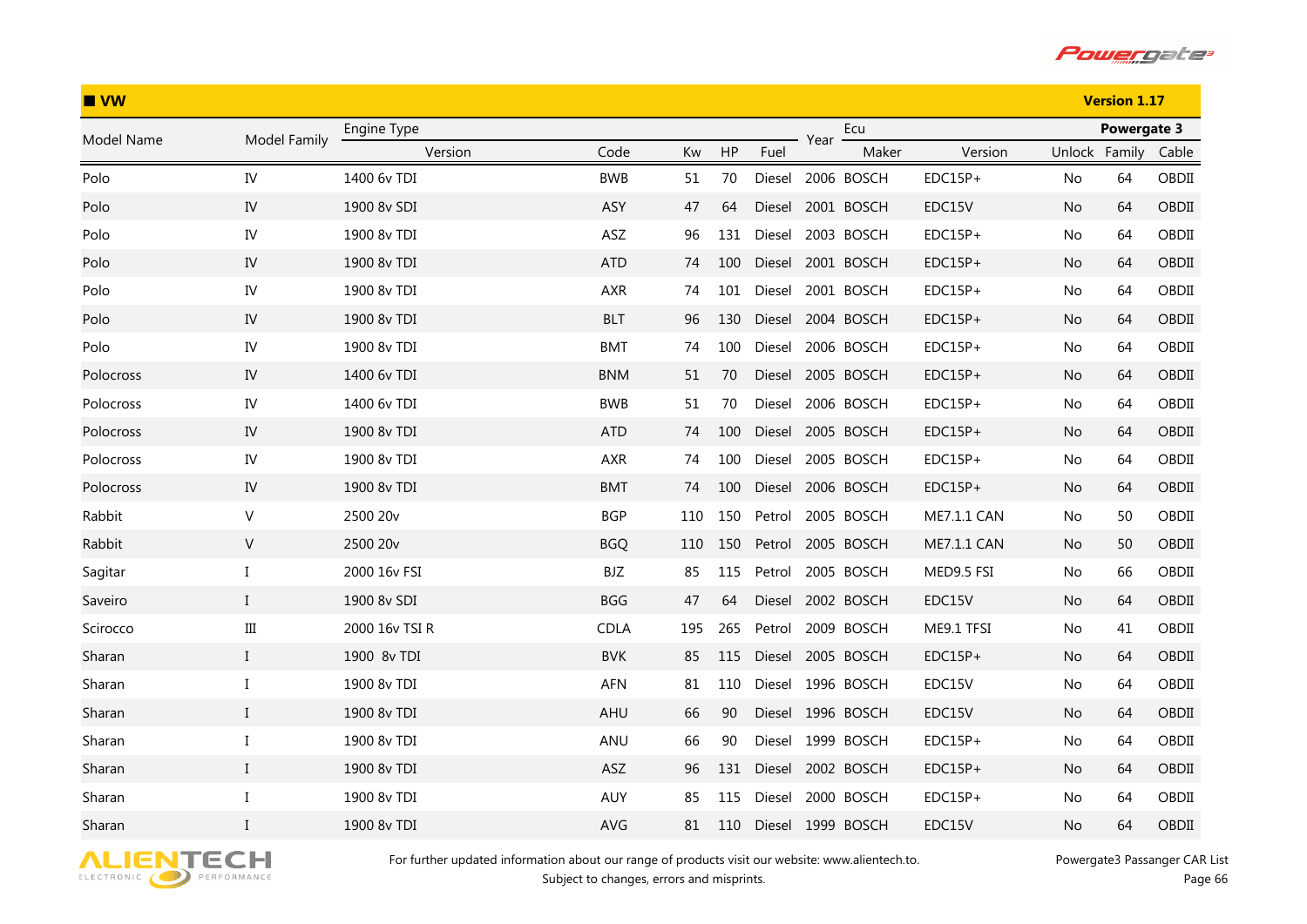

| $\blacksquare$ VW |              |                      |            |     |     | <b>Version 1.17</b> |      |                   |              |               |             |       |
|-------------------|--------------|----------------------|------------|-----|-----|---------------------|------|-------------------|--------------|---------------|-------------|-------|
| Model Name        | Model Family | Engine Type          |            |     |     |                     | Year | Ecu               |              |               | Powergate 3 |       |
|                   |              | Version              | Code       | Kw  | HP  | Fuel                |      | Maker             | Version      | Unlock Family |             | Cable |
| Sharan            | I            | 1900 8v TDI          | <b>BTB</b> | 110 | 150 |                     |      | Diesel 2005 BOSCH | $EDC15P+$    | No            | 64          | OBDII |
| Sharan            | $\mathbf{I}$ | 2000 16v TDI         | <b>BVH</b> | 100 | 136 |                     |      | Diesel 2005 BOSCH | EDC16U       | No.           | 65          | OBDII |
| Sharan            | $\bf{I}$     | 2000 8v TDI          | <b>BRT</b> | 103 | 140 | Diesel              |      | 2005 BOSCH        | EDC16U34     | No            | 65          | OBDII |
| Touareg           | $\bf{I}$     | 2500 10v TDI         | <b>BAC</b> | 128 | 174 | Diesel              |      | 2003 BOSCH        | EDC16U       | No            | 65          | OBDII |
| Touareg           | Ι            | 2500 10v TDI         | <b>BLK</b> | 120 | 163 | Diesel              |      | 2003 BOSCH        | EDC16U       | No            | 65          | OBDII |
| Touareg           | $\bf{I}$     | 2500 10v TDI         | <b>BPD</b> | 120 | 163 |                     |      | Diesel 2006 BOSCH | EDC16U34     | No            | 65          | OBDII |
| Touareg           | $\bf{I}$     | 2500 10v TDI         | <b>BPE</b> | 128 | 174 | Diesel              |      | 2006 BOSCH        | EDC16U34     | No            | 65          | OBDII |
| Touareg           | $\bf{I}$     | 3000 V6 24v TDI      | <b>BKS</b> | 165 | 225 |                     |      | Diesel 2004 BOSCH | EDC16CP34    | No            | 65          | OBDII |
| Touareg           | Ι            | 3000 V6 24v TDI      | <b>BUN</b> | 155 | 211 | Diesel              |      | 2006 BOSCH        | EDC16CP34    | No            | 65          | OBDII |
| Touareg           | $\bf{I}$     | 5000 V10 20v TDI R50 | CBWA       | 257 | 350 | Diesel              |      | 2007 BOSCH        | EDC16U - M&S | No.           | 67          | OBDII |
| Touareg           | I            | 5000 V10 40v TDI     | AYH        | 230 | 313 | Diesel              |      | 2002 BOSCH        | EDC16U - M&S | No.           | 67          | OBDII |
| Touareg           | $\mathbf I$  | 5000 V10 40v TDI     | <b>BLE</b> | 230 | 313 |                     |      | Diesel 2004 BOSCH | EDC16U - M&S | No            | 67          | OBDII |
| Touareg           | $\bf{I}$     | 5000 V10 40y TDI     | <b>BWF</b> | 230 | 313 | Diesel              |      | 2006 BOSCH        | EDC16U - M&S | No            | 67          | OBDII |
| Touareg           | $\mathbf I$  | 3600 V6 24v FSI      | <b>BHK</b> | 206 | 280 | Petrol              |      | 2005 BOSCH        | MED9.1.1     | No            | 54          | OBDII |
| Touareg           | I            | 3600 V6 24v FSI      | BHL        | 206 | 280 | Petrol              |      | 2005 BOSCH        | MED9.1.1     | No            | 54          | OBDII |
| Touareg           | $\bf{I}$     | 4200 V8 32v FSI      | BAR        | 257 | 349 | Petrol              |      | 2006 BOSCH        | MED9.1.1     | No            | 54          | OBDII |
| Touran            | $\bf{I}$     | 1900 8v TDI          | <b>AVQ</b> | 74  | 100 |                     |      | Diesel 2003 BOSCH | $EDC15P+$    | No            | 64          | OBDII |
| Touran            | $\mathbf I$  | 1900 8v TDI          | <b>BKC</b> | 77  | 105 |                     |      | Diesel 2003 BOSCH | EDC16U       | No            | 65          | OBDII |
| Touran            | $\bf{I}$     | 1900 8v TDI          | <b>BLS</b> | 77  | 105 | Diesel              |      | 2006 BOSCH        | EDC16U31     | No            | 65          | OBDII |
| Touran            | $\bf{I}$     | 1900 8v TDI          | <b>BRU</b> | 66  | 90  | Diesel              |      | 2004 BOSCH        | EDC16U       | No            | 65          | OBDII |
| Touran            | I            | 1900 8v TDI          | BXE        | 77  | 105 | Diesel              |      | 2006 BOSCH        | EDC16U31     | No.           | 65          | OBDII |
| Touran            | $\mathbf I$  | 1900 8v TDI          | <b>BXF</b> | 66  | 90  | Diesel              |      | 2006 BOSCH        | EDC16U31     | No            | 65          | OBDII |
| Touran            | $\bf{I}$     | 1900 8v TDI          | BXJ        | 66  | 90  | Diesel              |      | 2006 BOSCH        | EDC16U31     | No.           | 65          | OBDII |
| Touran            | $\mathbf{I}$ | 2000 16v TDI         | AZV        | 100 | 136 | Diesel              |      | 2003 BOSCH        | EDC16U       | No            | 65          | OBDII |

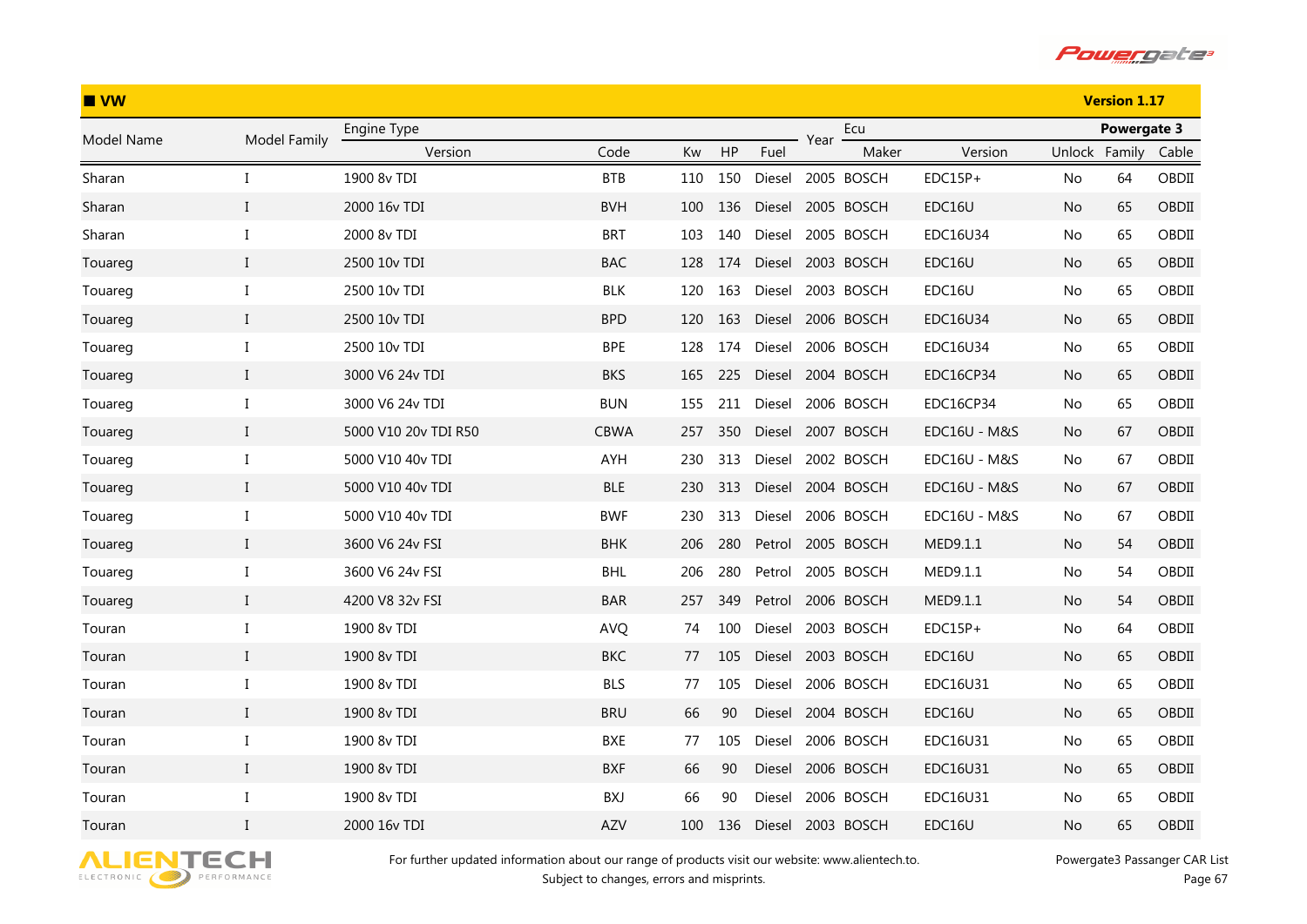

| $\blacksquare$ VW |                |              |            |     |     | <b>Version 1.17</b> |      |                   |            |               |             |       |
|-------------------|----------------|--------------|------------|-----|-----|---------------------|------|-------------------|------------|---------------|-------------|-------|
| Model Name        | Model Family   | Engine Type  |            |     |     |                     | Year | Ecu               |            |               | Powergate 3 |       |
|                   |                | Version      | Code       | Kw  | HP  | Fuel                |      | Maker             | Version    | Unlock Family |             | Cable |
| Touran            | I              | 2000 16v TDI | <b>BKD</b> | 103 | 140 | Diesel              |      | 2003 BOSCH        | EDC16U34   | No            | 65          | OBDII |
| Touran            | $\mathbf{I}$   | 2000 16v TDI | <b>BMN</b> | 125 | 170 | Diesel              |      | 2005 SIEMENS      | PPD1.xx    | No            | 56          | OBDII |
| Touran            | $\rm I$        | 2000 8v TDI  | <b>BMM</b> | 103 | 140 | Diesel              |      | 2005 BOSCH        | EDC16U     | No            | 65          | OBDII |
| Touran            | $\mathbf{I}$   | 1400 16v TSI | <b>BLG</b> | 125 | 170 | Petrol              |      | 2006 BOSCH        | ME9.5 FSI  | No            | 66          | OBDII |
| Touran            | Ι              | 1400 16v TSI | <b>BMY</b> | 103 | 140 | Petrol              |      | 2006 BOSCH        | ME9.5 FSI  | No            | 66          | OBDII |
| Touran            | $\mathbf{I}$   | 1600 16v FSI | <b>BAG</b> | 85  | 115 | Petrol              |      | 2003 BOSCH        | ME9.5 FSI  | No            | 66          | OBDII |
| Touran            | $\bf{I}$       | 1600 16v FSI | <b>BLF</b> | 85  | 115 | Petrol              |      | 2005 BOSCH        | ME9.5 FSI  | No            | 66          | OBDII |
| Touran            | $\mathbf{I}$   | 1600 16v FSI | <b>BLP</b> | 85  | 115 |                     |      | Petrol 2003 BOSCH | ME9.5 FSI  | No            | 66          | OBDII |
| Touran            | I              | 2000 16v FSI | AXW        | 110 | 150 | Petrol              |      | 2003 BOSCH        | MED9.5.10  | No            | 66          | OBDII |
| Touran            | $\mathbf{I}$   | 2000 16v FSI | BJZ        | 85  | 115 | Petrol              |      | 2004 BOSCH        | ME9.5 FSI  | No            | 66          | OBDII |
| Touran            | Ι              | 2000 16v FSI | <b>BLR</b> | 110 | 150 | Petrol              |      | 2005 BOSCH        | ME9.5 FSI  | No            | 66          | OBDII |
| Touran            | $\mathbf{I}$   | 2000 16v FSI | <b>BLX</b> | 110 | 150 | Petrol              |      | 2004 BOSCH        | MED9.5 FSI | No.           | 66          | OBDII |
| Touran            | $\rm I$        | 2000 16v FSI | <b>BLY</b> | 110 | 150 | Petrol              |      | 2004 BOSCH        | ME9.5 FSI  | No            | 66          | OBDII |
| Touran            | $\mathbf{I}$   | 2000 16v FSI | <b>BVY</b> | 110 | 150 | Petrol              |      | 2005 BOSCH        | MED9.5 FSI | No            | 66          | OBDII |
| Touran            | I              | 2000 16v FSI | <b>BVZ</b> | 110 | 150 | Petrol              |      | 2005 BOSCH        | ME9.5 FSI  | No            | 66          | OBDII |
| Transporter       | T <sub>4</sub> | 2500 10v TDI | <b>ACV</b> | 75  | 102 | Diesel              |      | 1995 BOSCH        | EDC15V     | No            | 64          | OBDII |
| Transporter       | T <sub>4</sub> | 2500 10v TDI | AHY        | 111 | 151 | Diesel              |      | 1998 BOSCH        | $EDC15P+$  | No            | 64          | OBDII |
| Transporter       | T <sub>4</sub> | 2500 10v TDI | AJT        | 65  | 88  |                     |      | Diesel 1998 BOSCH | EDC15V     | No            | 64          | OBDII |
| Transporter       | T <sub>4</sub> | 2500 10v TDI | <b>AUF</b> | 75  | 102 | Diesel              |      | 1999 BOSCH        | EDC15V     | No            | 64          | OBDII |
| Transporter       | T4             | 2500 10v TDI | <b>AXG</b> | 111 | 151 | Diesel              |      | 2000 BOSCH        | $EDC15P+$  | No            | 64          | OBDII |
| Transporter       | T <sub>4</sub> | 2500 10v TDI | AXL        | 75  | 102 | Diesel              |      | 2001 BOSCH        | EDC15V     | No            | 64          | OBDII |
| Transporter       | T <sub>4</sub> | 2500 10v TDI | AYC        | 75  | 102 | Diesel              |      | 2001 BOSCH        | EDC15V     | No            | 64          | OBDII |
| Transporter       | T <sub>4</sub> | 2500 10y TDI | AYY        | 65  | 88  | Diesel              |      | 2001 BOSCH        | EDC15V     | No            | 64          | OBDII |
| Transporter       | T <sub>5</sub> | 1900 8v TDI  | AXB        | 77  | 105 | Diesel              |      | 2003 BOSCH        | EDC16U     | No            | 65          | OBDII |